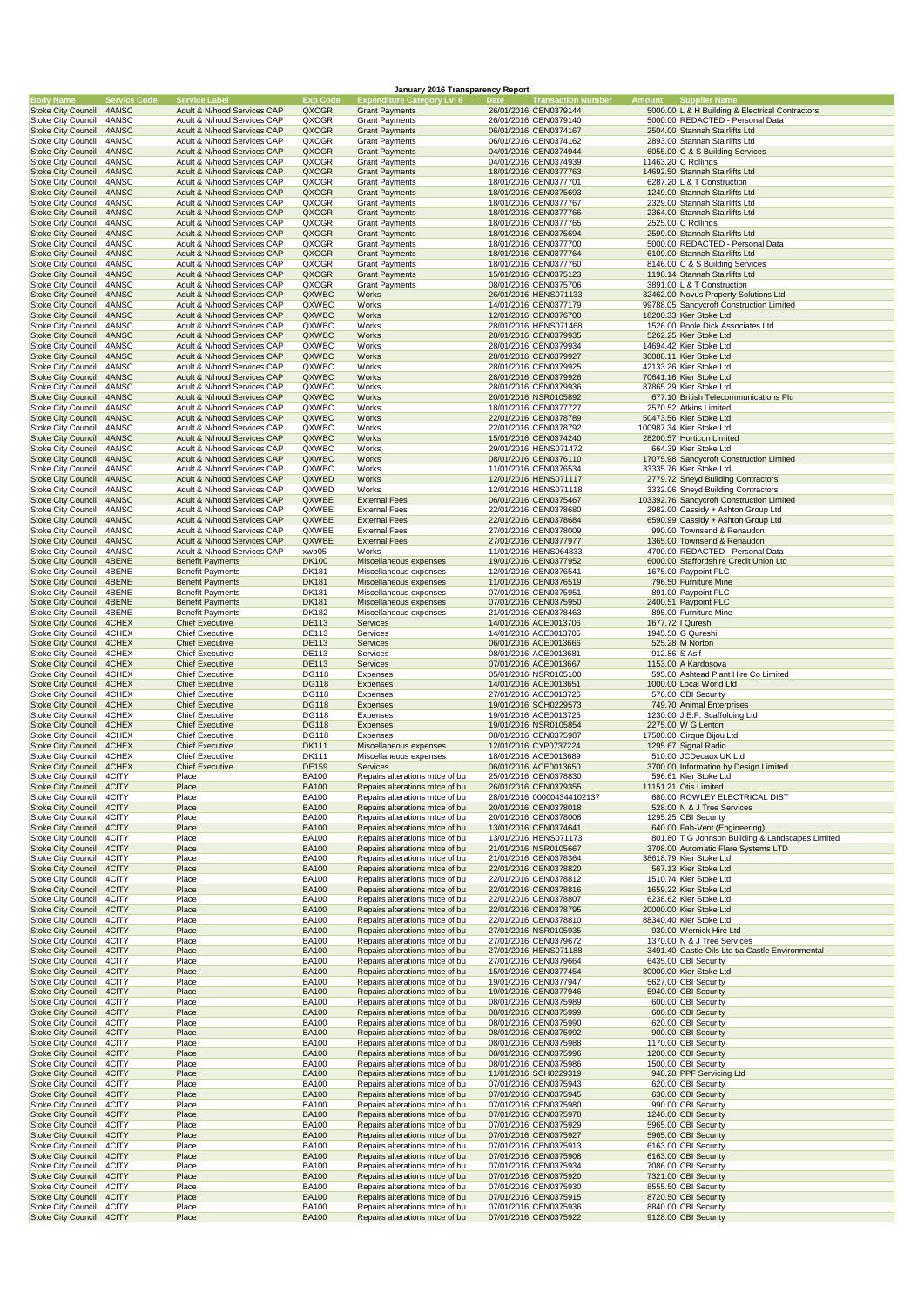|                                                        | 4CITY          | Place          | <b>BA100</b>                 | Repairs alterations mtce of bu                                   | 07/01/2016 CEN0375940                          |                                   | 10666.50 CBI Security                                                         |
|--------------------------------------------------------|----------------|----------------|------------------------------|------------------------------------------------------------------|------------------------------------------------|-----------------------------------|-------------------------------------------------------------------------------|
| <b>Stoke City Council</b>                              | 4CITY          | Place          | <b>BA100</b>                 | Repairs alterations mtce of bu                                   | 07/01/2016 CEN0375924                          |                                   | 11000.50 CBI Security                                                         |
| <b>Stoke City Council</b>                              | 4CITY          | Place          | <b>BA100</b>                 | Repairs alterations mtce of bu                                   | 07/01/2016 CEN0375931                          |                                   | 11905.00 CBI Security                                                         |
| <b>Stoke City Council</b><br><b>Stoke City Council</b> | 4CITY<br>4CITY | Place<br>Place | <b>BA100</b><br><b>BA109</b> | Repairs alterations mtce of bu<br>Repairs alterations mtce of bu | 07/01/2016 CEN0375918<br>08/01/2016 CEN0375985 |                                   | 12301.00 CBI Security<br>600.00 CBI Security                                  |
| <b>Stoke City Council</b>                              | 4CITY          | Place          | <b>BA133</b>                 | Repairs alterations mtce of bu                                   | 25/01/2016 CEN0378831                          |                                   | 727.82 Kier Stoke Ltd                                                         |
| <b>Stoke City Council</b>                              | 4CITY          | Place          | <b>BA133</b>                 | Repairs alterations mtce of bu                                   | 22/01/2016 CEN0378818                          |                                   | 917.24 Kier Stoke Ltd                                                         |
| <b>Stoke City Council</b>                              | 4CITY          | Place          | <b>BA133</b>                 | Repairs alterations mtce of bu                                   | 22/01/2016 CEN0378819                          |                                   | 2356.24 Kier Stoke Ltd                                                        |
| <b>Stoke City Council</b>                              | 4CITY          | Place          | <b>BA133</b>                 | Repairs alterations mtce of bu                                   | 22/01/2016 CEN0378817                          |                                   | 3057.45 Kier Stoke Ltd                                                        |
| <b>Stoke City Council</b>                              | 4CITY          | Place          | <b>BA133</b>                 | Repairs alterations mtce of bu                                   | 22/01/2016 CEN0378803                          |                                   | 4227.26 Kier Stoke Ltd                                                        |
| <b>Stoke City Council</b><br><b>Stoke City Council</b> | 4CITY<br>4CITY | Place<br>Place | <b>BA133</b><br><b>BA133</b> | Repairs alterations mtce of bu<br>Repairs alterations mtce of bu | 22/01/2016 CEN0378805<br>22/01/2016 CEN0378806 |                                   | 5500.83 Kier Stoke Ltd<br>6947.87 Kier Stoke Ltd                              |
| <b>Stoke City Council</b>                              | 4CITY          | Place          | <b>BA133</b>                 | Repairs alterations mtce of bu                                   | 07/01/2016 CEN0375968                          |                                   | 1960.00 Davies Builders Stoke Limited                                         |
| <b>Stoke City Council</b>                              | 4CITY          | Place          | <b>BB100</b>                 | <b>Energy costs</b>                                              | 26/01/2016 CEN0377073                          |                                   | 1253.74 Midlands Wood fuel Ltd                                                |
| <b>Stoke City Council</b>                              | 4CITY          | Place          | <b>BB100</b>                 | <b>Energy costs</b>                                              | 18/01/2016 CEN0377748                          |                                   | 572.40 British Gas Business Limited                                           |
| <b>Stoke City Council</b>                              | 4CITY          | Place          | <b>BB100</b>                 | <b>Energy costs</b>                                              | 22/01/2016 CEN0378630                          |                                   | 649.20 British Gas Business Limited                                           |
| <b>Stoke City Council</b>                              | 4CITY          | Place          | <b>BB100</b>                 | Energy costs                                                     | 29/01/2016 CEN0380091                          | 624.26 Npower                     |                                                                               |
| <b>Stoke City Council</b><br><b>Stoke City Council</b> | 4CITY<br>4CITY | Place<br>Place | <b>BB100</b><br><b>BB100</b> | <b>Energy costs</b><br>Energy costs                              | 29/01/2016 CEN0379996<br>29/01/2016 CEN0379990 | 969.35 Npower<br>3295.42 Npower   |                                                                               |
| <b>Stoke City Council</b>                              | 4CITY          | Place          | <b>BB100</b>                 | <b>Energy costs</b>                                              | 19/01/2016 CEN0377941                          |                                   | 1797.29 British Gas Business Limited                                          |
| <b>Stoke City Council</b>                              | 4CITY          | Place          | <b>BB100</b>                 | <b>Energy costs</b>                                              | 19/01/2016 CEN0377695                          | 3179.62 Npower                    |                                                                               |
| <b>Stoke City Council</b>                              | 4CITY          | Place          | <b>BB100</b>                 | Energy costs                                                     | 19/01/2016 CEN0377708                          | 3384.49 Npower                    |                                                                               |
| <b>Stoke City Council</b>                              | 4CITY          | Place          | <b>BB100</b>                 | <b>Energy costs</b>                                              | 07/01/2016 CEN0375767                          |                                   | 1503.81 British Gas Business Limited                                          |
| <b>Stoke City Council</b>                              | 4CITY          | Place          | <b>BB102</b>                 | <b>Energy costs</b>                                              | 25/01/2016 CEN0379037                          | 835.22 Npower                     |                                                                               |
| <b>Stoke City Council</b><br><b>Stoke City Council</b> | 4CITY<br>4CITY | Place<br>Place | <b>BB102</b><br><b>BB102</b> | <b>Energy costs</b><br><b>Energy costs</b>                       | 25/01/2016 CEN0378858<br>05/01/2016 CEN0375012 | 827.84 Npower                     | 974.92 British Gas Business Limited                                           |
| <b>Stoke City Council</b>                              | 4CITY          | Place          | <b>BB102</b>                 | Energy costs                                                     | 06/01/2016 CEN0375516                          | 2450.97 Npower                    |                                                                               |
| <b>Stoke City Council</b>                              | 4CITY          | Place          | <b>BB102</b>                 | <b>Energy costs</b>                                              | 06/01/2016 CEN0375504                          | 657.51 Npower                     |                                                                               |
| <b>Stoke City Council</b>                              | 4CITY          | Place          | BB102                        | Energy costs                                                     | 06/01/2016 CEN0375498                          | 1006.84 Npower                    |                                                                               |
| <b>Stoke City Council</b>                              | 4CITY          | Place          | <b>BB102</b>                 | <b>Energy costs</b>                                              | 06/01/2016 CEN0375626                          | 1489.98 Npower                    |                                                                               |
| <b>Stoke City Council</b>                              | 4CITY          | Place          | BB102                        | <b>Energy costs</b>                                              | 06/01/2016 CEN0375507                          | 1770.15 Npower                    |                                                                               |
| <b>Stoke City Council</b><br><b>Stoke City Council</b> | 4CITY<br>4CITY | Place<br>Place | <b>BB102</b><br><b>BB102</b> | <b>Energy costs</b><br><b>Energy costs</b>                       | 06/01/2016 CEN0375588<br>06/01/2016 CEN0375512 | 2644.78 Npower                    | 2035.88 British Gas Business Limited                                          |
| <b>Stoke City Council</b>                              | 4CITY          | Place          | <b>BB102</b>                 | <b>Energy costs</b>                                              | 06/01/2016 CEN0375623                          | 4032.85 Npower                    |                                                                               |
| <b>Stoke City Council</b>                              | 4CITY          | Place          | <b>BB102</b>                 | <b>Energy costs</b>                                              | 20/01/2016 CEN0378143                          | 1146.11 Npower                    |                                                                               |
| <b>Stoke City Council</b>                              | 4CITY          | Place          | <b>BB102</b>                 | <b>Energy costs</b>                                              | 20/01/2016 CEN0378145                          | 2127.76 Npower                    |                                                                               |
| <b>Stoke City Council</b>                              | 4CITY          | Place          | BB102                        | Energy costs                                                     | 20/01/2016 CEN0378140                          | 10047.87 Npower                   |                                                                               |
| <b>Stoke City Council</b><br><b>Stoke City Council</b> | 4CITY<br>4CITY | Place<br>Place | <b>BB102</b><br>BB102        | <b>Energy costs</b><br>Energy costs                              | 18/01/2016 CEN0376396<br>21/01/2016 CEN0378461 | 6869.17 Npower<br>7720.04 Npower  |                                                                               |
| <b>Stoke City Council</b>                              | 4CITY          | Place          | <b>BB102</b>                 | <b>Energy costs</b>                                              | 22/01/2016 CEN0378771                          | 521.79 Npower                     |                                                                               |
| <b>Stoke City Council</b>                              | 4CITY          | Place          | BB102                        | <b>Energy costs</b>                                              | 22/01/2016 CEN0378804                          | 529.39 Npower                     |                                                                               |
| <b>Stoke City Council</b>                              | 4CITY          | Place          | <b>BB102</b>                 | <b>Energy costs</b>                                              | 22/01/2016 CEN0378779                          | 549.31 Npower                     |                                                                               |
| <b>Stoke City Council</b>                              | 4CITY          | Place          | <b>BB102</b>                 | <b>Energy costs</b>                                              | 22/01/2016 CEN0378759                          | 555.26 Npower                     |                                                                               |
| <b>Stoke City Council</b><br><b>Stoke City Council</b> | 4CITY<br>4CITY | Place<br>Place | <b>BB102</b><br><b>BB102</b> | <b>Energy costs</b>                                              | 22/01/2016 CEN0378628                          | 657.58 Npower<br>658.05 Npower    |                                                                               |
| <b>Stoke City Council</b>                              | 4CITY          | Place          | <b>BB102</b>                 | <b>Energy costs</b><br><b>Energy costs</b>                       | 22/01/2016 CEN0378711<br>22/01/2016 CEN0378714 | 658.83 Npower                     |                                                                               |
| <b>Stoke City Council</b>                              | 4CITY          | Place          | <b>BB102</b>                 | Energy costs                                                     | 22/01/2016 CEN0378692                          | 659.06 Npower                     |                                                                               |
| <b>Stoke City Council</b>                              | 4CITY          | Place          | <b>BB102</b>                 | <b>Energy costs</b>                                              | 22/01/2016 CEN0378655                          | 659.23 Npower                     |                                                                               |
| <b>Stoke City Council</b>                              | 4CITY          | Place          | BB102                        | Energy costs                                                     | 22/01/2016 CEN0378715                          | 668.59 Npower                     |                                                                               |
| <b>Stoke City Council</b>                              | 4CITY          | Place          | <b>BB102</b>                 | <b>Energy costs</b>                                              | 22/01/2016 CEN0378675                          | 2775.08 Npower                    |                                                                               |
| Stoke City Council<br><b>Stoke City Council</b>        | 4CITY<br>4CITY | Place<br>Place | BB102<br><b>BB102</b>        | <b>Energy costs</b><br><b>Energy costs</b>                       | 22/01/2016 CEN0378791<br>22/01/2016 CEN0378666 | 703.70 Npower<br>922.82 Npower    |                                                                               |
| <b>Stoke City Council</b>                              | 4CITY          | Place          | <b>BB102</b>                 | <b>Energy costs</b>                                              | 22/01/2016 CEN0378794                          | 1005.20 Npower                    |                                                                               |
| <b>Stoke City Council</b>                              | 4CITY          | Place          | <b>BB102</b>                 | <b>Energy costs</b>                                              | 22/01/2016 CEN0378677                          | 1140.17 Npower                    |                                                                               |
| Stoke City Council                                     | 4CITY          | Place          | <b>BB102</b>                 | Energy costs                                                     | 22/01/2016 CEN0378129                          | 1195.96 Npower                    |                                                                               |
| <b>Stoke City Council</b><br><b>Stoke City Council</b> | 4CITY<br>4CITY | Place<br>Place | <b>BB102</b><br><b>BB102</b> | <b>Energy costs</b><br>Energy costs                              | 22/01/2016 CEN0378758<br>22/01/2016 CEN0378769 | 1279.92 Npower<br>1287.73 Npower  |                                                                               |
| <b>Stoke City Council</b>                              | 4CITY          | Place          | <b>BB102</b>                 | <b>Energy costs</b>                                              | 22/01/2016 CEN0378768                          |                                   |                                                                               |
|                                                        |                |                |                              |                                                                  |                                                |                                   |                                                                               |
| <b>Stoke City Council</b>                              | 4CITY          | Place          | BB102                        | Energy costs                                                     | 22/01/2016 CEN0378682                          | 1330.70 Npower<br>1663.16 Npower  |                                                                               |
| <b>Stoke City Council</b>                              | 4CITY          | Place          | <b>BB102</b>                 | <b>Energy costs</b>                                              | 22/01/2016 CEN0378690                          |                                   | 1722.13 British Gas Business Limited                                          |
| <b>Stoke City Council</b>                              | 4CITY          | Place          | BB102                        | <b>Energy costs</b>                                              | 22/01/2016 CEN0378772                          | 1726.70 Npower                    |                                                                               |
| <b>Stoke City Council</b>                              | 4CITY          | Place          | <b>BB102</b>                 | <b>Energy costs</b>                                              | 22/01/2016 CEN0378676                          | 2582.88 Npower                    |                                                                               |
| <b>Stoke City Council</b><br><b>Stoke City Council</b> | 4CITY<br>4CITY | Place<br>Place | <b>BB102</b><br><b>BB102</b> | <b>Energy costs</b><br><b>Energy costs</b>                       | 22/01/2016 CEN0378681<br>22/01/2016 CEN0378778 | 3243.12 Npower<br>3444.51 Npower  |                                                                               |
| <b>Stoke City Council</b>                              | 4CITY          | Place          | <b>BB102</b>                 | Energy costs                                                     | 22/01/2016 CEN0378678                          | 6499.10 Npower                    |                                                                               |
| <b>Stoke City Council</b>                              | 4CITY          | Place          | <b>BB102</b>                 | <b>Energy costs</b>                                              | 22/01/2016 CEN0378683                          | 10202.32 Npower                   |                                                                               |
| <b>Stoke City Council</b>                              | 4CITY          | Place          | <b>BB102</b>                 | Energy costs                                                     | 22/01/2016 CEN0378656                          | 10292.51 Npower                   |                                                                               |
| <b>Stoke City Council</b><br>Stoke City Council        | 4CITY<br>4CITY | Place<br>Place | <b>BB102</b><br><b>BB102</b> | <b>Energy costs</b><br><b>Energy costs</b>                       | 22/01/2016 CEN0378667<br>27/01/2016 CEN0376782 | 11021.29 Npower                   | 2612.36 Combined Power (South) Limited                                        |
| <b>Stoke City Council</b>                              | 4CITY          | Place          | <b>BB102</b>                 | <b>Energy costs</b>                                              | 29/01/2016 CEN0379978                          | 799.04 Npower                     |                                                                               |
| <b>Stoke City Council</b>                              | 4CITY          | Place          | <b>BB102</b>                 | <b>Energy costs</b>                                              | 07/01/2016 CEN0375771                          | 822.42 Npower                     |                                                                               |
| <b>Stoke City Council</b>                              | 4CITY          | Place          | <b>BB102</b>                 | Energy costs                                                     | 07/01/2016 CEN0375776                          | 1087.59 Npower                    |                                                                               |
| <b>Stoke City Council</b>                              | 4CITY          | Place          | <b>BB102</b>                 | <b>Energy costs</b>                                              | 07/01/2016 CEN0375775                          | 1283.35 Npower                    |                                                                               |
| <b>Stoke City Council</b>                              | 4CITY          | Place<br>Place | <b>BB102</b>                 | Energy costs                                                     | 07/01/2016 CEN0375777                          | 1978.41 Npower                    |                                                                               |
| Stoke City Council<br><b>Stoke City Council</b>        | 4CITY<br>4CITY | Place          | <b>BB102</b><br><b>BB102</b> | Energy costs<br><b>Energy costs</b>                              | 07/01/2016 CEN0375506<br>07/01/2016 CEN0375520 | 6527.03 Npower<br>10178.08 Npower |                                                                               |
| <b>Stoke City Council</b>                              | 4CITY          | Place          | BB102                        | Energy costs                                                     | 07/01/2016 CEN0375509                          | 10844.90 Npower                   |                                                                               |
| <b>Stoke City Council</b>                              | 4CITY          | Place          | <b>BB102</b>                 | <b>Energy costs</b>                                              | 07/01/2016 CEN0375510                          | 11421.55 Npower                   |                                                                               |
| Stoke City Council                                     | 4CITY          | Place          | <b>BB103</b>                 | Energy costs                                                     | 25/01/2016 CEN0378838                          |                                   | 1974.07 British Gas Business Limited                                          |
| <b>Stoke City Council</b><br><b>Stoke City Council</b> | 4CITY<br>4CITY | Place<br>Place | <b>BB103</b><br><b>BB103</b> | <b>Energy costs</b>                                              | 25/01/2016 CEN0378835<br>25/01/2016 CEN0378834 |                                   | 2077.74 British Gas Business Limited<br>2647.32 British Gas Business Limited  |
| <b>Stoke City Council</b>                              | 4CITY          | Place          | <b>BB103</b>                 | <b>Energy costs</b><br><b>Energy costs</b>                       | 12/01/2016 CEN0376018                          |                                   | -8716.31 British Gas Business Limited                                         |
| <b>Stoke City Council</b>                              | 4CITY          | Place          | <b>BB103</b>                 | <b>Energy costs</b>                                              | 12/01/2016 CEN0376017                          |                                   | -5090.00 British Gas Business Limited                                         |
| <b>Stoke City Council</b>                              | 4CITY          | Place          | <b>BB103</b>                 | <b>Energy costs</b>                                              | 12/01/2016 CEN0376019                          |                                   | -3413.33 British Gas Business Limited                                         |
| Stoke City Council                                     | 4CITY          | Place          | <b>BB103</b>                 | Energy costs                                                     | 12/01/2016 CEN0376020                          |                                   | -2947.54 British Gas Business Limited                                         |
| <b>Stoke City Council</b>                              | 4CITY          | Place          | <b>BB103</b>                 | <b>Energy costs</b>                                              | 12/01/2016 CEN0376021                          |                                   | -579.43 British Gas Business Limited                                          |
| <b>Stoke City Council</b><br><b>Stoke City Council</b> | 4CITY<br>4CITY | Place<br>Place | <b>BB103</b><br><b>BB103</b> | Energy costs<br><b>Energy costs</b>                              | 12/01/2016 CEN0376027<br>12/01/2016 CEN0376009 |                                   | 515.95 British Gas Business Limited<br>578.42 British Gas Business Limited    |
| <b>Stoke City Council</b>                              | 4CITY          | Place          | <b>BB103</b>                 | Energy costs                                                     | 12/01/2016 CEN0376513                          |                                   | 797.69 British Gas Business Limited                                           |
| <b>Stoke City Council</b>                              | 4CITY          | Place          | <b>BB103</b>                 | <b>Energy costs</b>                                              | 12/01/2016 CEN0375480                          |                                   | 1484.28 British Gas Business Limited                                          |
| <b>Stoke City Council</b>                              | 4CITY          | Place          | BB103                        | Energy costs                                                     | 12/01/2016 CEN0376013                          |                                   | 2945.58 British Gas Business Limited                                          |
| <b>Stoke City Council</b>                              | 4CITY          | Place          | <b>BB103</b>                 | <b>Energy costs</b>                                              | 12/01/2016 CEN0376061                          |                                   | 5087.94 British Gas Business Limited                                          |
| Stoke City Council<br><b>Stoke City Council</b>        | 4CITY<br>4CITY | Place<br>Place | <b>BB103</b><br><b>BB103</b> | Energy costs<br>Energy costs                                     | 12/01/2016 CEN0376024<br>28/01/2016 CEN0379151 |                                   | 8698.83 British Gas Business Limited<br>-1668.38 British Gas Business Limited |
| Stoke City Council                                     | 4CITY          | Place          | <b>BB103</b>                 | <b>Energy costs</b>                                              | 28/01/2016 CEN0379150                          |                                   | -1307.24 British Gas Business Limited                                         |
| <b>Stoke City Council</b>                              | 4CITY          | Place          | <b>BB103</b>                 | <b>Energy costs</b>                                              | 28/01/2016 CEN0379142                          |                                   | -555.94 British Gas Business Limited                                          |
| <b>Stoke City Council</b>                              | 4CITY          | Place          | <b>BB103</b>                 | Energy costs                                                     | 28/01/2016 CEN0375576                          |                                   | 697.56 British Gas Business Limited                                           |
| <b>Stoke City Council</b>                              | 4CITY          | Place          | <b>BB103</b>                 | Energy costs                                                     | 28/01/2016 CEN0379867                          |                                   | 795.56 British Gas Business Limited                                           |
| <b>Stoke City Council</b><br><b>Stoke City Council</b> | 4CITY<br>4CITY | Place<br>Place | <b>BB103</b><br><b>BB103</b> | Energy costs<br><b>Energy costs</b>                              | 06/01/2016 CEN0375550<br>06/01/2016 CEN0375560 |                                   | 513.70 British Gas Business Limited<br>817.85 British Gas Business Limited    |
| <b>Stoke City Council</b>                              | 4CITY          | Place          | BB103                        | Energy costs                                                     | 06/01/2016 CEN0375613                          |                                   | 820.65 British Gas Business Limited                                           |
| <b>Stoke City Council</b>                              | 4CITY          | Place          | <b>BB103</b>                 | <b>Energy costs</b>                                              | 06/01/2016 CEN0375541                          |                                   | 873.01 British Gas Business Limited                                           |
| Stoke City Council                                     | 4CITY          | Place          | <b>BB103</b>                 | Energy costs                                                     | 06/01/2016 CEN0375614                          |                                   | 1034.51 British Gas Business Limited                                          |
| <b>Stoke City Council</b>                              | 4CITY          | Place          | <b>BB103</b>                 | <b>Energy costs</b>                                              | 06/01/2016 CEN0375481                          |                                   | 1257.04 British Gas Business Limited<br>1901.35 British Gas Business Limited  |
| Stoke City Council<br><b>Stoke City Council</b>        | 4CITY<br>4CITY | Place<br>Place | <b>BB103</b><br><b>BB103</b> | <b>Energy costs</b><br><b>Energy costs</b>                       | 06/01/2016 CEN0375552<br>06/01/2016 CEN0375604 |                                   | 2440.87 British Gas Business Limited                                          |
| <b>Stoke City Council</b>                              | 4CITY          | Place          | <b>BB103</b>                 | Energy costs                                                     | 06/01/2016 CEN0375605                          |                                   | 2656.45 British Gas Business Limited                                          |
| <b>Stoke City Council</b>                              | 4CITY          | Place          | <b>BB103</b>                 | Energy costs                                                     | 06/01/2016 CEN0375469                          |                                   | 2796.77 British Gas Business Limited                                          |
| <b>Stoke City Council</b><br><b>Stoke City Council</b> | 4CITY<br>4CITY | Place<br>Place | <b>BB103</b><br><b>BB103</b> | Energy costs<br><b>Energy costs</b>                              | 06/01/2016 CEN0375475<br>06/01/2016 CEN0375470 |                                   | 3410.26 British Gas Business Limited<br>3660.83 British Gas Business Limited  |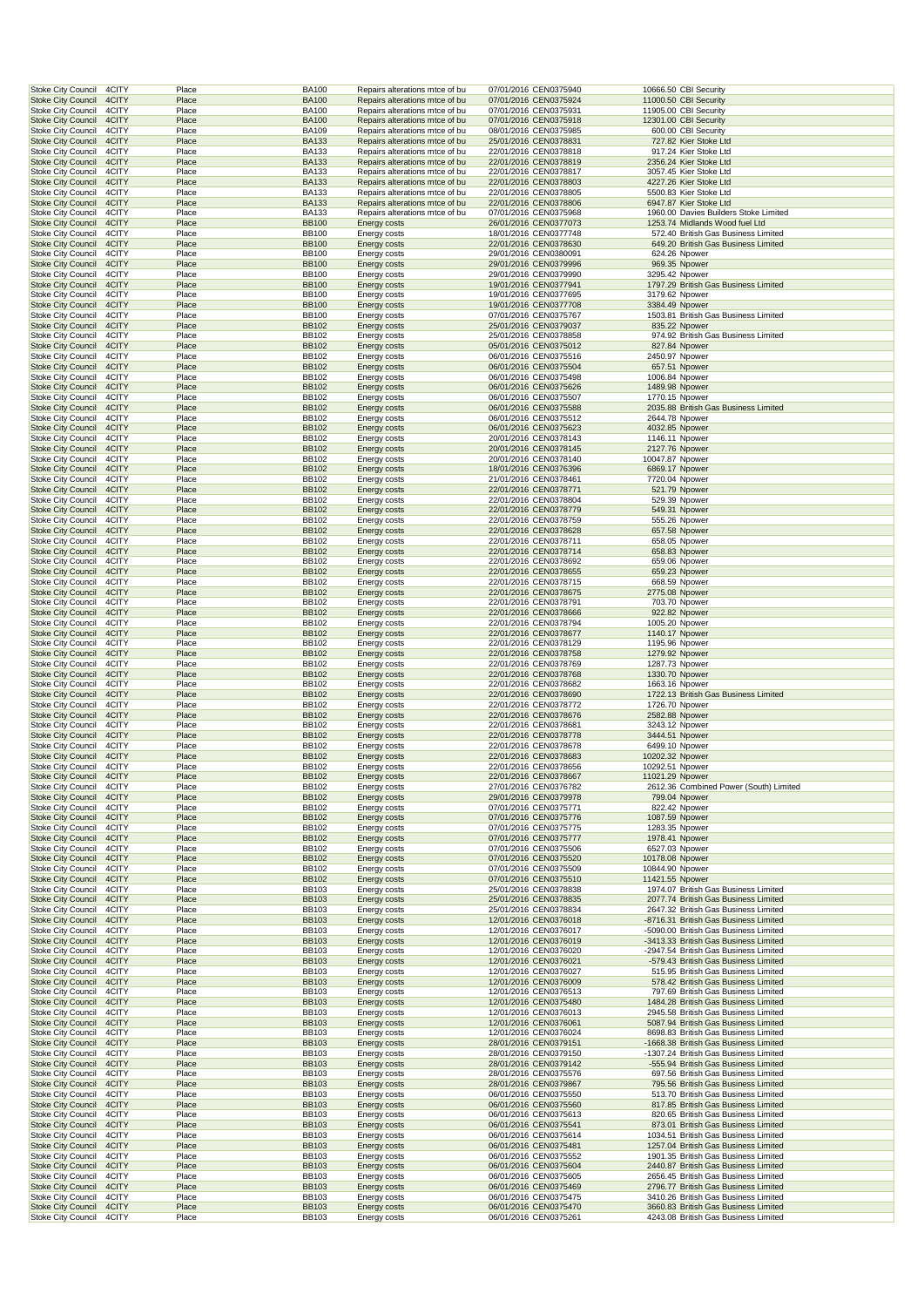|                                                                                                       | Place                   | <b>BB103</b>                 | <b>Energy costs</b>                                                                             | 20/01/2016 CEN0378090                                                   | 4503.91 British Gas Business Limited                                                          |
|-------------------------------------------------------------------------------------------------------|-------------------------|------------------------------|-------------------------------------------------------------------------------------------------|-------------------------------------------------------------------------|-----------------------------------------------------------------------------------------------|
| <b>Stoke City Council</b><br>4CITY                                                                    | Place                   | <b>BB103</b>                 | Energy costs                                                                                    | 13/01/2016 CEN0376937                                                   | 2822.52 British Gas Business Limited                                                          |
| <b>Stoke City Council</b><br>4CITY                                                                    | Place                   | <b>BB103</b>                 | <b>Energy costs</b>                                                                             | 13/01/2016 CEN0376931                                                   | 3888.87 British Gas Business Limited                                                          |
| 4CITY<br><b>Stoke City Council</b><br><b>Stoke City Council</b><br>4CITY                              | Place<br>Place          | <b>BB103</b><br><b>BB103</b> | Energy costs<br><b>Energy costs</b>                                                             | 21/01/2016 CEN0378610<br>21/01/2016 CEN0378355                          | -955.74 British Gas Business Limited<br>770.64 British Gas Business Limited                   |
| <b>Stoke City Council</b><br>4CITY                                                                    | Place                   | <b>BB103</b>                 | Energy costs                                                                                    | 22/01/2016 CEN0378703                                                   | -873.01 British Gas Business Limited                                                          |
| <b>Stoke City Council</b><br>4CITY                                                                    | Place                   | <b>BB103</b>                 | Energy costs                                                                                    | 22/01/2016 CEN0378659                                                   | 516.88 British Gas Business Limited                                                           |
| <b>Stoke City Council</b><br>4CITY                                                                    | Place                   | <b>BB103</b>                 | <b>Energy costs</b>                                                                             | 22/01/2016 CEN0378640                                                   | 756.60 British Gas Business Limited                                                           |
| <b>Stoke City Council</b><br>4CITY                                                                    | Place                   | <b>BB103</b>                 | <b>Energy costs</b>                                                                             | 22/01/2016 CEN0378664                                                   | 868.85 British Gas Business Limited                                                           |
| <b>Stoke City Council</b><br>4CITY                                                                    | Place                   | <b>BB103</b>                 | <b>Energy costs</b>                                                                             | 22/01/2016 CEN0378687                                                   | 1095.24 British Gas Business Limited                                                          |
| <b>Stoke City Council</b><br>4CITY<br><b>Stoke City Council</b><br>4CITY                              | Place<br>Place          | <b>BB103</b><br><b>BB103</b> | <b>Energy costs</b><br>Energy costs                                                             | 22/01/2016 CEN0378638<br>22/01/2016 CEN0378625                          | 1330.86 British Gas Business Limited<br>1818.69 British Gas Business Limited                  |
| <b>Stoke City Council</b><br>4CITY                                                                    | Place                   | <b>BB103</b>                 | <b>Energy costs</b>                                                                             | 22/01/2016 CEN0378688                                                   | 2270.70 British Gas Business Limited                                                          |
| <b>Stoke City Council</b><br>4CITY                                                                    | Place                   | <b>BB103</b>                 | Energy costs                                                                                    | 22/01/2016 CEN0378686                                                   | 3490.40 British Gas Business Limited                                                          |
| <b>Stoke City Council</b><br>4CITY                                                                    | Place                   | <b>BB103</b>                 | <b>Energy costs</b>                                                                             | 22/01/2016 CEN0378661                                                   | 8403.97 British Gas Business Limited                                                          |
| <b>Stoke City Council</b><br>4CITY                                                                    | Place                   | <b>BB103</b>                 | Energy costs                                                                                    | 19/01/2016 CEN0377936                                                   | 917.55 British Gas Business Limited                                                           |
| <b>Stoke City Council</b><br>4CITY<br>Stoke City Council<br>4CITY                                     | Place<br>Place          | <b>BB103</b><br><b>BB103</b> | Energy costs                                                                                    | 19/01/2016 CEN0377900<br>07/01/2016 CEN0375612                          | 1955.85 British Gas Business Limited<br>5645.89 British Gas Business Limited                  |
| <b>Stoke City Council</b><br>4CITY                                                                    | Place                   | <b>BC100</b>                 | <b>Energy costs</b><br>Rents                                                                    | 27/01/2016 HENS071164                                                   | 584.99 Portakabin Ltd                                                                         |
| <b>Stoke City Council</b><br>4CITY                                                                    | Place                   | be100                        | Water services                                                                                  | 05/01/2016 CEN0375011                                                   | 1122.63 Severn Trent Water                                                                    |
| <b>Stoke City Council</b><br>4CITY                                                                    | Place                   | be100                        | Water services                                                                                  | 06/01/2016 CEN0375266                                                   | 1094.31 Severn Trent Water                                                                    |
| <b>Stoke City Council</b><br>4CITY                                                                    | Place                   | be100                        | Water services                                                                                  | 20/01/2016 CEN0378092                                                   | 1078.50 Severn Trent Water                                                                    |
| <b>Stoke City Council</b><br>4CITY                                                                    | Place                   | be100                        | Water services                                                                                  | 20/01/2016 CEN0378134                                                   | 1598.62 Severn Trent Water                                                                    |
| <b>Stoke City Council</b><br>4CITY<br><b>Stoke City Council</b><br>4CITY                              | Place<br>Place          | be100<br>be100               | Water services<br><b>Water services</b>                                                         | 21/01/2016 CEN0378447<br>21/01/2016 CEN0378350                          | 757.29 Severn Trent Water<br>1125.37 Severn Trent Water                                       |
| <b>Stoke City Council</b><br>4CITY                                                                    | Place                   | be100                        | Water services                                                                                  | 21/01/2016 CEN0378446                                                   | 4772.96 Severn Trent Water                                                                    |
| <b>Stoke City Council</b><br>4CITY                                                                    | Place                   | be100                        | Water services                                                                                  | 22/01/2016 CEN0378741                                                   | 1168.19 Severn Trent Water                                                                    |
| <b>Stoke City Council</b><br>4CITY                                                                    | Place                   | be100                        | Water services                                                                                  | 11/01/2016 CEN0376397                                                   | 3028.47 Severn Trent Water                                                                    |
| <b>Stoke City Council</b><br>4CITY                                                                    | Place                   | be100                        | Water services                                                                                  | 07/01/2016 CEN0375663                                                   | 6723.21 Severn Trent Water                                                                    |
| <b>Stoke City Council</b><br>4CITY<br><b>Stoke City Council</b><br>4CITY                              | Place<br>Place          | <b>BH100</b><br><b>BH100</b> | Cleaning and domestic supplies<br>Cleaning and domestic supplies                                | 28/01/2016 000004419045779<br>13/01/2016 HENS071038                     | 536.66 CLEANING & HYGIENE DISTRIBUTORS LTD<br>4901.87 PHS Group Ltd                           |
| <b>Stoke City Council</b><br>4CITY                                                                    | Place                   | <b>BH100</b>                 | Cleaning and domestic supplies                                                                  | 04/01/2016 CEN0374389                                                   | 1405.24 Initial Washroom Hygiene                                                              |
| <b>Stoke City Council</b><br>4CITY                                                                    | Place                   | <b>BH100</b>                 | Cleaning and domestic supplies                                                                  | 27/01/2016 CEN0377758                                                   | 647.00 Spick and Span Cleaning Services                                                       |
| <b>Stoke City Council</b><br>4CITY                                                                    | Place                   | BH102                        | Cleaning and domestic supplies                                                                  | 27/01/2016 NSR0105776                                                   | 1008.67 NLC Facilities Limited T/A Minster Cleaning Serv                                      |
| <b>Stoke City Council</b><br>4CITY                                                                    | Place                   | bi100                        | Grounds maintenance costs                                                                       | 04/01/2016 HENS070979                                                   | 800.00 P2 Services Ltd                                                                        |
| <b>Stoke City Council</b><br>4CITY<br><b>Stoke City Council</b><br>4CITY                              | Place<br>Place          | bi100<br>bi100               | Grounds maintenance costs<br>Grounds maintenance costs                                          | 22/01/2016 CEN0378749<br>19/01/2016 CEN0377973                          | 1000.00 Cooper's Gardening Maintenance<br>1400.00 Cooper's Gardening Maintenance              |
| <b>Stoke City Council</b><br>4CITY                                                                    | Place                   | bi104                        | Grounds maintenance costs                                                                       | 05/01/2016 HENS070950                                                   | 528.00 N & J Tree Services                                                                    |
| <b>Stoke City Council</b><br>4CITY                                                                    | Place                   | bi104                        | Grounds maintenance costs                                                                       | 05/01/2016 HENS070951                                                   | 528.00 N & J Tree Services                                                                    |
| <b>Stoke City Council</b><br>4CITY                                                                    | Place                   | bi104                        | Grounds maintenance costs                                                                       | 05/01/2016 HENS070957                                                   | 528.00 N & J Tree Services                                                                    |
| <b>Stoke City Council</b><br>4CITY                                                                    | Place                   | bi104                        | Grounds maintenance costs                                                                       | 22/01/2016 HENS071284                                                   | 528.00 N & J Tree Services                                                                    |
| <b>Stoke City Council</b><br>4CITY                                                                    | Place                   | bi104                        | Grounds maintenance costs                                                                       | 27/01/2016 HENS071409                                                   | 628.00 N & J Tree Services                                                                    |
| <b>Stoke City Council</b><br>4CITY<br><b>Stoke City Council</b><br>4CITY                              | Place<br>Place          | bi104                        | Grounds maintenance costs                                                                       | 27/01/2016 HENS071416<br>19/01/2016 HENS071281                          | 628.00 N & J Tree Services                                                                    |
| <b>Stoke City Council</b><br>4CITY                                                                    | Place                   | bi104<br>bi104               | Grounds maintenance costs<br>Grounds maintenance costs                                          | 19/01/2016 HENS071280                                                   | 540.00 N & J Tree Services<br>1200.00 N & J Tree Services                                     |
| <b>Stoke City Council</b><br>4CITY                                                                    | Place                   | bi104                        | Grounds maintenance costs                                                                       | 19/01/2016 HENS071283                                                   | 2992.00 N & J Tree Services                                                                   |
| <b>Stoke City Council</b><br>4CITY                                                                    | Place                   | bi104                        | Grounds maintenance costs                                                                       | 08/01/2016 HENS071090                                                   | 593.00 Barcham Trees Plc                                                                      |
| <b>Stoke City Council</b><br>4CITY                                                                    | Place                   | CA101                        | Direct transport costs                                                                          | 26/01/2016 HENS071246                                                   | -49280.00 Torton Bodies Limited                                                               |
| <b>Stoke City Council</b><br>4CITY                                                                    | Place<br>Place          | CA101                        | Direct transport costs                                                                          | 26/01/2016 HENS071247                                                   | 49000.00 Torton Bodies Limited                                                                |
| Stoke City Council<br>4CITY<br>4CITY<br><b>Stoke City Council</b>                                     | Place                   | CA101<br>ca105               | Direct transport costs<br>Direct transport costs                                                | 26/01/2016 HENS071189<br>05/01/2016 CEN0375064                          | 49280.00 Torton Bodies Limited<br>1085.00 Ian Taylor Uk Ltd                                   |
| <b>Stoke City Council</b><br>4CITY                                                                    | Place                   | ca105                        | Direct transport costs                                                                          | 05/01/2016 CEN0375022                                                   | 1163.10 F.R. Sharrock Ltd                                                                     |
| <b>Stoke City Council</b><br>4CITY                                                                    | Place                   | ca105                        | Direct transport costs                                                                          | 14/01/2016 CEN0377203                                                   | 879.80 Ronanza Limted                                                                         |
| <b>Stoke City Council</b><br>4CITY                                                                    | Place                   | ca105                        | Direct transport costs                                                                          | 14/01/2016 CEN0377205                                                   | 1446.96 Gulliver's Truck Hire Ltd                                                             |
| <b>Stoke City Council</b><br>4CITY<br><b>Stoke City Council</b><br>4CITY                              | Place<br>Place          | ca105                        | Direct transport costs                                                                          | 15/01/2016 CEN0377230                                                   | 518.85 Hoddens Ltd                                                                            |
| <b>Stoke City Council</b><br>4CITY                                                                    | Place                   | ca105<br>ca105               | Direct transport costs<br>Direct transport costs                                                | 29/01/2016 CEN0377221<br>08/01/2016 CEN0376145                          | 777.80 Hoddens Ltd<br>520.00 Best Tyre Co Ltd                                                 |
| <b>Stoke City Council</b><br>4CITY                                                                    | Place                   | CA109                        | Direct transport costs                                                                          | 04/01/2016 HENS070797                                                   | 23763.60 Rix Petroleum (HULL) Ltd                                                             |
| <b>Stoke City Council</b><br>4CITY                                                                    | Place                   | CA121                        | Direct transport costs                                                                          | 14/01/2016 CEN0377088                                                   | 655.91 WEX Europe Services (UK) Limited                                                       |
| <b>Stoke City Council</b><br>4CITY                                                                    | Place                   | CA121                        | Direct transport costs                                                                          | 14/01/2016 CEN0377085                                                   | 1439.85 WEX Europe Services (UK) Limited<br>1541.41 WEX Europe Services (UK) Limited          |
| 4CITY<br><b>Stoke City Council</b><br><b>Stoke City Council</b><br>4CITY                              | Place<br>Place          | CA121<br>CA121               | Direct transport costs<br>Direct transport costs                                                | 14/01/2016 CEN0377090<br>13/01/2016 CEN0377082                          | 1283.74 WEX Europe Services (UK) Limited                                                      |
| 4CITY<br><b>Stoke City Council</b>                                                                    | Place                   | CB101                        | Recharges                                                                                       | 11/01/2016 CEN0374292                                                   | 3632.00 Copeland's Tours (S-O-T) Ltd                                                          |
| <b>Stoke City Council</b><br>4CITY                                                                    | Place                   | CC104                        | Contract hire&operating leases                                                                  | 25/01/2016 CEN0378081                                                   | 752.68 Northgate Vehicle Hire Limited                                                         |
| <b>Stoke City Council</b><br>4CITY<br>4CITY<br>Stoke City Council                                     | Place                   | CC104                        | Contract hire&operating leases                                                                  | 25/01/2016 CEN0378082                                                   | 752.68 Northgate Vehicle Hire Limited                                                         |
|                                                                                                       |                         |                              |                                                                                                 |                                                                         |                                                                                               |
|                                                                                                       | Place                   | CC104                        | Contract hire&operating leases                                                                  | 26/01/2016 CEN0379335                                                   | 560.00 Gulliver's Truck Hire Ltd                                                              |
| <b>Stoke City Council</b><br>4CITY<br>Stoke City Council<br>4CITY                                     | Place<br>Place          | CC104<br>CC104               | Contract hire&operating leases<br>Contract hire&operating leases                                | 26/01/2016 CEN0379295<br>26/01/2016 CEN0379294                          | 560.00 Gulliver's Truck Hire Ltd<br>560.00 Gulliver's Truck Hire Ltd                          |
| <b>Stoke City Council</b><br>4CITY                                                                    | Place                   | CC104                        | Contract hire&operating leases                                                                  | 26/01/2016 CEN0379293                                                   | 560.00 Gulliver's Truck Hire Ltd                                                              |
| Stoke City Council<br>4CITY                                                                           | Place                   | CC104                        | Contract hire&operating leases                                                                  | 26/01/2016 CEN0379301                                                   | 600.00 Afford Rent A Car Crenoon Ltd                                                          |
| <b>Stoke City Council</b><br>4CITY                                                                    | Place                   | CC104                        | Contract hire&operating leases                                                                  | 26/01/2016 CEN0379302                                                   | 600.00 Afford Rent A Car Crenoon Ltd                                                          |
| <b>Stoke City Council</b><br>4CITY                                                                    | Place                   | CC104                        | Contract hire&operating leases                                                                  | 26/01/2016 CEN0379297                                                   | 672.00 Gulliver's Truck Hire Ltd                                                              |
| <b>Stoke City Council</b><br>4CITY                                                                    | Place                   | CC104                        | Contract hire&operating leases                                                                  | 26/01/2016 CEN0379277                                                   | 1275.00 Gulliver's Truck Hire Ltd                                                             |
| Stoke City Council<br>4CITY<br><b>Stoke City Council</b><br>4CITY                                     | Place<br>Place          | CC104<br>CC104               | Contract hire&operating leases<br>Contract hire&operating leases                                | 26/01/2016 CEN0379339<br>26/01/2016 CEN0379275                          | 1275.00 Gulliver's Truck Hire Ltd<br>1275.00 Gulliver's Truck Hire Ltd                        |
| <b>Stoke City Council</b><br>4CITY                                                                    | Place                   | CC104                        | Contract hire&operating leases                                                                  | 26/01/2016 CEN0379298                                                   | 2240.00 Gulliver's Truck Hire Ltd                                                             |
| <b>Stoke City Council</b><br>4CITY                                                                    | Place                   | CC104                        | Contract hire&operating leases                                                                  | 26/01/2016 CEN0379292                                                   | 2728.70 Gulliver's Truck Hire Ltd                                                             |
| Stoke City Council<br>4CITY                                                                           | Place                   | CC104                        | Contract hire&operating leases                                                                  | 26/01/2016 CEN0379291                                                   | 2751.00 Gulliver's Truck Hire Ltd                                                             |
| 4CITY<br><b>Stoke City Council</b><br>4CITY                                                           | Place<br>Place          | CC104<br>CC104               | Contract hire&operating leases<br>Contract hire&operating leases                                | 05/01/2016 HENS070994                                                   | 520.00 Kilworth Machinery Ltd<br>631.28 Northgate Vehicle Hire Limited                        |
| Stoke City Council<br><b>Stoke City Council</b><br>4CITY                                              | Place                   | CC104                        | Contract hire&operating leases                                                                  | 05/01/2016 CEN0375181<br>05/01/2016 CEN0375183                          | 752.68 Northgate Vehicle Hire Limited                                                         |
| <b>Stoke City Council</b><br>4CITY                                                                    | Place                   | CC104                        | Contract hire&operating leases                                                                  | 05/01/2016 CEN0375137                                                   | 890.00 Jag Tool Hire                                                                          |
| <b>Stoke City Council</b><br>4CITY                                                                    | Place                   | CC104                        | Contract hire&operating leases                                                                  | 14/01/2016 CEN0377183                                                   | 863.00 Triple H Contracts & Hire Ltd                                                          |
| Stoke City Council<br>4CITY                                                                           | Place                   | CC104                        | Contract hire&operating leases                                                                  | 06/01/2016 CEN0375277                                                   | 600.00 Afford Rent A Car Crenoon Ltd                                                          |
| <b>Stoke City Council</b><br>4CITY                                                                    | Place                   | CC104                        | Contract hire&operating leases<br>Contract hire&operating leases                                | 06/01/2016 CEN0375279<br>06/01/2016 CEN0375267                          | 600.00 Afford Rent A Car Crenoon Ltd                                                          |
| <b>Stoke City Council</b><br>4CITY<br><b>Stoke City Council</b><br>4CITY                              | Place<br>Place          | CC104<br>CC104               | Contract hire&operating leases                                                                  | 20/01/2016 CEN0378091                                                   | 1280.00 Acorn Tractors & Machinery Ltd<br>3167.50 Carrylift Materials Handling Ltd            |
| <b>Stoke City Council</b><br>4CITY                                                                    | Place                   | CC104                        | Contract hire&operating leases                                                                  | 13/01/2016 CEN0375933                                                   | 1352.08 John Bownes Limited                                                                   |
| <b>Stoke City Council</b><br>4CITY                                                                    | Place                   | CC104                        | Contract hire&operating leases                                                                  | 13/01/2016 CEN0375514                                                   | 1676.91 M E S Environmental Ltd                                                               |
| Stoke City Council<br>4CITY                                                                           | Place                   | CC104                        | Contract hire&operating leases                                                                  | 04/01/2016 CEN0372450                                                   | 1208.96 FCC Environment Recycling Ltd                                                         |
| <b>Stoke City Council</b><br>4CITY<br>Stoke City Council<br>4CITY                                     | Place<br>Place          | CC104<br>CC104               | Contract hire&operating leases<br>Contract hire&operating leases                                | 21/01/2016 CEN0378588<br>08/01/2016 CEN0375149                          | 706.00 Jag Tool Hire<br>760.00 Mway Vehicle Rental Ltd                                        |
| <b>Stoke City Council</b><br>4CITY                                                                    | Place                   | CC104                        | Contract hire&operating leases                                                                  | 07/01/2016 CEN0375925                                                   | 2657.01 Econ Engineering Ltd                                                                  |
| <b>Stoke City Council</b><br>4CITY                                                                    | Place                   | CC104                        | Contract hire&operating leases                                                                  | 07/01/2016 CEN0375926                                                   | 2657.01 Econ Engineering Ltd                                                                  |
| <b>Stoke City Council</b><br>4CITY                                                                    | Place                   | CC104                        | Contract hire&operating leases                                                                  | 07/01/2016 CEN0375923                                                   | 2657.01 Econ Engineering Ltd                                                                  |
| <b>Stoke City Council</b><br>4CITY                                                                    | Place                   | cc105                        | Contract hire&operating leases                                                                  | 20/01/2016 NSR0105889                                                   | 3600.00 SC Machin Plant Hire                                                                  |
| <b>Stoke City Council</b><br>4CITY<br>Stoke City Council<br>4CITY                                     | Place<br>Place          | DA100<br>DA100               | Equipment furniture and mater<br>Equipment furniture and mater                                  | 25/01/2016 CEN0379122<br>25/01/2016 SCH0229624                          | 598.00 Harrow Green Limited<br>1200.00 Bitjam Limited                                         |
| <b>Stoke City Council</b><br>4CITY                                                                    | Place                   | DA100                        | Equipment furniture and mater                                                                   | 14/01/2016 CEN0377312                                                   | 1353.07 Security Plus Ltd                                                                     |
| Stoke City Council<br>4CITY                                                                           | Place                   | DA100                        | Equipment furniture and mater                                                                   | 14/01/2016 CEN0377201                                                   | 16586.49 Virtical Reality                                                                     |
| <b>Stoke City Council</b><br>4CITY                                                                    | Place                   | DA100                        | Equipment furniture and mater                                                                   | 12/01/2016 NSR0105760                                                   | 667.38 Aggregate Industries Uk Ltd                                                            |
| Stoke City Council<br>4CITY                                                                           | Place                   | DA100                        | Equipment furniture and mater                                                                   | 12/01/2016 SCH0229281                                                   | 695.00 Crown Worldwide Ltd                                                                    |
| <b>Stoke City Council</b><br>4CITY<br><b>Stoke City Council</b><br>4CITY                              | Place<br>Place          | DA100<br>DA100               | Equipment furniture and mater<br>Equipment furniture and mater                                  | 28/01/2016 000004363135039<br>06/01/2016 NSR0105758                     | 1142.57 TRADEINN<br>2085.48 Aggregate Industries Uk Ltd                                       |
| <b>Stoke City Council</b><br>4CITY                                                                    | Place                   | <b>DA100</b>                 | Equipment furniture and mater                                                                   | 06/01/2016 NSR0105756                                                   | 2241.59 Aggregate Industries Uk Ltd                                                           |
| <b>Stoke City Council</b><br>4CITY                                                                    | Place                   | DA100                        | Equipment furniture and mater                                                                   | 20/01/2016 NSR0105870                                                   | 907.21 Cemex Uk Materials Ltd                                                                 |
| <b>Stoke City Council</b><br>4CITY                                                                    | Place                   | DA100                        | Equipment furniture and mater                                                                   | 20/01/2016 NSR0105878                                                   | 1768.27 Aggregate Industries Uk Ltd                                                           |
| Stoke City Council<br>4CITY<br>4CITY                                                                  | Place                   | DA100                        | Equipment furniture and mater                                                                   | 20/01/2016 NSR0105880                                                   | 2026.72 Aggregate Industries Uk Ltd                                                           |
| <b>Stoke City Council</b><br><b>Stoke City Council</b><br>4CITY<br>4CITY<br><b>Stoke City Council</b> | Place<br>Place<br>Place | DA100<br>DA100<br>DA100      | Equipment furniture and mater<br>Equipment furniture and mater<br>Equipment furniture and mater | 20/01/2016 NSR0105876<br>13/01/2016 CEN0376762<br>13/01/2016 NSR0105810 | 2053.29 Aggregate Industries Uk Ltd<br>1129.00 Proteus Equipment Ltd<br>1154.94 Signature Ltd |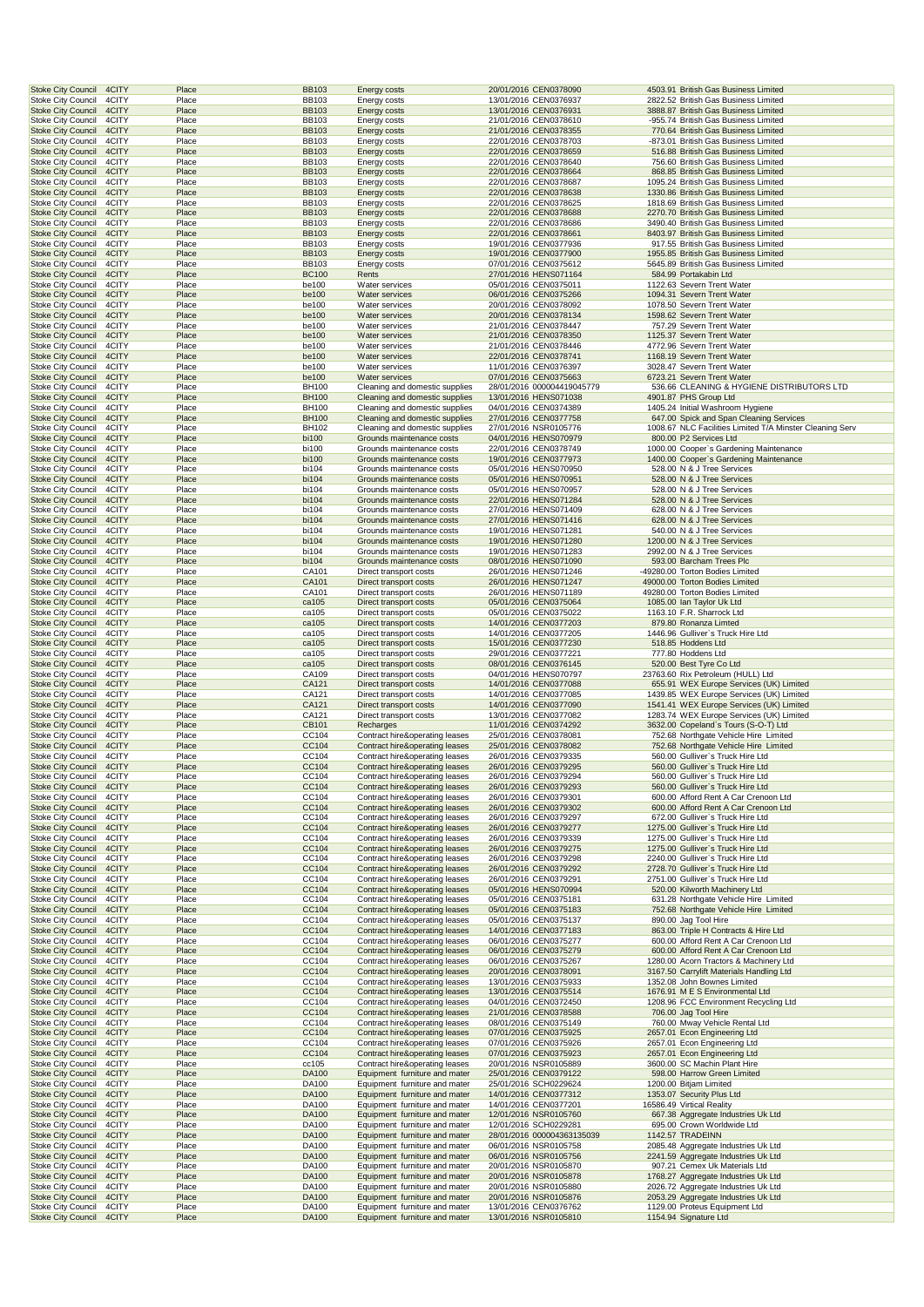| <b>Stoke City Council</b><br>4CITY                                       | Place          | DA100                 | Equipment furniture and mater                                  | 13/01/2016 NSR0105757                               |                | 1845.16 Aggregate Industries Uk Ltd                                        |
|--------------------------------------------------------------------------|----------------|-----------------------|----------------------------------------------------------------|-----------------------------------------------------|----------------|----------------------------------------------------------------------------|
| <b>Stoke City Council</b><br>4CITY<br><b>Stoke City Council</b><br>4CITY | Place<br>Place | DA100<br>DA100        | Equipment furniture and mater                                  | 13/01/2016 HENS071019<br>13/01/2016 CEN0376784      |                | 3000.00 Edesix Ltd<br>6853.00 The Senator Group                            |
| <b>Stoke City Council</b><br>4CITY                                       | Place          | DA100                 | Equipment furniture and mater<br>Equipment furniture and mater | 13/01/2016 CEN0368139                               |                | 8222.00 Elveden Farms Ltd                                                  |
| <b>Stoke City Council</b><br>4CITY                                       | Place          | DA100                 | Equipment furniture and mater                                  | 04/01/2016 NSR0105713                               |                | 910.00 Jewson                                                              |
| <b>Stoke City Council</b><br>4CITY                                       | Place          | <b>DA100</b>          | Equipment furniture and mater                                  | 04/01/2016 HENS070969                               |                | 940.00 Wm Riley & Sons Ltd                                                 |
| 4CITY<br>Stoke City Council                                              | Place          | DA100                 | Equipment furniture and mater                                  | 21/01/2016 HENS071338                               |                | 800.00 City B Group Ltd                                                    |
| <b>Stoke City Council</b><br>4CITY<br>4CITY                              | Place          | <b>DA100</b>          | Equipment furniture and mater<br>Equipment furniture and mater | 21/01/2016 CYP0739926<br>15/01/2016 HENS071121      |                | 8457.27 The Senator Group                                                  |
| <b>Stoke City Council</b><br><b>Stoke City Council</b><br>4CITY          | Place<br>Place | DA100<br>DA100        | Equipment furniture and mater                                  | 15/01/2016 CEN0377361                               |                | 965.00 Roma Medical Ltd<br>1257.20 Security Plus Ltd                       |
| <b>Stoke City Council</b><br>4CITY                                       | Place          | DA100                 | Equipment furniture and mater                                  | 29/01/2016 CEN0379982                               |                | 1117.25 Lichfield District Council                                         |
| <b>Stoke City Council</b><br>4CITY                                       | Place          | DA100                 | Equipment furniture and mater                                  | 29/01/2016 CEN0380101                               |                | 2280.00 Lichfield District Council                                         |
| <b>Stoke City Council</b><br>4CITY                                       | Place          | DA100                 | Equipment furniture and mater                                  | 08/01/2016 SCH0229285                               |                | 668.71 Roy Kirkham & Co Ltd                                                |
| <b>Stoke City Council</b><br>4CITY                                       | Place          | DA100                 | Equipment furniture and mater                                  | 08/01/2016 NSR0105761                               |                | 1278.99 Aggregate Industries Uk Ltd                                        |
| Stoke City Council<br>4CITY<br><b>Stoke City Council</b><br>4CITY        | Place<br>Place | DA100<br><b>DA100</b> | Equipment furniture and mater<br>Equipment furniture and mater | 08/01/2016 CEN0371505<br>11/01/2016 NSR0105762      |                | 3962.00 JPR Engineering Services Ltd<br>682.28 Aggregate Industries Uk Ltd |
| Stoke City Council<br>4CITY                                              | Place          | da101                 | Equipment furniture and mater                                  | 26/01/2016 CEN0378552                               |                | 1250.51 Morris Lubricants                                                  |
| <b>Stoke City Council</b><br>4CITY                                       | Place          | da101                 | Equipment furniture and mater                                  | 05/01/2016 CEN0375021                               |                | 565.00 F.R. Sharrock Ltd                                                   |
| <b>Stoke City Council</b><br>4CITY                                       | Place          | da101                 | Equipment furniture and mater                                  | 05/01/2016 CEN0375104                               |                | 642.23 F.R. Sharrock Ltd                                                   |
| <b>Stoke City Council</b><br>4CITY                                       | Place          | da101                 | Equipment furniture and mater                                  | 05/01/2016 CEN0375024                               |                | 665.00 F.R. Sharrock Ltd<br>1778.62 Morris Lubricants                      |
| <b>Stoke City Council</b><br>4CITY<br>4CITY<br><b>Stoke City Council</b> | Place<br>Place | da101<br>da101        | Equipment furniture and mater<br>Equipment furniture and mater | 05/01/2016 CEN0375090<br>06/01/2016 CEN0375253      |                | 938.83 Dennis Eagle Ltd                                                    |
| <b>Stoke City Council</b><br>4CITY                                       | Place          | da101                 | Equipment furniture and mater                                  | 21/01/2016 CEN0378379                               |                | 2668.14 Brushtec Technology Ltd                                            |
| <b>Stoke City Council</b><br>4CITY                                       | Place          | da101                 | Equipment furniture and mater                                  | 29/01/2016 CEN0379300                               |                | 600.36 Brushtec Technology Ltd                                             |
| Stoke City Council<br>4CITY                                              | Place          | DA130                 | Equipment furniture and mater                                  | 04/01/2016 HENS070971                               |                | 993.60 One51 ES Plastics (UK) T/A MGB Plastics                             |
| <b>Stoke City Council</b><br>4CITY                                       | Place          | DA130                 | Equipment furniture and mater                                  | 08/01/2016 HENS070938                               |                | 1040.00 Alliance Disposables Ltd                                           |
| Stoke City Council<br>4CITY<br><b>Stoke City Council</b><br>4CITY        | Place<br>Place | DB100<br><b>DB100</b> | Catering<br>Catering                                           | 21/01/2016 CEN0378469<br>22/01/2016 CEN0378629      |                | 633.74 RSD Dispense Ltd<br>691.00 The Secret Kitchen                       |
| <b>Stoke City Council</b><br>4CITY                                       | Place          | DB100                 | Catering                                                       | 07/01/2016 CEN0375635                               |                | 576.00 Bentleys                                                            |
| <b>Stoke City Council</b><br>4CITY                                       | Place          | db104                 | Catering                                                       | 05/01/2016 CEN0375018                               |                | 6059.80 Jenkinsons Caterers (Stafford) Ltd                                 |
| <b>Stoke City Council</b><br>4CITY                                       | Place          | db104                 | Catering                                                       | 14/01/2016 CEN0374940                               |                | 5256.09 Central Drinks                                                     |
| <b>Stoke City Council</b><br>4CITY                                       | Place          | db104                 | Catering                                                       | 28/01/2016 CEN0379871                               |                | 525.85 Booker Cash & Carry                                                 |
| <b>Stoke City Council</b><br>4CITY<br><b>Stoke City Council</b><br>4CITY | Place<br>Place | db104<br>db104        | Catering<br>Catering                                           | 28/01/2016 000004368926857<br>06/01/2016 CEN0375488 |                | 643.30 WWW.DRINKSTUFF.COM<br>554.00 Booker Cash & Carry                    |
| Stoke City Council<br>4CITY                                              | Place          | db104                 | Catering                                                       | 21/01/2016 CEN0378510                               |                | 566.89 Booker Cash & Carry                                                 |
| <b>Stoke City Council</b><br>4CITY                                       | Place          | db104                 | Catering                                                       | 19/01/2016 CEN0377903                               |                | 6416.26 Jenkinsons Caterers (Stafford) Ltd                                 |
| <b>Stoke City Council</b><br>4CITY                                       | Place          | db104                 | Catering                                                       | 08/01/2016 CEN0376064                               |                | 609.30 Central Drinks                                                      |
| <b>Stoke City Council</b><br>4CITY                                       | Place          | <b>DC100</b>          | Clothes uniform and laundry                                    | 04/01/2016 HENS070961                               |                | 552.00 Bunzl UK Itd t/a Guardsman                                          |
| <b>Stoke City Council</b><br>4CITY                                       | Place          | DD100                 | Printing stationery and gener                                  | 12/01/2016 HENS070905                               |                | 718.92 Spectrum Computer Supplies Ltd                                      |
| <b>Stoke City Council</b><br>4CITY<br><b>Stoke City Council</b><br>4CITY | Place<br>Place | <b>DD100</b><br>DD100 | Printing stationery and gener<br>Printing stationery and gener | 12/01/2016 HENS071122<br>04/01/2016 HENS070960      |                | 1352.00 Pitney Bowes<br>968.95 Liberty Services                            |
| <b>Stoke City Council</b><br>4CITY                                       | Place          | DD100                 | Printing stationery and gener                                  | 15/01/2016 CEN0375854                               |                | 1215.00 Specialist Computer Centres Ltd                                    |
| <b>Stoke City Council</b><br>4CITY                                       | Place          | DD100                 | Printing stationery and gener                                  | 15/01/2016 CEN0377405                               |                | 2871.00 DC Manchester Ltd T/A Detail Creative                              |
| <b>Stoke City Council</b><br>4CITY                                       | Place          | <b>DD100</b>          | Printing stationery and gener                                  | 19/01/2016 HENS071128                               |                | 1060.10 Liberty Services                                                   |
| Stoke City Council<br>4CITY                                              | Place          | de100                 | Services                                                       | 26/01/2016 NSR0105934                               | 1742.00 Arriva |                                                                            |
| <b>Stoke City Council</b><br>4CITY                                       | Place          | de100                 | <b>Services</b>                                                | 04/01/2016 NSR0105619                               |                | 1011.00 Copeland's Tours (S-O-T) Ltd                                       |
| Stoke City Council<br>4CITY                                              | Place          | de100                 | Services                                                       | 15/01/2016 NSR0105826                               |                | 178440.00 First Potteries Limited                                          |
| <b>Stoke City Council</b><br>4CITY<br><b>Stoke City Council</b><br>4CITY | Place<br>Place | de100<br>de100        | Services<br>Services                                           | 11/01/2016 NSR0105802<br>11/01/2016 NSR0105801      |                | 8772.00 Scraggs Coaches & Taxis<br>599052.00 First Potteries Limited       |
| <b>Stoke City Council</b><br>4CITY                                       | Place          | DE101                 | Services                                                       | 21/01/2016 HENS071337                               |                | 510.00 CBI Security                                                        |
| <b>Stoke City Council</b><br>4CITY                                       | Place          | DE101                 | Services                                                       | 22/01/2016 CEN0378524                               |                | 1020.00 CBI Security                                                       |
| 4CITY<br><b>Stoke City Council</b>                                       | Place          | DE101                 | Services                                                       | 27/01/2016 HENS071336                               |                | 637.50 CBI Security                                                        |
| 4CITY<br><b>Stoke City Council</b>                                       | Place          | DE101                 | Services                                                       | 27/01/2016 CEN0376781                               |                | 969.00 CBI Security                                                        |
| <b>Stoke City Council</b><br>4CITY                                       | Place          | <b>DE101</b>          | Services                                                       | 27/01/2016 CEN0376690                               |                | 1979.82 Redguard Security Limited                                          |
| Stoke City Council<br>4CITY                                              | Place<br>Place | DE101<br><b>DE105</b> | Services                                                       | 11/01/2016 CEN0376506                               |                | 3303.00 CBI Security                                                       |
| <b>Stoke City Council</b><br>4CITY<br><b>Stoke City Council</b><br>4CITY | Place          | DE105                 | Services<br>Services                                           | 25/01/2016 CEN0379105<br>26/01/2016 CEN0379145      |                | 5930.00 Wren Park Creative Consultancy<br>2250.00 Mounsey Surveyors Ltd    |
| <b>Stoke City Council</b><br>4CITY                                       | Place          | <b>DE105</b>          | Services                                                       | 26/01/2016 CEN0379149                               |                | 3804.06 Faithful Gould- Atkins Itd                                         |
| <b>Stoke City Council</b><br>4CITY                                       | Place          | DE105                 | Services                                                       | 05/01/2016 CEN0374994                               |                | 1316.70 Pick Everard                                                       |
| <b>Stoke City Council</b><br>4CITY                                       | Place          | DE105                 | Services                                                       | 05/01/2016 CEN0374993                               |                | 1492.51 Pick Everard                                                       |
| <b>Stoke City Council</b><br>4CITY                                       | Place          | DE105                 | Services                                                       | 05/01/2016 CEN0374992                               |                | 1579.29 Pick Everard                                                       |
| 4CITY<br><b>Stoke City Council</b>                                       | Place          | <b>DE105</b>          | Services                                                       | 14/01/2016 CEN0377249                               |                | 585.00 Applied Town Planning Limited                                       |
| 4CITY<br><b>Stoke City Council</b><br><b>Stoke City Council</b><br>4CITY | Place<br>Place | DE105<br>DE105        | Services<br>Services                                           | 06/01/2016 NSR0105644<br>06/01/2016 CEN0373845      |                | 4925.00 John Capper & Co<br>11300.00 Volterra Partners LLP                 |
| Stoke City Council<br>4CITY                                              | Place          | DE105                 | Services                                                       | 20/01/2016 CEN0378218                               |                | 1246.09 Expert Alliance                                                    |
| <b>Stoke City Council</b><br>4CITY                                       | Place          | <b>DE105</b>          | Services                                                       | 13/01/2016 CEN0376216                               |                | 4968.00 The TAS Partnership                                                |
| <b>Stoke City Council</b><br>4CITY                                       | Place          | DE113                 | Services                                                       | 12/01/2016 CEN0376391                               |                | 1000.00 Grindeys Solicitors                                                |
| <b>Stoke City Council</b><br>4CITY                                       | Place          | DE113                 | Services                                                       | 06/01/2016 CEN0375243                               |                | 12325.00 East Staffordshire Borough Council                                |
| <b>Stoke City Council</b><br>4CITY                                       | Place          | DE113                 | Services                                                       | 20/01/2016 CEN0378273                               |                | 2000.00 Pell Frischmann                                                    |
| <b>Stoke City Council</b><br>4CITY                                       |                |                       | Services                                                       |                                                     |                |                                                                            |
|                                                                          | Place          | <b>DE113</b>          |                                                                | 21/01/2016 CEN0378342                               |                | 1000.00 Pell Frischmann                                                    |
| Stoke City Council<br>4CITY                                              | Place          | DE113                 | Services                                                       | 21/01/2016 CEN0378339                               |                | 2000.00 Pell Frischmann                                                    |
| 4CITY<br><b>Stoke City Council</b><br><b>Stoke City Council</b><br>4CITY | Place<br>Place | de125<br>de125        | Services<br>Services                                           | 14/01/2016 CEN0376581<br>13/01/2016 HENS071190      |                | 10370.35 Sapphire Energy Recovery LTD<br>1000.00 Wildon Uk Ltd             |
| <b>Stoke City Council</b><br>4CITY                                       | Place          | de125                 | Services                                                       | 27/01/2016 NSR0105893                               |                | 2128.20 Belford Bros                                                       |
| <b>Stoke City Council</b><br>4CITY                                       | Place          | de125                 | Services                                                       | 27/01/2016 CEN0376674                               |                | 2435.20 Biffa Waste Services Ltd                                           |
| <b>Stoke City Council</b><br>4CITY                                       | Place          | de125                 | Services                                                       | 27/01/2016 CEN0377926                               |                | 6676.82 Sapphire Energy Recovery LTD                                       |
| <b>Stoke City Council</b><br>4CITY                                       | Place          | de125                 | Services                                                       | 29/01/2016 CEN0379999                               |                | 510.00 John Pointon & Sons Limited                                         |
| <b>Stoke City Council</b><br>4CITY<br><b>Stoke City Council</b><br>4CITY | Place<br>Place | de125<br>de125        | Services<br>Services                                           | 19/01/2016 CEN0377924<br>19/01/2016 CEN0377928      |                | 8697.77 Vital Earth (GB) Limited<br>1288.78 Palm Recycling Ltd             |
| <b>Stoke City Council</b><br>4CITY                                       | Place          | de125                 | Services                                                       | 07/01/2016 CEN0375657                               |                | 8805.26 Sapphire Energy Recovery LTD                                       |
| Stoke City Council<br>4CITY                                              | Place          | de125                 | Services                                                       | 07/01/2016 CEN0375655                               |                | 10563.25 Sapphire Energy Recovery LTD                                      |
| <b>Stoke City Council</b><br>4CITY                                       | Place          | <b>DE126</b>          | Services                                                       | 05/01/2016 CEN0375185                               |                | 548.80 Belford Bros                                                        |
| <b>Stoke City Council</b><br>4CITY                                       | Place          | DE126                 | Services                                                       | 21/01/2016 CEN0378506                               |                | 540.50 Brown Recycling Ltd                                                 |
| <b>Stoke City Council</b><br>4CITY                                       | Place          | de135                 | Services                                                       | 12/01/2016 NSR0105627                               |                | 11753.34 Roy Beech Contractors Ltd                                         |
| <b>Stoke City Council</b><br>4CITY<br><b>Stoke City Council</b><br>4CITY | Place<br>Place | de135<br>de135        | Services<br>Services                                           | 04/01/2016 NSR0105488<br>15/01/2016 NSR0105752      |                | 12736.00 Cyclist Training Ltd<br>7283.40 Cyclist Training Ltd              |
| <b>Stoke City Council</b><br>4CITY                                       | Place          | DE166                 | Services                                                       | 13/01/2016 CEN0376399                               | 705.00 MCA     |                                                                            |
| <b>Stoke City Council</b><br>4CITY                                       | Place          | DE192                 | Services                                                       | 04/01/2016 CEN0372686                               |                | 718.36 Imtech Traffic & Infr UK Ltd                                        |
| <b>Stoke City Council</b><br>4CITY                                       | Place          | DE192                 | Services                                                       | 04/01/2016 CEN0372682                               |                | 1317.90 Imtech Traffic & Infr UK Ltd                                       |
| <b>Stoke City Council</b><br>4CITY                                       | Place          | <b>DE250</b>          | Services                                                       | 25/01/2016 CEN0378860                               |                | 67467.57 First Potteries Limited                                           |
| Stoke City Council<br>4CITY<br><b>Stoke City Council</b><br>4CITY        | Place<br>Place | DE250<br>DE250        | Services<br>Services                                           | 06/01/2016 CEN0375294<br>13/01/2016 CEN0376719      |                | 1644.26 Scraggs Coaches & Taxis<br>1949.47 Scraggs Coaches & Taxis         |
| Stoke City Council<br>4CITY                                              | Place          | DE250                 | Services                                                       | 13/01/2016 CEN0376718                               |                | 3557.04 Scraggs Coaches & Taxis                                            |
| <b>Stoke City Council</b><br>4CITY                                       | Place          | DE250                 | Services                                                       | 04/01/2016 CEN0374943                               |                | 9826.09 D & G Coach and Bus Limited                                        |
| <b>Stoke City Council</b><br>4CITY                                       | Place          | DE300                 | Services                                                       | 19/01/2016 CEN0377723                               |                | 1575.00 Scraggs Coaches & Taxis                                            |
| <b>Stoke City Council</b><br>4CITY                                       | Place          | df100                 | Communications and computing                                   | 05/01/2016 HENS071010                               |                | 1155.00 Navman Wireless Uk Ltd                                             |
| <b>Stoke City Council</b><br>4CITY                                       | Place          | df100                 | Communications and computing                                   | 06/01/2016 CEN0375309                               |                | 30555.90 Region Services Ltd                                               |
| <b>Stoke City Council</b><br>4CITY<br><b>Stoke City Council</b><br>4CITY | Place<br>Place | DF101<br>DF122        | Communications and computing<br>Communications and computing   | 22/01/2016 CEN0378737<br>11/01/2016 CYP0734365      |                | 2734.54 Pitney Bowes Finance Plc<br>205167.39 Rm Education Plc             |
| <b>Stoke City Council</b><br>4CITY                                       | Place          | <b>DF126</b>          | Communications and computing                                   | 27/01/2016 CEN0378841                               |                | 4989.00 Tribal Education Limited                                           |
| Stoke City Council<br>4CITY                                              | Place          | DF126                 | Communications and computing                                   | 29/01/2016 NSR0105976                               |                | 4500.00 Staffordshire County Council                                       |
| <b>Stoke City Council</b><br>4CITY                                       | Place          | <b>DG100</b>          | Expenses                                                       | 22/01/2016 CEN0378753                               |                | 6680.00 Wilks Head & Eve                                                   |
| Stoke City Council<br>4CITY                                              | Place          | DG100                 | Expenses                                                       | 27/01/2016 NSR0105915                               |                | 995.00 Butters John Bee                                                    |
| <b>Stoke City Council</b><br>4CITY                                       | Place          | <b>DG117</b>          | Expenses                                                       | 05/01/2016 SCH0229258                               |                | 2000.00 J Heyes                                                            |
| Stoke City Council<br>4CITY<br>4CITY                                     | Place<br>Place | DG117<br><b>DG117</b> | Expenses<br>Expenses                                           | 13/01/2016 CEN0376742                               |                | 1000.00 Potteries Marathon Promotions<br>3145.00 Fools Paradise Ltd        |
| <b>Stoke City Council</b><br><b>Stoke City Council</b><br>4CITY          | Place          | DG118                 | Expenses                                                       | 11/01/2016 NSR0105804<br>06/01/2016 NSR0105654      |                | 750.00 JLife Limited                                                       |
| <b>Stoke City Council</b><br>4CITY                                       | Place          | <b>DG118</b>          | Expenses                                                       | 27/01/2016 NSR0105908                               |                | 950.00 Landor Travel Publications Ltd                                      |
| <b>Stoke City Council</b><br>4CITY                                       | Place          | DH100                 | Grants and subscriptions                                       | 22/01/2016 CEN0378709                               |                | 5265.00 Omnibus Solutions Ltd                                              |
| <b>Stoke City Council</b><br>4CITY<br><b>Stoke City Council</b><br>4CITY | Place<br>Place | DH101<br>DH101        | Grants and subscriptions<br>Grants and subscriptions           | 27/01/2016 CEN0379670<br>27/01/2016 CEN0379753      |                | 2038.00 North Staffs Pensioners Convention<br>5000.00 Furniture Mine       |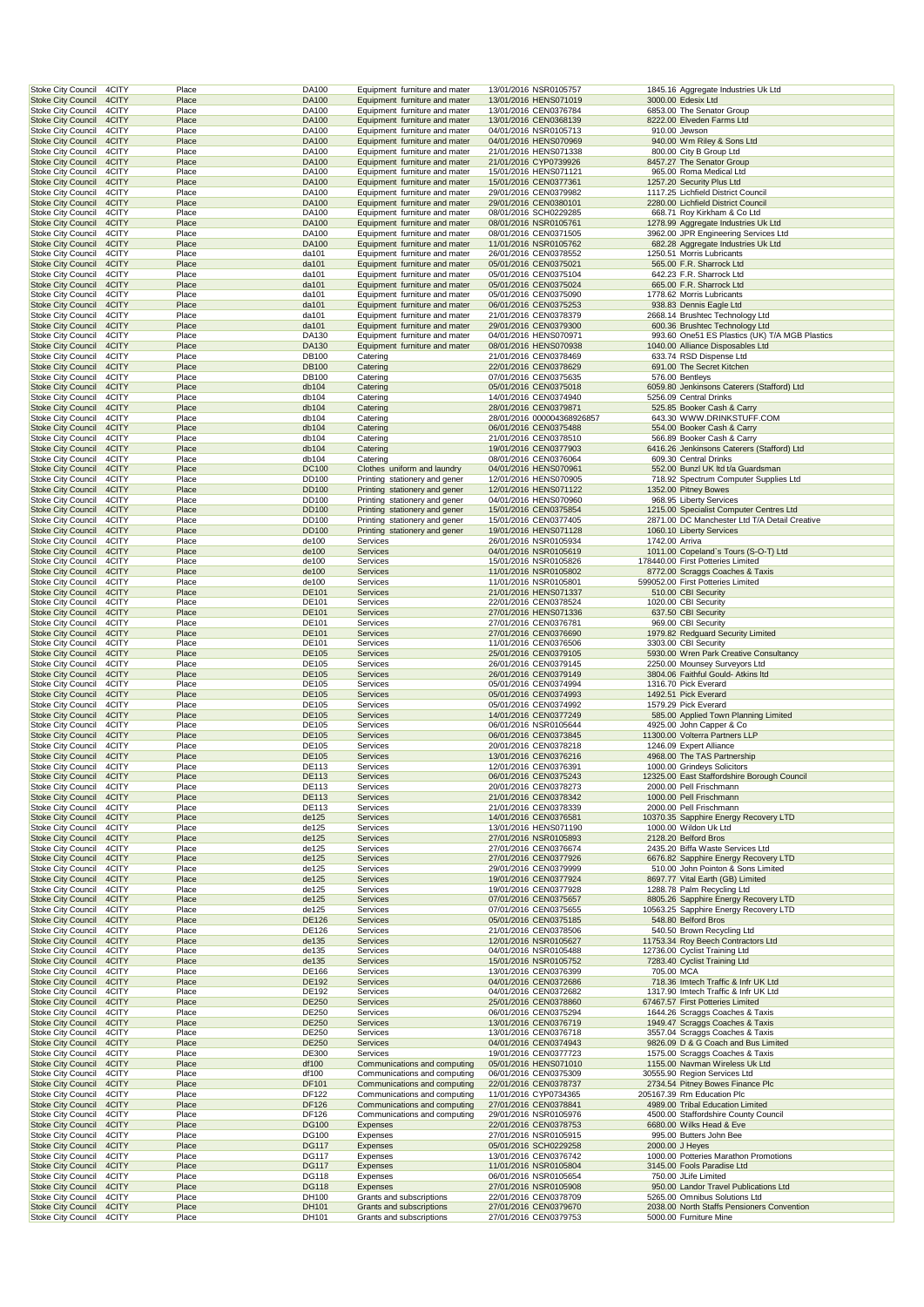| <b>Stoke City Council</b><br>4CITY                                       |                | Place                                            | DH101                 | Grants and subscriptions                                        | 29/01/2016 CEN0377821                                    |             | 15000.00 Mitchell Memorial Youth Arts Centre Limited                                     |
|--------------------------------------------------------------------------|----------------|--------------------------------------------------|-----------------------|-----------------------------------------------------------------|----------------------------------------------------------|-------------|------------------------------------------------------------------------------------------|
| Stoke City Council<br>4CITY<br><b>Stoke City Council</b><br>4CITY        |                | Place<br>Place                                   | DH102<br>DH107        | Grants and subscriptions<br>Grants and subscriptions            | 20/01/2016 NSR0105853<br>12/01/2016 NSR0105655           | 509.00 Rics | 649.00 Conference And Travel Publications Ltd                                            |
| <b>Stoke City Council</b>                                                | 4CITY          | Place                                            | di110                 | Private Finance Initiative&PPP                                  | 20/01/2016 CEN0378136                                    |             | 436177.57 Tay Valley Lighting (Stoke on Trent) Ltd                                       |
| <b>Stoke City Council</b>                                                | 4CITY          | Place                                            | <b>DK100</b>          | Miscellaneous expenses                                          | 25/01/2016 CEN0377240                                    |             | -618412.50 Hanford Waste Services Ltd                                                    |
| <b>Stoke City Council</b><br><b>Stoke City Council</b><br>4CITY          | 4CITY          | Place<br>Place                                   | DK100<br><b>DK100</b> | Miscellaneous expenses<br>Miscellaneous expenses                | 25/01/2016 CEN0377331<br>28/01/2016 CEN0379782           |             | 639026.25 Hanford Waste Services Ltd<br>2100.00 Peter Walker Sculptor                    |
| <b>Stoke City Council</b>                                                | 4CITY          | Place                                            | DK100                 | Miscellaneous expenses                                          | 28/01/2016 CEN0379781                                    |             | 2300.00 Peter Walker Sculptor                                                            |
| <b>Stoke City Council</b>                                                | 4CITY          | Place                                            | <b>DK100</b>          | Miscellaneous expenses                                          | 28/01/2016 CEN0379899                                    |             | 8000.00 Peter Walker Sculptor                                                            |
| <b>Stoke City Council</b><br><b>Stoke City Council</b>                   | 4CITY<br>4CITY | Place<br>Place                                   | DK100<br><b>DK100</b> | Miscellaneous expenses<br>Miscellaneous expenses                | 13/01/2016 CEN0376525<br>27/01/2016 CEN0379614           |             | 1893.00 Louis Taylor Ltd<br>1000.00 Purcell Miller Tritton                               |
| <b>Stoke City Council</b>                                                | 4CITY          | Place                                            | DK100                 | Miscellaneous expenses                                          | 27/01/2016 CEN0379622                                    |             | 1500.00 Purcell Miller Tritton                                                           |
| <b>Stoke City Council</b><br>4CITY                                       |                | Place                                            | <b>DK100</b>          | Miscellaneous expenses                                          | 27/01/2016 CEN0379754                                    |             | 2714.44 Staffordshire University                                                         |
| <b>Stoke City Council</b><br>4CITY<br><b>Stoke City Council</b><br>4CITY |                | Place<br>Place                                   | DK100<br><b>DK100</b> | Miscellaneous expenses<br>Miscellaneous expenses                | 19/01/2016 CEN0377726<br>07/01/2016 CEN0375700           |             | 622.50 Motor Clinic<br>1500.00 Urban Vision Enterprise CIC                               |
| <b>Stoke City Council</b>                                                | 4CITY          | Place                                            | DK109                 | Miscellaneous expenses                                          | 28/01/2016 SCH0230520                                    |             | 7410.00 AJB Reprographics Limited                                                        |
| <b>Stoke City Council</b><br>4CITY                                       |                | Place                                            | DK111                 | Miscellaneous expenses                                          | 11/01/2016 NSR0105623                                    |             | 1800.00 Marketing Birmingham Ltd                                                         |
| <b>Stoke City Council</b><br>4CITY<br>4CITY                              |                | Place                                            | EH110                 | Private contractors                                             | 12/01/2016 CEN0374044                                    |             | 790.56 Imtech Traffic & Infr UK Ltd                                                      |
| <b>Stoke City Council</b><br><b>Stoke City Council</b>                   | 4CITY          | Place<br>Place                                   | EH126<br>EH127        | Private contractors<br>Private contractors                      | 25/01/2016 CEN0377240<br>25/01/2016 CEN0377240           |             | 301879.96 Hanford Waste Services Ltd<br>441904.99 Hanford Waste Services Ltd             |
| <b>Stoke City Council</b>                                                | 4CITY          | Place                                            | EH127                 | Private contractors                                             | 25/01/2016 CEN0377084                                    |             | 2798.84 Hanford Waste Services Ltd                                                       |
| <b>Stoke City Council</b><br>4CITY<br>4CITY<br><b>Stoke City Council</b> |                | Place<br>Place                                   | EH127<br>eh128        | Private contractors<br>Private contractors                      | 05/01/2016 CEN0373862<br>25/01/2016 CEN0377240           |             | 3235.43 Hanford Waste Services Ltd<br>18476.90 Hanford Waste Services Ltd                |
| <b>Stoke City Council</b><br>4CITY                                       |                | Place                                            | eh128                 | Private contractors                                             | 25/01/2016 CEN0377086                                    |             | 10681.83 Hanford Waste Services Ltd                                                      |
| <b>Stoke City Council</b>                                                | 4CITY          | Place                                            | eh128                 | Private contractors                                             | 26/01/2016 CEN0376681                                    |             | 528.64 FCC Environment Recycling Ltd                                                     |
| <b>Stoke City Council</b><br><b>Stoke City Council</b><br>4CITY          | 4CITY          | Place<br>Place                                   | eh128<br>eh128        | Private contractors<br>Private contractors                      | 18/01/2016 CEN0375511<br>11/01/2016 CEN0374236           |             | 888.78 FCC Environment Recycling Ltd<br>1078.76 FCC Environment Recycling Ltd            |
| <b>Stoke City Council</b>                                                | 4CITY          | Place                                            | EH131                 | Private contractors                                             | 25/01/2016 CEN0377084                                    |             | 2798.84 Hanford Waste Services Ltd                                                       |
| <b>Stoke City Council</b><br>4CITY                                       |                | Place                                            | EH131                 | Private contractors                                             | 05/01/2016 CEN0373862                                    |             | 3235.43 Hanford Waste Services Ltd                                                       |
| <b>Stoke City Council</b>                                                | 4CITY          | Place                                            | EH131                 | Private contractors                                             | 13/01/2016 CEN0375514                                    |             | 39030.65 M E S Environmental Ltd<br>19230.54 FCC Environment Recycling Ltd               |
| <b>Stoke City Council</b><br><b>Stoke City Council</b>                   | 4CITY<br>4CITY | Place<br>Place                                   | EH131<br>EH132        | Private contractors<br>Private contractors                      | 08/01/2016 CEN0374260<br>13/01/2016 CEN0375514           |             | 6331.06 M E S Environmental Ltd                                                          |
| <b>Stoke City Council</b><br>4CITY                                       |                | Place                                            | EH132                 | Private contractors                                             | 04/01/2016 CEN0372426                                    |             | 6527.05 FCC Environment Recycling Ltd                                                    |
| <b>Stoke City Council</b><br>4CITY                                       |                | Place                                            | EH132                 | Private contractors                                             | 19/01/2016 HENS071273                                    |             | 690.00 Hadfield Wood Recyclers                                                           |
| <b>Stoke City Council</b><br><b>Stoke City Council</b>                   | 4CITY<br>4CITY | Place<br>Place                                   | EH132<br>EH133        | Private contractors<br>Private contractors                      | 19/01/2016 HENS071272<br>25/01/2016 CEN0377240           |             | 1150.00 Hadfield Wood Recyclers<br>12711.73 Hanford Waste Services Ltd                   |
| <b>Stoke City Council</b><br>4CITY                                       |                | Place                                            | EH133                 | Private contractors                                             | 25/01/2016 CEN0377086                                    |             | 3958.49 Hanford Waste Services Ltd                                                       |
| <b>Stoke City Council</b>                                                | 4CITY          | Place                                            | EH133                 | Private contractors                                             | 05/01/2016 CEN0375071                                    |             | 1707.65 Midlands Biomass and Recycling LLP                                               |
| <b>Stoke City Council</b><br>4CITY<br><b>Stoke City Council</b>          | 4CITY          | Place<br>Place                                   | EH133<br>EH133        | Private contractors<br>Private contractors                      | 05/01/2016 CEN0375043<br>05/01/2016 CEN0375069           |             | 3083.80 Midlands Biomass and Recycling LLP<br>3255.50 Midlands Biomass and Recycling LLP |
| <b>Stoke City Council</b>                                                | 4CITY          | Place                                            | EH133                 | Private contractors                                             | 04/01/2016 CEN0373488                                    |             | 4387.50 FCC Environment Recycling Ltd                                                    |
| <b>Stoke City Council</b><br>4CITY                                       |                | Place                                            | EH133                 | Private contractors                                             | 19/01/2016 CEN0377924                                    |             | 1834.26 Vital Earth (GB) Limited                                                         |
| <b>Stoke City Council</b><br>4CITY<br>4CITY                              |                | Place                                            | EH133                 | Private contractors                                             | 19/01/2016 HENS071273                                    |             | 2013.19 Hadfield Wood Recyclers                                                          |
| <b>Stoke City Council</b><br><b>Stoke City Council</b>                   | 4CITY          | Place<br>Place                                   | EH133<br>EH133        | Private contractors<br>Private contractors                      | 19/01/2016 CEN0377928<br>19/01/2016 HENS071272           |             | 721.96 Palm Recycling Ltd<br>3725.76 Hadfield Wood Recyclers                             |
| <b>Stoke City Council</b>                                                | 4CITY          | Place                                            | EH184                 | Private contractors                                             | 25/01/2016 CEN0377240                                    |             | 55022.77 Hanford Waste Services Ltd                                                      |
| <b>Stoke City Council</b><br>4CITY                                       |                | Place                                            | ca106                 | Direct transport costs                                          | 05/01/2016 CEN0375198                                    |             | 614.00 Best Tyre Co Ltd                                                                  |
| <b>Stoke City Council</b><br><b>Stoke City Council</b><br>4CITY          | 4CITY          | Place<br>Place                                   | DA156<br><b>BA110</b> | Equipment furniture and mater<br>Repairs alterations mtce of bu | 06/01/2016 SCH0229253<br>07/01/2016 CEN0375904           |             | 844.80 Brenntag Uk Limited<br>12240.00 CBI Security                                      |
| <b>Stoke City Council</b>                                                | 4CITY          | Place                                            | DA187                 | Equipment furniture and mater                                   | 06/01/2016 HENS070974                                    |             | 2260.80 Gelpack Excelsior Ltd                                                            |
| <b>Stoke City Council</b>                                                | 4CITY          | Place                                            | DA187                 | Equipment furniture and mater                                   | 29/01/2016 HENS071476                                    |             | 1507.20 Gelpack Excelsior Ltd                                                            |
| <b>Stoke City Council</b><br>4CITY<br><b>Stoke City Council</b><br>4CITY |                | Place<br>Place                                   | DA187<br><b>DA187</b> | Equipment furniture and mater<br>Equipment furniture and mater  | 29/01/2016 HENS071445<br>11/01/2016 HENS070990           |             | 1702.90 Gelpack Excelsior Ltd<br>3768.00 Gelpack Excelsior Ltd                           |
| <b>Stoke City Council</b><br>4CITY                                       |                | Place                                            | da174                 | Equipment furniture and mater                                   | 04/01/2016 NSR0105600                                    |             | 656.00 H & G Ash Road Markings Ltd                                                       |
| <b>Stoke City Council</b>                                                | 4CITY          | Place                                            | DA104                 | Equipment furniture and mater                                   | 26/01/2016 HENS071203                                    |             | 519.26 Air Products Plc                                                                  |
| <b>Stoke City Council</b><br><b>Stoke City Council</b>                   | 4CITY<br>4CITY | Place<br>Place                                   | DA104<br>DA104        | Equipment furniture and mater<br>Equipment furniture and mater  | 05/01/2016 CEN0375044<br>20/01/2016 HENS071316           |             | 600.00 Genuine Solutions<br>3809.97 Air Products Plc                                     |
| Stoke City Council<br>4CITY                                              |                | Place                                            | DE193                 | Services                                                        | 15/01/2016 CEN0375854                                    |             | 540.00 Specialist Computer Centres Ltd                                                   |
| <b>Stoke City Council</b><br>4CITY                                       |                | Place                                            | DA111                 | Equipment furniture and mater                                   | 28/01/2016 CEN0379797                                    |             | 595.31 Booker Cash & Carry                                                               |
| <b>Stoke City Council</b><br><b>Stoke City Council</b>                   | 4CITY<br>4CITY | Place<br>Place                                   | IC502<br>DA151        | <b>Property Based Charges</b><br>Equipment furniture and mater  | 15/01/2016 CEN0377514<br>15/01/2016 CEN0377093           |             | 606.67 A J & J Green<br>635.89 Neopost Finance Ltd                                       |
| <b>Stoke City Council</b><br>4CITY                                       |                | Place                                            | DA102                 | Equipment furniture and mater                                   | 08/01/2016 CEN0375260                                    |             | 700.00 Geartec Commercials Limited                                                       |
| 4CITY<br><b>Stoke City Council</b>                                       |                | Place                                            | dc101                 | Clothes uniform and laundry                                     | 06/01/2016 CEN0375513                                    |             | 1727.04 Arco Ltd                                                                         |
| <b>Stoke City Council</b>                                                | 4CITY          | Place<br>Place                                   | dc101                 | Clothes uniform and laundry<br>Services                         | 04/01/2016 HENS070817<br>29/01/2016 CEN0379993           |             | 18900.00 Edesix Ltd<br>800.00 Wildon Uk Ltd                                              |
| <b>Stoke City Council</b><br><b>Stoke City Council</b>                   | 4CITY<br>4CITY | Place                                            | de133<br>da150        | Equipment furniture and mater                                   | 05/01/2016 CEN0374978                                    |             | 900.00 T W Frizell (Haulage & Plant Hire) Limited                                        |
| <b>Stoke City Council</b><br>4CITY                                       |                | Place                                            | <b>DG130</b>          | Expenses                                                        | 28/01/2016 CEN0379802                                    |             | 1000.00 Green Door Community Group                                                       |
| 4CITY<br>Stoke City Council                                              |                | Place                                            | DA133                 | Equipment furniture and mater                                   | 04/01/2016 NSR0105622                                    |             | 4349.12 Compass Minerals UK Limited                                                      |
| <b>Stoke City Council</b><br>4CITY<br><b>Stoke City Council</b>          | 4CITY          | Place<br>Place                                   | DA133<br>DA133        | Equipment furniture and mater<br>Equipment furniture and mater  | 19/01/2016 NSR0105851<br>08/01/2016 NSR0105646           |             | 2182.17 Compass Minerals UK Limited<br>1090.71 Compass Minerals UK Limited               |
| <b>Stoke City Council</b>                                                | 4CITY          | Place                                            | DA158                 | Equipment furniture and mater                                   | 07/01/2016 HENS071061                                    |             | 1408.00 C & T Bird Ltd                                                                   |
| <b>Stoke City Council</b>                                                | 4CITY          | Place                                            | DE115                 | Services                                                        | 22/01/2016 CEN0378654                                    |             | 2108.68 Bentley Project Management                                                       |
| <b>Stoke City Council</b><br>4CITY<br><b>Stoke City Council</b>          | 4CITY          | Place<br>Place                                   | <b>DE115</b><br>DG107 | <b>Services</b><br>Expenses                                     | 27/01/2016 CEN0377262<br>19/01/2016 CEN0377707           |             | 1578.30 Bentley Project Management<br>1692.00 Bemrose Booth Ltd                          |
| <b>Stoke City Council</b><br>4CITY                                       |                | Place                                            | DF125                 | Communications and computing                                    | 13/01/2016 CYP0734673                                    |             | 1896.00 Computer Aided Development Corporation                                           |
| <b>Stoke City Council</b>                                                | 4CITY          | Place                                            | DE136                 | Services                                                        | 08/01/2016 CEN0375852                                    |             | 2288.00 Shropshire Community Health NHS Trust                                            |
| <b>Stoke City Council</b><br><b>Stoke City Council</b>                   | 4CITY<br>4CITY | Place<br>Place                                   | CA111<br>DE139        | Direct transport costs<br>Services                              | 28/01/2016 000004381737233<br>28/01/2016 000004368926807 | 615.00 DVSA | 565.00 Post Office Counters Ltd                                                          |
| <b>Stoke City Council</b>                                                | 4CLGF          | Non Departmental Costs                           | DE105                 | Services                                                        | 07/01/2016 CEN0375901                                    |             | 76454.00 Pricewaterhousecoopers LLP                                                      |
| Stoke City Council                                                       | 4CLGF          | Non Departmental Costs                           | DE105                 | Services                                                        | 07/01/2016 CEN0375900                                    |             | 145933.00 Pricewaterhousecoopers LLP                                                     |
| <b>Stoke City Council</b><br><b>Stoke City Council</b>                   | 4CLGF<br>4CLGF | Non Departmental Costs<br>Non Departmental Costs | DE105<br>dg105        | Services<br>Expenses                                            | 07/01/2016 CEN0375903<br>18/01/2016 CEN0371081           |             | 392675.00 Pricewaterhousecoopers LLP<br>4000.00 Averta Employment Lawyers LLP            |
| <b>Stoke City Council</b>                                                | 4CLGF          | Non Departmental Costs                           | EC102                 | Other local authorities                                         | 05/01/2016 CEN0375188                                    |             | 29046.77 Staffordshire County Council                                                    |
| <b>Stoke City Council</b>                                                | 4CLGF          | Non Departmental Costs                           | EC108                 | Other local authorities                                         | 05/01/2016 CEN0375188                                    |             | 84776.20 Staffordshire County Council                                                    |
| <b>Stoke City Council</b><br>Stoke City Council                          | 4CLGF<br>4COO  | Non Departmental Costs<br>COO-Resources          | EC107<br><b>BB103</b> | Other local authorities<br>Energy costs                         | 05/01/2016 CEN0375188<br>14/01/2016 CEN0377109           |             | 182888.40 Staffordshire County Council<br>711.76 British Gas Business Limited            |
| <b>Stoke City Council</b>                                                | 4COO           | COO-Resources                                    | <b>BB103</b>          | Energy costs                                                    | 04/01/2016 CEN0374912                                    |             | 505.85 British Gas Business Limited                                                      |
| Stoke City Council                                                       | 4COO           | COO-Resources                                    | <b>BB103</b>          | Energy costs                                                    | 29/01/2016 CEN0380107                                    |             | 582.85 British Gas Business Limited                                                      |
| <b>Stoke City Council</b><br>4COO                                        |                | COO-Resources                                    | <b>BH100</b>          | Cleaning and domestic supplies                                  | 04/01/2016 CEN0374917                                    |             | 732.97 Severn Trent Water                                                                |
| Stoke City Council<br><b>Stoke City Council</b>                          | 4COO<br>4COO   | COO-Resources<br>COO-Resources                   | DA100<br>DA100        | Equipment furniture and mater<br>Equipment furniture and mater  | 05/01/2016 CEN0374977<br>05/01/2016 SCH0229259           |             | 3450.00 Jantex Furnishing Co Ltd<br>11400.00 Active Minds Solutions                      |
| <b>Stoke City Council</b><br>4COO                                        |                | COO-Resources                                    | DA100                 | Equipment furniture and mater                                   | 13/01/2016 SCH0229354                                    |             | 824.00 Security Services                                                                 |
| <b>Stoke City Council</b><br>4COO                                        |                | COO-Resources                                    | DA100                 | Equipment furniture and mater                                   | 04/01/2016 SCH0229256                                    |             | 1819.90 Demco Europe Ltd                                                                 |
| <b>Stoke City Council</b><br><b>Stoke City Council</b>                   | 4COO<br>4COO   | COO-Resources<br>COO-Resources                   | DA100<br>DA100        | Equipment furniture and mater<br>Equipment furniture and mater  | 04/01/2016 CEN0374904<br>04/01/2016 CEN0374843           |             | 4194.00 Jantex Furnishing Co Ltd<br>3540.00 Little Dreams Ltd                            |
| Stoke City Council                                                       | 4COO           | COO-Resources                                    | DA100                 | Equipment furniture and mater                                   | 18/01/2016 CEN0376565                                    |             | 535.20 Yes2 Solutions Limited                                                            |
| <b>Stoke City Council</b>                                                | 4COO           | <b>COO-Resources</b>                             | DA100                 | Equipment furniture and mater                                   | 18/01/2016 SCH0229353                                    |             | 680.00 Demco Europe Ltd                                                                  |
| Stoke City Council<br><b>Stoke City Council</b>                          | 4COO           | COO-Resources<br>COO-Resources                   | DA100<br>DA100        | Equipment furniture and mater<br>Equipment furniture and mater  | 29/01/2016 SCH0230741<br>08/01/2016 SCH0229248           |             | 6800.00 Doveys Office Supplies (Bates Office)<br>2586.80 JPR Engineering Services Ltd    |
|                                                                          |                |                                                  |                       | Equipment furniture and mater                                   | 06/01/2016 CEN0374270                                    |             | 510.00 QPS Print Ltd                                                                     |
| Stoke City Council<br>4COO                                               | 4COO           | COO-Resources                                    | DA105                 |                                                                 |                                                          |             |                                                                                          |
| <b>Stoke City Council</b>                                                | 4COO           | COO-Resources                                    | DA105                 | Equipment furniture and mater                                   | 04/01/2016 CEN0374907                                    |             | 664.00 Mail Solutions UK Limited                                                         |
| <b>Stoke City Council</b><br>4COO                                        |                | COO-Resources                                    | DA105                 | Equipment furniture and mater                                   | 04/01/2016 CEN0374905                                    |             | 744.50 Black & White Promotional Print Services Limited                                  |
| <b>Stoke City Council</b>                                                | 4COO           | COO-Resources                                    | DD100                 | Printing stationery and gener                                   | 12/01/2016 CEN0376518                                    |             | 4697.97 Electoral Reform Services                                                        |
| Stoke City Council<br><b>Stoke City Council</b><br>4COO                  | 4COO           | COO-Resources<br><b>COO-Resources</b>            | DD100<br>DD100        | Printing stationery and gener<br>Printing stationery and gener  | 27/01/2016 CEN0379668<br>11/01/2016 CEN0374441           |             | 2884.36 Electoral Reform Services<br>650.00 IRRV Services Ltd.                           |
| <b>Stoke City Council</b>                                                | 4COO           | COO-Resources                                    | DD100                 | Printing stationery and gener                                   | 11/01/2016 SCH0229322                                    |             | 655.00 Leads Direct                                                                      |
| <b>Stoke City Council</b>                                                | 4COO           | <b>COO-Resources</b>                             | dd113                 | Printing stationery and gener                                   | 06/01/2016 CEN0375505                                    |             | 731.22 Peters Ltd                                                                        |
| <b>Stoke City Council</b><br><b>Stoke City Council</b>                   | 4COO<br>4COO   | COO-Resources<br>COO-Resources                   | dd113<br>dd113        | Printing stationery and gener<br>Printing stationery and gener  | 20/01/2016 CEN0378303<br>20/01/2016 CEN0378214           |             | 650.16 Askews & Holts Library Services Limited<br>1826.45 Lexis Nexis Uk                 |
| <b>Stoke City Council</b><br><b>Stoke City Council</b>                   | 4COO<br>4COO   | COO-Resources<br>COO-Resources                   | dd113<br>dd113        | Printing stationery and gener<br>Printing stationery and gener  | 21/01/2016 CEN0378483<br>21/01/2016 CEN0378484           |             | 594.18 Peters Ltd<br>692.82 Askews & Holts Library Services Limited                      |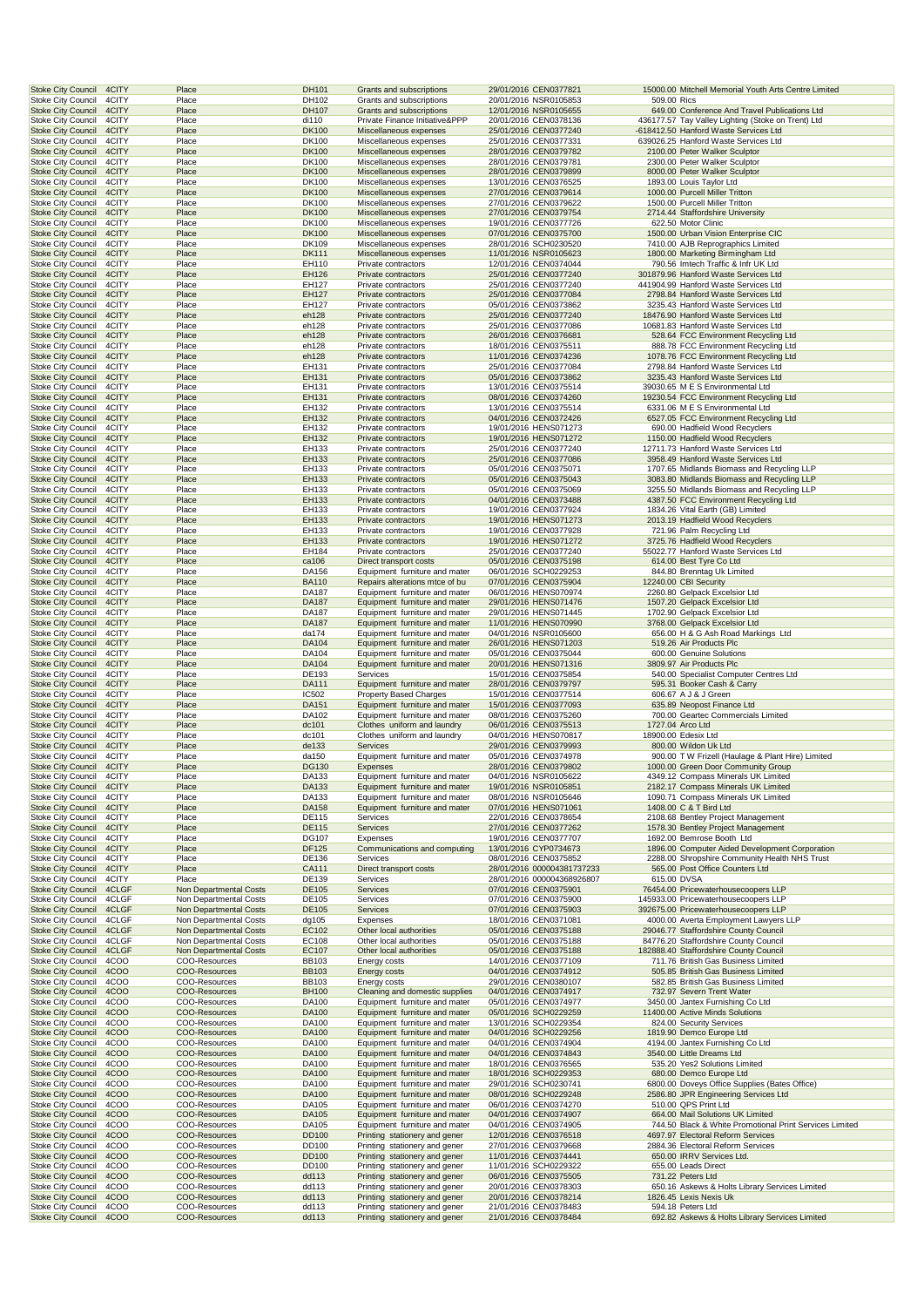| 4COO<br>Stoke City Council                                               | COO-Resources                                      | de100                 | Services                                                       | 07/01/2016 SCH0229296                          |                | 2000.00 Beavers Arts Ltd                                                                         |
|--------------------------------------------------------------------------|----------------------------------------------------|-----------------------|----------------------------------------------------------------|------------------------------------------------|----------------|--------------------------------------------------------------------------------------------------|
| <b>Stoke City Council</b><br>4COO                                        | <b>COO-Resources</b>                               | <b>DE101</b>          | Services                                                       | 12/01/2016 CEN0376500                          |                | 17395.27 Royal Mail                                                                              |
| <b>Stoke City Council</b><br>4COO<br><b>Stoke City Council</b><br>4COO   | COO-Resources<br><b>COO-Resources</b>              | DE105<br><b>DE113</b> | Services<br>Services                                           | 13/01/2016 CEN0376759<br>27/01/2016 CEN0379408 |                | 2200.00 Northgate Public Services [UK] Ltd<br>606.11 Rossendales Collect Limited                 |
| <b>Stoke City Council</b><br>4COO                                        | COO-Resources                                      | DE158                 | Services                                                       | 27/01/2016 CEN0376750                          | 2247.60 Axway  |                                                                                                  |
| <b>Stoke City Council</b><br>4COO                                        | <b>COO-Resources</b>                               | df100                 | Communications and computing                                   | 28/01/2016 CEN0379740                          |                | 26075.00 Virgin Media Ltd                                                                        |
| Stoke City Council<br>4COO                                               | COO-Resources                                      | df100                 | Communications and computing                                   | 18/01/2016 CEN0375493                          |                | 3618.27 Virgin Media Ltd                                                                         |
| <b>Stoke City Council</b><br>4COO                                        | COO-Resources                                      | df100                 | Communications and computing                                   | 15/01/2016 CEN0377411<br>19/01/2016 CEN0374849 |                | 3686.60 Virgin Media Ltd<br>9355.78 Vodafone Limited                                             |
| <b>Stoke City Council</b><br>4COO<br><b>Stoke City Council</b><br>4COO   | COO-Resources<br><b>COO-Resources</b>              | DF104<br>DF107        | Communications and computing<br>Communications and computing   | 19/01/2016 CEN0374849                          |                | 2434.87 Vodafone Limited                                                                         |
| <b>Stoke City Council</b><br>4COO                                        | COO-Resources                                      | DF118                 | Communications and computing                                   | 08/01/2016 SCH0229232                          |                | 2249.82 Info Technology Supply Ltd                                                               |
| <b>Stoke City Council</b><br>4COO                                        | <b>COO-Resources</b>                               | DF119                 | Communications and computing                                   | 07/01/2016 NSR0105767                          |                | 4000.00 Capita Business Services Ltd                                                             |
| <b>Stoke City Council</b><br>4COO                                        | COO-Resources                                      | DF123                 | Communications and computing                                   | 12/01/2016 CEN0376571                          |                | 1380.00 Bry-Kol (FM) Limited                                                                     |
| <b>Stoke City Council</b><br>4COO                                        | <b>COO-Resources</b>                               | DF123                 | Communications and computing                                   | 06/01/2016 CEN0375494                          |                | 750.00 Spook Ltd                                                                                 |
| <b>Stoke City Council</b><br>4COO<br><b>Stoke City Council</b><br>4COO   | COO-Resources<br><b>COO-Resources</b>              | DF123<br>DF123        | Communications and computing<br>Communications and computing   | 04/01/2016 CEN0374906<br>08/01/2016 CEN0374945 |                | 737.50 Apex Digital Graphics Ltd<br>831.23 Specialist Computer Centres Ltd                       |
| Stoke City Council<br>4COO                                               | COO-Resources                                      | DF126                 | Communications and computing                                   | 12/01/2016 CEN0376573                          | 15700.58 Axway |                                                                                                  |
| <b>Stoke City Council</b><br>4COO                                        | COO-Resources                                      | <b>DF126</b>          | Communications and computing                                   | 04/01/2016 CEN0372670                          |                | 656.25 Specialist Computer Centres Ltd                                                           |
| <b>Stoke City Council</b><br>4COO                                        | COO-Resources                                      | DF126                 | Communications and computing                                   | 04/01/2016 CEN0374900                          |                | 39405.04 Specialist Computer Centres Ltd                                                         |
| <b>Stoke City Council</b><br>4COO<br><b>Stoke City Council</b><br>4COO   | <b>COO-Resources</b>                               | <b>DF126</b>          | Communications and computing                                   | 04/01/2016 CEN0374841<br>04/01/2016 CEN0374071 |                | 5970.00 Dell Software International Limited<br>6625.00 Contract Data Research Ltd                |
| <b>Stoke City Council</b><br>4COO                                        | COO-Resources<br><b>COO-Resources</b>              | DF126<br>DF126        | Communications and computing<br>Communications and computing   | 04/01/2016 CEN0374765                          |                | 75774.10 Oracle Corporation Uk Limited                                                           |
| <b>Stoke City Council</b><br>4COO                                        | COO-Resources                                      | DF126                 | Communications and computing                                   | 18/01/2016 CEN0376016                          |                | 2432.50 Specialist Computer Centres Ltd                                                          |
| <b>Stoke City Council</b><br>4COO                                        | <b>COO-Resources</b>                               | <b>DF126</b>          | Communications and computing                                   | 27/01/2016 CEN0379750                          |                | 2639.11 Vodafone Ltd                                                                             |
| <b>Stoke City Council</b><br>4COO                                        | COO-Resources                                      | DF126                 | Communications and computing                                   | 27/01/2016 CEN0379633                          |                | 2913.28 Northgate Arinso UK Ltd                                                                  |
| <b>Stoke City Council</b><br>4COO<br>Stoke City Council<br>4COO          | <b>COO-Resources</b><br>COO-Resources              | DF126<br>DF126        | Communications and computing<br>Communications and computing   | 15/01/2016 CEN0377440<br>19/01/2016 CEN0376015 |                | 60952.11 Specialist Computer Centres Ltd<br>14564.74 Specialist Computer Centres Ltd             |
| <b>Stoke City Council</b><br>4COO                                        | COO-Resources                                      | <b>DF126</b>          | Communications and computing                                   | 19/01/2016 CEN0375857                          |                | 29032.74 Specialist Computer Centres Ltd                                                         |
| <b>Stoke City Council</b><br>4COO                                        | COO-Resources                                      | DG100                 | Expenses                                                       | 15/01/2016 CEN0377345                          |                | 560.00 Oasis Catering                                                                            |
| <b>Stoke City Council</b><br>4COO                                        | <b>COO-Resources</b>                               | dg105                 | Expenses                                                       | 25/01/2016 CEN0379101                          |                | 1800.00 Hertfordshire County Council                                                             |
| <b>Stoke City Council</b><br>4COO                                        | COO-Resources                                      | dg105                 | Expenses                                                       | 26/01/2016 CEN0379362                          |                | 730.08 Foresight Clinical Services Ltd                                                           |
| <b>Stoke City Council</b><br>4COO<br><b>Stoke City Council</b><br>4COO   | <b>COO-Resources</b><br>COO-Resources              | dg105<br>dg105        | Expenses<br>Expenses                                           | 26/01/2016 CEN0379359<br>26/01/2016 CEN0379358 |                | 1307.70 Seven Bedford Row<br>1500.00 St Ives Chambers                                            |
| <b>Stoke City Council</b><br>4COO                                        | <b>COO-Resources</b>                               | dg105                 | Expenses                                                       | 14/01/2016 CEN0377134                          |                | 557.00 Atkinson Lewis                                                                            |
| <b>Stoke City Council</b><br>4COO                                        | COO-Resources                                      | dg105                 | Expenses                                                       | 14/01/2016 CEN0377140                          |                | 600.00 St Ives Chambers                                                                          |
| <b>Stoke City Council</b><br>4COO                                        | <b>COO-Resources</b>                               | dg105                 | Expenses                                                       | 14/01/2016 CEN0377127                          |                | 1400.00 St Johns Building Barristers Chambers                                                    |
| Stoke City Council<br>4COO                                               | COO-Resources                                      | dg105                 | Expenses                                                       | 14/01/2016 CEN0377139                          |                | 1574.00 Atkinson Lewis                                                                           |
| <b>Stoke City Council</b><br>4COO<br><b>Stoke City Council</b><br>4COO   | COO-Resources<br>COO-Resources                     | dg105<br>dg105        | Expenses<br>Expenses                                           | 12/01/2016 CEN0376517<br>12/01/2016 CEN0376501 |                | 600.00 11KBW<br>1750.00 St Phillips Barristers                                                   |
| <b>Stoke City Council</b><br>4COO                                        | <b>COO-Resources</b>                               | $dq$ 105              | Expenses                                                       | 28/01/2016 CEN0377137                          |                | 691.41 Sue Bach Associates Limited                                                               |
| <b>Stoke City Council</b><br>4COO                                        | COO-Resources                                      | dg105                 | Expenses                                                       | 06/01/2016 CEN0375256                          |                | 28315.00 REDACTED - Personal Data                                                                |
| <b>Stoke City Council</b><br>4COO                                        | <b>COO-Resources</b>                               | dg105                 | Expenses                                                       | 06/01/2016 CEN0375246                          |                | 3500.00 St Phillips Barristers                                                                   |
| <b>Stoke City Council</b><br>4COO                                        | COO-Resources                                      | dg105                 | Expenses                                                       | 13/01/2016 CEN0376501                          |                | 1750.00 St Phillips Barristers                                                                   |
| <b>Stoke City Council</b><br>4COO                                        | <b>COO-Resources</b>                               | dg105                 | Expenses                                                       | 27/01/2016 CEN0379689                          |                | 1201.00 Freeth Cartwright Llp                                                                    |
| <b>Stoke City Council</b><br>4COO<br><b>Stoke City Council</b><br>4COO   | COO-Resources<br><b>COO-Resources</b>              | dg105<br>dg105        | Expenses<br>Expenses                                           | 29/01/2016 CEN0379856<br>29/01/2016 CEN0379866 |                | 597.00 Atkinson Lewis<br>750.00 4-5 Gray's Inn Square Barristers Chambers                        |
| Stoke City Council<br>4COO                                               | COO-Resources                                      | dg105                 | Expenses                                                       | 29/01/2016 CEN0379857                          |                | 864.00 Atkinson Lewis                                                                            |
| <b>Stoke City Council</b><br>4COO                                        | COO-Resources                                      | $dq$ 105              | Expenses                                                       | 29/01/2016 CEN0380044                          |                | 1000.00 St Phillips Barristers                                                                   |
| <b>Stoke City Council</b><br>4COO                                        | COO-Resources                                      | dg105                 | Expenses                                                       | 29/01/2016 CEN0379860                          |                | 1002.60 Seven Bedford Row                                                                        |
| <b>Stoke City Council</b><br>4COO                                        | <b>COO-Resources</b>                               | dg105                 | Expenses                                                       | 29/01/2016 CEN0379863                          |                | 1100.00 St Ives Chambers                                                                         |
| <b>Stoke City Council</b><br>4COO<br><b>Stoke City Council</b><br>4COO   | COO-Resources<br>COO-Resources                     | dg105<br>dg105        | Expenses<br>Expenses                                           | 29/01/2016 CEN0379992<br>29/01/2016 CEN0379859 |                | 1500.00 St Phillips Barristers<br>3239.71 Seven Bedford Row                                      |
| <b>Stoke City Council</b><br>4COO                                        | COO-Resources                                      | dg105                 | Expenses                                                       | 19/01/2016 CEN0377927                          |                | 750.00 St Johns Building Barristers Chambers                                                     |
| <b>Stoke City Council</b><br>4COO                                        | <b>COO-Resources</b>                               | dg105                 | Expenses                                                       | 19/01/2016 CEN0377963                          |                | 1200.00 St Ives Chambers                                                                         |
| Stoke City Council<br>4COO                                               | COO-Resources                                      | dg105                 | Expenses                                                       | 19/01/2016 CEN0377961                          |                | 1850.00 Linen Hall Chambers                                                                      |
| <b>Stoke City Council</b><br>4COO                                        | <b>COO-Resources</b>                               | dg105                 | Expenses                                                       | 07/01/2016 CEN0375662                          |                | 550.00 St Johns Building Barristers Chambers                                                     |
| <b>Stoke City Council</b><br>4COO<br><b>Stoke City Council</b><br>4COO   | COO-Resources<br>COO-Resources                     | dg105<br>$dq$ 105     | Expenses<br>Expenses                                           | 07/01/2016 CEN0375673<br>07/01/2016 CEN0375743 |                | 702.00 Foresight Clinical Services Ltd<br>750.00 St Ives Chambers                                |
| <b>Stoke City Council</b><br>4COO                                        | COO-Resources                                      | dg105                 | Expenses                                                       | 07/01/2016 CEN0375670                          |                | 750.00 St Ives Chambers                                                                          |
| <b>Stoke City Council</b><br>4COO                                        | <b>COO-Resources</b>                               | dg105                 | Expenses                                                       | 07/01/2016 CEN0375672                          |                | 800.00 St Ives Chambers                                                                          |
| <b>Stoke City Council</b><br>4COO                                        | COO-Resources                                      | dg105                 | Expenses                                                       | 07/01/2016 CEN0375668                          |                | 1000.00 St Ives Chambers                                                                         |
| <b>Stoke City Council</b><br>4COO<br><b>Stoke City Council</b><br>4COO   | COO-Resources<br>COO-Resources                     | dg105<br>dg105        | Expenses<br>Expenses                                           | 07/01/2016 CEN0375669<br>07/01/2016 CEN0375664 |                | 1200.00 St Ives Chambers<br>1350.00 Deans Court Chambers                                         |
| <b>Stoke City Council</b><br>4COO                                        | <b>COO-Resources</b>                               | dg105                 | <b>Expenses</b>                                                | 07/01/2016 CEN0375660                          |                | 2442.50 JSB Forensic Practice                                                                    |
| Stoke City Council<br>4COO                                               | COO-Resources                                      | dg105                 | Expenses                                                       | 07/01/2016 CEN0375654                          |                | 2995.20 Stockport Psychology Services                                                            |
| 4COO<br><b>Stoke City Council</b>                                        | <b>COO-Resources</b>                               | DH100                 | Grants and subscriptions                                       | 22/01/2016 ACE0013742                          |                | 1205.44 Tunstall United Community Association                                                    |
| <b>Stoke City Council</b><br>4COO                                        | COO-Resources                                      | DH100                 | Grants and subscriptions                                       | 07/01/2016 ACE0013674                          |                | 1300.00 Sandyford & Goldenhill Residents Association                                             |
| <b>Stoke City Council</b><br>4COO<br>Stoke City Council<br>4COO          | COO-Resources                                      | DH102<br>DH102        | Grants and subscriptions<br>Grants and subscriptions           | 06/01/2016 CEN0373267                          |                | 1995.00 Achilles Information Ltd<br>3840.00 Proquest LLC                                         |
| <b>Stoke City Council</b><br>4COO                                        | COO-Resources<br>COO-Resources                     | DH102                 | Grants and subscriptions                                       | 06/01/2016 SCH0229246<br>27/01/2016 CEN0377403 | 666.00 Alarm   |                                                                                                  |
| 4COO<br>Stoke City Council                                               | COO-Resources                                      | DH102                 | Grants and subscriptions                                       | 27/01/2016 CEN0379669                          |                | 2535.00 CIPFA Business Ltd                                                                       |
| <b>Stoke City Council</b><br>4COO                                        | COO-Resources                                      | <b>DK189</b>          | Miscellaneous expenses                                         | 05/01/2016 CEN0375208                          |                | 100000.00 Zurich Municipal                                                                       |
| <b>Stoke City Council</b><br>4COO                                        | COO-Resources                                      | DD119                 | Printing stationery and gener                                  | 08/01/2016 CEN0376111                          |                | 3097.09 Iron Mountain Uk Limited                                                                 |
| <b>Stoke City Council</b><br>4COO<br>Stoke City Council<br>4COO          | <b>COO-Resources</b><br>COO-Resources              | df130<br>df130        | Communications and computing<br>Communications and computing   | 28/01/2016 CEN0379742<br>28/01/2016 CEN0379767 |                | 9602.35 Virgin Media Ltd<br>32392.50 Virgin Media Ltd                                            |
| <b>Stoke City Council</b><br>4COO                                        | <b>COO-Resources</b>                               | df130                 | Communications and computing                                   | 18/01/2016 CEN0375493                          |                | 21261.31 Virgin Media Ltd                                                                        |
| <b>Stoke City Council</b><br>4COO                                        | COO-Resources                                      | df130                 | Communications and computing                                   | 27/01/2016 CEN0379765                          |                | 3095.15 Virgin Media Ltd                                                                         |
| <b>Stoke City Council</b><br>4COO                                        | COO-Resources                                      | df130                 | Communications and computing                                   | 15/01/2016 CEN0377410                          |                | 3605.18 Virgin Media Ltd                                                                         |
| Stoke City Council<br>4COO                                               | COO-Resources                                      | df130                 | Communications and computing                                   | 15/01/2016 CEN0377409                          |                | 4316.27 Virgin Media Ltd                                                                         |
| <b>Stoke City Council</b><br>4COO<br><b>Stoke City Council</b><br>4COO   | COO-Resources<br>COO-Resources                     | df130<br>df130        | Communications and computing<br>Communications and computing   | 15/01/2016 CEN0377411<br>15/01/2016 CEN0377412 |                | 23757.31 Virgin Media Ltd<br>4647.50 Virgin Media Ltd                                            |
| <b>Stoke City Council</b><br>4COO                                        | COO-Resources                                      | df130                 | Communications and computing                                   | 15/01/2016 CEN0377408                          |                | 6962.83 Virgin Media Ltd                                                                         |
| <b>Stoke City Council</b><br>4COO                                        | COO-Resources                                      | DF124                 | Communications and computing                                   | 06/01/2016 NSR0105607                          |                | 2846.93 Fibonacci Ltd                                                                            |
| <b>Stoke City Council</b><br>4COO                                        | <b>COO-Resources</b>                               | <b>DK187</b>          | Miscellaneous expenses                                         | 25/01/2016 CEN0378700                          |                | 3180.00 Arthur J Gallagher Insurance Brokers Ltd                                                 |
| Stoke City Council<br>4CORC                                              | Corporate Services CAP                             | QXPIP                 | Plant Machinery and Equipment                                  | 14/01/2016 CEN0371716                          |                | 18976.44 Specialist Computer Centres Ltd                                                         |
| <b>Stoke City Council</b><br>4CORC<br><b>Stoke City Council</b><br>4CORC | Corporate Services CAP<br>Corporate Services CAP   | QXPIP<br>QXPIP        | Plant Machinery and Equipment<br>Plant Machinery and Equipment | 14/01/2016 CEN0377268<br>04/01/2016 CEN0373118 |                | 21177.12 Virgin Media Ltd<br>2100.00 Specialist Computer Centres Ltd                             |
| <b>Stoke City Council</b><br>4CORC                                       | Corporate Services CAP                             | QXPIP                 | Plant Machinery and Equipment                                  | 15/01/2016 CEN0375853                          |                | 4320.00 Specialist Computer Centres Ltd                                                          |
| Stoke City Council<br>4CORC                                              | Corporate Services CAP                             | QXPSE                 | <b>External Fees</b>                                           | 14/01/2016 CEN0374989                          |                | 1877.80 Northgate Arinso UK Ltd                                                                  |
| <b>Stoke City Council</b><br>4CORC                                       | Corporate Services CAP                             | QXPSE                 | <b>External Fees</b>                                           | 13/01/2016 CEN0375816                          |                | 4315.02 Northgate Arinso UK Ltd                                                                  |
| Stoke City Council<br>4CORC                                              | Corporate Services CAP                             | QXPSE                 | <b>External Fees</b>                                           | 04/01/2016 CEN0373328                          |                | 883.70 Northgate Arinso UK Ltd                                                                   |
| 4CORC<br><b>Stoke City Council</b><br>Stoke City Council<br>4CORC        | Corporate Services CAP<br>Corporate Services CAP   | QXPSE<br>QXWBE        | <b>External Fees</b><br><b>External Fees</b>                   | 21/01/2016 CEN0378551<br>11/01/2016 NSR0105716 |                | 1350.00 Civica Uk Ltd<br>5795.69 Specialist Computer Centres Ltd                                 |
| <b>Stoke City Council</b><br>4CORC                                       | Corporate Services CAP                             | QXPSP                 | Intangible Assets                                              | 25/01/2016 CEN0376112                          |                | 107417.85 Specialist Computer Centres Ltd                                                        |
| Stoke City Council<br>4CORC                                              | Corporate Services CAP                             | xi999                 | Cont from Other Cap Budgets                                    | 21/01/2016 CEN0378207                          |                | 8715.60 Specialist Computer Centres Ltd                                                          |
| <b>Stoke City Council</b><br>4CTYC                                       | City Renewal CAP                                   | QXPNP                 | Plant Machinery and Equipment                                  | 27/01/2016 NSR0105942                          |                | 6847.52 JCDecaux UK Ltd                                                                          |
| <b>Stoke City Council</b><br>4CTYC                                       | City Renewal CAP                                   | QXPPP                 | Plant Machinery and Equipment                                  | 27/01/2016 HENS071394                          |                | 9500.00 Redwood Global Limited                                                                   |
| <b>Stoke City Council</b><br>4CTYC<br>Stoke City Council<br>4CTYC        | City Renewal CAP<br>City Renewal CAP               | QXWBC<br>QXWBC        | Works<br>Works                                                 | 06/01/2016 CEN0375495                          |                | 600.00 Sneyd Building Contractors<br>9625.00 AHP Architects & Surveyors Ltd                      |
| <b>Stoke City Council</b><br>4CTYC                                       | <b>City Renewal CAP</b>                            | QXWBC                 | Works                                                          | 06/01/2016 CEN0375497<br>22/01/2016 CEN0378801 |                | 26821.58 Kier Stoke Ltd                                                                          |
| Stoke City Council<br>4CTYC                                              | City Renewal CAP                                   | QXWBC                 | Works                                                          | 22/01/2016 NSR0105912                          |                | 35729.99 Sneyd Building Contractors                                                              |
| <b>Stoke City Council</b><br>4CTYC                                       | <b>City Renewal CAP</b>                            | QXWBC                 | Works                                                          | 07/01/2016 NSR0105303                          |                | 3325.57 Wulfrun Building Solution                                                                |
| Stoke City Council<br>4CTYC                                              | City Renewal CAP                                   | QXWBD                 | Works                                                          | 05/01/2016 CEN0375223                          |                | 5605.86 Down to Earth Demolition Ltd                                                             |
| <b>Stoke City Council</b><br>4CTYC                                       | <b>City Renewal CAP</b>                            | QXWBE                 | <b>External Fees</b>                                           | 13/01/2016 CEN0375514                          |                | 3902.22 M E S Environmental Ltd                                                                  |
| Stoke City Council<br>4CTYC<br><b>Stoke City Council</b><br>4CTYC        | City Renewal CAP<br><b>City Renewal CAP</b>        | QXWBE<br>QXWBE        | <b>External Fees</b><br><b>External Fees</b>                   | 29/01/2016 CEN0380097<br>19/01/2016 CEN0377975 |                | 1002.50 Eversheds LLP<br>2150.00 Tuffin Ferraby Taylor LLP                                       |
| <b>Stoke City Council</b><br>4CTYC                                       | City Renewal CAP                                   | QXWLC                 | Works                                                          | 11/01/2016 CEN0376430                          |                | 7270.91 Horticon Limited                                                                         |
| <b>Stoke City Council</b><br>4CTYC                                       | City Renewal CAP                                   | QXWLC                 | Works                                                          | 07/01/2016 CEN0375981                          |                | 3218.82 Jack Moody Ltd                                                                           |
| <b>Stoke City Council</b><br>4CTYC                                       | City Renewal CAP                                   | QXWNC                 | Works                                                          | 25/01/2016 CEN0379097                          |                | 730.19 Galliford Try Infrastructure t/a Morrison Highway                                         |
| <b>Stoke City Council</b><br>4CTYC                                       | <b>City Renewal CAP</b><br><b>City Renewal CAP</b> | QXWNC<br>QXWNC        | Works<br>Works                                                 | 25/01/2016 NSR0105923<br>25/01/2016 NSR0105922 |                | 1250.21 Aggregate Industries Uk Ltd<br>2150.57 Galliford Try Infrastructure t/a Morrison Highway |
| Stoke City Council<br>4CTYC                                              |                                                    |                       |                                                                |                                                |                |                                                                                                  |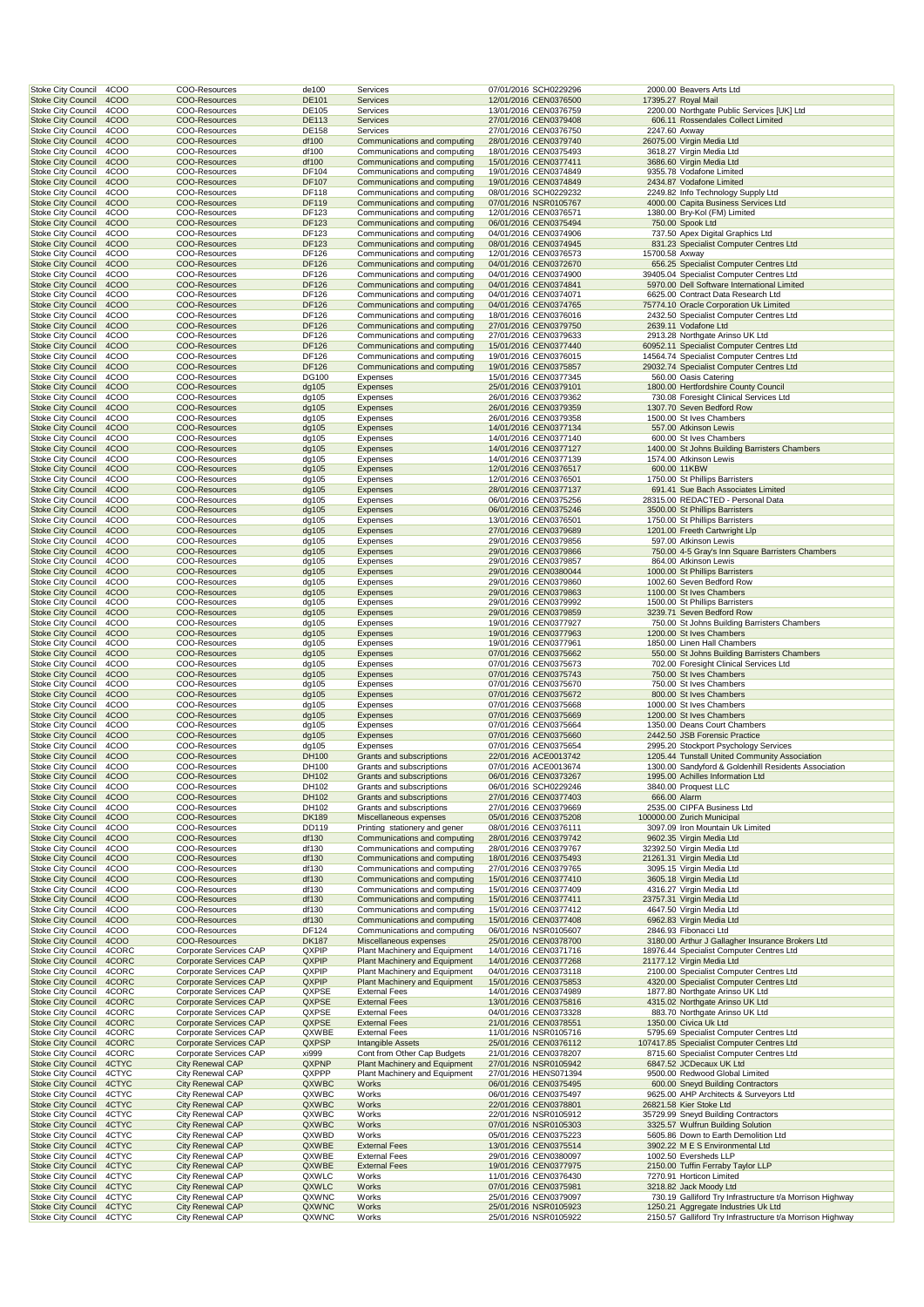| <b>Stoke City Council</b>                              | 4CTYC              | City Renewal CAP                                                  | QXWNC                        | Works                                                          | 25/01/2016 NSR0105925                          |                                  | 3316.10 Aggregate Industries Uk Ltd                                                                   |
|--------------------------------------------------------|--------------------|-------------------------------------------------------------------|------------------------------|----------------------------------------------------------------|------------------------------------------------|----------------------------------|-------------------------------------------------------------------------------------------------------|
| Stoke City Council                                     | 4CTYC              | City Renewal CAP                                                  | QXWNC                        | Works                                                          | 25/01/2016 NSR0105924                          |                                  | 18342.82 Aggregate Industries Uk Ltd                                                                  |
| <b>Stoke City Council</b>                              | 4CTYC              | City Renewal CAP                                                  | QXWNC                        | Works                                                          | 05/01/2016 NSR0105746                          |                                  | 947.93 Galliford Try Infrastructure t/a Morrison Highway                                              |
| <b>Stoke City Council</b><br><b>Stoke City Council</b> | 4CTYC<br>4CTYC     | City Renewal CAP<br>City Renewal CAP                              | QXWNC<br>QXWNC               | Works<br>Works                                                 | 12/01/2016 CEN0376576<br>12/01/2016 CEN0376575 |                                  | 2177.17 Tay Valley Lighting (Stoke on Trent) Ltd<br>16504.15 Tay Valley Lighting (Stoke on Trent) Ltd |
| <b>Stoke City Council</b>                              | 4CTYC              | City Renewal CAP                                                  | QXWNC                        | Works                                                          | 28/01/2016 NSR0105941                          |                                  | 7297.50 JCDecaux UK Ltd                                                                               |
| <b>Stoke City Council</b>                              | 4CTYC              | <b>City Renewal CAP</b>                                           | QXWNC                        | Works                                                          | 20/01/2016 CEN0374043                          |                                  | 6536.05 Imtech Traffic & Infr UK Ltd                                                                  |
| <b>Stoke City Council</b>                              | 4CTYC              | City Renewal CAP                                                  | QXWNC                        | Works                                                          | 04/01/2016 CEN0373987                          |                                  | 1600.00 Imtech Traffic & Infr UK Ltd                                                                  |
| <b>Stoke City Council</b>                              | 4CTYC              | <b>City Renewal CAP</b>                                           | QXWNC                        | Works                                                          | 04/01/2016 NSR0105674                          |                                  | 18660.15 Galliford Try Infrastructure t/a Morrison Highway                                            |
| <b>Stoke City Council</b><br><b>Stoke City Council</b> | 4CTYC<br>4CTYC     | City Renewal CAP<br>City Renewal CAP                              | QXWNC<br>QXWNE               | Works<br><b>External Fees</b>                                  | 04/01/2016 NSR0105662<br>26/01/2016 NSR0105930 |                                  | 66813.22 Galliford Try Infrastructure t/a Morrison Highway<br>525.00 TMS Consultancy                  |
| <b>Stoke City Council</b>                              | 4CTYC              | City Renewal CAP                                                  | QXWNE                        | <b>External Fees</b>                                           | 06/01/2016 NSR0105501                          |                                  | 525.00 TMS Consultancy                                                                                |
| <b>Stoke City Council</b>                              | 4CTYC              | <b>City Renewal CAP</b>                                           | QXWNE                        | <b>External Fees</b>                                           | 06/01/2016 CEN0375532                          |                                  | 1000.00 Pell Frischmann                                                                               |
| <b>Stoke City Council</b>                              | 4CTYC              | City Renewal CAP                                                  | QXWNE                        | <b>External Fees</b>                                           | 06/01/2016 CEN0375502                          |                                  | 4710.00 Pell Frischmann                                                                               |
| <b>Stoke City Council</b>                              | 4CTYC              | <b>City Renewal CAP</b>                                           | QXWNE                        | <b>External Fees</b>                                           | 20/01/2016 CEN0378273                          |                                  | 18000.00 Pell Frischmann                                                                              |
| <b>Stoke City Council</b>                              | 4CTYC              | City Renewal CAP                                                  | QXWNE                        | <b>External Fees</b>                                           | 20/01/2016 CEN0378279                          |                                  | 4500.00 Pell Frischmann                                                                               |
| <b>Stoke City Council</b>                              | 4CTYC              | <b>City Renewal CAP</b>                                           | QXWNE                        | <b>External Fees</b>                                           | 20/01/2016 CEN0378276                          |                                  | 5000.00 Pell Frischmann                                                                               |
| <b>Stoke City Council</b>                              | 4CTYC<br>4CTYC     | City Renewal CAP<br><b>City Renewal CAP</b>                       | QXWNE                        | <b>External Fees</b><br><b>External Fees</b>                   | 20/01/2016 CEN0378272<br>20/01/2016 CEN0378283 |                                  | 5000.00 Pell Frischmann                                                                               |
| <b>Stoke City Council</b><br><b>Stoke City Council</b> | 4CTYC              | <b>City Renewal CAP</b>                                           | QXWNE<br>QXWNE               | <b>External Fees</b>                                           | 20/01/2016 CEN0378270                          |                                  | 5000.00 Pell Frischmann<br>5000.00 Pell Frischmann                                                    |
| <b>Stoke City Council</b>                              | 4CTYC              | City Renewal CAP                                                  | QXWNE                        | <b>External Fees</b>                                           | 20/01/2016 CEN0378286                          |                                  | 10000.00 Pell Frischmann                                                                              |
| Stoke City Council                                     | 4CTYC              | City Renewal CAP                                                  | QXWNE                        | <b>External Fees</b>                                           | 20/01/2016 CEN0378274                          |                                  | 22000.00 Pell Frischmann                                                                              |
| <b>Stoke City Council</b>                              | 4CTYC              | <b>City Renewal CAP</b>                                           | QXWNE                        | <b>External Fees</b>                                           | 13/01/2016 CEN0375528                          |                                  | 1500.00 Pell Frischmann                                                                               |
| <b>Stoke City Council</b>                              | 4CTYC              | City Renewal CAP                                                  | QXWNE                        | <b>External Fees</b>                                           | 13/01/2016 CEN0375503                          |                                  | 3432.50 Pell Frischmann                                                                               |
| <b>Stoke City Council</b>                              | 4CTYC              | <b>City Renewal CAP</b>                                           | QXWNE                        | <b>External Fees</b>                                           | 21/01/2016 CEN0378342                          |                                  | 9000.00 Pell Frischmann                                                                               |
| <b>Stoke City Council</b><br><b>Stoke City Council</b> | 4CTYC<br>4CTYC     | City Renewal CAP<br><b>City Renewal CAP</b>                       | QXWNE<br>QXWNE               | <b>External Fees</b><br><b>External Fees</b>                   | 21/01/2016 CEN0378339<br>22/01/2016 CEN0378654 |                                  | 18000.00 Pell Frischmann<br>18978.12 Bentley Project Management                                       |
| <b>Stoke City Council</b>                              | 4CTYC              | City Renewal CAP                                                  | QXWNE                        | <b>External Fees</b>                                           | 22/01/2016 NSR0105852                          |                                  | 4617.00 Canal & River Trust                                                                           |
| <b>Stoke City Council</b>                              | 4CTYC              | <b>City Renewal CAP</b>                                           | QXWNE                        | <b>External Fees</b>                                           | 27/01/2016 CEN0377262                          |                                  | 14204.70 Bentley Project Management                                                                   |
| <b>Stoke City Council</b>                              | 4CTYC              | <b>City Renewal CAP</b>                                           | QXWNE                        | <b>External Fees</b>                                           | 29/01/2016 NSR0105977                          |                                  | 550.00 Wardell Armstrong                                                                              |
| <b>Stoke City Council</b>                              | 4CYPC              | Children and Young People Cap                                     | QXPPP                        | Plant Machinery and Equipment                                  | 18/01/2016 CYP0734798                          |                                  | 519.36 Nisbets                                                                                        |
| <b>Stoke City Council</b>                              | 4CYPC              | Children and Young People Cap                                     | QXWBC                        | Works                                                          | 26/01/2016 NSR0105933                          |                                  | 6152.50 Capewell Contracts                                                                            |
| <b>Stoke City Council</b>                              | 4CYPC              | Children and Young People Cap                                     | QXWBC                        | Works                                                          | 07/01/2016 CEN0375902                          |                                  | 17092.00 Almec Fencing Ltd                                                                            |
| <b>Stoke City Council</b><br><b>Stoke City Council</b> | 4CYPC<br>4HLCITY   | Children and Young People Cap<br><b>Holding Acc City Renewal</b>  | QXWBE<br><b>DK109</b>        | <b>External Fees</b><br>Miscellaneous expenses                 | 26/01/2016 NSR0105824<br>04/01/2016 HENS070972 |                                  | 30487.00 Atkins Limited<br>1260.00 Funtastic Entertainments                                           |
| <b>Stoke City Council</b>                              | 4HLCITY            | <b>Holding Acc City Renewal</b>                                   | WA341                        | Rechargeable Works                                             | 22/01/2016 NSR0105907                          |                                  | 7225.00 First Potteries Limited                                                                       |
| <b>Stoke City Council</b>                              | 4HLCITY            | <b>Holding Acc City Renewal</b>                                   | <b>WA416</b>                 | Rechargeable Works                                             | 28/01/2016 NSR0105914                          |                                  | 1164.00 Northern Rail Ltd                                                                             |
| <b>Stoke City Council</b>                              | 4HLCS              | <b>Holding Acc Central Services</b>                               | DG100                        | Expenses                                                       | 14/01/2016 CEN0377338                          |                                  | 1750.00 Hilton Studios AV Limited                                                                     |
| <b>Stoke City Council</b>                              | 4HLCS              | <b>Holding Acc Central Services</b>                               | <b>DG100</b>                 | Expenses                                                       | 14/01/2016 CEN0377283                          |                                  | 4957.74 Jenkinsons Caterers (Stafford) Ltd                                                            |
| <b>Stoke City Council</b>                              | 4HLCS              | <b>Holding Acc Central Services</b>                               | DG100                        | Expenses                                                       | 18/01/2016 CEN0375812                          |                                  | 869.35 Capita Education Resourcing                                                                    |
| <b>Stoke City Council</b>                              | 4HLCS              | <b>Holding Acc Central Services</b>                               | <b>DG100</b>                 | Expenses<br>Services                                           | 18/01/2016 CEN0377684                          |                                  | 15332.00 Disclosure & Barring Service                                                                 |
| <b>Stoke City Council</b><br><b>Stoke City Council</b> | 4HLMISC<br>4HLMISC | Holding Acc Miscellaneous<br><b>Holding Acc Miscellaneous</b>     | de100<br><b>WM105</b>        | Memo and Holding Accounts                                      | 18/01/2016 CEN0377823<br>12/01/2016 CEN0376699 |                                  | 590.88 University Hospital Of North Midlands Nhs Trust<br>1454.77 Jcb Finance                         |
| <b>Stoke City Council</b>                              | 4HLMISC            | <b>Holding Acc Miscellaneous</b>                                  | WM105                        | Memo and Holding Accounts                                      | 12/01/2016 CEN0376698                          |                                  | 1856.40 Jcb Finance                                                                                   |
| <b>Stoke City Council</b>                              | 4HLMISC            | <b>Holding Acc Miscellaneous</b>                                  | <b>WM105</b>                 | Memo and Holding Accounts                                      | 12/01/2016 CEN0376579                          |                                  | 108047.15 Hewlett-Packard International Bank Plc                                                      |
| <b>Stoke City Council</b>                              | 4HLMISC            | <b>Holding Acc Miscellaneous</b>                                  | WM105                        | Memo and Holding Accounts                                      | 13/01/2016 CEN0376572                          |                                  | 439360.53 Specialist Computer Centres Ltd                                                             |
| <b>Stoke City Council</b>                              | 4HLMISC            | <b>Holding Acc Miscellaneous</b>                                  | <b>WM105</b>                 | Memo and Holding Accounts                                      | 21/01/2016 CEN0378475                          |                                  | 2600.00 Macquarie Equipment Finance Limited                                                           |
| <b>Stoke City Council</b>                              | 4HLMISC            | <b>Holding Acc Miscellaneous</b>                                  | WM105                        | Memo and Holding Accounts                                      | 19/01/2016 CEN0377871                          |                                  | 809.54 Jcb Finance                                                                                    |
| <b>Stoke City Council</b>                              | 4HLMISC            | <b>Holding Acc Miscellaneous</b>                                  | <b>WM105</b>                 | Memo and Holding Accounts                                      | 19/01/2016 CEN0377874                          |                                  | 4659.61 Jcb Finance                                                                                   |
| Stoke City Council                                     | 4HLMISC            | Holding Acc Miscellaneous                                         | WM105<br><b>WM105</b>        | Memo and Holding Accounts                                      | 19/01/2016 CEN0377873                          |                                  | 8768.88 Jcb Finance                                                                                   |
| <b>Stoke City Council</b><br><b>Stoke City Council</b> | 4HLMISC<br>4HRA    | <b>Holding Acc Miscellaneous</b><br><b>Community Services HRA</b> | <b>BB100</b>                 | Memo and Holding Accounts<br>Energy costs                      | 08/01/2016 CEN0375860<br>12/01/2016 CEN0376614 |                                  | 854.00 Arlingclose Ltd<br>850.72 British Gas Business Limited                                         |
| <b>Stoke City Council</b>                              | 4HRA               | <b>Community Services HRA</b>                                     | <b>BB100</b>                 | <b>Energy costs</b>                                            | 06/01/2016 CEN0375571                          |                                  | 757.93 Npower                                                                                         |
| <b>Stoke City Council</b>                              | 4HRA               | <b>Community Services HRA</b>                                     | <b>BB100</b>                 | Energy costs                                                   | 06/01/2016 CEN0375484                          |                                  | 999.56 Npower                                                                                         |
| <b>Stoke City Council</b>                              | 4HRA               | <b>Community Services HRA</b>                                     | <b>BB100</b>                 | Energy costs                                                   | 18/01/2016 CEN0377686                          |                                  | 566.07 EON Energy Electric                                                                            |
| <b>Stoke City Council</b>                              | 4HRA               | <b>Community Services HRA</b>                                     | <b>BB100</b>                 | Energy costs                                                   | 21/01/2016 CEN0378602                          |                                  | 841.79 Npower                                                                                         |
| <b>Stoke City Council</b>                              | 4HRA               | <b>Community Services HRA</b>                                     | <b>BB100</b>                 | <b>Energy costs</b>                                            | 21/01/2016 CEN0378599                          |                                  | 855.32 Npower                                                                                         |
| <b>Stoke City Council</b><br><b>Stoke City Council</b> | 4HRA<br>4HRA       | <b>Community Services HRA</b><br><b>Community Services HRA</b>    | <b>BB100</b><br><b>BB100</b> | <b>Energy costs</b>                                            | 21/01/2016 CEN0378604<br>21/01/2016 CEN0378600 | 1173.89 Npower<br>3425.28 Npower |                                                                                                       |
| <b>Stoke City Council</b>                              | 4HRA               | <b>Community Services HRA</b>                                     | <b>BB100</b>                 | Energy costs<br>Energy costs                                   | 22/01/2016 CEN0378162                          | 1423.15 Npower                   |                                                                                                       |
| <b>Stoke City Council</b>                              | 4HRA               | <b>Community Services HRA</b>                                     | <b>BB100</b>                 | Energy costs                                                   | 27/01/2016 CEN0379694                          |                                  | 610.70 Npower                                                                                         |
| <b>Stoke City Council</b>                              | 4HRA               | <b>Community Services HRA</b>                                     | <b>BB100</b>                 | <b>Energy costs</b>                                            | 27/01/2016 CEN0379609                          | 1001.29 Npower                   |                                                                                                       |
| <b>Stoke City Council</b>                              | 4HRA               | <b>Community Services HRA</b>                                     | <b>BB100</b>                 | <b>Energy costs</b>                                            | 29/01/2016 CEN0379841                          |                                  | 714.62 Npower                                                                                         |
| <b>Stoke City Council</b>                              | 4HRA               | <b>Community Services HRA</b>                                     | <b>BB100</b>                 | Energy costs                                                   | 29/01/2016 CEN0379839                          | 1136.42 Npower                   |                                                                                                       |
| <b>Stoke City Council</b>                              | 4HRA               | <b>Community Services HRA</b>                                     | <b>BB100</b>                 | Energy costs                                                   | 29/01/2016 CEN0379845                          |                                  | 1333.09 Npower                                                                                        |
| <b>Stoke City Council</b><br><b>Stoke City Council</b> | 4HRA<br>4HRA       | <b>Community Services HRA</b><br><b>Community Services HRA</b>    | <b>BB100</b><br><b>BB100</b> | Energy costs<br>Energy costs                                   | 19/01/2016 CEN0377706<br>19/01/2016 CEN0377950 |                                  | 573.86 British Gas Business Limited<br>1035.27 British Gas Business Limited                           |
| Stoke City Council                                     | 4HRA               | <b>Community Services HRA</b>                                     | <b>BB100</b>                 | Energy costs                                                   | 19/01/2016 CEN0377932                          |                                  | 1595.26 British Gas Business Limited                                                                  |
| <b>Stoke City Council</b>                              | 4HRA               | <b>Community Services HRA</b>                                     | <b>BB100</b>                 | Energy costs                                                   | 19/01/2016 CEN0377931                          |                                  | 1603.13 British Gas Business Limited                                                                  |
| Stoke City Council                                     | 4HRA               | Community Services HRA                                            | <b>BB100</b>                 | Energy costs                                                   | 19/01/2016 CEN0377930                          |                                  | 1687.47 British Gas Business Limited                                                                  |
| <b>Stoke City Council</b>                              | 4HRA               | <b>Community Services HRA</b>                                     | be100                        | Water services                                                 | 06/01/2016 CEN0375471                          |                                  | 991.41 Severn Trent Water                                                                             |
| <b>Stoke City Council</b>                              | 4HRA               | <b>Community Services HRA</b>                                     | bi104                        | Grounds maintenance costs                                      | 22/01/2016 HENS071286                          |                                  | 528.00 N & J Tree Services                                                                            |
| <b>Stoke City Council</b><br><b>Stoke City Council</b> | 4HRA<br>4HRA       | <b>Community Services HRA</b><br><b>Community Services HRA</b>    | bi104                        | Grounds maintenance costs<br>Grounds maintenance costs         | 22/01/2016 HENS071287<br>27/01/2016 HENS071414 |                                  | 1223.00 N & J Tree Services<br>528.00 N & J Tree Services                                             |
| <b>Stoke City Council</b>                              | 4HRA               | <b>Community Services HRA</b>                                     | bi104<br>DA100               | Equipment furniture and mater                                  | 20/01/2016 CEN0376050                          |                                  | 1608.24 Specialist Computer Centres Ltd                                                               |
| <b>Stoke City Council</b>                              | 4HRA               | <b>Community Services HRA</b>                                     | DA100                        | Equipment furniture and mater                                  | 19/01/2016 CEN0377881                          |                                  | 2128.41 Project Management (Staffordshire) Ltd                                                        |
| <b>Stoke City Council</b>                              | 4HRA               | <b>Community Services HRA</b>                                     | DE101                        | Services                                                       | 15/01/2016 CEN0377475                          |                                  | 2794.78 Security Plus Ltd                                                                             |
| <b>Stoke City Council</b>                              | 4HRA               | <b>Community Services HRA</b>                                     | DE113                        | Services                                                       | 12/01/2016 CEN0376680                          |                                  | 675.00 Faithful Gould- Atkins Itd                                                                     |
| <b>Stoke City Council</b>                              | 4HRA               | <b>Community Services HRA</b>                                     | <b>DE113</b>                 | Services                                                       | 18/01/2016 CEN0377728                          |                                  | 675.00 Atkins Limited                                                                                 |
| Stoke City Council                                     | 4HRA               | Community Services HRA                                            | de310                        | Services                                                       | 14/01/2016 CEN0377313                          |                                  | 1350.00 KPR Midlink Ltd                                                                               |
| <b>Stoke City Council</b><br><b>Stoke City Council</b> | 4HRA<br>4HRA       | <b>Community Services HRA</b><br><b>Community Services HRA</b>    | <b>DF127</b><br>dg105        | Communications and computing<br>Expenses                       | 28/01/2016 CEN0379902<br>08/01/2016 HENS071080 |                                  | 7794.62 Northgate Public Services [UK] Ltd<br>9300.00 REDACTED - Personal Data                        |
| <b>Stoke City Council</b>                              | 4HRA               | <b>Community Services HRA</b>                                     | DH101                        | Grants and subscriptions                                       | 06/01/2016 CEN0375529                          |                                  | 23482.50 Staffordshire North & S-o-T Citizens Advice Bureau                                           |
| <b>Stoke City Council</b>                              | 4HRA               | <b>Community Services HRA</b>                                     | EH155                        | Private contractors                                            | 22/01/2016 CEN0378787                          |                                  | 19765.09 Kier Stoke Ltd                                                                               |
| <b>Stoke City Council</b>                              | 4HRA               | <b>Community Services HRA</b>                                     | EH161                        | Private contractors                                            | 26/01/2016 CEN0379215                          |                                  | 136933.67 Kier Stoke Ltd                                                                              |
| <b>Stoke City Council</b>                              | 4HRA               | <b>Community Services HRA</b>                                     | EH161                        | Private contractors                                            | 19/01/2016 CEN0377857                          |                                  | 122622.55 Kier Stoke Ltd                                                                              |
| <b>Stoke City Council</b>                              | 4HRA               | <b>Community Services HRA</b>                                     | eh175                        | Private contractors                                            | 06/01/2016 CEN0375565                          |                                  | 113078.06 Project Management (Staffordshire) Ltd                                                      |
| <b>Stoke City Council</b>                              | 4HRA               | <b>Community Services HRA</b>                                     | EH187                        | Private contractors                                            | 21/01/2016 SCH0229597                          |                                  | 950.00 Terry Group Ltd                                                                                |
| <b>Stoke City Council</b><br><b>Stoke City Council</b> | 4HRA<br>4HRA       | <b>Community Services HRA</b><br><b>Community Services HRA</b>    | EH191<br>EH191               | Private contractors<br>Private contractors                     | 05/01/2016 CEN0375197<br>11/01/2016 CEN0376533 |                                  | 622408.00 Kier Stoke Ltd<br>177364.43 Kier Stoke Ltd                                                  |
| <b>Stoke City Council</b>                              | 4HRA               | <b>Community Services HRA</b>                                     | eh192                        | Private contractors                                            | 28/01/2016 CEN0379937                          |                                  | -7568.91 Kier Stoke Ltd                                                                               |
| <b>Stoke City Council</b>                              | 4HRA               | <b>Community Services HRA</b>                                     | eh192                        | Private contractors                                            | 28/01/2016 CEN0379939                          |                                  | -5203.81 Kier Stoke Ltd                                                                               |
| <b>Stoke City Council</b>                              | 4HRA               | <b>Community Services HRA</b>                                     | eh193                        | Private contractors                                            | 05/01/2016 CEN0375212                          |                                  | 1806.41 Kier Stoke Ltd                                                                                |
| <b>Stoke City Council</b>                              | 4HRA               | <b>Community Services HRA</b>                                     | eh193                        | Private contractors                                            | 05/01/2016 CEN0375203                          |                                  | 208368.96 Kier Stoke Ltd                                                                              |
| <b>Stoke City Council</b>                              | 4HRA               | <b>Community Services HRA</b>                                     | eh193                        | Private contractors                                            | 05/01/2016 CEN0375200                          |                                  | 238108.41 Kier Stoke Ltd                                                                              |
| <b>Stoke City Council</b><br><b>Stoke City Council</b> | 4HRA<br>4HRA       | <b>Community Services HRA</b><br><b>Community Services HRA</b>    | eh193<br>eh193               | Private contractors<br>Private contractors                     | 11/01/2016 CEN0376530<br>11/01/2016 CEN0376531 |                                  | 9075.01 Kier Stoke Ltd<br>90148.30 Kier Stoke Ltd                                                     |
| <b>Stoke City Council</b>                              | 4HRA               | <b>Community Services HRA</b>                                     | eh194                        | Private contractors                                            | 05/01/2016 CEN0375205                          |                                  | 143257.47 Kier Stoke Ltd                                                                              |
| <b>Stoke City Council</b>                              | 4HRA               | <b>Community Services HRA</b>                                     | eh194                        | Private contractors                                            | 06/01/2016 CEN0375210                          |                                  | 62990.42 Kier Stoke Ltd                                                                               |
| <b>Stoke City Council</b>                              | 4HRA               | <b>Community Services HRA</b>                                     | eh196                        | Private contractors                                            | 26/01/2016 CEN0379216                          |                                  | 144974.84 Kier Stoke Ltd                                                                              |
| <b>Stoke City Council</b>                              | 4HRA               | <b>Community Services HRA</b>                                     | eh196                        | Private contractors                                            | 05/01/2016 CEN0375214                          |                                  | 1940.70 Kier Stoke Ltd                                                                                |
| <b>Stoke City Council</b>                              | 4HRA               | <b>Community Services HRA</b>                                     | eh196                        | Private contractors                                            | 06/01/2016 CEN0375207                          |                                  | 91550.97 Kier Stoke Ltd                                                                               |
| <b>Stoke City Council</b>                              | 4HRA               | <b>Community Services HRA</b>                                     | eh196                        | Private contractors                                            | 19/01/2016 CEN0377858                          |                                  | 20960.28 Kier Stoke Ltd                                                                               |
| <b>Stoke City Council</b>                              | 4HRA               | <b>Community Services HRA</b>                                     | eh196                        | Private contractors                                            | 11/01/2016 CEN0376532                          |                                  | 150444.46 Kier Stoke Ltd                                                                              |
| <b>Stoke City Council</b><br><b>Stoke City Council</b> | 4HRA<br>4HRA       | <b>Community Services HRA</b><br><b>Community Services HRA</b>    | ic516<br>ic516               | <b>Property Based Charges</b><br><b>Property Based Charges</b> | 25/01/2016 HENS071382<br>05/01/2016 HENS070989 |                                  | 973.80 REDACTED - Personal Data<br>920.15 REDACTED - Personal Data                                    |
| <b>Stoke City Council</b>                              | 4HRA               | <b>Community Services HRA</b>                                     | ic516                        | <b>Property Based Charges</b>                                  | 20/01/2016 HENS071303                          |                                  | 856.00 REDACTED - Personal Data                                                                       |
| <b>Stoke City Council</b>                              | 4HRA               | <b>Community Services HRA</b>                                     | ic516                        | Property Based Charges                                         | 20/01/2016 HENS071318                          |                                  | 1483.00 REDACTED - Personal Data                                                                      |
| <b>Stoke City Council</b>                              | 4HRA               | <b>Community Services HRA</b>                                     | ic516                        | <b>Property Based Charges</b>                                  | 20/01/2016 HENS071307                          |                                  | 1969.47 REDACTED - Personal Data                                                                      |
|                                                        |                    |                                                                   |                              |                                                                |                                                |                                  |                                                                                                       |
| <b>Stoke City Council</b><br><b>Stoke City Council</b> | 4HRA<br>4HRA       | <b>Community Services HRA</b><br><b>Community Services HRA</b>    | ic516<br>ic516               | <b>Property Based Charges</b><br><b>Property Based Charges</b> | 13/01/2016 HENS071168<br>18/01/2016 HENS071239 |                                  | 1096.16 REDACTED - Personal Data<br>568.53 REDACTED - Personal Data                                   |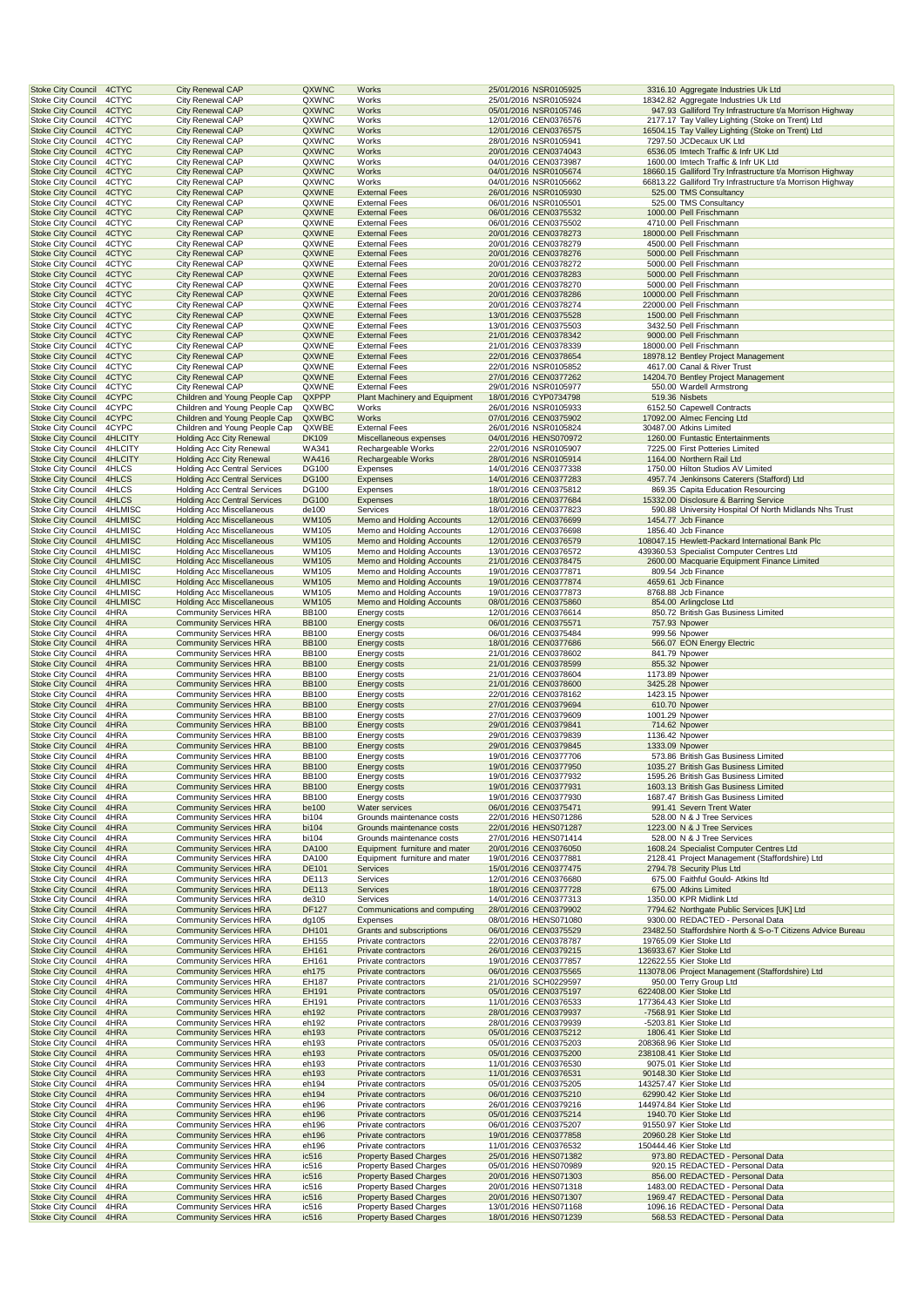| <b>Stoke City Council</b><br>4HRA                                      | <b>Community Services HRA</b>                                  | ic516                        | <b>Property Based Charges</b>                                    | 18/01/2016 HENS071240                          | 866.83 REDACTED - Personal Data                                                      |
|------------------------------------------------------------------------|----------------------------------------------------------------|------------------------------|------------------------------------------------------------------|------------------------------------------------|--------------------------------------------------------------------------------------|
| <b>Stoke City Council</b><br>4HRA                                      | <b>Community Services HRA</b>                                  | ic516                        | <b>Property Based Charges</b>                                    | 18/01/2016 HENS071241                          | 1145.44 REDACTED - Personal Data                                                     |
| <b>Stoke City Council</b><br>4HRA<br><b>Stoke City Council</b><br>4HRA | <b>Community Services HRA</b><br><b>Community Services HRA</b> | ic516<br>ic516               | <b>Property Based Charges</b><br><b>Property Based Charges</b>   | 22/01/2016 HENS071377<br>22/01/2016 HENS071373 | 609.02 REDACTED - Personal Data<br>1145.55 REDACTED - Personal Data                  |
| <b>Stoke City Council</b><br>4HRA                                      | <b>Community Services HRA</b>                                  | ic516                        | <b>Property Based Charges</b>                                    | 22/01/2016 HENS071375                          | 1174.14 REDACTED - Personal Data                                                     |
| <b>Stoke City Council</b><br>4HRA                                      | <b>Community Services HRA</b>                                  | ic516                        | <b>Property Based Charges</b>                                    | 22/01/2016 HENS071361                          | 1373.00 REDACTED - Personal Data                                                     |
| Stoke City Council<br>4HRA                                             | <b>Community Services HRA</b>                                  | ic516                        | Property Based Charges                                           | 22/01/2016 HENS071376                          | 2158.77 REDACTED - Personal Data                                                     |
| <b>Stoke City Council</b><br>4HRA                                      | <b>Community Services HRA</b>                                  | ic516                        | <b>Property Based Charges</b>                                    | 22/01/2016 HENS071372                          | 2804.41 REDACTED - Personal Data                                                     |
| <b>Stoke City Council</b><br>4HRA                                      | <b>Community Services HRA</b>                                  | ic516                        | <b>Property Based Charges</b>                                    | 22/01/2016 HENS071371                          | 3407.76 REDACTED - Personal Data                                                     |
| <b>Stoke City Council</b><br>4HRA<br><b>Stoke City Council</b><br>4HRA | <b>Community Services HRA</b><br><b>Community Services HRA</b> | ic516<br>ic516               | <b>Property Based Charges</b><br><b>Property Based Charges</b>   | 22/01/2016 HENS071370<br>27/01/2016 HENS071444 | 4258.70 REDACTED - Personal Data<br>621.76 REDACTED - Personal Data                  |
| <b>Stoke City Council</b><br>4HRA                                      | <b>Community Services HRA</b>                                  | ic516                        | <b>Property Based Charges</b>                                    | 27/01/2016 HENS071425                          | 756.73 REDACTED - Personal Data                                                      |
| <b>Stoke City Council</b><br>4HRA                                      | <b>Community Services HRA</b>                                  | ic516                        | <b>Property Based Charges</b>                                    | 15/01/2016 HENS071234                          | 505.02 REDACTED - Personal Data                                                      |
| <b>Stoke City Council</b><br>4HRA                                      | <b>Community Services HRA</b>                                  | ic516                        | <b>Property Based Charges</b>                                    | 15/01/2016 HENS071215                          | 881.60 REDACTED - Personal Data                                                      |
| <b>Stoke City Council</b><br>4HRA                                      | <b>Community Services HRA</b>                                  | ic516                        | <b>Property Based Charges</b>                                    | 15/01/2016 HENS071231                          | 1035.47 REDACTED - Personal Data                                                     |
| <b>Stoke City Council</b><br>4HRA                                      | <b>Community Services HRA</b>                                  | EH143                        | Private contractors                                              | 18/01/2016 CEN0377715                          | 2228.41 Atkins Limited                                                               |
| Stoke City Council<br>4HRA<br><b>Stoke City Council</b><br>4HRA        | <b>Community Services HRA</b><br><b>Community Services HRA</b> | EH143<br>EH163               | Private contractors<br>Private contractors                       | 18/01/2016 CEN0377716<br>26/01/2016 CEN0379214 | 9357.50 Atkins Limited<br>111463.54 Kier Stoke Ltd                                   |
| <b>Stoke City Council</b><br>4HRA                                      | <b>Community Services HRA</b>                                  | EH163                        | Private contractors                                              | 12/01/2016 CEN0376537                          | 24327.04 Kier Stoke Ltd                                                              |
| <b>Stoke City Council</b><br>4HRA                                      | <b>Community Services HRA</b>                                  | EH163                        | Private contractors                                              | 19/01/2016 CEN0377856                          | 43245.94 Kier Stoke Ltd                                                              |
| <b>Stoke City Council</b><br>4PEP                                      | People Directorate                                             | <b>BA100</b>                 | Repairs alterations mtce of bu                                   | 25/01/2016 CEN0378865                          | 520.00 Transform Schools (Stoke) Limited                                             |
| <b>Stoke City Council</b><br>4PEP                                      | People Directorate                                             | <b>BA100</b>                 | Repairs alterations mtce of bu                                   | 25/01/2016 CEN0378873                          | 598.00 Security Services                                                             |
| <b>Stoke City Council</b><br>4PEP                                      | People Directorate                                             | <b>BA100</b>                 | Repairs alterations mtce of bu                                   | 12/01/2016 CEN0376586                          | 1063.64 Transform Schools (Stoke) Limited                                            |
| <b>Stoke City Council</b><br>4PEP                                      | People Directorate                                             | <b>BA100</b>                 | Repairs alterations mtce of bu                                   | 04/01/2016 CYP0734707                          | 750.00 P E T Scaffolding Ltd                                                         |
| 4PEP<br><b>Stoke City Council</b><br><b>Stoke City Council</b><br>4PEP | People Directorate<br>People Directorate                       | <b>BA100</b><br><b>BA100</b> | Repairs alterations mtce of bu<br>Repairs alterations mtce of bu | 19/01/2016 CEN0377955<br>19/01/2016 CEN0377883 | 629.44 Transform Schools (Stoke) Limited<br>672.00 Transform Schools (Stoke) Limited |
| Stoke City Council<br>4PEP                                             | People Directorate                                             | <b>BA100</b>                 | Repairs alterations mtce of bu                                   | 19/01/2016 CEN0377980                          | 1460.27 Transform Schools (Stoke) Limited                                            |
| <b>Stoke City Council</b><br>4PEP                                      | People Directorate                                             | <b>BA100</b>                 | Repairs alterations mtce of bu                                   | 19/01/2016 CEN0377965                          | 102583.42 Transform Schools (Stoke) Limited                                          |
| <b>Stoke City Council</b><br>4PEP                                      | People Directorate                                             | <b>BB100</b>                 | Energy costs                                                     | 25/01/2016 CEN0379098                          | 11000.00 Transform Schools (Stoke) Limited                                           |
| <b>Stoke City Council</b><br>4PEP                                      | People Directorate                                             | <b>BB100</b>                 | <b>Energy costs</b>                                              | 25/01/2016 CEN0378845                          | 834.23 Npower                                                                        |
| <b>Stoke City Council</b><br>4PEP                                      | People Directorate                                             | <b>BB100</b>                 | Energy costs                                                     | 25/01/2016 CEN0378863                          | 949.18 Npower                                                                        |
| <b>Stoke City Council</b><br>4PEP                                      | People Directorate                                             | <b>BB100</b>                 | Energy costs<br>Energy costs                                     | 26/01/2016 CEN0379166                          | 599.77 Npower                                                                        |
| <b>Stoke City Council</b><br>4PEP<br><b>Stoke City Council</b><br>4PEP | People Directorate<br>People Directorate                       | <b>BB100</b><br><b>BB100</b> | <b>Energy costs</b>                                              | 14/01/2016 CEN0377231<br>12/01/2016 CEN0376107 | 4374.55 St Peters Academy<br>507.88 British Gas Business Limited                     |
| 4PEP<br><b>Stoke City Council</b>                                      | People Directorate                                             | <b>BB100</b>                 | Energy costs                                                     | 06/01/2016 CEN0375264                          | 641.77 Npower                                                                        |
| <b>Stoke City Council</b><br>4PEP                                      | People Directorate                                             | <b>BB100</b>                 | <b>Energy costs</b>                                              | 20/01/2016 CEN0378130                          | 617.71 British Gas Business Limited                                                  |
| Stoke City Council<br>4PEP                                             | People Directorate                                             | <b>BB100</b>                 | Energy costs                                                     | 18/01/2016 CEN0377694                          | 776.65 Npower                                                                        |
| <b>Stoke City Council</b><br>4PEP                                      | People Directorate                                             | <b>BB100</b>                 | <b>Energy costs</b>                                              | 19/01/2016 CEN0377987                          | 571.83 British Gas Business Limited                                                  |
| <b>Stoke City Council</b><br>4PEP                                      | People Directorate                                             | <b>BB102</b>                 | <b>Energy costs</b>                                              | 25/01/2016 CEN0378862                          | 692.26 Npower                                                                        |
| <b>Stoke City Council</b><br>4PEP<br>4PEP                              | People Directorate                                             | <b>BB102</b>                 | <b>Energy costs</b><br>Energy costs                              | 04/01/2016 CEN0374898<br>18/01/2016 CEN0377732 | 579.99 Npower                                                                        |
| <b>Stoke City Council</b><br><b>Stoke City Council</b><br>4PEP         | People Directorate<br>People Directorate                       | <b>BB102</b><br><b>BB102</b> | Energy costs                                                     | 21/01/2016 CEN0378460                          | 2257.41 Npower<br>1054.09 Npower                                                     |
| <b>Stoke City Council</b><br>4PEP                                      | People Directorate                                             | <b>BB102</b>                 | Energy costs                                                     | 22/01/2016 CEN0378697                          | 870.88 Npower                                                                        |
| <b>Stoke City Council</b><br>4PEP                                      | People Directorate                                             | <b>BB102</b>                 | <b>Energy costs</b>                                              | 22/01/2016 CEN0378698                          | 1014.42 Npower                                                                       |
| <b>Stoke City Council</b><br>4PEP                                      | People Directorate                                             | <b>BB102</b>                 | Energy costs                                                     | 27/01/2016 CEN0379624                          | 1153.58 Npower                                                                       |
| <b>Stoke City Council</b><br>4PEP                                      | People Directorate                                             | <b>BB103</b>                 | <b>Energy costs</b>                                              | 12/01/2016 CEN0376574                          | 1210.69 British Gas Business Limited                                                 |
| Stoke City Council<br>4PEP                                             | People Directorate                                             | <b>BB103</b>                 | Energy costs                                                     | 12/01/2016 CEN0376522                          | 1566.68 British Gas Business Limited                                                 |
| <b>Stoke City Council</b><br>4PEP                                      | People Directorate                                             | <b>BB103</b>                 | <b>Energy costs</b>                                              | 28/01/2016 CEN0379627                          | 2266.38 British Gas Business Limited                                                 |
| <b>Stoke City Council</b><br>4PEP<br><b>Stoke City Council</b><br>4PEP | People Directorate                                             | <b>BB103</b><br><b>BB103</b> | <b>Energy costs</b>                                              | 20/01/2016 CEN0378131<br>21/01/2016 CEN0378464 | 896.58 British Gas Business Limited<br>1511.98 British Gas Business Limited          |
| <b>Stoke City Council</b><br>4PEP                                      | People Directorate<br>People Directorate                       | <b>BB103</b>                 | <b>Energy costs</b><br><b>Energy costs</b>                       | 22/01/2016 CEN0378696                          | 1523.25 British Gas Business Limited                                                 |
| <b>Stoke City Council</b><br>4PEP                                      | People Directorate                                             | <b>BB103</b>                 | <b>Energy costs</b>                                              | 19/01/2016 CEN0377904                          | 638.32 British Gas Business Limited                                                  |
| <b>Stoke City Council</b><br>4PEP                                      | People Directorate                                             | <b>BB103</b>                 | Energy costs                                                     | 19/01/2016 CEN0377891                          | 867.72 British Gas Business Limited                                                  |
| <b>Stoke City Council</b><br>4PEP                                      | People Directorate                                             | <b>BB103</b>                 | <b>Energy costs</b>                                              | 19/01/2016 CEN0377705                          | 2536.45 British Gas Business Limited                                                 |
| 4PEP<br><b>Stoke City Council</b>                                      | People Directorate                                             | bc101                        | Rents                                                            | 26/01/2016 CEN0379182                          | 2345.00 Ymca                                                                         |
| <b>Stoke City Council</b><br>4PEP                                      | People Directorate                                             | bc101                        | Rents                                                            | 26/01/2016 CEN0379183                          | 4690.00 Ymca                                                                         |
| <b>Stoke City Council</b><br>4PEP<br><b>Stoke City Council</b><br>4PEP | People Directorate<br>People Directorate                       | bc101<br>bc101               | Rents<br>Rents                                                   | 26/01/2016 CEN0379184<br>12/01/2016 CYP0737200 | 20379.40 Ymca<br>9293.32 The Bridge Centre Trust                                     |
| <b>Stoke City Council</b><br>4PEP                                      | People Directorate                                             | bc101                        | Rents                                                            | 06/01/2016 CEN0375283                          | 1193.50 The Bridge Centre Trust                                                      |
| <b>Stoke City Council</b><br>4PEP                                      | People Directorate                                             | bc101                        | Rents                                                            | 13/01/2016 CEN0376942                          | 648.00 The Bridge Centre Trust                                                       |
| <b>Stoke City Council</b><br>4PEP                                      | People Directorate                                             | bc101                        | Rents                                                            | 19/01/2016 CEN0377940                          | 1193.50 The Bridge Centre Trust                                                      |
| <b>Stoke City Council</b><br>4PEP                                      | People Directorate                                             | bc101                        | Rents                                                            | 08/01/2016 CEN0376092                          | 1193.50 The Bridge Centre Trust                                                      |
| <b>Stoke City Council</b><br>4PEP                                      | People Directorate                                             | be100                        | Water services                                                   | 12/01/2016 CEN0376622                          | 679.66 Severn Trent Water                                                            |
| 4PEP<br><b>Stoke City Council</b>                                      | People Directorate                                             | be100                        | Water services                                                   | 27/01/2016 CEN0379631                          | 834.82 Severn Trent Water                                                            |
| <b>Stoke City Council</b><br>4PEP<br><b>Stoke City Council</b><br>4PEP | People Directorate<br>People Directorate                       | be100<br><b>BH100</b>        | Water services<br>Cleaning and domestic supplies                 | 07/01/2016 CEN0375663<br>06/01/2016 CYP0732065 | 679.49 Severn Trent Water<br>731.85 PHS Group Ltd                                    |
| <b>Stoke City Council</b><br>4PEP                                      | People Directorate                                             | cc109                        | Contract hire&operating leases                                   | 05/01/2016 CEN0374778                          | 512.00 Intercity Private Hire Limited                                                |
| <b>Stoke City Council</b><br>4PEP                                      | People Directorate                                             | cc109                        | Contract hire&operating leases                                   | 05/01/2016 CEN0374775                          | 567.00 Intercity Private Hire Limited                                                |
| <b>Stoke City Council</b><br>4PEP                                      |                                                                |                              | Contract hire&operating leases                                   |                                                |                                                                                      |
|                                                                        | People Directorate                                             | cc109                        |                                                                  | 05/01/2016 CEN0374782                          | 982.10 Intercity Private Hire Limited                                                |
| <b>Stoke City Council</b><br>4PEP                                      | People Directorate                                             | cc109                        | Contract hire&operating leases                                   | 05/01/2016 CEN0374781                          | 1557.00 Intercity Private Hire Limited                                               |
| <b>Stoke City Council</b><br>4PEP                                      | People Directorate                                             | cc109                        | Contract hire&operating leases                                   | 05/01/2016 CEN0374774                          | 1795.00 Intercity Private Hire Limited                                               |
| <b>Stoke City Council</b><br>4PEP                                      | People Directorate                                             | cc109                        | Contract hire&operating leases                                   | 14/01/2016 CEN0377218                          | 644.00 Intercity Private Hire Limited                                                |
| <b>Stoke City Council</b><br>4PEP                                      | People Directorate                                             | cc109                        | Contract hire&operating leases                                   | 14/01/2016 CEN0377207                          | 672.00 Intercity Private Hire Limited                                                |
| <b>Stoke City Council</b><br>4PEP                                      | People Directorate                                             | cc109                        | Contract hire&operating leases                                   | 14/01/2016 CEN0377222                          | 672.00 Intercity Private Hire Limited                                                |
| <b>Stoke City Council</b><br>4PEP<br><b>Stoke City Council</b><br>4PEP | People Directorate<br>People Directorate                       | cc109<br>cc109               | Contract hire&operating leases<br>Contract hire&operating leases | 14/01/2016 CEN0377234<br>14/01/2016 CEN0377206 | 812.00 Intercity Private Hire Limited<br>840.00 Intercity Private Hire Limited       |
| Stoke City Council<br>4PEP                                             | People Directorate                                             | cc109                        | Contract hire&operating leases                                   | 14/01/2016 CEN0377238                          | 874.00 Stuart Naismith Taxi                                                          |
| <b>Stoke City Council</b><br>4PEP                                      | People Directorate                                             | cc109                        | Contract hire&operating leases                                   | 14/01/2016 CEN0377191                          | 896.00 Intercity Private Hire Limited                                                |
| Stoke City Council<br>4PEP                                             | People Directorate                                             | cc109                        | Contract hire&operating leases                                   | 14/01/2016 CEN0377216                          | 924.00 Intercity Private Hire Limited                                                |
| <b>Stoke City Council</b><br>4PEP                                      | People Directorate                                             | cc109                        | Contract hire&operating leases                                   | 14/01/2016 CEN0377186                          | 1036.00 S J Gilbert                                                                  |
| <b>Stoke City Council</b><br>4PEP                                      | People Directorate                                             | cc109                        | Contract hire&operating leases                                   | 14/01/2016 CEN0377214                          | 1075.20 Intercity Private Hire Limited                                               |
| <b>Stoke City Council</b><br>4PEP<br><b>Stoke City Council</b><br>4PEP | People Directorate<br>People Directorate                       | cc109<br>cc109               | Contract hire&operating leases<br>Contract hire&operating leases | 14/01/2016 CEN0377189<br>14/01/2016 CEN0377149 | 1120.00 Intercity Private Hire Limited<br>1163.73 Z Carz Private Hire Ltd            |
| <b>Stoke City Council</b><br>4PEP                                      | People Directorate                                             | cc109                        | Contract hire&operating leases                                   | 14/01/2016 CEN0377261                          | 1330.00 AMR Property Services Ltd                                                    |
| Stoke City Council<br>4PEP                                             | People Directorate                                             | cc109                        | Contract hire&operating leases                                   | 14/01/2016 CEN0377151                          | 1360.00 Z Carz Private Hire Ltd                                                      |
| <b>Stoke City Council</b><br>4PEP                                      | People Directorate                                             | cc109                        | Contract hire&operating leases                                   | 14/01/2016 CEN0377212                          | 1491.00 Intercity Private Hire Limited                                               |
| <b>Stoke City Council</b><br>4PEP                                      | People Directorate                                             | cc109                        | Contract hire&operating leases                                   | 14/01/2016 CEN0377225                          | 1512.00 Intercity Private Hire Limited                                               |
| <b>Stoke City Council</b><br>4PEP                                      | People Directorate                                             | cc109                        | Contract hire&operating leases                                   | 14/01/2016 CEN0377192                          | 1540.00 Intercity Private Hire Limited                                               |
| <b>Stoke City Council</b><br>4PEP                                      | People Directorate                                             | cc109                        | Contract hire&operating leases                                   | 14/01/2016 CEN0377161                          | 1548.40 Z Carz Private Hire Ltd                                                      |
| <b>Stoke City Council</b><br>4PEP<br><b>Stoke City Council</b><br>4PEP | People Directorate<br>People Directorate                       | cc109<br>cc109               | Contract hire&operating leases<br>Contract hire&operating leases | 14/01/2016 CEN0377159<br>14/01/2016 CEN0377166 | 1553.30 Z Carz Private Hire Ltd<br>1601.60 Z Carz Private Hire Ltd                   |
| <b>Stoke City Council</b><br>4PEP                                      | People Directorate                                             | cc109                        | Contract hire&operating leases                                   | 14/01/2016 CEN0377256                          | 1624.00 C. G. Travel                                                                 |
| <b>Stoke City Council</b><br>4PEP                                      | People Directorate                                             | cc109                        | Contract hire&operating leases                                   | 14/01/2016 CEN0377164                          | 1750.00 Z Carz Private Hire Ltd                                                      |
| <b>Stoke City Council</b><br>4PEP                                      | People Directorate                                             | cc109                        | Contract hire&operating leases                                   | 14/01/2016 CEN0377156                          | 1824.20 Z Carz Private Hire Ltd                                                      |
| <b>Stoke City Council</b><br>4PEP                                      | People Directorate                                             | cc109                        | Contract hire&operating leases                                   | 14/01/2016 CEN0377169                          | 1852.90 Z Carz Private Hire Ltd                                                      |
| <b>Stoke City Council</b><br>4PEP                                      | People Directorate                                             | cc109                        | Contract hire&operating leases                                   | 14/01/2016 CEN0377150                          | 1863.40 Z Carz Private Hire Ltd                                                      |
| Stoke City Council<br>4PEP<br><b>Stoke City Council</b><br>4PEP        | People Directorate<br>People Directorate                       | cc109<br>cc109               | Contract hire&operating leases<br>Contract hire&operating leases | 14/01/2016 CEN0377258<br>14/01/2016 CEN0377171 | 4669.39 Brittannia Travel<br>2282.00 Z Carz Private Hire Ltd                         |
| <b>Stoke City Council</b><br>4PEP                                      | People Directorate                                             | cc109                        | Contract hire&operating leases                                   | 12/01/2016 CEN0376585                          | 616.00 ABC Coaches (2002) LTD T/A ABC Supreme                                        |
| <b>Stoke City Council</b><br>4PEP                                      | People Directorate                                             | cc109                        | Contract hire&operating leases                                   | 28/01/2016 CEN0379910                          | 12980.00 Hopedale Children & Family Services Ltd                                     |
| <b>Stoke City Council</b><br>4PEP                                      | People Directorate                                             | cc109                        | Contract hire&operating leases                                   | 20/01/2016 CEN0377239                          | 720.00 Helping Angels Ltd                                                            |
| <b>Stoke City Council</b><br>4PEP                                      | People Directorate                                             | cc109                        | Contract hire&operating leases                                   | 13/01/2016 CEN0376991                          | 546.00 Intercity Private Hire Limited                                                |
| <b>Stoke City Council</b><br>4PEP                                      | People Directorate                                             | cc109                        | Contract hire&operating leases                                   | 13/01/2016 CEN0377008                          | 567.00 Intercity Private Hire Limited                                                |
| <b>Stoke City Council</b><br>4PEP                                      | People Directorate                                             | cc109                        | Contract hire&operating leases                                   | 13/01/2016 CEN0376957                          | 7430.00 Jay Jays Travel                                                              |
| <b>Stoke City Council</b><br>4PEP<br><b>Stoke City Council</b><br>4PEP | People Directorate<br>People Directorate                       | cc109<br>cc109               | Contract hire&operating leases<br>Contract hire&operating leases | 13/01/2016 CEN0376972<br>13/01/2016 CEN0376962 | 582.40 Intercity Private Hire Limited<br>720.00 Intercity Private Hire Limited       |
| <b>Stoke City Council</b><br>4PEP                                      | People Directorate                                             | cc109                        | Contract hire&operating leases                                   | 13/01/2016 CEN0376980                          | 780.00 Intercity Private Hire Limited                                                |
| <b>Stoke City Council</b><br>4PEP                                      | People Directorate                                             | cc109                        | Contract hire&operating leases                                   | 13/01/2016 CEN0376986                          | 781.20 Intercity Private Hire Limited                                                |
| <b>Stoke City Council</b><br>4PEP                                      | People Directorate                                             | cc109                        | Contract hire&operating leases                                   | 13/01/2016 CEN0376964                          | 960.00 Intercity Private Hire Limited                                                |
| <b>Stoke City Council</b><br>4PEP<br><b>Stoke City Council</b><br>4PEP | People Directorate<br>People Directorate                       | cc109<br>cc109               | Contract hire&operating leases<br>Contract hire&operating leases | 13/01/2016 CEN0377007<br>13/01/2016 CEN0377021 | 980.00 Intercity Private Hire Limited<br>1125.00 Voyger Travel                       |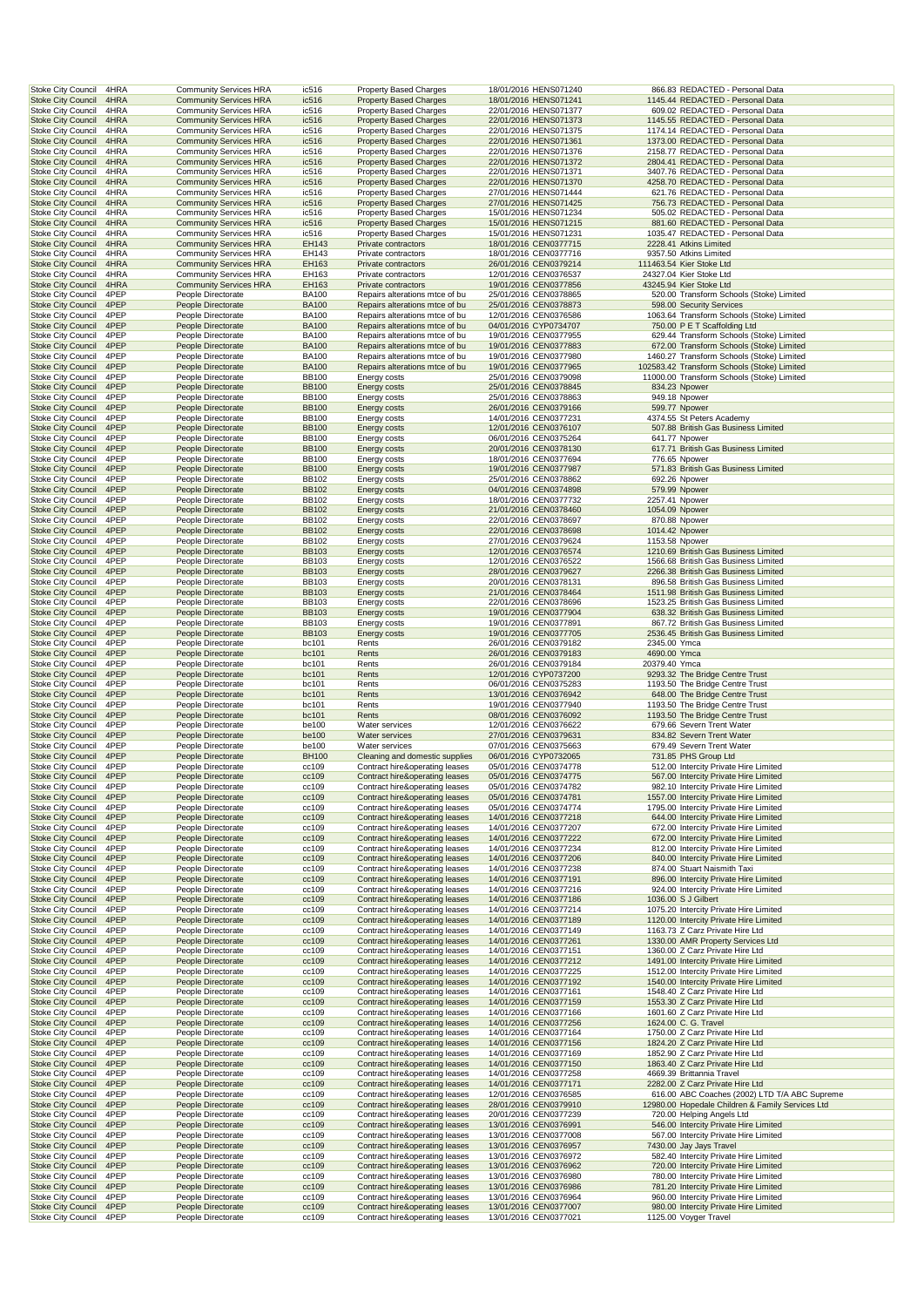| <b>Stoke City Council</b>                       | 4PEP         | People Directorate                       | cc109          | Contract hire&operating leases            | 13/01/2016 CEN0377013                                    |                 | 1568.00 Intercity Private Hire Limited                         |
|-------------------------------------------------|--------------|------------------------------------------|----------------|-------------------------------------------|----------------------------------------------------------|-----------------|----------------------------------------------------------------|
| <b>Stoke City Council</b>                       | 4PEP         | People Directorate                       | cc109          | Contract hire&operating leases            | 13/01/2016 CEN0377019                                    |                 | 1590.00 Voyger Travel                                          |
| <b>Stoke City Council</b>                       | 4PEP         | People Directorate                       | cc109          | Contract hire&operating leases            | 13/01/2016 CEN0376961                                    |                 | 1880.00 Intercity Private Hire Limited                         |
| <b>Stoke City Council</b>                       | 4PEP         | People Directorate                       | cc109          | Contract hire&operating leases            | 13/01/2016 CEN0376956                                    |                 | 1925.00 M & A Travel                                           |
| <b>Stoke City Council</b>                       |              |                                          |                |                                           |                                                          |                 |                                                                |
|                                                 | 4PEP         | People Directorate                       | cc109          | Contract hire&operating leases            | 04/01/2016 CEN0374863                                    |                 | 1950.00 Intercity Private Hire Limited                         |
| <b>Stoke City Council</b>                       | 4PEP         | People Directorate                       | cc109          | Contract hire&operating leases            | 04/01/2016 CEN0374879                                    |                 | 600.00 Intercity Private Hire Limited                          |
| <b>Stoke City Council</b>                       | 4PEP         | People Directorate                       | cc109          | <b>Contract hire&amp;operating leases</b> | 04/01/2016 CEN0374882                                    |                 | 664.00 Intercity Private Hire Limited                          |
| <b>Stoke City Council</b>                       | 4PEP         | People Directorate                       | cc109          | Contract hire&operating leases            | 04/01/2016 CEN0374833                                    |                 | 720.00 Helping Angels Ltd                                      |
| <b>Stoke City Council</b>                       | 4PEP         | People Directorate                       | cc109          | Contract hire&operating leases            | 04/01/2016 CEN0374832                                    |                 | 720.00 Helping Angels Ltd                                      |
| <b>Stoke City Council</b>                       | 4PEP         | People Directorate                       | cc109          | Contract hire&operating leases            | 04/01/2016 CEN0374894                                    |                 | 880.00 Intercity Private Hire Limited                          |
| <b>Stoke City Council</b>                       | 4PEP         | People Directorate                       | cc109          | Contract hire&operating leases            | 04/01/2016 CEN0374865                                    |                 | 936.00 Intercity Private Hire Limited                          |
| Stoke City Council                              | 4PEP         | People Directorate                       | cc109          | Contract hire&operating leases            | 04/01/2016 CEN0374867                                    |                 | 960.00 Intercity Private Hire Limited                          |
| <b>Stoke City Council</b>                       | 4PEP         | People Directorate                       | cc109          | Contract hire&operating leases            | 04/01/2016 CEN0374839                                    |                 | 1100.00 Intercity Private Hire Limited                         |
| <b>Stoke City Council</b>                       | 4PEP         |                                          |                |                                           | 04/01/2016 CEN0374860                                    |                 | 1200.00 Intercity Private Hire Limited                         |
|                                                 |              | People Directorate                       | cc109          | Contract hire&operating leases            |                                                          |                 |                                                                |
| <b>Stoke City Council</b>                       | 4PEP         | People Directorate                       | cc109          | Contract hire&operating leases            | 04/01/2016 CEN0374795                                    |                 | 1320.00 Intercity Private Hire Limited                         |
| <b>Stoke City Council</b>                       | 4PEP         | People Directorate                       | cc109          | Contract hire&operating leases            | 04/01/2016 CEN0374857                                    |                 | 1320.00 Intercity Private Hire Limited                         |
| <b>Stoke City Council</b>                       | 4PEP         | People Directorate                       | cc109          | Contract hire&operating leases            | 04/01/2016 CEN0374868                                    |                 | 1330.00 Intercity Private Hire Limited                         |
| <b>Stoke City Council</b>                       | 4PEP         | People Directorate                       | cc109          | Contract hire&operating leases            | 04/01/2016 CEN0374858                                    |                 | 1400.00 Intercity Private Hire Limited                         |
| <b>Stoke City Council</b>                       | 4PEP         | People Directorate                       | cc109          | Contract hire&operating leases            | 04/01/2016 CEN0374855                                    |                 | 1600.00 Intercity Private Hire Limited                         |
| <b>Stoke City Council</b>                       | 4PEP         | People Directorate                       | cc109          | Contract hire&operating leases            | 04/01/2016 CEN0374797                                    |                 | 2090.00 Intercity Private Hire Limited                         |
| <b>Stoke City Council</b>                       | 4PEP         | People Directorate                       | cc109          | Contract hire&operating leases            | 04/01/2016 CEN0374866                                    |                 | 2130.00 Intercity Private Hire Limited                         |
| <b>Stoke City Council</b>                       | 4PEP         | People Directorate                       | cc109          | Contract hire&operating leases            | 18/01/2016 CEN0377513                                    |                 | 10230.47 City Buses and Coaches                                |
| <b>Stoke City Council</b>                       | 4PEP         | People Directorate                       | cc109          | Contract hire&operating leases            | 18/01/2016 CEN0377529                                    |                 | 10400.00 Intercity Private Hire Limited                        |
|                                                 |              |                                          |                |                                           |                                                          |                 |                                                                |
| <b>Stoke City Council</b>                       | 4PEP         | People Directorate                       | cc109          | Contract hire&operating leases            | 18/01/2016 CEN0377530                                    |                 | 840.00 Intercity Private Hire Limited                          |
| <b>Stoke City Council</b>                       | 4PEP         | People Directorate                       | cc109          | Contract hire&operating leases            | 18/01/2016 CEN0377528                                    |                 | 966.00 Intercity Private Hire Limited                          |
| <b>Stoke City Council</b>                       | 4PEP         | People Directorate                       | cc109          | Contract hire&operating leases            | 18/01/2016 CEN0377531                                    |                 | 980.00 Intercity Private Hire Limited                          |
| <b>Stoke City Council</b>                       | 4PEP         | People Directorate                       | cc109          | <b>Contract hire&amp;operating leases</b> | 18/01/2016 CEN0377523                                    |                 | 1120.00 Intercity Private Hire Limited                         |
| <b>Stoke City Council</b>                       | 4PEP         | People Directorate                       | cc109          | Contract hire&operating leases            | 18/01/2016 CEN0377526                                    |                 | 1316.00 Intercity Private Hire Limited                         |
| <b>Stoke City Council</b>                       | 4PEP         | People Directorate                       | cc109          | Contract hire&operating leases            | 18/01/2016 CEN0377527                                    |                 | 1463.00 Intercity Private Hire Limited                         |
| <b>Stoke City Council</b>                       | 4PEP         | People Directorate                       | cc109          | Contract hire&operating leases            | 21/01/2016 CEN0378411                                    |                 | 671.00 Intercity Private Hire Limited                          |
| <b>Stoke City Council</b>                       | 4PEP         | People Directorate                       | cc109          | Contract hire&operating leases            | 21/01/2016 CEN0378409                                    |                 | 1023.00 Intercity Private Hire Limited                         |
| <b>Stoke City Council</b>                       | 4PEP         | People Directorate                       | cc109          | Contract hire&operating leases            | 21/01/2016 CEN0378408                                    |                 | 1239.00 Intercity Private Hire Limited                         |
| <b>Stoke City Council</b>                       | 4PEP         |                                          |                | Contract hire&operating leases            | 21/01/2016 CEN0378438                                    |                 | 2184.00 Stantons of Stoke                                      |
|                                                 |              | People Directorate                       | cc109          |                                           |                                                          |                 |                                                                |
| <b>Stoke City Council</b>                       | 4PEP         | People Directorate                       | cc109          | Contract hire&operating leases            | 21/01/2016 CEN0378439                                    |                 | 2254.00 Stantons of Stoke                                      |
| <b>Stoke City Council</b>                       | 4PEP         | People Directorate                       | cc109          | Contract hire&operating leases            | 22/01/2016 CEN0378565                                    |                 | 6199.00 ABC Coaches (2002) LTD T/A ABC Supreme                 |
| <b>Stoke City Council</b>                       | 4PEP         | People Directorate                       | cc109          | Contract hire&operating leases            | 22/01/2016 CEN0378544                                    |                 | 41940.36 City Cabs 2000                                        |
| <b>Stoke City Council</b>                       | 4PEP         | People Directorate                       | cc109          | <b>Contract hire&amp;operating leases</b> | 22/01/2016 CEN0378679                                    |                 | 12689.16 Scraggs Coaches & Taxis                               |
| <b>Stoke City Council</b>                       | 4PEP         | People Directorate                       | cc109          | Contract hire&operating leases            | 27/01/2016 CEN0378419                                    |                 | 720.00 Helping Angels Ltd                                      |
| <b>Stoke City Council</b>                       | 4PEP         | People Directorate                       | cc109          | Contract hire&operating leases            | 15/01/2016 CEN0377442                                    |                 | 560.00 Intercity Private Hire Limited                          |
| <b>Stoke City Council</b>                       | 4PEP         | People Directorate                       | cc109          | Contract hire&operating leases            | 15/01/2016 CEN0377509                                    |                 | 562.80 Intercity Private Hire Limited                          |
|                                                 |              |                                          |                |                                           |                                                          |                 |                                                                |
| <b>Stoke City Council</b>                       | 4PEP         | People Directorate                       | cc109          | Contract hire&operating leases            | 15/01/2016 CEN0377437                                    |                 | 644.00 Intercity Private Hire Limited                          |
| Stoke City Council                              | 4PEP         | People Directorate                       | cc109          | Contract hire&operating leases            | 15/01/2016 CEN0377415                                    |                 | 666.00 Intercity Private Hire Limited                          |
| <b>Stoke City Council</b>                       | 4PEP         | People Directorate                       | cc109          | Contract hire&operating leases            | 15/01/2016 CEN0377498                                    |                 | 670.00 Silvertree Home Support                                 |
| <b>Stoke City Council</b>                       | 4PEP         | People Directorate                       | cc109          | Contract hire&operating leases            | 15/01/2016 CEN0377507                                    |                 | 746.67 Intercity Private Hire Limited                          |
| <b>Stoke City Council</b>                       | 4PEP         | People Directorate                       | cc109          | Contract hire&operating leases            | 15/01/2016 CEN0377426                                    |                 | 770.00 Intercity Private Hire Limited                          |
| <b>Stoke City Council</b>                       | 4PEP         | People Directorate                       | cc109          | Contract hire&operating leases            | 15/01/2016 CEN0377519                                    |                 | 829.50 Intercity Private Hire Limited                          |
| <b>Stoke City Council</b>                       | 4PEP         | People Directorate                       | cc109          | Contract hire&operating leases            | 15/01/2016 CEN0377427                                    |                 | 861.00 Intercity Private Hire Limited                          |
| <b>Stoke City Council</b>                       | 4PEP         | People Directorate                       | cc109          | Contract hire&operating leases            | 15/01/2016 CEN0377499                                    |                 | 900.00 Silvertree Home Support                                 |
| <b>Stoke City Council</b>                       | 4PEP         |                                          |                | Contract hire&operating leases            | 15/01/2016 CEN0377428                                    |                 | 924.00 Intercity Private Hire Limited                          |
|                                                 |              | People Directorate                       | cc109          |                                           |                                                          |                 |                                                                |
| Stoke City Council                              | 4PEP         | People Directorate                       | cc109          | Contract hire&operating leases            | 15/01/2016 CEN0377506                                    |                 | 966.00 Intercity Private Hire Limited                          |
| <b>Stoke City Council</b>                       | 4PEP         | People Directorate                       | cc109          | Contract hire&operating leases            | 15/01/2016 CEN0377500                                    |                 | 975.00 Intercity Private Hire Limited                          |
| <b>Stoke City Council</b>                       | 4PEP         | People Directorate                       | cc109          | Contract hire&operating leases            | 15/01/2016 CEN0377448                                    |                 | 980.00 Intercity Private Hire Limited                          |
| <b>Stoke City Council</b>                       | 4PEP         | People Directorate                       | cc109          | Contract hire&operating leases            | 15/01/2016 CEN0377518                                    |                 | 1008.00 Intercity Private Hire Limited                         |
| <b>Stoke City Council</b>                       | 4PEP         | People Directorate                       | cc109          | Contract hire&operating leases            | 15/01/2016 CEN0377445                                    |                 | 1120.00 Intercity Private Hire Limited                         |
| <b>Stoke City Council</b>                       | 4PEP         | People Directorate                       | cc109          | Contract hire&operating leases            | 15/01/2016 CEN0377493                                    |                 | 1176.00 Intercity Private Hire Limited                         |
| <b>Stoke City Council</b>                       | 4PEP         | People Directorate                       | cc109          | Contract hire&operating leases            | 15/01/2016 CEN0377425                                    |                 | 1260.00 Intercity Private Hire Limited                         |
| <b>Stoke City Council</b>                       | 4PEP         | People Directorate                       | cc109          | Contract hire&operating leases            | 15/01/2016 CEN0377503                                    |                 | 1260.00 Intercity Private Hire Limited                         |
|                                                 | 4PEP         | People Directorate                       | cc109          |                                           | 15/01/2016 CEN0377436                                    |                 | 1295.00 Intercity Private Hire Limited                         |
| <b>Stoke City Council</b>                       |              |                                          |                | Contract hire&operating leases            | 15/01/2016 CEN0377487                                    |                 |                                                                |
| <b>Stoke City Council</b>                       | 4PEP         | People Directorate                       | cc109          | Contract hire&operating leases            |                                                          |                 | 1323.00 Intercity Private Hire Limited                         |
| <b>Stoke City Council</b>                       | 4PEP         | People Directorate                       | cc109          | Contract hire&operating leases            | 15/01/2016 CEN0377511                                    |                 | 1358.00 Intercity Private Hire Limited                         |
| <b>Stoke City Council</b>                       | 4PEP         | People Directorate                       | cc109          | Contract hire&operating leases            | 15/01/2016 CEN0377449                                    |                 | 1365.00 Intercity Private Hire Limited                         |
| <b>Stoke City Council</b>                       | 4PEP         | People Directorate                       | cc109          | Contract hire&operating leases            | 15/01/2016 CEN0377521                                    |                 | 1379.00 Intercity Private Hire Limited                         |
| <b>Stoke City Council</b>                       | 4PEP         | People Directorate                       | cc109          | Contract hire&operating leases            | 15/01/2016 CEN0377435                                    |                 | 1400.00 Intercity Private Hire Limited                         |
| <b>Stoke City Council</b>                       | 4PEP         | People Directorate                       | cc109          | Contract hire&operating leases            | 15/01/2016 CEN0377508                                    |                 | 1400.00 Intercity Private Hire Limited                         |
| <b>Stoke City Council</b>                       | 4PEP         | People Directorate                       | cc109          | Contract hire&operating leases            | 15/01/2016 CEN0377496                                    |                 | 1470.00 Intercity Private Hire Limited                         |
| <b>Stoke City Council</b>                       | 4PEP         | People Directorate                       | cc109          | Contract hire&operating leases            | 15/01/2016 CEN0377480                                    |                 | 1701.00 CMP Minibuses                                          |
|                                                 |              |                                          |                |                                           | 15/01/2016 CEN0377481                                    |                 | 1741.00 CMP Minibuses                                          |
| Stoke City Council 4PEP                         |              | People Directorate                       | cc109          | Contract hire&operating leases            |                                                          |                 |                                                                |
| <b>Stoke City Council</b>                       | 4PEP         | People Directorate                       | cc109          | Contract hire&operating leases            | 15/01/2016 CEN0377483                                    |                 | 1929.00 CMP Minibuses                                          |
| <b>Stoke City Council</b>                       | 4PEP         | People Directorate                       | cc109          | Contract hire&operating leases            | 15/01/2016 CEN0377482                                    |                 | 2106.00 CMP Minibuses                                          |
| <b>Stoke City Council</b>                       | 4PEP         | People Directorate                       |                | Contract hire&operating leases            |                                                          |                 |                                                                |
| <b>Stoke City Council</b>                       | 4PEP         |                                          | cc109          |                                           | 15/01/2016 CEN0377376                                    |                 | 2156.00 Plants Luxury Travel                                   |
| Stoke City Council                              | 4PEP         | People Directorate                       | cc109          | Contract hire&operating leases            | 15/01/2016 CEN0377501                                    |                 | 2800.00 Intercity Private Hire Limited                         |
|                                                 | 4PEP         | People Directorate                       | cc109          | Contract hire&operating leases            | 29/01/2016 CEN0379966                                    |                 | 633.60 Horizon Care & Education Group Ltd                      |
|                                                 |              |                                          |                |                                           |                                                          |                 |                                                                |
| <b>Stoke City Council</b>                       |              | People Directorate                       | cc109          | Contract hire&operating leases            | 19/01/2016 CEN0377929                                    |                 | 35073.00 Lucky Seven Private Hire                              |
| <b>Stoke City Council</b>                       | 4PEP         | People Directorate                       | cc109          | Contract hire&operating leases            | 07/01/2016 CEN0375321                                    |                 | 15051.85 Scraggs Coaches & Taxis                               |
| <b>Stoke City Council</b>                       | 4PEP         | People Directorate                       | cc109          | Contract hire&operating leases            | 07/01/2016 CEN0375316                                    |                 | 18061.23 Scraggs Coaches & Taxis                               |
| <b>Stoke City Council</b>                       | 4PEP         | People Directorate                       | cc109          | Contract hire&operating leases            | 07/01/2016 CEN0375634                                    |                 | 4933.20 Horizon Care & Education Group Ltd                     |
| <b>Stoke City Council</b>                       | 4PEP         | People Directorate                       | DA100          | Equipment furniture and mater             | 12/01/2016 SCH0229336                                    |                 | 520.00 Sprue Safety                                            |
| <b>Stoke City Council</b>                       | 4PEP         | People Directorate                       | DA100          | Equipment furniture and mater             | 13/01/2016 SCH0229345                                    |                 | 1980.00 CareTech Sales UK Limited                              |
| <b>Stoke City Council</b>                       | 4PEP         | People Directorate                       | DA100          | Equipment furniture and mater             | 15/01/2016 CEN0377399                                    |                 | 10000.00 Furniture Mine                                        |
| <b>Stoke City Council</b>                       | 4PEP         | People Directorate                       | DA100          | Equipment furniture and mater             | 11/01/2016 NSR0105751                                    |                 | 1223.70 Back Care Solutions Ltd                                |
| <b>Stoke City Council</b>                       | 4PEP         | People Directorate                       | DA100          | Equipment furniture and mater             | 07/01/2016 CEN0375644                                    |                 | 1432.67 Staffordshire Refrigeration & Air Conditioning Ltd     |
| Stoke City Council                              | 4PEP         | People Directorate                       | da101          | Equipment furniture and mater             | 07/01/2016 CEN0375647                                    |                 | 1036.00 Norseman Direct Ltd                                    |
| <b>Stoke City Council</b>                       | 4PEP         | People Directorate                       | DA106          | Equipment furniture and mater             | 06/01/2016 CYP0731750                                    | 1059.78 Nisbets |                                                                |
| <b>Stoke City Council</b>                       | 4PEP         | People Directorate                       | DA107          | Equipment furniture and mater             | 12/01/2016 CEN0376639                                    |                 | 651.00 The Bridge Centre Trust                                 |
| <b>Stoke City Council</b>                       | 4PEP         | People Directorate                       | DA141          | Equipment furniture and mater             | 26/01/2016 CEN0379206                                    |                 | 4290.00 Sporting stars CIC                                     |
|                                                 | 4PEP         |                                          |                |                                           |                                                          |                 |                                                                |
| <b>Stoke City Council</b>                       |              | People Directorate                       | DA141          | Equipment furniture and mater             | 13/01/2016 CEN0376523                                    |                 | 1015.00 Kinetic Academy Limited                                |
| <b>Stoke City Council</b>                       | 4PEP         | People Directorate                       | DA141          | Equipment furniture and mater             | 15/01/2016 CEN0377354                                    |                 | 795.00 P C Werth Ltd                                           |
| <b>Stoke City Council</b>                       | 4PEP         | People Directorate                       | DA141          | Equipment furniture and mater             | 07/01/2016 CEN0375755                                    |                 | 5750.00 Adelaide School                                        |
| <b>Stoke City Council</b>                       | 4PEP         | People Directorate                       | DA144          | Equipment furniture and mater             | 05/01/2016 CEN0374997                                    |                 | 4142.84 Alliance Disposables Ltd                               |
| Stoke City Council                              | 4PEP         | People Directorate                       | DA173          | Equipment furniture and mater             | 12/01/2016 SCH0229333                                    |                 | 15615.05 Supra Uk Limited                                      |
| <b>Stoke City Council</b>                       | 4PEP         | People Directorate                       | DA173          | Equipment furniture and mater             | 18/01/2016 SCH0229341                                    |                 | 920.00 Tunstall Healthcare (UK) Ltd                            |
| <b>Stoke City Council</b>                       | 4PEP         | People Directorate                       | DA173          | Equipment furniture and mater             | 11/01/2016 SCH0229249                                    |                 | 6400.00 Tunstall Healthcare (UK) Ltd                           |
| <b>Stoke City Council</b>                       | 4PEP         | People Directorate                       | db104          | Catering                                  | 26/01/2016 CEN0379188                                    |                 | 4104.97 S. Blackhurst Butchers                                 |
| <b>Stoke City Council</b>                       | 4PEP         | People Directorate                       | db104          | Catering                                  | 26/01/2016 CEN0379189                                    |                 | 4950.65 S. Blackhurst Butchers                                 |
| <b>Stoke City Council</b>                       | 4PEP         | People Directorate                       | db104          | Catering                                  | 26/01/2016 CEN0379186                                    |                 | 5149.49 S. Blackhurst Butchers                                 |
|                                                 | 4PEP         |                                          |                |                                           |                                                          |                 |                                                                |
| <b>Stoke City Council</b>                       |              | People Directorate                       | db104          | Catering                                  | 26/01/2016 CEN0379187                                    |                 | 9354.69 S. Blackhurst Butchers                                 |
| <b>Stoke City Council</b>                       | 4PEP         | People Directorate                       | db104          | Catering                                  | 26/01/2016 CEN0379185                                    |                 | 12689.84 S. Blackhurst Butchers                                |
| Stoke City Council                              | 4PEP         | People Directorate                       | db104          | Catering                                  | 05/01/2016 CEN0375004                                    |                 | 893.91 A.L. Boulton & Son Limited                              |
| <b>Stoke City Council</b>                       | 4PEP         | People Directorate                       | db104          | Catering                                  | 05/01/2016 CEN0375003                                    |                 | 963.02 A.L. Boulton & Son Limited                              |
| Stoke City Council                              | 4PEP         | People Directorate                       | db104          | Catering                                  | 05/01/2016 CEN0375001                                    |                 | 989.53 A.L. Boulton & Son Limited                              |
| <b>Stoke City Council</b>                       | 4PEP         | People Directorate                       | db104          | Catering                                  | 05/01/2016 CEN0375002                                    |                 | 1027.49 A.L. Boulton & Son Limited                             |
| <b>Stoke City Council</b>                       | 4PEP         | People Directorate                       | db104          | Catering                                  | 05/01/2016 CEN0374991                                    |                 | 3254.79 S. Blackhurst Butchers                                 |
| <b>Stoke City Council</b>                       | 4PEP         | People Directorate                       | db104          | Catering                                  | 05/01/2016 CEN0374990                                    |                 | 7720.86 S. Blackhurst Butchers                                 |
| <b>Stoke City Council</b>                       | 4PEP         | People Directorate                       | db104          | Catering                                  | 05/01/2016 CEN0374995                                    |                 | 7859.58 S. Blackhurst Butchers                                 |
|                                                 |              |                                          |                |                                           |                                                          |                 |                                                                |
| <b>Stoke City Council</b>                       | 4PEP         | People Directorate                       | db104          | Catering                                  | 14/01/2016 CEN0377263                                    |                 | 3748.73 Blakemore Food Service Ltd                             |
| <b>Stoke City Council</b>                       | 4PEP         | People Directorate                       | db104          | Catering                                  | 14/01/2016 CEN0377264                                    |                 | 7091.98 Blakemore Food Service Ltd                             |
| <b>Stoke City Council</b>                       | 4PEP         | People Directorate                       | db104          | Catering                                  | 14/01/2016 CEN0377265                                    |                 | 7310.04 Blakemore Food Service Ltd                             |
| Stoke City Council                              | 4PEP         | People Directorate                       | db104          | Catering                                  | 14/01/2016 CEN0377266                                    |                 | 15656.21 Blakemore Food Service Ltd                            |
| <b>Stoke City Council</b>                       | 4PEP         | People Directorate                       | db104          | Catering                                  | 12/01/2016 SCH0229328                                    |                 | 548.13 Blakemore Food Service Ltd                              |
| Stoke City Council<br><b>Stoke City Council</b> | 4PEP<br>4PEP | People Directorate<br>People Directorate | db104<br>db104 | Catering<br>Catering                      | 28/01/2016 000004368926901<br>28/01/2016 000004368926911 |                 | 747.96 BLAKEMORE FOOD SERVICE<br>591.09 BLAKEMORE FOOD SERVICE |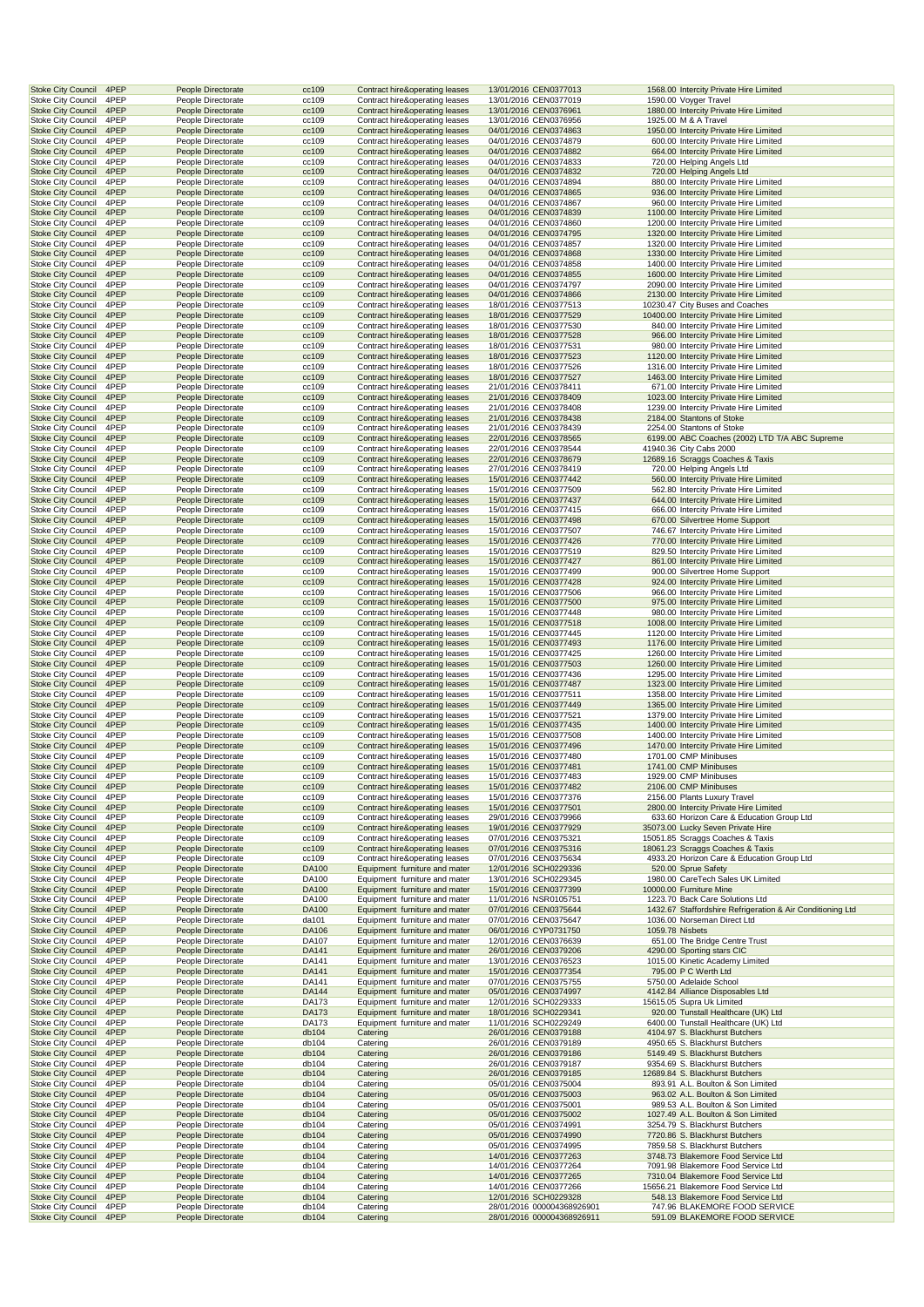| <b>Stoke City Council</b>                              | 4PEP         | People Directorate                       | db104                 | Catering                                | 28/01/2016 000004368926921                               |               | 532.16 BLAKEMORE FOOD SERVICE                                                                                   |
|--------------------------------------------------------|--------------|------------------------------------------|-----------------------|-----------------------------------------|----------------------------------------------------------|---------------|-----------------------------------------------------------------------------------------------------------------|
| <b>Stoke City Council</b><br><b>Stoke City Council</b> | 4PEP<br>4PEP | People Directorate<br>People Directorate | db104<br>db104        | Catering<br>Catering                    | 28/01/2016 000004376938393<br>28/01/2016 000004393702649 |               | 625.91 BLAKEMORE FOOD SERVICE<br>716.74 BLAKEMORE FOOD SERVICE                                                  |
| <b>Stoke City Council</b>                              | 4PEP         | People Directorate                       | db104                 | Catering                                | 28/01/2016 000004393702651                               |               | 634.44 BLAKEMORE FOOD SERVICE                                                                                   |
| <b>Stoke City Council</b>                              | 4PEP         | People Directorate                       | db104                 | Catering                                | 28/01/2016 000004393702653                               |               | 565.77 BLAKEMORE FOOD SERVICE                                                                                   |
| <b>Stoke City Council</b><br>Stoke City Council        | 4PEP<br>4PEP | People Directorate<br>People Directorate | db104<br>db104        | Catering<br>Catering                    | 28/01/2016 000004393702655<br>28/01/2016 000004416394639 |               | 500.38 BLAKEMORE FOOD SERVICE<br>516.68 BLAKEMORE FOOD SERVICE                                                  |
| <b>Stoke City Council</b>                              | 4PEP         | People Directorate                       | db104                 | Catering                                | 28/01/2016 000004416394651                               |               | 507.83 BLAKEMORE FOOD SERVICE                                                                                   |
| <b>Stoke City Council</b>                              | 4PEP         | People Directorate                       | db104                 | Catering                                | 28/01/2016 000004344102169                               |               | 777.11 BLAKEMORE FOOD SERVICE                                                                                   |
| <b>Stoke City Council</b><br><b>Stoke City Council</b> | 4PEP<br>4PEP | People Directorate<br>People Directorate | db104<br>db104        | Catering<br>Catering                    | 28/01/2016 000004344102171<br>28/01/2016 000004344102173 |               | 609.35 BLAKEMORE FOOD SERVICE<br>598.02 BLAKEMORE FOOD SERVICE                                                  |
| <b>Stoke City Council</b>                              | 4PEP         | People Directorate                       | db104                 | Catering                                | 28/01/2016 000004352288269                               |               | 530.23 BLAKEMORE FOOD SERVICE                                                                                   |
| <b>Stoke City Council</b>                              | 4PEP         | People Directorate                       | db104                 | Catering                                | 28/01/2016 000004368926917                               |               | 581.83 BLAKEMORE FOOD SERVICE                                                                                   |
| <b>Stoke City Council</b><br><b>Stoke City Council</b> | 4PEP<br>4PEP | People Directorate<br>People Directorate | db104<br>db104        | Catering<br>Catering                    | 21/01/2016 CEN0378557<br>21/01/2016 CEN0378605           |               | 2539.15 Freshview Foods Ltd<br>2704.82 Wells Farm Dairy                                                         |
| <b>Stoke City Council</b>                              | 4PEP         | People Directorate                       | db104                 | Catering                                | 21/01/2016 CEN0378553                                    |               | 10882.78 S. Blackhurst Butchers                                                                                 |
| Stoke City Council                                     | 4PEP         | People Directorate                       | db104                 | Catering                                | 21/01/2016 CEN0378555                                    |               | 19346.65 Freshview Foods Ltd                                                                                    |
| <b>Stoke City Council</b><br><b>Stoke City Council</b> | 4PEP<br>4PEP | People Directorate<br>People Directorate | db104<br>db104        | Catering<br>Catering                    | 27/01/2016 CEN0378716<br>27/01/2016 CEN0378556           |               | -529.07 Freshview Foods Ltd<br>1456.75 Freshview Foods Ltd                                                      |
| <b>Stoke City Council</b>                              | 4PEP         | People Directorate                       | db104                 | Catering                                | 27/01/2016 CEN0379615                                    |               | 6004.80 ICare- Community Meals                                                                                  |
| <b>Stoke City Council</b><br><b>Stoke City Council</b> | 4PEP<br>4PEP | People Directorate<br>People Directorate | db104<br>db104        | Catering<br>Catering                    | 27/01/2016 CEN0379504<br>27/01/2016 CEN0378554           |               | 8553.42 Footwork Solutions Ltd<br>9814.77 Freshview Foods Ltd                                                   |
| <b>Stoke City Council</b>                              | 4PEP         | People Directorate                       | db104                 | Catering                                | 29/01/2016 CEN0380111                                    |               | 3557.13 S. Blackhurst Butchers                                                                                  |
| <b>Stoke City Council</b>                              | 4PEP         | People Directorate                       | db104                 | Catering                                | 19/01/2016 CEN0377880                                    |               | 606.96 Pasta King (Uk) Limited                                                                                  |
| <b>Stoke City Council</b><br><b>Stoke City Council</b> | 4PEP<br>4PEP | People Directorate<br>People Directorate | db104<br>db104        | Catering<br>Catering                    | 08/01/2016 CEN0376059<br>08/01/2016 CEN0376058           |               | 2248.81 Wells Farm Dairy<br>3334.69 Wells Farm Dairy                                                            |
| Stoke City Council                                     | 4PEP         | People Directorate                       | db104                 | Catering                                | 07/01/2016 CEN0375650                                    |               | 885.90 A.L. Boulton & Son Limited                                                                               |
| <b>Stoke City Council</b>                              | 4PEP         | People Directorate                       | db104                 | Catering                                | 07/01/2016 CEN0375648                                    |               | 889.48 A.L. Boulton & Son Limited                                                                               |
| <b>Stoke City Council</b><br><b>Stoke City Council</b> | 4PEP<br>4PEP | People Directorate<br>People Directorate | db104<br>DC100        | Catering<br>Clothes uniform and laundry | 07/01/2016 CEN0375641<br>25/01/2016 CYP0739776           | 575.70 Keltic | 3108.02 S. Blackhurst Butchers                                                                                  |
| <b>Stoke City Council</b>                              | 4PEP         | People Directorate                       | DD100                 | Printing stationery and gener           | 12/01/2016 CEN0376524                                    |               | 620.93 Konica Minolta Business Solutions (Uk) Ltd                                                               |
| <b>Stoke City Council</b>                              | 4PEP         | People Directorate                       | <b>DD100</b>          | Printing stationery and gener           | 04/01/2016 CYP0732064                                    |               | 535.00 Back Care Solutions Ltd                                                                                  |
| <b>Stoke City Council</b><br><b>Stoke City Council</b> | 4PEP<br>4PEP | People Directorate<br>People Directorate | de100<br>de100        | Services<br><b>Services</b>             | 25/01/2016 CYP0740085<br>25/01/2016 CYP0740232           |               | 1200.00 Edupsych Limited<br>2300.00 Lee Lewis Educational Psychologist                                          |
| <b>Stoke City Council</b>                              | 4PEP         | People Directorate                       | de100                 | Services                                | 25/01/2016 CEN0378861                                    |               | 5805.59 Stoke-on-Trent & Staffordshire Fire Rescue Service                                                      |
| <b>Stoke City Council</b>                              | 4PEP         | People Directorate                       | de100                 | <b>Services</b>                         | 25/01/2016 CEN0378850                                    |               | 15000.00 Changing Minds Ltd                                                                                     |
| Stoke City Council<br><b>Stoke City Council</b>        | 4PEP<br>4PEP | People Directorate<br>People Directorate | de100<br>de100        | Services<br>Services                    | 05/01/2016 CEN0374970<br>14/01/2016 CYP0724354           |               | 2300.00 Lee Lewis Educational Psychologist<br>29000.00 North Staffs Mind                                        |
| <b>Stoke City Council</b>                              | 4PEP         | People Directorate                       | de100                 | Services                                | 12/01/2016 CEN0376587                                    |               | 600.00 G Somerville                                                                                             |
| <b>Stoke City Council</b>                              | 4PEP         | People Directorate                       | de100                 | Services                                | 12/01/2016 CEN0376688                                    |               | 608.00 Helping Angels Ltd                                                                                       |
| <b>Stoke City Council</b><br><b>Stoke City Council</b> | 4PEP<br>4PEP | People Directorate<br>People Directorate | de100<br>de100        | Services<br>Services                    | 12/01/2016 HENS071132<br>12/01/2016 HENS071125           |               | 5806.00 Saltbox Christian Trust Reg Charity<br>15005.00 Staffordshire Housing Association                       |
| <b>Stoke City Council</b>                              | 4PEP         | People Directorate                       | de100                 | Services                                | 12/01/2016 HENS071131                                    |               | 19300.00 Carbon Tonne Limited                                                                                   |
| <b>Stoke City Council</b>                              | 4PEP         | People Directorate                       | de100                 | Services                                | 28/01/2016 CEN0379786                                    |               | 10150.00 Reveal Theatre Company                                                                                 |
| <b>Stoke City Council</b><br><b>Stoke City Council</b> | 4PEP<br>4PEP | People Directorate<br>People Directorate | de100<br>de100        | Services<br><b>Services</b>             | 06/01/2016 CYP0736747<br>06/01/2016 CYP0731937           |               | 2912.00 Andy Pandy<br>603.60 J R Smith                                                                          |
| Stoke City Council                                     | 4PEP         | People Directorate                       | de100                 | Services                                | 06/01/2016 CEN0373561                                    | 980.00 D Lee  |                                                                                                                 |
| <b>Stoke City Council</b>                              | 4PEP         | People Directorate                       | de100                 | Services                                | 06/01/2016 CEN0375542                                    |               | 11500.00 Staffordshire North & S-o-T Citizens Advice Bureau                                                     |
| <b>Stoke City Council</b><br><b>Stoke City Council</b> | 4PEP<br>4PEP | People Directorate<br>People Directorate | de100<br>de100        | Services<br>Services                    | 06/01/2016 CEN0375540<br>20/01/2016 CEN0378007           |               | 19676.54 Royal Mencap Society<br>3514.20 Ana Nursing & Care Services Ltd                                        |
| <b>Stoke City Council</b>                              | 4PEP         | People Directorate                       | de100                 | Services                                | 20/01/2016 CEN0378305                                    |               | 24750.00 North Staffordshire Combined Healthcare NHS Trust                                                      |
| <b>Stoke City Council</b>                              | 4PEP<br>4PEP | People Directorate                       | de100                 | <b>Services</b>                         | 13/01/2016 CYP0734764                                    |               | 603.60 J R Smith                                                                                                |
| <b>Stoke City Council</b><br><b>Stoke City Council</b> | 4PEP         | People Directorate<br>People Directorate | de100<br>de100        | Services<br>Services                    | 04/01/2016 CEN0374796<br>18/01/2016 CYP0737568           |               | 34470.00 Beat The Cold<br>2505.00 St Thomas' Nursery                                                            |
| <b>Stoke City Council</b>                              | 4PEP         | People Directorate                       | de100                 | Services                                | 21/01/2016 CEN0378595                                    |               | 2720.00 Joseph Kimberley & Sons Ltd                                                                             |
| <b>Stoke City Council</b><br><b>Stoke City Council</b> | 4PEP<br>4PEP | People Directorate<br>People Directorate | de100<br>de100        | Services<br>Services                    | 21/01/2016 CEN0378607<br>15/01/2016 CYP0737423           |               | 2890.00 Joseph Kimberley & Sons Ltd<br>1380.93 Entrust Support Services Limited                                 |
| <b>Stoke City Council</b>                              | 4PEP         | People Directorate                       | de100                 | Services                                | 15/01/2016 CYP0737421                                    |               | 1840.00 Lee Lewis Educational Psychologist                                                                      |
| <b>Stoke City Council</b>                              | 4PEP         | People Directorate                       | de100                 | Services                                | 15/01/2016 CEN0377486                                    |               | 24750.00 North Staffordshire Combined Healthcare NHS Trust                                                      |
| <b>Stoke City Council</b><br><b>Stoke City Council</b> | 4PEP<br>4PEP | People Directorate<br>People Directorate | de100<br>de100        | Services<br>Services                    | 15/01/2016 CEN0377495<br>29/01/2016 CYP0740503           |               | 48000.00 VAST Services<br>800.00 Edupsych Limited                                                               |
| <b>Stoke City Council</b>                              | 4PEP         | People Directorate                       | de100                 | Services                                | 29/01/2016 CEN0379957                                    |               | 985.50 IndePenDent Buisness Services Ltd                                                                        |
| <b>Stoke City Council</b>                              | 4PEP         | People Directorate                       | de100                 | Services                                | 29/01/2016 CEN0379960                                    | 1050.00 D Lee |                                                                                                                 |
| <b>Stoke City Council</b><br><b>Stoke City Council</b> | 4PEP<br>4PEP | People Directorate<br>People Directorate | de100<br>de100        | Services<br>Services                    | 29/01/2016 CYP0740504<br>29/01/2016 CEN0376780           |               | 2300.00 Lee Lewis Educational Psychologist<br>20000.00 Reels In Motion                                          |
| <b>Stoke City Council</b>                              | 4PEP         | People Directorate                       | de100                 | <b>Services</b>                         | 07/01/2016 CYP0731650                                    |               | 7700.00 SSR General & Management Limited                                                                        |
| <b>Stoke City Council</b>                              | 4PEP         | People Directorate                       | de100                 | Services                                | 07/01/2016 CEN0375637                                    |               | 11160.00 Ellern Mede School                                                                                     |
| <b>Stoke City Council</b><br><b>Stoke City Council</b> | 4PEP<br>4PEP | People Directorate<br>People Directorate | DE101<br>DE101        | Services<br>Services                    | 26/01/2016 CEN0379207<br>27/01/2016 CEN0376497           |               | 3612.50 Liz Murphy Consultancy Ltd<br>997.92 Redguard Security Limited                                          |
| <b>Stoke City Council</b>                              | 4PEP         | People Directorate                       | DE101                 | Services                                | 27/01/2016 CEN0376494                                    |               | 1198.89 Redguard Security Limited                                                                               |
| <b>Stoke City Council</b>                              | 4PEP         | People Directorate                       | DE105                 | Services                                | 25/01/2016 CEN0377250                                    |               | 1200.00 Belgrave St Bartholomew's Teaching School<br>13750.00 St Gregory's Catholic Academy/All Saints Catholic |
| <b>Stoke City Council</b><br><b>Stoke City Council</b> | 4PEP<br>4PEP | People Directorate<br>People Directorate | DE105<br>DE105        | Services<br>Services                    | 25/01/2016 CEN0379123<br>14/01/2016 CEN0377211           |               | 3600.00 PEJ Education Limited                                                                                   |
| <b>Stoke City Council</b>                              | 4PEP         | People Directorate                       | DE105                 | Services                                | 14/01/2016 CEN0377219                                    |               | 3665.80 Re Today Services                                                                                       |
| Stoke City Council                                     | 4PEP         | People Directorate                       | DE105                 | Services                                | 14/01/2016 CEN0377224<br>04/01/2016 CEN0374194           |               | 5925.00 Re Today Services                                                                                       |
| <b>Stoke City Council</b><br><b>Stoke City Council</b> | 4PEP<br>4PEP | People Directorate<br>People Directorate | DE105<br>DE105        | Services<br>Services                    | 27/01/2016 CEN0379621                                    |               | 1200.00 Belgrave St Bartholomew's Teaching School<br>1800.00 St Peters Catholic Academy                         |
| <b>Stoke City Council</b>                              | 4PEP         | People Directorate                       | DE105                 | Services                                | 29/01/2016 CEN0379991                                    |               | 645.00 Heads Up Educational Associates Ltd                                                                      |
| Stoke City Council<br><b>Stoke City Council</b>        | 4PEP<br>4PEP | People Directorate<br>People Directorate | DE105<br>DE105        | Services<br>Services                    | 29/01/2016 CEN0379988<br>11/01/2016 CEN0374196           |               | 750.00 St Gregory's Catholic Academy/All Saints Catholic<br>5500.00 Geoff Lawrence Consultancy & Training       |
| <b>Stoke City Council</b>                              | 4PEP         | People Directorate                       | DE113                 | Services                                | 25/01/2016 CEN0378851                                    |               | 573.10 Addleshaw Goddard                                                                                        |
| <b>Stoke City Council</b>                              | 4PEP         | People Directorate                       | <b>DE113</b>          | Services                                | 28/01/2016 CEN0379950                                    |               | 2173.50 Stoke on Trent College                                                                                  |
| <b>Stoke City Council</b><br><b>Stoke City Council</b> | 4PEP<br>4PEP | People Directorate<br>People Directorate | DE113<br><b>DE113</b> | Services<br>Services                    | 28/01/2016 CEN0379945<br>28/01/2016 CEN0379943           |               | 2457.25 Care Today<br>3446.66 St Joseph's College Preparatory School                                            |
| Stoke City Council                                     | 4PEP         | People Directorate                       | DE113                 | Services                                | 28/01/2016 CEN0379941                                    |               | 3644.98 The David Lewis Centre                                                                                  |
| <b>Stoke City Council</b>                              | 4PEP         | People Directorate                       | <b>DE113</b>          | Services                                | 28/01/2016 CEN0379940                                    |               | 4310.00 North Road Academy Ltd                                                                                  |
| Stoke City Council<br><b>Stoke City Council</b>        | 4PEP<br>4PEP | People Directorate<br>People Directorate | DE113<br><b>DE113</b> | Services<br>Services                    | 28/01/2016 CEN0379922<br>28/01/2016 CEN0379920           |               | 5250.00 ROC Northwest Limited<br>7716.67 National Autistic Society Academies Trust                              |
| <b>Stoke City Council</b>                              | 4PEP         | People Directorate                       | DE113                 | Services                                | 28/01/2016 CEN0379921                                    |               | 7716.67 National Autistic Society Academies Trust                                                               |
| <b>Stoke City Council</b>                              | 4PEP         | People Directorate                       | <b>DE113</b>          | Services                                | 28/01/2016 CEN0379916                                    |               | 12700.00 National Autistic Society Academies Trust                                                              |
| <b>Stoke City Council</b><br><b>Stoke City Council</b> | 4PEP<br>4PEP | People Directorate<br>People Directorate | DE113<br><b>DE113</b> | Services<br>Services                    | 28/01/2016 CEN0379910<br>28/01/2016 CEN0379915           |               | 158118.34 Hopedale Children & Family Services Ltd<br>16800.00 NT & AS                                           |
| <b>Stoke City Council</b>                              | 4PEP         | People Directorate                       | DE113                 | Services                                | 28/01/2016 CEN0379914                                    |               | 23873.60 Pace Education                                                                                         |
| <b>Stoke City Council</b>                              | 4PEP         | People Directorate                       | <b>DE113</b>          | Services                                | 28/01/2016 CEN0379913                                    |               | 36238.05 Care Today                                                                                             |
| <b>Stoke City Council</b><br><b>Stoke City Council</b> | 4PEP<br>4PEP | People Directorate<br>People Directorate | DE113<br><b>DE113</b> | Services<br>Services                    | 28/01/2016 CEN0379911<br>28/01/2016 CEN0379912           |               | 56954.25 Care Today<br>66974.67 Seashell Trust                                                                  |
| <b>Stoke City Council</b>                              | 4PEP         | People Directorate                       | DE113                 | Services                                | 28/01/2016 CEN0377899                                    |               | 97203.00 Stoke on Trent College                                                                                 |
| <b>Stoke City Council</b>                              | 4PEP         | People Directorate                       | <b>DE113</b>          | Services                                | 06/01/2016 CEN0373555                                    |               | -5000.00 Chaigeley Educational Foundation Ltd                                                                   |
| <b>Stoke City Council</b><br><b>Stoke City Council</b> | 4PEP<br>4PEP | People Directorate<br>People Directorate | DE113<br><b>DE113</b> | Services<br>Services                    | 06/01/2016 CEN0373465<br>20/01/2016 CEN0373631           |               | 14160.67 Chaigeley Educational Foundation Ltd<br>-4130.00 Peak Activity Services Ltd                            |
| <b>Stoke City Council</b>                              | 4PEP         | People Directorate                       | DE113                 | Services                                | 20/01/2016 CEN0378328                                    |               | 15930.00 Peak Activity Services Ltd                                                                             |
| <b>Stoke City Council</b>                              | 4PEP         | People Directorate                       | <b>DE113</b>          | Services                                | 20/01/2016 CEN0378326                                    |               | 15930.00 Peak Activity Services Ltd                                                                             |
| <b>Stoke City Council</b><br><b>Stoke City Council</b> | 4PEP<br>4PEP | People Directorate<br>People Directorate | DE113<br><b>DE113</b> | Services<br>Services                    | 04/01/2016 CEN0374942<br>21/01/2016 CEN0378473           |               | 2722.50 Lesniak Swann<br>1307.50 Lesniak Swann                                                                  |
| <b>Stoke City Council</b>                              | 4PEP         | People Directorate                       | DE113                 | Services                                | 27/01/2016 CEN0379684                                    |               | 780.00 Personalised Learning @ EST Limited                                                                      |
| <b>Stoke City Council</b>                              | 4PEP         | People Directorate                       | <b>DE113</b>          | Services                                | 27/01/2016 CEN0379671                                    |               | 900.00 NT & AS                                                                                                  |
| <b>Stoke City Council</b><br><b>Stoke City Council</b> | 4PEP         | People Directorate                       | DE113                 | Services                                | 27/01/2016 CEN0379674                                    |               | 960.00 NT & AS                                                                                                  |
|                                                        | 4PEP         |                                          |                       |                                         |                                                          |               |                                                                                                                 |
| <b>Stoke City Council</b>                              | 4PEP         | People Directorate<br>People Directorate | <b>DE113</b><br>DE113 | Services<br>Services                    | 27/01/2016 CEN0379620<br>27/01/2016 CEN0379683           |               | 1100.00 Calchas PSS Ltd<br>1137.50 Priory Hospital School Priory                                                |
| <b>Stoke City Council</b><br><b>Stoke City Council</b> | 4PEP<br>4PEP | People Directorate<br>People Directorate | <b>DE113</b><br>DE113 | Services<br><b>Services</b>             | 27/01/2016 CEN0379677<br>27/01/2016 CEN0379660           |               | 1200.00 NT & AS<br>1260.00 NT & AS                                                                              |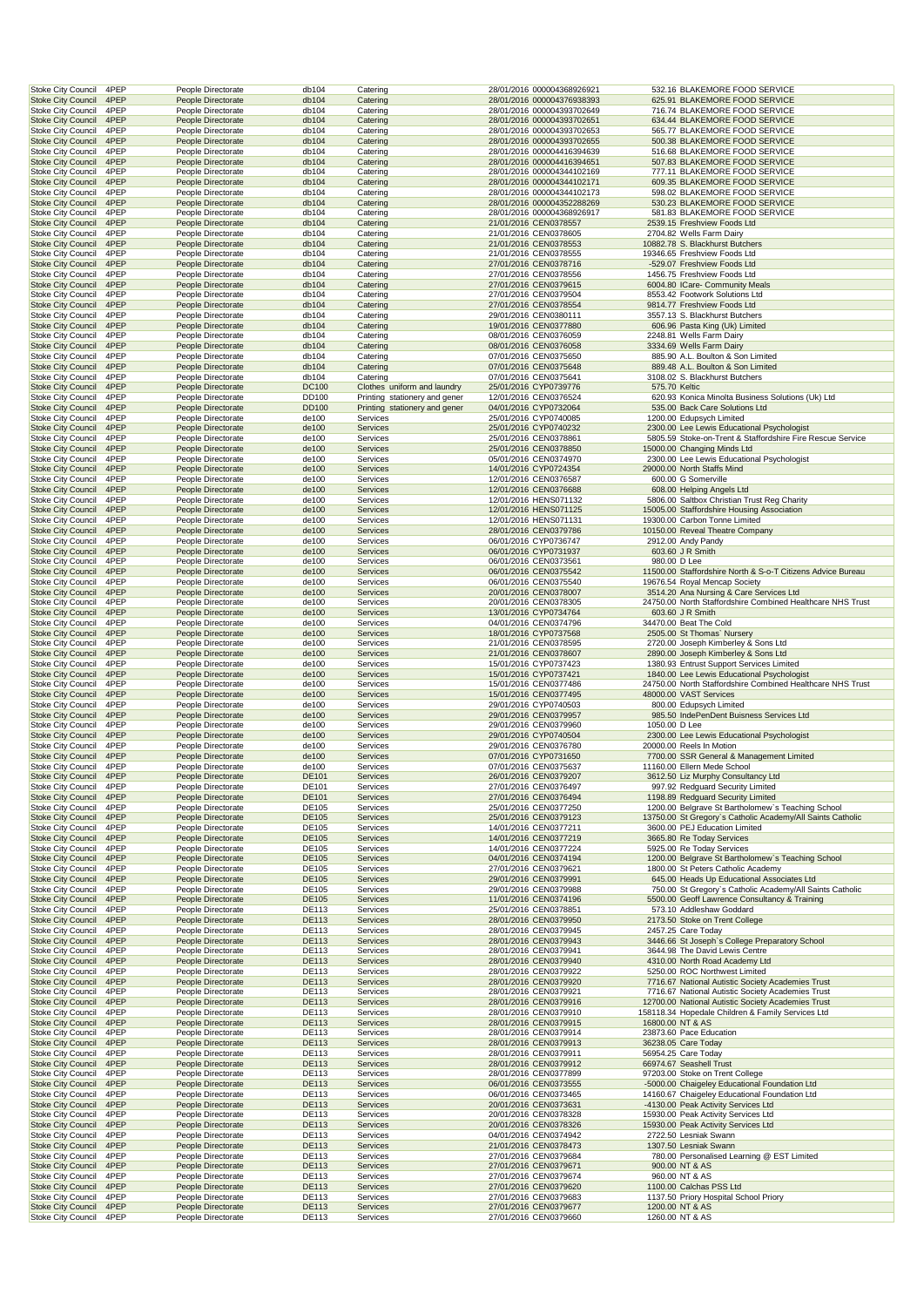| <b>Stoke City Council</b>                              | 4PEP         | People Directorate                       | <b>DE113</b>          | Services                                         | 27/01/2016 CEN0379681                          | 1312.50 Priory Hospital School Priory                                                                     |
|--------------------------------------------------------|--------------|------------------------------------------|-----------------------|--------------------------------------------------|------------------------------------------------|-----------------------------------------------------------------------------------------------------------|
| <b>Stoke City Council</b>                              | 4PEP         | People Directorate                       | DE113                 | Services                                         | 27/01/2016 CEN0379675                          | 1680.00 NT & AS                                                                                           |
| <b>Stoke City Council</b>                              | 4PEP         | People Directorate                       | <b>DE113</b>          | Services                                         | 27/01/2016 CEN0379673                          | 1800.00 NT & AS                                                                                           |
| <b>Stoke City Council</b>                              | 4PEP         | People Directorate                       | DE113                 | Services                                         | 27/01/2016 CEN0379686                          | 1950.00 Huntercombe Hospital Stafford                                                                     |
| <b>Stoke City Council</b>                              | 4PEP<br>4PEP | People Directorate                       | <b>DE113</b><br>DE113 | Services                                         | 29/01/2016 CEN0379964                          | 589.74 Care Today                                                                                         |
| <b>Stoke City Council</b><br><b>Stoke City Council</b> | 4PEP         | People Directorate<br>People Directorate | <b>DE113</b>          | Services<br>Services                             | 29/01/2016 CEN0379959<br>29/01/2016 CEN0379955 | 1050.00 Groundwork West Midlands<br>1446.66 St Joseph's College Preparatory School                        |
| <b>Stoke City Council</b>                              | 4PEP         | People Directorate                       | DE113                 | Services                                         | 29/01/2016 CEN0379953                          | 1450.00 Unity Training & Education Services Ltd                                                           |
| <b>Stoke City Council</b>                              | 4PEP         | People Directorate                       | <b>DE113</b>          | <b>Services</b>                                  | 29/01/2016 CEN0379952                          | 1933.33 Unity Training & Education Services Ltd                                                           |
| <b>Stoke City Council</b>                              | 4PEP         | People Directorate                       | DE113                 | Services                                         | 07/01/2016 CEN0375630                          | 3644.98 The David Lewis Centre                                                                            |
| <b>Stoke City Council</b>                              | 4PEP         | People Directorate                       | <b>DE113</b>          | <b>Services</b>                                  | 07/01/2016 CEN0375638                          | 6866.66 Hopedale Children & Family Services Ltd                                                           |
| <b>Stoke City Council</b>                              | 4PEP         | People Directorate                       | DE113                 | Services                                         | 07/01/2016 CEN0375627                          | 21850.00 Rugeley School Priory                                                                            |
| <b>Stoke City Council</b>                              | 4PEP         | People Directorate                       | <b>DE113</b>          | Services                                         | 07/01/2016 CEN0375636                          | 66974.67 Seashell Trust                                                                                   |
| <b>Stoke City Council</b>                              | 4PEP         | People Directorate                       | DE113                 | Services                                         | 07/01/2016 CEN0375628                          | 72000.00 Rugeley School Priory                                                                            |
| <b>Stoke City Council</b>                              | 4PEP         | People Directorate                       | <b>DE158</b>          | Services                                         | 12/01/2016 CEN0376542                          | 20000.00 Staffordshire North & S-o-T Citizens Advice Bureau                                               |
| <b>Stoke City Council</b>                              | 4PEP         | People Directorate                       | DE158                 | Services                                         | 04/01/2016 CEN0374941                          | 4024.85 Christopher Taylor Design Ltd                                                                     |
| <b>Stoke City Council</b>                              | 4PEP         | People Directorate                       | <b>DE158</b>          | Services                                         | 21/01/2016 CEN0378453                          | 1903.75 Christopher Taylor Design Ltd                                                                     |
| <b>Stoke City Council</b>                              | 4PEP         | People Directorate                       | DE160                 | Services                                         | 27/01/2016 CEN0376502                          | 1017.50 Townsend & Renaudon                                                                               |
| <b>Stoke City Council</b>                              | 4PEP         | People Directorate                       | df100                 | Communications and computing                     | 14/01/2016 CEN0369595                          | 787.00 Specialist Computer Centres Ltd                                                                    |
| <b>Stoke City Council</b>                              | 4PEP         | People Directorate                       | df100                 | Communications and computing                     | 27/01/2016 CEN0379685                          | 2775.00 The College Academies Trust                                                                       |
| <b>Stoke City Council</b>                              | 4PEP<br>4PEP | People Directorate                       | <b>DG100</b>          | Expenses                                         | 12/01/2016 CEN0376578<br>13/01/2016 CEN0376770 | 1200.00 Stoke on Trent Fostercare Association<br>9569.10 Anthony Collins Solicitors                       |
| <b>Stoke City Council</b><br><b>Stoke City Council</b> | 4PEP         | People Directorate<br>People Directorate | dg105<br>dg105        | Expenses<br>Expenses                             | 15/01/2016 CEN0377406                          | 7237.60 Anthony Collins Solicitors                                                                        |
| <b>Stoke City Council</b>                              | 4PEP         | People Directorate                       | dg105                 | Expenses                                         | 15/01/2016 CEN0377407                          | 12041.30 Anthony Collins Solicitors                                                                       |
| <b>Stoke City Council</b>                              | 4PEP         | People Directorate                       | <b>DG121</b>          | Expenses                                         | 07/01/2016 CEN0375906                          | 533.00 The Bridge Centre Trust                                                                            |
| <b>Stoke City Council</b>                              | 4PEP         | People Directorate                       | DH100                 | Grants and subscriptions                         | 14/01/2016 CEN0375587                          | 1482.00 Taurean Solutions Limited                                                                         |
| <b>Stoke City Council</b>                              | 4PEP         | People Directorate                       | DH100                 | Grants and subscriptions                         | 13/01/2016 CEN0375591                          | 10645.50 Lets Academy Limited                                                                             |
| <b>Stoke City Council</b>                              | 4PEP         | People Directorate                       | DK100                 | Miscellaneous expenses                           | 27/01/2016 CEN0379679                          | 937.50 AMI Brand Ltd                                                                                      |
| <b>Stoke City Council</b>                              | 4PEP         | People Directorate                       | <b>DK109</b>          | Miscellaneous expenses                           | 29/01/2016 CEN0377282                          | 975.00 thisis-group.com                                                                                   |
| <b>Stoke City Council</b>                              | 4PEP         | People Directorate                       | <b>DK133</b>          | Miscellaneous expenses                           | 26/01/2016 SCH0229644                          | 700.00 Stannah Stairlifts Ltd                                                                             |
| <b>Stoke City Council</b>                              | 4PEP         | People Directorate                       | <b>DK133</b>          | Miscellaneous expenses                           | 05/01/2016 SCH0229267                          | 625.00 Stannah Stairlifts Ltd                                                                             |
| <b>Stoke City Council</b>                              | 4PEP         | People Directorate                       | <b>DK133</b>          | Miscellaneous expenses                           | 15/01/2016 SCH0229301                          | 625.00 Stannah Stairlifts Ltd                                                                             |
| <b>Stoke City Council</b>                              | 4PEP         | People Directorate                       | <b>DK133</b>          | Miscellaneous expenses                           | 15/01/2016 SCH0229550                          | 650.00 Terry Group Ltd                                                                                    |
| <b>Stoke City Council</b>                              | 4PEP         | People Directorate                       | <b>DK133</b>          | Miscellaneous expenses                           | 29/01/2016 SCH0229617                          | 550.00 Stannah Stairlifts Ltd                                                                             |
| <b>Stoke City Council</b>                              | 4PEP         | People Directorate                       | <b>DK133</b>          | Miscellaneous expenses                           | 19/01/2016 SCH0229582                          | 680.00 C & S Building Services                                                                            |
| <b>Stoke City Council</b>                              | 4PEP         | People Directorate                       | DK134                 | Miscellaneous expenses                           | 25/01/2016 SCH0229637                          | 1000.00 C & S Building Services                                                                           |
| <b>Stoke City Council</b>                              | 4PEP         | People Directorate                       | <b>DK134</b>          | Miscellaneous expenses                           | 27/01/2016 SCH0230521                          | 1000.00 C & S Building Services                                                                           |
| <b>Stoke City Council</b>                              | 4PEP         | People Directorate                       | DK134                 | Miscellaneous expenses                           | 19/01/2016 SCH0229566                          | 714.00 C & S Building Services                                                                            |
| <b>Stoke City Council</b>                              | 4PEP         | People Directorate                       | dk135                 | Miscellaneous expenses                           | 25/01/2016 CEN0379110                          | -9630.00 Foster Care Associates Ltd                                                                       |
| <b>Stoke City Council</b>                              | 4PEP         | People Directorate                       | dk135                 | Miscellaneous expenses                           | 25/01/2016 CEN0379109                          | -7062.20 Foster Care Associates Ltd                                                                       |
| <b>Stoke City Council</b>                              | 4PEP         | People Directorate                       | dk135                 | Miscellaneous expenses                           | 25/01/2016 CEN0379112                          | -2771.24 Foster Care Associates Ltd                                                                       |
| <b>Stoke City Council</b>                              | 4PEP         | People Directorate                       | dk135                 | Miscellaneous expenses                           | 25/01/2016 CEN0379111                          | -2681.85 Foster Care Associates Ltd                                                                       |
| <b>Stoke City Council</b>                              | 4PEP         | People Directorate                       | dk135                 | Miscellaneous expenses                           | 25/01/2016 CEN0379114                          | -2681.85 Foster Care Associates Ltd                                                                       |
| <b>Stoke City Council</b>                              | 4PEP         | People Directorate                       | dk135                 | Miscellaneous expenses                           | 25/01/2016 CEN0379106                          | -2247.00 Foster Care Associates Ltd                                                                       |
| <b>Stoke City Council</b>                              | 4PEP         | People Directorate                       | dk135                 | Miscellaneous expenses                           | 25/01/2016 CEN0379107                          | -1177.00 Foster Care Associates Ltd                                                                       |
| <b>Stoke City Council</b>                              | 4PEP         | People Directorate                       | dk135                 | Miscellaneous expenses                           | 25/01/2016 CEN0379046                          | 1819.00 Foster Care Associates Ltd                                                                        |
| <b>Stoke City Council</b>                              | 4PEP         | People Directorate                       | dk135                 | Miscellaneous expenses                           | 25/01/2016 CEN0379062                          | 2224.26 Care Today                                                                                        |
| <b>Stoke City Council</b>                              | 4PEP<br>4PEP | People Directorate                       | dk135                 | Miscellaneous expenses                           | 25/01/2016 CEN0379066<br>25/01/2016 CEN0379054 | 2845.01 Care Today<br>3006.75 Foster Care Associates Ltd                                                  |
| <b>Stoke City Council</b><br>Stoke City Council        | 4PEP         | People Directorate<br>People Directorate | dk135<br>dk135        | Miscellaneous expenses<br>Miscellaneous expenses | 25/01/2016 CEN0379055                          | 3006.75 Foster Care Associates Ltd                                                                        |
| <b>Stoke City Council</b>                              | 4PEP         | People Directorate                       | dk135                 | Miscellaneous expenses                           | 25/01/2016 CEN0379053                          | 3106.97 Foster Care Associates Ltd                                                                        |
| <b>Stoke City Council</b>                              | 4PEP         | People Directorate                       | dk135                 |                                                  | 25/01/2016 CEN0379043                          | 3317.00 Foster Care Associates Ltd                                                                        |
| <b>Stoke City Council</b>                              | 4PEP         | People Directorate                       | dk135                 | Miscellaneous expenses<br>Miscellaneous expenses | 25/01/2016 CEN0379056                          | 7917.76 Foster Care Associates Ltd                                                                        |
| <b>Stoke City Council</b>                              | 4PEP         | People Directorate                       | dk135                 | Miscellaneous expenses                           | 25/01/2016 CEN0379061                          | 8910.75 Care Today                                                                                        |
| <b>Stoke City Council</b>                              | 4PEP         | People Directorate                       | dk135                 | Miscellaneous expenses                           | 25/01/2016 CEN0379057                          | 10260.00 Foster Care Associates Ltd                                                                       |
| <b>Stoke City Council</b>                              | 4PEP         | People Directorate                       | dk135                 | Miscellaneous expenses                           | 25/01/2016 CEN0379063                          | 11992.66 Care Today                                                                                       |
| <b>Stoke City Council</b>                              | 4PEP         | People Directorate                       | dk135                 | Miscellaneous expenses                           | 25/01/2016 CEN0379064                          | 12905.92 Care Today                                                                                       |
| <b>Stoke City Council</b>                              | 4PEP         | People Directorate                       | dk135                 | Miscellaneous expenses                           | 25/01/2016 CEN0378402                          | 13462.86 Archways Care Ltd                                                                                |
| <b>Stoke City Council</b>                              | 4PEP         | People Directorate                       | dk135                 | Miscellaneous expenses                           | 26/01/2016 CEN0379117                          | -2104.84 Pathway Care (Midlands) Ltd                                                                      |
| <b>Stoke City Council</b>                              | 4PEP         | People Directorate                       | dk135                 | Miscellaneous expenses                           | 26/01/2016 CEN0379116                          | -2104.84 Pathway Care (Midlands) Ltd                                                                      |
| <b>Stoke City Council</b>                              | 4PEP         | People Directorate                       | dk135                 | Miscellaneous expenses                           | 26/01/2016 CEN0379060                          | 2678.89 Pathway Care (Midlands) Ltd                                                                       |
| <b>Stoke City Council</b>                              | 4PEP         | People Directorate                       | dk135                 | Miscellaneous expenses                           | 26/01/2016 CEN0379059                          | 2678.89 Pathway Care (Midlands) Ltd                                                                       |
| <b>Stoke City Council</b>                              | 4PEP         | People Directorate                       | dk135                 | Miscellaneous expenses                           | 26/01/2016 CEN0379052                          | 2990.26 Fostering Solutions                                                                               |
| <b>Stoke City Council</b>                              | 4PEP         | People Directorate                       | dk135                 | Miscellaneous expenses                           | 26/01/2016 CEN0379058                          | 3012.74 Pathway Care (Midlands) Ltd                                                                       |
| <b>Stoke City Council</b>                              | 4PEP         | People Directorate                       | dk135                 | Miscellaneous expenses                           | 26/01/2016 CEN0379048                          | 3192.97 The Foster Care Co-Operative                                                                      |
| <b>Stoke City Council</b>                              | 4PEP         | People Directorate                       | dk135                 | Miscellaneous expenses                           | 26/01/2016 CEN0379047                          | 3192.97 The Foster Care Co-Operative                                                                      |
| <b>Stoke City Council</b>                              | 4PEP         | People Directorate                       | dk135                 | Miscellaneous expenses                           | 26/01/2016 CEN0379051                          | 3376.74 Fostering Solutions                                                                               |
| Stoke City Council                                     | 4PEP         | People Directorate                       | dk135                 | Miscellaneous expenses                           | 12/01/2016 CEN0376450                          | 3047.47 ABC Fostering Services Ltd                                                                        |
| <b>Stoke City Council</b>                              | 4PEP         | People Directorate                       | dk135                 | Miscellaneous expenses                           | 12/01/2016 CEN0376449                          | 3191.45 Compass Fostering Central Limited                                                                 |
| <b>Stoke City Council</b>                              | 4PEP         | People Directorate                       | dk135                 | Miscellaneous expenses                           | 12/01/2016 CEN0376456                          | 7650.09 Prestige Adolescent Care & Education                                                              |
| <b>Stoke City Council</b>                              | 4PEP         | People Directorate                       | dk135                 | Miscellaneous expenses                           | 12/01/2016 CEN0376458                          | 8738.28 Match Foster Care Ltd                                                                             |
| <b>Stoke City Council</b>                              | 4PEP         | People Directorate                       | dk135                 | Miscellaneous expenses                           | 12/01/2016 CEN0376451                          | 11760.86 Prestige Adolescent Care & Education                                                             |
| <b>Stoke City Council</b>                              | 4PEP         | People Directorate                       | dk135                 | Miscellaneous expenses                           | 06/01/2016 CEN0374814                          | 3950.00 A Wilderness Way Ltd                                                                              |
| <b>Stoke City Council</b>                              | 4PEP         | People Directorate                       | dk135                 | Miscellaneous expenses                           | 06/01/2016 CEN0374813                          | 4850.00 A Wilderness Way Ltd<br>2743.19 Parallel Parents                                                  |
| <b>Stoke City Council</b>                              | 4PEP         | People Directorate                       | dk135                 | Miscellaneous expenses                           | 20/01/2016 CEN0378314                          |                                                                                                           |
| <b>Stoke City Council</b>                              | 4PEP         | People Directorate                       | dk135                 | Miscellaneous expenses                           | 20/01/2016 CEN0378280                          | 2884.61 ABC Fostering Services Ltd                                                                        |
| <b>Stoke City Council</b><br><b>Stoke City Council</b> | 4PEP<br>4PEP | People Directorate<br>People Directorate | dk135<br>dk135        | Miscellaneous expenses<br>Miscellaneous expenses | 20/01/2016 CEN0378324<br>20/01/2016 CEN0378319 | 2918.34 Parallel Parents<br>2951.51 Parallel Parents                                                      |
| <b>Stoke City Council</b>                              | 4PEP         | People Directorate                       | dk135                 | Miscellaneous expenses                           | 20/01/2016 CEN0378278                          | 3047.47 ABC Fostering Services Ltd                                                                        |
| Stoke City Council                                     | 4PEP         | People Directorate                       | dk135                 | Miscellaneous expenses                           | 20/01/2016 CEN0378284                          | 3055.67 Cambian Childcare Limited                                                                         |
| <b>Stoke City Council</b>                              | 4PEP         | People Directorate                       | dk135                 | Miscellaneous expenses                           | 20/01/2016 CEN0378310                          | 3117.98 Parallel Parents                                                                                  |
| <b>Stoke City Council</b>                              | 4PEP         | People Directorate                       | dk135                 | Miscellaneous expenses                           | 20/01/2016 CEN0378322                          | 3139.99 Parallel Parents                                                                                  |
| <b>Stoke City Council</b>                              | 4PEP         | People Directorate                       | dk135                 | Miscellaneous expenses                           | 20/01/2016 CEN0378320                          | 3139.99 Parallel Parents                                                                                  |
| <b>Stoke City Council</b>                              | 4PEP         | People Directorate                       | dk135                 | Miscellaneous expenses                           | 20/01/2016 CEN0378317                          | 3139.99 Parallel Parents                                                                                  |
| <b>Stoke City Council</b>                              | 4PEP         | People Directorate                       | dk135                 | Miscellaneous expenses                           | 20/01/2016 CEN0378321                          | 3139.99 Parallel Parents                                                                                  |
| <b>Stoke City Council</b>                              | 4PEP         | People Directorate                       | dk135                 | Miscellaneous expenses                           | 20/01/2016 CEN0378308                          | 3139.99 Parallel Parents                                                                                  |
| <b>Stoke City Council</b>                              | 4PEP         | People Directorate                       | dk135                 | Miscellaneous expenses                           | 20/01/2016 CEN0378230                          | 8414.33 Choices Home for Children Ltd                                                                     |
| <b>Stoke City Council</b>                              | 4PEP         | People Directorate                       | dk135                 | Miscellaneous expenses                           | 20/01/2016 CEN0378225                          | 11418.75 Hopedale Children & Family Services Ltd                                                          |
| <b>Stoke City Council</b>                              | 4PEP         | People Directorate                       | dk135                 | Miscellaneous expenses                           | 20/01/2016 CEN0378224                          | 11418.75 Hopedale Children & Family Services Ltd                                                          |
| Stoke City Council                                     | 4PEP         | People Directorate                       | dk135                 | Miscellaneous expenses                           | 20/01/2016 CEN0378222                          | 11942.67 Hopedale Children & Family Services Ltd                                                          |
| <b>Stoke City Council</b>                              | 4PEP         | People Directorate                       | dk135                 | Miscellaneous expenses                           | 20/01/2016 CEN0378227                          | 11942.67 Hopedale Children & Family Services Ltd                                                          |
| <b>Stoke City Council</b>                              | 4PEP         | People Directorate                       | dk135                 | Miscellaneous expenses                           | 20/01/2016 CEN0378285                          | 12400.00 Care Today                                                                                       |
| <b>Stoke City Council</b><br><b>Stoke City Council</b> | 4PEP<br>4PEP | People Directorate                       | dk135                 | Miscellaneous expenses                           | 20/01/2016 CEN0378228<br>20/01/2016 CEN0378220 | 16901.60 Hopedale Children & Family Services Ltd<br>17050.89 Hopedale Children & Family Services Ltd      |
| <b>Stoke City Council</b>                              | 4PEP         | People Directorate                       | dk135<br>dk135        | Miscellaneous expenses                           | 20/01/2016 CEN0378268                          | 20465.83 Choices Home for Children Ltd                                                                    |
| <b>Stoke City Council</b>                              | 4PEP         | People Directorate<br>People Directorate | dk135                 | Miscellaneous expenses<br>Miscellaneous expenses | 04/01/2016 CEN0374919                          | -2505.62 Foster Care Associates Ltd                                                                       |
| <b>Stoke City Council</b>                              | 4PEP         | People Directorate                       | dk135                 | Miscellaneous expenses                           | 04/01/2016 CEN0374921                          | -2505.62 Foster Care Associates Ltd                                                                       |
| Stoke City Council                                     | 4PEP         | People Directorate                       | dk135                 | Miscellaneous expenses                           | 04/01/2016 CEN0374916                          | -1016.50 Foster Care Associates Ltd                                                                       |
| <b>Stoke City Council</b>                              | 4PEP         | People Directorate                       | dk135                 | Miscellaneous expenses                           | 04/01/2016 CEN0374825                          | 761.68 National Fostering Agency                                                                          |
| Stoke City Council                                     | 4PEP         | People Directorate                       | dk135                 | Miscellaneous expenses                           | 04/01/2016 CEN0374816                          | 949.50 Foster Care Associates Ltd                                                                         |
| <b>Stoke City Council</b>                              | 4PEP         | People Directorate                       | dk135                 | Miscellaneous expenses                           | 04/01/2016 CEN0374826                          | 2033.00 National Fostering Agency                                                                         |
| <b>Stoke City Council</b>                              | 4PEP         | People Directorate                       | dk135                 | Miscellaneous expenses                           | 04/01/2016 CEN0374823                          | 2337.95 Foster Care Associates Ltd                                                                        |
| <b>Stoke City Council</b>                              | 4PEP         | People Directorate                       | dk135                 | Miscellaneous expenses                           | 04/01/2016 CEN0374824                          | 3049.50 National Fostering Agency                                                                         |
| <b>Stoke City Council</b>                              | 4PEP         | People Directorate                       | dk135                 | Miscellaneous expenses                           | 04/01/2016 CEN0374821                          | 3151.15 Foster Care Associates Ltd                                                                        |
| <b>Stoke City Council</b>                              | 4PEP         | People Directorate                       | dk135                 | Miscellaneous expenses                           | 04/01/2016 CEN0374818                          | 3165.00 Foster Care Associates Ltd                                                                        |
| <b>Stoke City Council</b>                              |              | People Directorate                       | dk135                 | Miscellaneous expenses                           | 04/01/2016 CEN0374817                          | 3270.50 Foster Care Associates Ltd                                                                        |
|                                                        | 4PEP         |                                          |                       |                                                  |                                                |                                                                                                           |
| <b>Stoke City Council</b>                              | 4PEP         | People Directorate                       | dk135                 | Miscellaneous expenses                           | 04/01/2016 CEN0374810                          | 8142.90 Choices Home for Children Ltd                                                                     |
| Stoke City Council                                     | 4PEP         | People Directorate                       | dk135                 | Miscellaneous expenses                           | 04/01/2016 CEN0374809                          | 10850.00 Prestige Adolescent Care & Education                                                             |
| <b>Stoke City Council</b>                              | 4PEP         | People Directorate                       | dk135                 | Miscellaneous expenses                           | 04/01/2016 CEN0374807                          | 11292.99 Prestige Adolescent Care & Education                                                             |
| <b>Stoke City Council</b><br><b>Stoke City Council</b> | 4PEP<br>4PEP | People Directorate<br>People Directorate | dk135<br>dk135        | Miscellaneous expenses<br>Miscellaneous expenses | 04/01/2016 CEN0374808<br>04/01/2016 CEN0374806 | 11292.99 Prestige Adolescent Care & Education<br>11520.00 Platinum Services for Children Residential Care |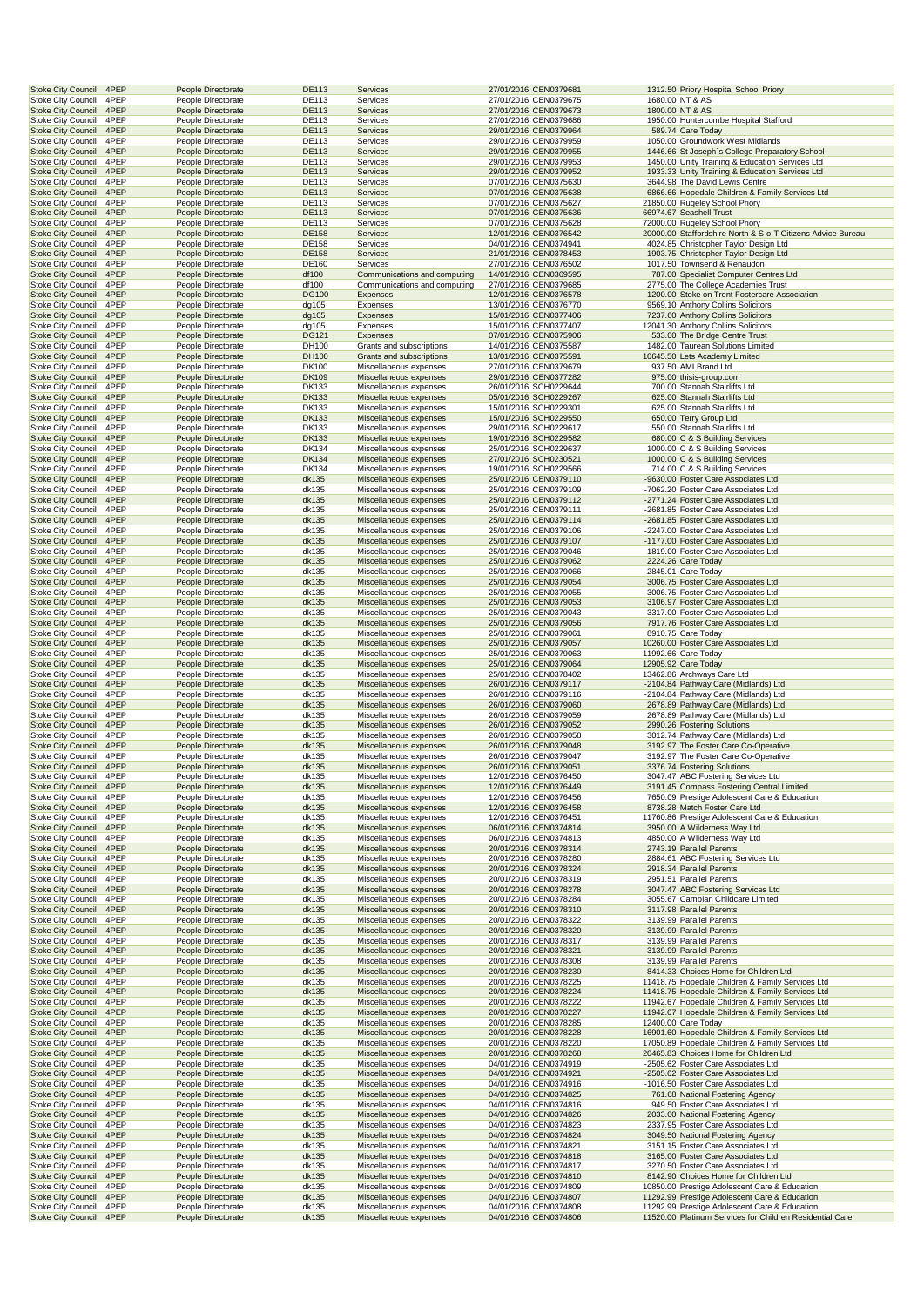| <b>Stoke City Council</b>                              | 4PEP         | People Directorate                       | dk135          | Miscellaneous expenses                                     | 04/01/2016 CEN0374803                          | 11957.01 Mangrove Care Ltd                                                             |
|--------------------------------------------------------|--------------|------------------------------------------|----------------|------------------------------------------------------------|------------------------------------------------|----------------------------------------------------------------------------------------|
| <b>Stoke City Council</b><br><b>Stoke City Council</b> | 4PEP<br>4PEP | People Directorate<br>People Directorate | dk135<br>dk135 | Miscellaneous expenses<br>Miscellaneous expenses           | 04/01/2016 CEN0374815<br>04/01/2016 CEN0374812 | 12271.66 Care Afloat<br>12289.29 Delam Care Limited                                    |
| <b>Stoke City Council</b>                              | 4PEP         | People Directorate                       | dk135          | Miscellaneous expenses                                     | 04/01/2016 CEN0374811                          | 13199.76 Searchlight Care Services Ltd                                                 |
| <b>Stoke City Council</b>                              | 4PEP         | People Directorate                       | dk135          | Miscellaneous expenses                                     | 04/01/2016 CEN0374800                          | 13263.66 ROC Northwest Limited                                                         |
| <b>Stoke City Council</b>                              | 4PEP         | People Directorate                       | dk135          | Miscellaneous expenses                                     | 04/01/2016 CEN0374801                          | 13263.66 ROC Northwest Limited                                                         |
| <b>Stoke City Council</b><br><b>Stoke City Council</b> | 4PEP<br>4PEP | People Directorate<br>People Directorate | dk135<br>dk135 | Miscellaneous expenses<br>Miscellaneous expenses           | 04/01/2016 CEN0374805<br>04/01/2016 CEN0374799 | 13728.66 Horizon Care & Education Group Ltd<br>17692.01 Spark of Genius North East LLP |
| <b>Stoke City Council</b>                              | 4PEP         | People Directorate                       | dk135          | Miscellaneous expenses                                     | 04/01/2016 CEN0374802                          | 17692.32 ROC Northwest Limited                                                         |
| <b>Stoke City Council</b>                              | 4PEP         | People Directorate                       | dk135          | Miscellaneous expenses                                     | 04/01/2016 CEN0374804                          | 18378.66 Horizon Care & Education Group Ltd                                            |
| <b>Stoke City Council</b><br><b>Stoke City Council</b> | 4PEP<br>4PEP | People Directorate<br>People Directorate | dk135<br>dk135 | Miscellaneous expenses<br>Miscellaneous expenses           | 21/01/2016 CEN0378338<br>21/01/2016 CEN0378337 | 693.49 Swiis Foster Care Ltd<br>693.49 Swiis Foster Care Ltd                           |
| <b>Stoke City Council</b>                              | 4PEP         | People Directorate                       | dk135          | Miscellaneous expenses                                     | 21/01/2016 CEN0378336                          | 693.49 Swiis Foster Care Ltd                                                           |
| <b>Stoke City Council</b>                              | 4PEP         | People Directorate                       | dk135          | Miscellaneous expenses                                     | 21/01/2016 CEN0378343                          | 731.50 Swiis Foster Care Ltd                                                           |
| <b>Stoke City Council</b>                              | 4PEP         | People Directorate                       | dk135          | Miscellaneous expenses                                     | 21/01/2016 CEN0378345                          | 731.50 Swiis Foster Care Ltd                                                           |
| <b>Stoke City Council</b><br><b>Stoke City Council</b> | 4PEP<br>4PEP | People Directorate<br>People Directorate | dk135<br>dk135 | Miscellaneous expenses<br>Miscellaneous expenses           | 21/01/2016 CEN0378344<br>21/01/2016 CEN0378341 | 731.50 Swiis Foster Care Ltd<br>759.99 Swiis Foster Care Ltd                           |
| <b>Stoke City Council</b>                              | 4PEP         | People Directorate                       | dk135          | Miscellaneous expenses                                     | 21/01/2016 CEN0378340                          | 759.99 Swiis Foster Care Ltd                                                           |
| <b>Stoke City Council</b><br><b>Stoke City Council</b> | 4PEP<br>4PEP | People Directorate<br>People Directorate | dk135<br>dk135 | Miscellaneous expenses<br>Miscellaneous expenses           | 21/01/2016 CEN0378376<br>21/01/2016 CEN0378332 | 1853.55 Care Today<br>2329.67 Parallel Parents                                         |
| <b>Stoke City Council</b>                              | 4PEP         | People Directorate                       | dk135          | Miscellaneous expenses                                     | 21/01/2016 CEN0378333                          | 2951.51 Parallel Parents                                                               |
| <b>Stoke City Council</b>                              | 4PEP         | People Directorate                       | dk135          | Miscellaneous expenses                                     | 21/01/2016 CEN0378335                          | 3139.99 Parallel Parents                                                               |
| <b>Stoke City Council</b><br><b>Stoke City Council</b> | 4PEP<br>4PEP | People Directorate<br>People Directorate | dk135<br>dk135 | Miscellaneous expenses<br>Miscellaneous expenses           | 21/01/2016 CEN0378331<br>21/01/2016 CEN0378334 | 3139.99 Parallel Parents<br>3144.33 Parallel Parents                                   |
| <b>Stoke City Council</b>                              | 4PEP         | People Directorate                       | dk135          | Miscellaneous expenses                                     | 21/01/2016 CEN0378346                          | 3224.00 The Adolescent & Childrens Trust (Tact)                                        |
| <b>Stoke City Council</b>                              | 4PEP         | People Directorate                       | dk135          | Miscellaneous expenses                                     | 21/01/2016 CEN0378330                          | 3317.00 Parallel Parents                                                               |
| <b>Stoke City Council</b><br><b>Stoke City Council</b> | 4PEP<br>4PEP | People Directorate<br>People Directorate | dk135<br>dk135 | Miscellaneous expenses<br>Miscellaneous expenses           | 21/01/2016 CEN0378329<br>21/01/2016 CEN0378388 | 3582.67 Parallel Parents<br>3895.00 Crystal Care Solutions Ltd                         |
| <b>Stoke City Council</b>                              | 4PEP         | People Directorate                       | dk135          | Miscellaneous expenses                                     | 21/01/2016 CEN0378387                          | 3895.00 Crystal Care Solutions Ltd                                                     |
| <b>Stoke City Council</b>                              | 4PEP         | People Directorate                       | dk135          | Miscellaneous expenses                                     | 21/01/2016 CEN0378399                          | 10994.99 Rugeley School Priory                                                         |
| <b>Stoke City Council</b><br><b>Stoke City Council</b> | 4PEP<br>4PEP | People Directorate<br>People Directorate | dk135<br>dk135 | Miscellaneous expenses<br>Miscellaneous expenses           | 21/01/2016 CEN0378407<br>21/01/2016 CEN0378404 | 11336.00 Unity Residential Care Services<br>11392.00 Unity Residential Care Services   |
| <b>Stoke City Council</b>                              | 4PEP         | People Directorate                       | dk135          | Miscellaneous expenses                                     | 21/01/2016 CEN0378392                          | 11392.00 Unity Residential Care Services                                               |
| <b>Stoke City Council</b>                              | 4PEP         | People Directorate                       | dk135          | Miscellaneous expenses                                     | 21/01/2016 CEN0378374                          | 12599.33 Care Today                                                                    |
| <b>Stoke City Council</b><br><b>Stoke City Council</b> | 4PEP<br>4PEP | People Directorate                       | dk135          | Miscellaneous expenses                                     | 21/01/2016 CEN0378385                          | 13199.76 Searchlight Care Services Ltd                                                 |
| <b>Stoke City Council</b>                              | 4PEP         | People Directorate<br>People Directorate | dk135<br>dk135 | Miscellaneous expenses<br>Miscellaneous expenses           | 21/01/2016 CEN0378375<br>21/01/2016 CEN0378377 | 13263.66 Care Today<br>13263.66 Care Today                                             |
| <b>Stoke City Council</b>                              | 4PEP         | People Directorate                       | dk135          | Miscellaneous expenses                                     | 21/01/2016 CEN0378406                          | 20000.00 Unity Residential Care Services                                               |
| <b>Stoke City Council</b><br><b>Stoke City Council</b> | 4PEP<br>4PEP | People Directorate                       | dk135          | Miscellaneous expenses                                     | 21/01/2016 CEN0378373                          | 20048.01 Care Today                                                                    |
| <b>Stoke City Council</b>                              | 4PEP         | People Directorate<br>People Directorate | dk135<br>dk135 | Miscellaneous expenses<br>Miscellaneous expenses           | 21/01/2016 CEN0378391<br>27/01/2016 CEN0378292 | 21195.00 Reflexion Care Group LTD<br>2285.04 National Fostering Agency                 |
| <b>Stoke City Council</b>                              | 4PEP         | People Directorate                       | dk135          | Miscellaneous expenses                                     | 27/01/2016 CEN0378298                          | 2285.04 National Fostering Agency                                                      |
| <b>Stoke City Council</b>                              | 4PEP         | People Directorate                       | dk135          | Miscellaneous expenses                                     | 27/01/2016 CEN0378287                          | 2743.19 National Fostering Agency                                                      |
| <b>Stoke City Council</b><br><b>Stoke City Council</b> | 4PEP<br>4PEP | People Directorate<br>People Directorate | dk135<br>dk135 | Miscellaneous expenses<br>Miscellaneous expenses           | 27/01/2016 CEN0378281<br>27/01/2016 CEN0378288 | 2770.40 ABC Fostering Services Ltd<br>2951.51 National Fostering Agency                |
| <b>Stoke City Council</b>                              | 4PEP         | People Directorate                       | dk135          | Miscellaneous expenses                                     | 27/01/2016 CEN0378295                          | 2951.51 National Fostering Agency                                                      |
| <b>Stoke City Council</b>                              | 4PEP         | People Directorate                       | dk135          | Miscellaneous expenses                                     | 27/01/2016 CEN0378290                          | 2951.51 National Fostering Agency                                                      |
| <b>Stoke City Council</b><br><b>Stoke City Council</b> | 4PEP<br>4PEP | People Directorate<br>People Directorate | dk135<br>dk135 | Miscellaneous expenses<br>Miscellaneous expenses           | 27/01/2016 CEN0378275<br>27/01/2016 CEN0378277 | 2980.76 ABC Fostering Services Ltd<br>2980.76 ABC Fostering Services Ltd               |
| <b>Stoke City Council</b>                              | 4PEP         | People Directorate                       | dk135          | Miscellaneous expenses                                     | 27/01/2016 CEN0378282                          | 3055.71 Cambian Childcare Limited                                                      |
| <b>Stoke City Council</b>                              | 4PEP         | People Directorate                       | dk135          | Miscellaneous expenses                                     | 27/01/2016 CEN0378302                          | 3139.99 National Fostering Agency                                                      |
| <b>Stoke City Council</b><br><b>Stoke City Council</b> | 4PEP<br>4PEP | People Directorate<br>People Directorate | dk135<br>dk135 | Miscellaneous expenses<br>Miscellaneous expenses           | 27/01/2016 CEN0378301<br>27/01/2016 CEN0378296 | 3151.15 National Fostering Agency<br>3317.00 National Fostering Agency                 |
| <b>Stoke City Council</b>                              | 4PEP         | People Directorate                       | dk135          | Miscellaneous expenses                                     | 27/01/2016 CEN0378291                          | 3317.00 National Fostering Agency                                                      |
| Stoke City Council                                     | 4PEP         | People Directorate                       | dk135          | Miscellaneous expenses                                     | 27/01/2016 CEN0379665                          | 4857.14 Resolute Care Ltd                                                              |
| <b>Stoke City Council</b><br><b>Stoke City Council</b> | 4PEP<br>4PEP | People Directorate<br>People Directorate | dk135<br>dk135 | Miscellaneous expenses<br>Miscellaneous expenses           | 27/01/2016 CEN0379506<br>29/01/2016 CEN0378396 | 13600.00 Resolute Care Ltd<br>3950.00 A Wilderness Way Ltd                             |
| <b>Stoke City Council</b>                              | 4PEP         | People Directorate                       | dk135          | Miscellaneous expenses                                     | 29/01/2016 CEN0378397                          | 3950.00 A Wilderness Way Ltd                                                           |
| <b>Stoke City Council</b>                              | 4PEP         | People Directorate                       | dk135          | Miscellaneous expenses                                     | 29/01/2016 CEN0378395                          | 4850.00 A Wilderness Way Ltd                                                           |
| <b>Stoke City Council</b><br><b>Stoke City Council</b> | 4PEP<br>4PEP | People Directorate<br>People Directorate | dk135<br>dk135 | Miscellaneous expenses<br>Miscellaneous expenses           | 08/01/2016 CEN0376121<br>08/01/2016 CEN0376047 | 535.00 Park Foster Care<br>655.48 Swiis Foster Care Ltd                                |
| <b>Stoke City Council</b>                              | 4PEP         | People Directorate                       | dk135          | Miscellaneous expenses                                     | 08/01/2016 CEN0376048                          | 693.49 Swiis Foster Care Ltd                                                           |
| <b>Stoke City Council</b>                              | 4PEP         | People Directorate                       | dk135          | Miscellaneous expenses                                     | 08/01/2016 CEN0376046                          | 731.50 Swiis Foster Care Ltd                                                           |
| <b>Stoke City Council</b><br><b>Stoke City Council</b> | 4PEP<br>4PEP | People Directorate<br>People Directorate | dk135<br>dk135 | Miscellaneous expenses<br>Miscellaneous expenses           | 08/01/2016 CEN0376049<br>08/01/2016 CEN0376120 | 759.99 Swiis Foster Care Ltd<br>1177.00 Park Foster Care                               |
| <b>Stoke City Council</b>                              | 4PEP         | People Directorate                       | dk135          | Miscellaneous expenses                                     | 08/01/2016 CEN0376125                          | 2403.50 Park Foster Care                                                               |
| <b>Stoke City Council</b>                              | 4PEP         | People Directorate                       | dk135          | Miscellaneous expenses                                     | 08/01/2016 CEN0376133                          | 2541.25 Park Foster Care                                                               |
| <b>Stoke City Council</b><br><b>Stoke City Council</b> | 4PEP<br>4PEP | People Directorate<br>People Directorate | dk135<br>dk135 | Miscellaneous expenses<br>Miscellaneous expenses           | 08/01/2016 CEN0376122<br>08/01/2016 CEN0376124 | 2682.99 Park Foster Care<br>2682.99 Park Foster Care                                   |
| <b>Stoke City Council</b>                              | 4PEP         | People Directorate                       | dk135          | Miscellaneous expenses                                     | 08/01/2016 CEN0376163                          | 2742.42 Park Foster Care                                                               |
| <b>Stoke City Council</b>                              | 4PEP         | People Directorate                       | dk135          | Miscellaneous expenses                                     | 08/01/2016 CEN0376141                          | 2742.42 Park Foster Care                                                               |
| <b>Stoke City Council</b><br><b>Stoke City Council</b> | 4PEP<br>4PEP | People Directorate<br>People Directorate | dk135<br>dk135 | Miscellaneous expenses<br>Miscellaneous expenses           | 08/01/2016 CEN0376167<br>08/01/2016 CEN0376166 | 2742.42 Park Foster Care<br>2742.42 Park Foster Care                                   |
| <b>Stoke City Council</b>                              | 4PEP         | People Directorate                       | dk135          | Miscellaneous expenses                                     | 08/01/2016 CEN0376152                          | 2886.76 Park Foster Care                                                               |
| Stoke City Council                                     | 4PEP         | People Directorate                       | dk135          | Miscellaneous expenses                                     | 08/01/2016 CEN0376156                          | 2886.76 Park Foster Care                                                               |
| <b>Stoke City Council</b><br><b>Stoke City Council</b> | 4PEP<br>4PEP | People Directorate<br>People Directorate | dk135<br>dk135 | Miscellaneous expenses<br>Miscellaneous expenses           | 08/01/2016 CEN0376165<br>08/01/2016 CEN0376140 | 2886.76 Park Foster Care<br>2886.76 Park Foster Care                                   |
| <b>Stoke City Council</b>                              | 4PEP         | People Directorate                       | dk135          | Miscellaneous expenses                                     | 08/01/2016 CEN0376164                          | 2886.76 Park Foster Care                                                               |
| Stoke City Council                                     | 4PEP         | People Directorate                       | dk135          | Miscellaneous expenses                                     | 08/01/2016 CEN0376151                          | 2886.76 Park Foster Care                                                               |
| <b>Stoke City Council</b><br><b>Stoke City Council</b> | 4PEP<br>4PEP | People Directorate<br>People Directorate | dk135<br>dk135 | Miscellaneous expenses<br>Miscellaneous expenses           | 08/01/2016 CEN0376153<br>08/01/2016 CEN0376044 | 2886.76 Park Foster Care<br>2895.00 Crystal Care Solutions Ltd                         |
| <b>Stoke City Council</b>                              | 4PEP         | People Directorate                       | dk135          | Miscellaneous expenses                                     | 08/01/2016 CEN0376045                          | 2895.00 Crystal Care Solutions Ltd                                                     |
| Stoke City Council                                     | 4PEP         | People Directorate                       | dk135          | Miscellaneous expenses                                     | 08/01/2016 CEN0376161                          | 2897.02 Park Foster Care                                                               |
| <b>Stoke City Council</b><br><b>Stoke City Council</b> | 4PEP<br>4PEP | People Directorate<br>People Directorate | dk135<br>dk135 | Miscellaneous expenses<br>Miscellaneous expenses           | 08/01/2016 CEN0376149<br>08/01/2016 CEN0376148 | 2897.02 Park Foster Care<br>2897.02 Park Foster Care                                   |
| <b>Stoke City Council</b>                              | 4PEP         | People Directorate                       | dk135          | Miscellaneous expenses                                     | 08/01/2016 CEN0376135                          | 3038.70 Park Foster Care                                                               |
| <b>Stoke City Council</b>                              | 4PEP         | People Directorate                       | dk135          | Miscellaneous expenses                                     | 08/01/2016 CEN0376162                          | 3049.50 Park Foster Care                                                               |
| <b>Stoke City Council</b><br><b>Stoke City Council</b> | 4PEP<br>4PEP | People Directorate<br>People Directorate | dk135<br>dk135 | Miscellaneous expenses<br>Miscellaneous expenses           | 08/01/2016 CEN0376138<br>08/01/2016 CEN0376168 | 3049.50 Park Foster Care<br>3192.90 Park Foster Care                                   |
| <b>Stoke City Council</b>                              | 4PEP         | People Directorate                       | dk135          | Miscellaneous expenses                                     | 08/01/2016 CEN0376159                          | 3192.90 Park Foster Care                                                               |
| <b>Stoke City Council</b>                              | 4PEP         | People Directorate                       | dk135          | Miscellaneous expenses                                     | 08/01/2016 CEN0376042                          | 3895.00 Crystal Care Solutions Ltd                                                     |
| <b>Stoke City Council</b><br>Stoke City Council        | 4PEP<br>4PEP | People Directorate<br>People Directorate | dk135<br>dk135 | Miscellaneous expenses<br>Miscellaneous expenses           | 08/01/2016 CEN0376043<br>11/01/2016 CEN0376181 | 3895.00 Crystal Care Solutions Ltd<br>2742.42 Park Foster Care                         |
| <b>Stoke City Council</b>                              | 4PEP         | People Directorate                       | dk135          | Miscellaneous expenses                                     | 11/01/2016 CEN0376171                          | 2886.76 Park Foster Care                                                               |
| <b>Stoke City Council</b>                              | 4PEP         | People Directorate                       | dk135          | Miscellaneous expenses                                     | 11/01/2016 CEN0376179                          | 2886.76 Park Foster Care                                                               |
| <b>Stoke City Council</b><br><b>Stoke City Council</b> | 4PEP<br>4PEP | People Directorate<br>People Directorate | dk135<br>dk135 | Miscellaneous expenses<br>Miscellaneous expenses           | 11/01/2016 CEN0376172<br>11/01/2016 CEN0376184 | 3049.50 Park Foster Care<br>3049.50 Park Foster Care                                   |
| <b>Stoke City Council</b>                              | 4PEP         | People Directorate                       | dk135          | Miscellaneous expenses                                     | 11/01/2016 CEN0376170                          | 3049.50 Park Foster Care                                                               |
| <b>Stoke City Council</b>                              | 4PEP         | People Directorate                       | dk135          | Miscellaneous expenses                                     | 11/01/2016 CEN0376169                          | 3049.50 Park Foster Care                                                               |
| <b>Stoke City Council</b><br><b>Stoke City Council</b> | 4PEP<br>4PEP | People Directorate                       | dk135          | Miscellaneous expenses                                     | 11/01/2016 CEN0376173                          | 3171.76 Park Foster Care                                                               |
| <b>Stoke City Council</b>                              | 4PEP         | People Directorate<br>People Directorate | dk135<br>dk135 | Miscellaneous expenses<br>Miscellaneous expenses           | 11/01/2016 CEN0376177<br>11/01/2016 CEN0376174 | 3171.76 Park Foster Care<br>3210.00 Park Foster Care                                   |
| Stoke City Council                                     | 4PEP         | People Directorate                       | dk135          | Miscellaneous expenses                                     | 11/01/2016 CEN0376178                          | 4942.20 Park Foster Care                                                               |
| <b>Stoke City Council</b><br><b>Stoke City Council</b> | 4PEP         | People Directorate                       | EA118          | Independent units within CC                                | 25/01/2016 CEN0379098                          | 1618608.67 Transform Schools (Stoke) Limited                                           |
| <b>Stoke City Council</b>                              | 4PEP<br>4PEP | People Directorate<br>People Directorate | EA118<br>EA118 | Independent units within CC<br>Independent units within CC | 06/01/2016 CEN0375297<br>13/01/2016 CEN0376217 | 1649.39 Staffordshire County Council<br>12174.00 A4E Ltd T/A People Plus               |
| <b>Stoke City Council</b>                              | 4PEP         | People Directorate                       | EA118          | Independent units within CC                                | 04/01/2016 CEN0374934                          | 34650.00 Shaftsbury Young People                                                       |
| <b>Stoke City Council</b><br><b>Stoke City Council</b> | 4PEP<br>4PEP | People Directorate                       | EA118          | Independent units within CC                                | 15/01/2016 CYP0737470                          | 10946.00 North Staffordshire Combined Healthcare NHS Trust<br>5890.00 Clay Housing     |
| <b>Stoke City Council</b>                              | 4PEP         | People Directorate<br>People Directorate | ea147<br>ea147 | Independent units within CC<br>Independent units within CC | 25/01/2016 CEN0379067<br>25/01/2016 CEN0379069 | 5890.00 Clay Housing                                                                   |
| <b>Stoke City Council</b>                              | 4PEP         | People Directorate                       | ea147          | Independent units within CC                                | 25/01/2016 CEN0379068                          | 5890.00 Clay Housing                                                                   |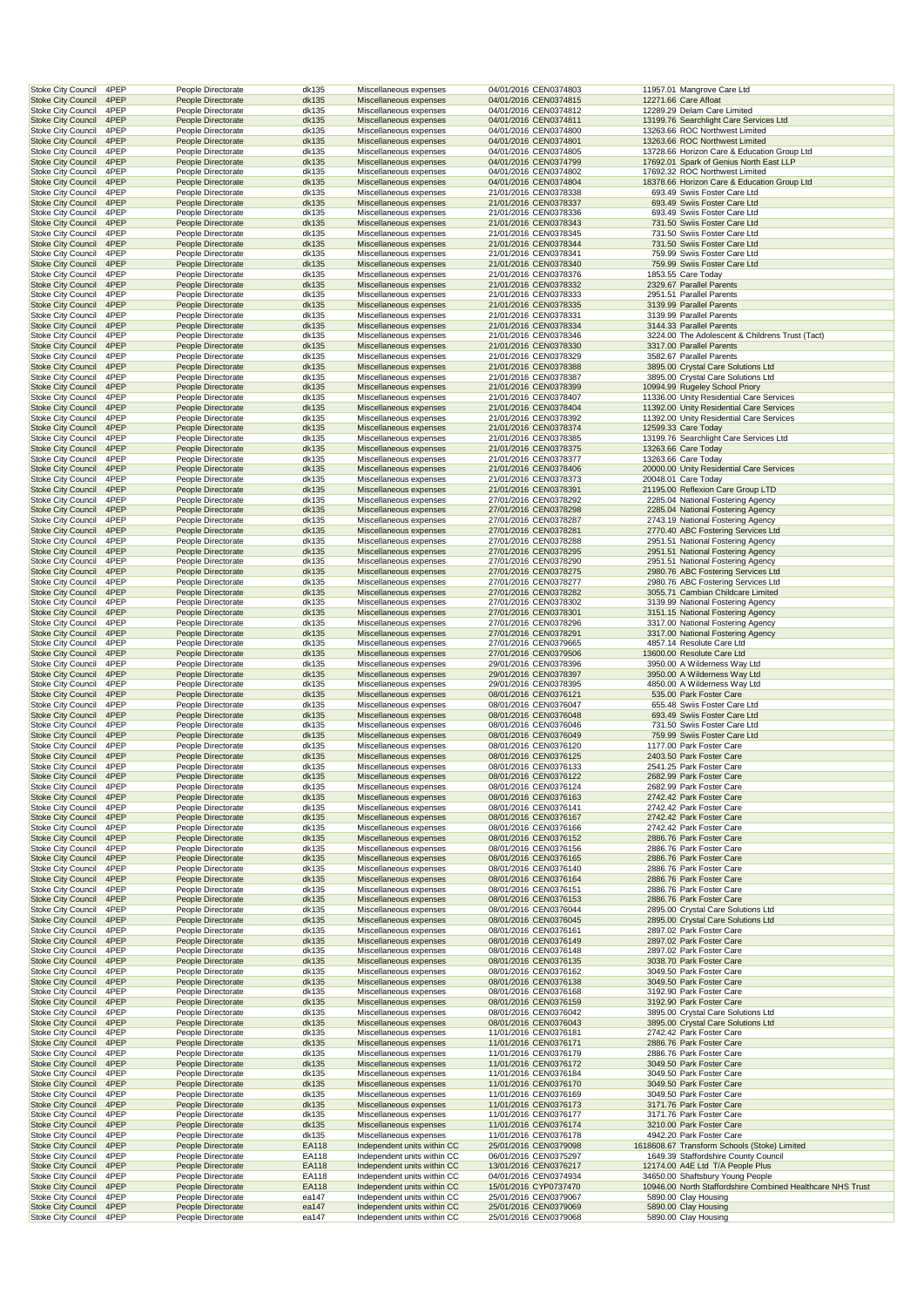| <b>Stoke City Council</b>                              | 4PEP         | People Directorate                       | ea147          |                                                    | Independent units within CC                                | 05/01/2016 CEN0374980                          |              | 1300.04 ANEW Young People Services Limited                                                                              |
|--------------------------------------------------------|--------------|------------------------------------------|----------------|----------------------------------------------------|------------------------------------------------------------|------------------------------------------------|--------------|-------------------------------------------------------------------------------------------------------------------------|
| <b>Stoke City Council</b>                              | 4PEP         | People Directorate                       | ea147          |                                                    | Independent units within CC                                | 05/01/2016 CEN0374985                          | 1394.36 Ymca |                                                                                                                         |
| <b>Stoke City Council</b><br><b>Stoke City Council</b> | 4PEP<br>4PEP | People Directorate<br>People Directorate | ea147<br>ea147 |                                                    | Independent units within CC<br>Independent units within CC | 05/01/2016 CYP0734753<br>05/01/2016 CYP0734754 |              | 1760.00 Bespoke Transitions Limited<br>2210.00 Bespoke Transitions Limited                                              |
| <b>Stoke City Council</b>                              | 4PEP         | People Directorate                       | ea147          |                                                    | Independent units within CC                                | 05/01/2016 CEN0375126                          |              | 2210.00 Bespoke Transitions Limited                                                                                     |
| <b>Stoke City Council</b>                              | 4PEP         | People Directorate                       | ea147          |                                                    | Independent units within CC                                | 05/01/2016 CYP0734748                          |              | 2390.00 Bespoke Transitions Limited                                                                                     |
| <b>Stoke City Council</b>                              | 4PEP         | People Directorate                       | ea147          |                                                    | Independent units within CC                                | 05/01/2016 CEN0374979                          |              | 2578.65 ANEW Young People Services Limited                                                                              |
| <b>Stoke City Council</b>                              | 4PEP         | People Directorate                       | ea147          |                                                    | Independent units within CC                                | 05/01/2016 CYP0734747                          |              | 2900.00 Bespoke Transitions Limited                                                                                     |
| <b>Stoke City Council</b><br><b>Stoke City Council</b> | 4PEP<br>4PEP | People Directorate<br>People Directorate | ea147<br>ea147 |                                                    | Independent units within CC<br>Independent units within CC | 05/01/2016 CYP0734755<br>05/01/2016 CEN0375124 |              | 2930.00 Bespoke Transitions Limited<br>2930.00 Bespoke Transitions Limited                                              |
| <b>Stoke City Council</b>                              | 4PEP         | People Directorate                       | ea147          |                                                    | Independent units within CC                                | 14/01/2016 CEN0377290                          |              | 1300.04 ANEW Young People Services Limited                                                                              |
| Stoke City Council                                     | 4PEP         | People Directorate                       | ea147          |                                                    | Independent units within CC                                | 12/01/2016 CEN0376559                          |              | 1300.00 ANEW Young People Services Limited                                                                              |
| <b>Stoke City Council</b>                              | 4PEP         | People Directorate                       | ea147          |                                                    | Independent units within CC                                | 12/01/2016 CEN0376557                          |              | 1300.00 ANEW Young People Services Limited                                                                              |
| <b>Stoke City Council</b>                              | 4PEP         | People Directorate                       | ea147          |                                                    | Independent units within CC                                | 12/01/2016 CEN0376558                          |              | 1300.00 ANEW Young People Services Limited                                                                              |
| <b>Stoke City Council</b>                              | 4PEP<br>4PEP | People Directorate                       | ea147          |                                                    | Independent units within CC                                | 12/01/2016 CEN0376553<br>12/01/2016 CEN0376556 |              | 1300.00 ANEW Young People Services Limited<br>1300.04 ANEW Young People Services Limited                                |
| <b>Stoke City Council</b><br><b>Stoke City Council</b> | 4PEP         | People Directorate<br>People Directorate | ea147<br>ea147 |                                                    | Independent units within CC<br>Independent units within CC | 12/01/2016 CEN0376554                          |              | 1300.04 ANEW Young People Services Limited                                                                              |
| <b>Stoke City Council</b>                              | 4PEP         | People Directorate                       | ea147          |                                                    | Independent units within CC                                | 12/01/2016 CEN0376555                          |              | 1300.04 ANEW Young People Services Limited                                                                              |
| <b>Stoke City Council</b>                              | 4PEP         | People Directorate                       | ea147          |                                                    | Independent units within CC                                | 12/01/2016 CEN0376550                          |              | 1300.04 ANEW Young People Services Limited                                                                              |
| <b>Stoke City Council</b>                              | 4PEP         | People Directorate                       | ea147          |                                                    | Independent units within CC                                | 12/01/2016 CEN0376552                          |              | 1300.04 ANEW Young People Services Limited                                                                              |
| <b>Stoke City Council</b>                              | 4PEP         | People Directorate                       | ea147          |                                                    | Independent units within CC                                | 12/01/2016 CEN0376551                          |              | 1300.04 ANEW Young People Services Limited                                                                              |
| Stoke City Council<br><b>Stoke City Council</b>        | 4PEP<br>4PEP | People Directorate<br>People Directorate | ea147<br>ea147 |                                                    | Independent units within CC<br>Independent units within CC | 12/01/2016 CEN0376547<br>12/01/2016 CEN0376548 |              | 1440.00 ANEW Young People Services Limited<br>1582.19 ANEW Young People Services Limited                                |
| <b>Stoke City Council</b>                              | 4PEP         | People Directorate                       | ea147          |                                                    | Independent units within CC                                | 12/01/2016 CEN0376544                          |              | 2000.00 ANEW Young People Services Limited                                                                              |
| <b>Stoke City Council</b>                              | 4PEP         | People Directorate                       | ea147          |                                                    | Independent units within CC                                | 04/01/2016 CEN0374852                          |              | 1300.00 ANEW Young People Services Limited                                                                              |
| <b>Stoke City Council</b>                              | 4PEP         | People Directorate                       | ea147          |                                                    | Independent units within CC                                | 04/01/2016 CEN0374864                          |              | 1300.00 ANEW Young People Services Limited                                                                              |
| <b>Stoke City Council</b>                              | 4PEP         | People Directorate                       | ea147          |                                                    | Independent units within CC                                | 04/01/2016 CEN0374862                          |              | 1300.00 ANEW Young People Services Limited                                                                              |
| <b>Stoke City Council</b>                              | 4PEP         | People Directorate                       | ea147          |                                                    | Independent units within CC                                | 04/01/2016 CEN0374853                          |              | 1300.00 ANEW Young People Services Limited                                                                              |
| <b>Stoke City Council</b><br><b>Stoke City Council</b> | 4PEP<br>4PEP | People Directorate<br>People Directorate | ea147<br>ea147 |                                                    | Independent units within CC<br>Independent units within CC | 04/01/2016 CEN0374861<br>04/01/2016 CEN0374847 |              | 1300.00 ANEW Young People Services Limited<br>1300.04 ANEW Young People Services Limited                                |
| <b>Stoke City Council</b>                              | 4PEP         | People Directorate                       | ea147          |                                                    | Independent units within CC                                | 04/01/2016 CEN0374848                          |              | 1300.04 ANEW Young People Services Limited                                                                              |
| Stoke City Council                                     | 4PEP         | People Directorate                       | ea147          |                                                    | Independent units within CC                                | 04/01/2016 CEN0374854                          |              | 1300.04 ANEW Young People Services Limited                                                                              |
| <b>Stoke City Council</b>                              | 4PEP         | People Directorate                       | ea147          |                                                    | Independent units within CC                                | 04/01/2016 CEN0374851                          |              | 1300.04 ANEW Young People Services Limited                                                                              |
| <b>Stoke City Council</b>                              | 4PEP         | People Directorate                       | ea147          |                                                    | Independent units within CC                                | 04/01/2016 CEN0374850                          |              | 1300.04 ANEW Young People Services Limited                                                                              |
| <b>Stoke City Council</b>                              | 4PEP         | People Directorate                       | ea147          |                                                    | Independent units within CC                                | 04/01/2016 CEN0374859                          |              | 1440.00 ANEW Young People Services Limited                                                                              |
| <b>Stoke City Council</b>                              | 4PEP         | People Directorate                       | ea147          |                                                    | Independent units within CC                                | 04/01/2016 CEN0374845                          |              | 1821.43 Next Step Care Management Ltd                                                                                   |
| <b>Stoke City Council</b><br><b>Stoke City Council</b> | 4PEP<br>4PEP | People Directorate<br>People Directorate | ea147<br>ea147 |                                                    | Independent units within CC<br>Independent units within CC | 04/01/2016 CEN0374846<br>04/01/2016 CEN0374844 |              | 1821.43 Next Step Care Management Ltd<br>2000.00 ANEW Young People Services Limited                                     |
| <b>Stoke City Council</b>                              | 4PEP         | People Directorate                       | ea147          |                                                    | Independent units within CC                                | 04/01/2016 CEN0374798                          |              | 5642.00 Clay Housing                                                                                                    |
| <b>Stoke City Council</b>                              | 4PEP         | People Directorate                       | ea147          |                                                    | Independent units within CC                                | 18/01/2016 CYP0737574                          |              | 1594.40 Stavian Ltd                                                                                                     |
| <b>Stoke City Council</b>                              | 4PEP         | People Directorate                       | ea147          |                                                    | Independent units within CC                                | 21/01/2016 CEN0378569                          | 1394.36 Ymca |                                                                                                                         |
| Stoke City Council                                     | 4PEP         | People Directorate                       | ea147          |                                                    | Independent units within CC                                | 27/01/2016 CEN0377737                          |              | 14614.29 Next Step Care Management Ltd                                                                                  |
| <b>Stoke City Council</b>                              | 4PEP         | People Directorate                       | ea147          |                                                    | Independent units within CC                                | 27/01/2016 CEN0376546                          |              | 984.33 Above n Beyond Ltd.                                                                                              |
| <b>Stoke City Council</b>                              | 4PEP         | People Directorate                       | ea147          |                                                    | Independent units within CC                                | 27/01/2016 CEN0376545                          |              | 1664.33 Above n Beyond Ltd.                                                                                             |
| <b>Stoke City Council</b><br><b>Stoke City Council</b> | 4PEP<br>4PEP | People Directorate<br>People Directorate | ea147<br>ea147 |                                                    | Independent units within CC<br>Independent units within CC | 27/01/2016 CEN0377285<br>27/01/2016 CEN0377286 |              | 1882.14 Next Step Care Management Ltd<br>1882.14 Next Step Care Management Ltd                                          |
| <b>Stoke City Council</b>                              | 4PEP         | People Directorate                       | ea147          |                                                    | Independent units within CC                                | 15/01/2016 CEN0377359                          |              | 795.30 Gingerbread                                                                                                      |
| <b>Stoke City Council</b>                              | 4PEP         | People Directorate                       | EC105          | Other local authorities                            |                                                            | 28/01/2016 CEN0379946                          |              | 2310.00 Staffordshire County Council                                                                                    |
| <b>Stoke City Council</b>                              | 4PEP         | People Directorate                       | EC105          | Other local authorities                            |                                                            | 28/01/2016 CEN0379948                          |              | 2310.00 Staffordshire County Council                                                                                    |
| Stoke City Council                                     | 4PEP         | People Directorate                       | EC105          | Other local authorities                            |                                                            | 28/01/2016 CEN0379947                          |              | 2310.00 Staffordshire County Council                                                                                    |
| <b>Stoke City Council</b>                              | 4PEP         | People Directorate                       | EC105          | Other local authorities                            |                                                            | 28/01/2016 CEN0379942                          |              | 3603.00 Staffordshire County Council                                                                                    |
| <b>Stoke City Council</b>                              | 4PEP         | People Directorate                       | EC105          | Other local authorities                            |                                                            | 28/01/2016 CEN0379919                          |              | 8084.00 Christ the King Catholic Collegiate                                                                             |
| <b>Stoke City Council</b><br><b>Stoke City Council</b> | 4PEP<br>4PEP | People Directorate<br>People Directorate | EC105<br>EC105 | Other local authorities<br>Other local authorities |                                                            | 28/01/2016 CEN0379918<br>28/01/2016 CEN0379917 |              | 10369.88 Staffordshire County Council<br>10752.00 Shropshire Council                                                    |
| <b>Stoke City Council</b>                              | 4PEP         | People Directorate                       | EC105          | Other local authorities                            |                                                            | 13/01/2016 CEN0376944                          |              | 900.00 Round One [Staffs] C I C                                                                                         |
| <b>Stoke City Council</b>                              | 4PEP         | People Directorate                       | EC105          | Other local authorities                            |                                                            | 13/01/2016 CEN0376945                          |              | 1350.00 Round One [Staffs] C I C                                                                                        |
| <b>Stoke City Council</b>                              | 4PEP         | People Directorate                       | EC105          | Other local authorities                            |                                                            | 13/01/2016 CEN0376946                          |              | 4537.50 Kinetic Academy Limited                                                                                         |
| <b>Stoke City Council</b>                              | 4PEP         | People Directorate                       | EC105          | Other local authorities                            |                                                            | 04/01/2016 CEN0373507                          |              | 3481.40 Manor Hall Academy Trust                                                                                        |
| <b>Stoke City Council</b>                              | 4PEP         | People Directorate                       | EC105          | Other local authorities                            |                                                            | 04/01/2016 CEN0373508                          |              | 6681.07 Manor Hall Academy Trust                                                                                        |
| Stoke City Council                                     | 4PEP         | People Directorate                       | EC105          | Other local authorities                            |                                                            | 18/01/2016 CEN0377738                          |              | 12227.25 Stoke on Trent College                                                                                         |
| <b>Stoke City Council</b><br><b>Stoke City Council</b> | 4PEP<br>4PEP | People Directorate<br>People Directorate | EC105<br>EC105 | Other local authorities<br>Other local authorities |                                                            | 27/01/2016 CEN0376941<br>27/01/2016 CEN0379688 |              | 630.00 E.Quality Training<br>7233.38 Staffordshire County Council                                                       |
| <b>Stoke City Council</b>                              | 4PEP         | People Directorate                       | EC105          | Other local authorities                            |                                                            | 27/01/2016 CEN0379690                          |              | 9101.74 The Shaw Education Trust                                                                                        |
| <b>Stoke City Council</b>                              | 4PEP         | People Directorate                       | EC105          | Other local authorities                            |                                                            | 27/01/2016 CEN0379638                          |              | 12051.90 Staffordshire County Council                                                                                   |
| <b>Stoke City Council</b>                              | 4PEP         | People Directorate                       | EC105          | Other local authorities                            |                                                            | 27/01/2016 CEN0379692                          |              | 44469.59 The Shaw Education Trust                                                                                       |
| <b>Stoke City Council</b>                              | 4PEP         | People Directorate                       | EC105          | Other local authorities                            |                                                            | 27/01/2016 CEN0379737                          |              | 67068.89 The Shaw Education Trust                                                                                       |
| <b>Stoke City Council</b>                              | 4PEP         | People Directorate                       | EC105          | Other local authorities                            |                                                            | 29/01/2016 CEN0379962                          |              | 739.20 Staffordshire County Council                                                                                     |
| Stoke City Council<br><b>Stoke City Council</b>        | 4PEP<br>4PEP | People Directorate<br>People Directorate | EC105<br>EC105 | Other local authorities<br>Other local authorities |                                                            | 29/01/2016 CEN0380093                          |              | 900.00 Round One [Staffs] C I C<br>900.00 Round One [Staffs] C I C                                                      |
| <b>Stoke City Council</b>                              | 4PEP         | People Directorate                       | EC105          | Other local authorities                            |                                                            | 29/01/2016 CEN0380086<br>29/01/2016 CEN0379956 |              | 1309.17 Herefordshire Council                                                                                           |
| <b>Stoke City Council</b>                              | 4PEP         | People Directorate                       | EC105          | Other local authorities                            |                                                            | 29/01/2016 CEN0379954                          |              | 1447.00 Staffordshire County Council                                                                                    |
| Stoke City Council                                     | 4PEP         | People Directorate                       | EC105          | Other local authorities                            |                                                            | 29/01/2016 CEN0380099                          |              | 1510.00 Groundwork West Midlands                                                                                        |
| <b>Stoke City Council</b>                              | 4PEP         | People Directorate                       | EC105          | Other local authorities                            |                                                            | 29/01/2016 CEN0379951                          |              | 1954.60 Staffordshire County Council                                                                                    |
| <b>Stoke City Council</b>                              | 4PEP         | People Directorate                       | EC105          | Other local authorities                            |                                                            | 19/01/2016 CEN0377739                          |              | 525.00 Created Academy CLC                                                                                              |
| <b>Stoke City Council</b>                              | 4PEP         | People Directorate                       | EC105          | Other local authorities                            |                                                            | 19/01/2016 CEN0377741                          |              | 825.00 Created Academy CLC                                                                                              |
| <b>Stoke City Council</b><br><b>Stoke City Council</b> | 4PEP<br>4PEP | People Directorate<br>People Directorate | EC105<br>EC105 | Other local authorities<br>Other local authorities |                                                            | 19/01/2016 CEN0377743<br>07/01/2016 CEN0375633 |              | 825.00 Created Academy CLC<br>4340.00 Staffordshire County Council                                                      |
| <b>Stoke City Council</b>                              | 4PEP         | People Directorate                       | EC105          | Other local authorities                            |                                                            | 07/01/2016 CEN0375631                          |              | 4397.00 Adelaide School                                                                                                 |
| <b>Stoke City Council</b>                              | 4PEP         | People Directorate                       | EC105          | Other local authorities                            |                                                            | 07/01/2016 CEN0375632                          |              | 4620.00 Staffordshire County Council                                                                                    |
| Stoke City Council                                     | 4PEP         | People Directorate                       | EG100          | Other establishments                               |                                                            | 12/01/2016 CEN0376543                          |              | 6250.00 Staffordshire County Council                                                                                    |
| <b>Stoke City Council</b>                              | 4PEP         | People Directorate                       | EG100          | Other establishments                               |                                                            | 21/01/2016 CYP0739771                          |              | 700.00 C Smith                                                                                                          |
| Stoke City Council<br><b>Stoke City Council</b>        | 4PEP<br>4PEP | People Directorate<br>People Directorate | EG100<br>EG102 | Other establishments<br>Other establishments       |                                                            | 22/01/2016 CEN0378767<br>05/01/2016 SCH0228348 |              | 25537.34 Arch (North Staffs)<br>3029.43 Maple Tree Court Care Home                                                      |
| <b>Stoke City Council</b>                              | 4PEP         | People Directorate                       | EG102          | Other establishments                               |                                                            | 14/01/2016 SCH0229390                          |              | 2852.50 BUPA Care Services                                                                                              |
| <b>Stoke City Council</b>                              | 4PEP         | People Directorate                       | EG102          | Other establishments                               |                                                            | 14/01/2016 SCH0229490                          |              | 12128.84 Ideal Care Homes                                                                                               |
| <b>Stoke City Council</b>                              | 4PEP         | People Directorate                       | EG102          | Other establishments                               |                                                            | 14/01/2016 SCH0229462                          |              | 3736.60 Lovett Care Limited                                                                                             |
| <b>Stoke City Council</b>                              | 4PEP         | People Directorate                       | EG102          | Other establishments                               |                                                            | 14/01/2016 SCH0229475                          |              | 8339.72 Nugroom Ltd T/A New Park House                                                                                  |
| <b>Stoke City Council</b>                              | 4PEP         | People Directorate                       | EG102          | Other establishments                               |                                                            | 14/01/2016 SCH0229371                          |              | 1836.27 Dresden House Ltd                                                                                               |
| <b>Stoke City Council</b><br>Stoke City Council        | 4PEP<br>4PEP | People Directorate<br>People Directorate | EG102<br>EG102 | Other establishments<br>Other establishments       |                                                            | 14/01/2016 SCH0229521<br>14/01/2016 SCH0229522 |              | 7301.86 Agnes & Arthur<br>25811.72 Magna Cura Ltd                                                                       |
| <b>Stoke City Council</b>                              | 4PEP         | People Directorate                       | EG102          | Other establishments                               |                                                            | 14/01/2016 SCH0229459                          |              | 2626.96 Pearl Care Ltd                                                                                                  |
| <b>Stoke City Council</b>                              | 4PEP         | People Directorate                       | EG102          | Other establishments                               |                                                            | 14/01/2016 SCH0229413                          |              | 2765.28 Blacklake Lodge                                                                                                 |
| <b>Stoke City Council</b>                              | 4PEP         | People Directorate                       | EG102          | Other establishments                               |                                                            | 14/01/2016 SCH0229532                          |              | 7766.57 The Chimes Care Home                                                                                            |
| <b>Stoke City Council</b>                              | 4PEP         | People Directorate                       | EG102          | Other establishments                               |                                                            | 14/01/2016 SCH0229364                          |              | 6702.80 The Limes Rest Home                                                                                             |
| <b>Stoke City Council</b>                              | 4PEP         | People Directorate                       | EG102          | Other establishments                               |                                                            | 14/01/2016 SCH0229520                          |              | 5438.70 Lovett Care Limited T/A Hilton House                                                                            |
| <b>Stoke City Council</b>                              | 4PEP         | People Directorate                       | EG102          | Other establishments                               |                                                            | 14/01/2016 SCH0229408                          |              | 2666.28 Chiltern Residential Homes Ltd                                                                                  |
| <b>Stoke City Council</b><br>Stoke City Council        | 4PEP<br>4PEP | People Directorate<br>People Directorate | EG102<br>EG102 | Other establishments<br>Other establishments       |                                                            | 14/01/2016 SCH0229380<br>14/01/2016 SCH0229422 |              | 862.00 Holly Lodge Residential Home<br>1724.00 Springbank Nursing Home                                                  |
| <b>Stoke City Council</b>                              | 4PEP         | People Directorate                       | EG102          | Other establishments                               |                                                            | 14/01/2016 SCH0229419                          |              | 4636.10 Ash Hall Nursing Home                                                                                           |
| Stoke City Council                                     | 4PEP         | People Directorate                       | EG102          | Other establishments                               |                                                            | 14/01/2016 SCH0229365                          |              | -977.37 Craegmoor Healthcare Ltd                                                                                        |
| <b>Stoke City Council</b>                              | 4PEP         | People Directorate                       | EG102          | Other establishments                               |                                                            | 14/01/2016 SCH0229501                          |              | 3528.00 HC one of a kind T/A Brindley Court                                                                             |
| <b>Stoke City Council</b>                              | 4PEP         | People Directorate                       | EG102          | Other establishments                               |                                                            | 14/01/2016 SCH0229538                          |              | 3602.14 The Place Up Hanley                                                                                             |
| <b>Stoke City Council</b>                              | 4PEP         | People Directorate                       | EG102          | Other establishments                               |                                                            | 14/01/2016 SCH0229359                          |              | 5172.00 Goldenhill Nursing Home                                                                                         |
| <b>Stoke City Council</b><br><b>Stoke City Council</b> | 4PEP         | People Directorate                       | EG102          | Other establishments                               |                                                            | 14/01/2016 SCH0229432                          |              | 2808.78 The Beeches                                                                                                     |
| <b>Stoke City Council</b>                              | 4PEP<br>4PEP | People Directorate<br>People Directorate | EG102<br>EG102 | Other establishments<br>Other establishments       |                                                            | 14/01/2016 SCH0229508<br>14/01/2016 SCH0229484 |              | 2951.04 Avery Homes Hanford Ltd T/A Hanford Court Care Hom<br>1728.14 Priory Rehabilitation Services T/A Amberley House |
| <b>Stoke City Council</b>                              | 4PEP         | People Directorate                       | EG102          | Other establishments                               |                                                            | 14/01/2016 SCH0229539                          |              | 922.00 Maple Tree Court Care Home                                                                                       |
| Stoke City Council                                     | 4PEP         | People Directorate                       | EG102          | Other establishments                               |                                                            | 14/01/2016 SCH0229370                          |              | 862.00 Tall Oaks Nursing Home                                                                                           |
| <b>Stoke City Council</b>                              | 4PEP         | People Directorate                       | EG102          | Other establishments                               |                                                            | 14/01/2016 SCH0229416                          |              | 3620.82 The Old Vicarage Nursing Home                                                                                   |
|                                                        | 4PEP         | People Directorate                       | EG102          | Other establishments                               |                                                            | 14/01/2016 SCH0229426                          |              | 3770.30 Elizabeth House                                                                                                 |
| Stoke City Council<br><b>Stoke City Council</b>        | 4PEP         | People Directorate                       | EG102          | Other establishments                               |                                                            | 14/01/2016 SCH0229406                          |              | 3448.00 Hilltop Manor Nursing Home                                                                                      |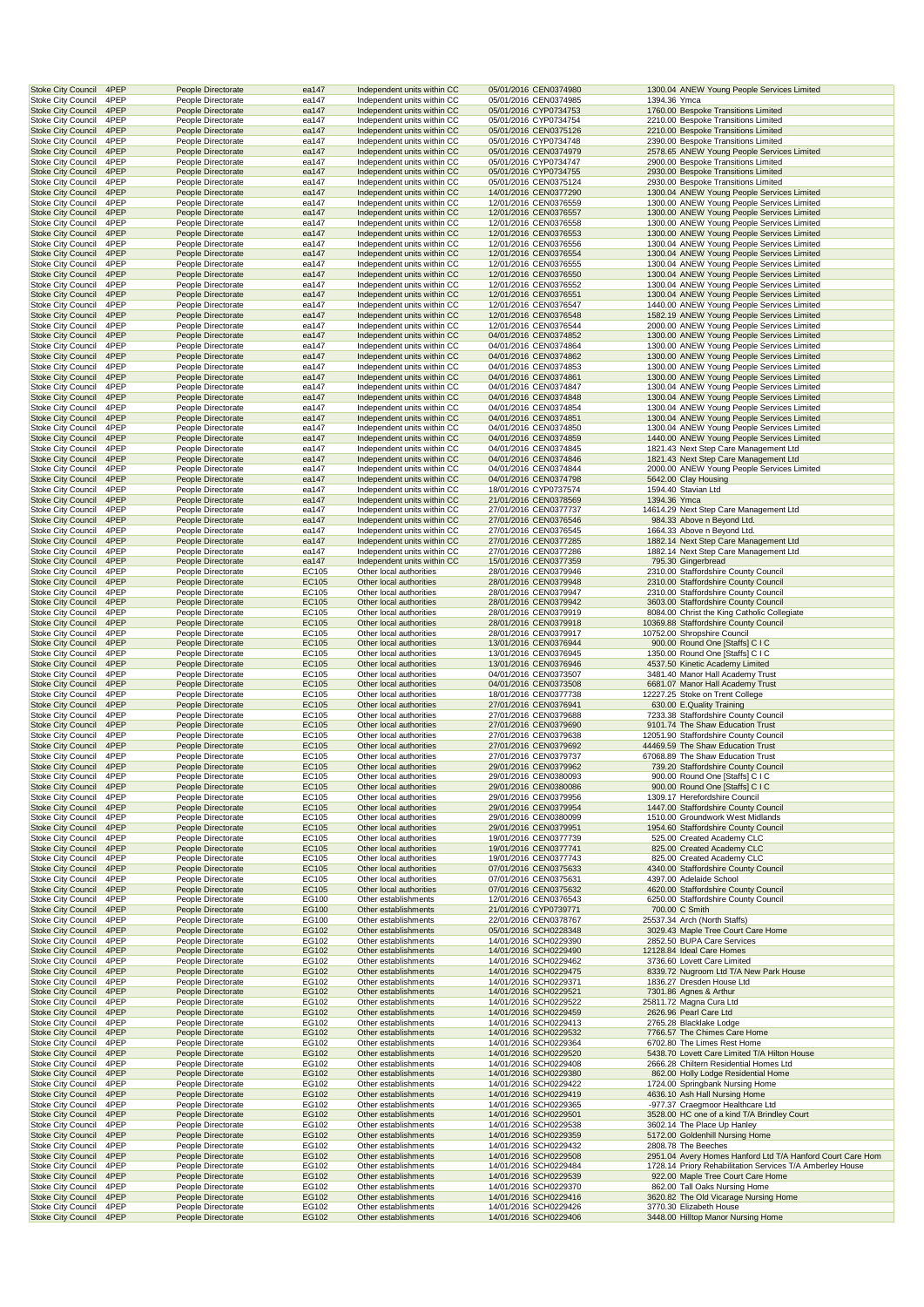| 4PEP<br><b>Stoke City Council</b>                                      | People Directorate                       | EG102          | Other establishments                         | 14/01/2016 SCH0229498                          | 7160.70 Four Seasons Health Care T/A Westfield Lodge                                              |
|------------------------------------------------------------------------|------------------------------------------|----------------|----------------------------------------------|------------------------------------------------|---------------------------------------------------------------------------------------------------|
| 4PEP<br><b>Stoke City Council</b>                                      | People Directorate                       | EG102          | Other establishments                         | 14/01/2016 SCH0229374                          | 862.00 Waverley Care Homes Ltd                                                                    |
| 4PEP<br><b>Stoke City Council</b>                                      | People Directorate                       | EG102          | Other establishments                         | 14/01/2016 SCH0229409                          | 6359.38 Haversham House                                                                           |
| 4PEP<br><b>Stoke City Council</b><br><b>Stoke City Council</b><br>4PEP | People Directorate<br>People Directorate | EG102<br>EG102 | Other establishments<br>Other establishments | 14/01/2016 SCH0229497<br>14/01/2016 SCH0229431 | 1724.00 Ideal Care Homes<br>16629.38 Eldon House                                                  |
| <b>Stoke City Council</b><br>4PEP                                      | People Directorate                       | EG102          | Other establishments                         | 14/01/2016 SCH0229372                          | 1016.00 Doddlespool Care Home Ltd                                                                 |
| Stoke City Council<br>4PEP                                             | People Directorate                       | EG102          | Other establishments                         | 14/01/2016 SCH0229430                          | 937.44 Westcroft Nursing Home                                                                     |
| <b>Stoke City Council</b><br>4PEP                                      | People Directorate                       | EG102          | Other establishments                         | 14/01/2016 SCH0229412                          | 2712.42 Lindly House                                                                              |
| <b>Stoke City Council</b><br>4PEP                                      | People Directorate                       | EG102          | Other establishments                         | 14/01/2016 SCH0229415                          | 3448.00 The Chimes Residential Home                                                               |
| <b>Stoke City Council</b><br>4PEP                                      | People Directorate                       | EG102          | Other establishments                         | 14/01/2016 SCH0229509                          | -520.00 Keenrick Nursing Holmes                                                                   |
| <b>Stoke City Council</b><br>4PEP                                      | People Directorate                       | EG102          | Other establishments                         | 14/01/2016 SCH0229453                          | 5452.38 Daycare Services Ltd                                                                      |
| <b>Stoke City Council</b><br>4PEP<br><b>Stoke City Council</b><br>4PEP | People Directorate<br>People Directorate | EG102<br>EG102 | Other establishments<br>Other establishments | 14/01/2016 SCH0229395<br>14/01/2016 SCH0229400 | 1724.00 Trentside Manor<br>2461.43 Rock Cottage Nursing Home                                      |
| <b>Stoke City Council</b><br>4PEP                                      | People Directorate                       | EG102          | Other establishments                         | 14/01/2016 SCH0229381                          | 2829.36 Hanford Manor RCH                                                                         |
| <b>Stoke City Council</b><br>4PEP                                      | People Directorate                       | EG102          | Other establishments                         | 14/01/2016 SCH0229379                          | 810.00 Madeley Manor Care Ltd                                                                     |
| <b>Stoke City Council</b><br>4PEP                                      | People Directorate                       | EG102          | Other establishments                         | 14/01/2016 SCH0229517                          | 753.46 CLS Care Services Limited (Elm House)                                                      |
| Stoke City Council<br>4PEP                                             | People Directorate                       | EG102          | Other establishments                         | 14/01/2016 SCH0229528                          | 931.68 Avery Heathcare Group                                                                      |
| <b>Stoke City Council</b><br>4PEP                                      | People Directorate                       | EG102          | Other establishments                         | 14/01/2016 SCH0229465                          | 3448.00 Fieldway Residential Care Home                                                            |
| <b>Stoke City Council</b><br>4PEP<br><b>Stoke City Council</b><br>4PEP | People Directorate                       | EG102<br>EG102 | Other establishments<br>Other establishments | 14/01/2016 SCH0229436                          | 1724.00 Farmhouse Rest Home<br>862.00 Ladydale Residential Home                                   |
| <b>Stoke City Council</b><br>4PEP                                      | People Directorate<br>People Directorate | EG102          | Other establishments                         | 14/01/2016 SCH0229388<br>14/01/2016 SCH0229404 | 862.00 Mill Hayes Retirement Home                                                                 |
| <b>Stoke City Council</b><br>4PEP                                      | People Directorate                       | EG102          | Other establishments                         | 14/01/2016 SCH0229398                          | 862.00 Pine Meadows Nursing Home                                                                  |
| <b>Stoke City Council</b><br>4PEP                                      | People Directorate                       | EG102          | Other establishments                         | 14/01/2016 SCH0229401                          | 2586.00 Alison House                                                                              |
| <b>Stoke City Council</b><br>4PEP                                      | People Directorate                       | EG102          | Other establishments                         | 14/01/2016 SCH0229441                          | 2648.86 Ravenswood Care Home Limited                                                              |
| <b>Stoke City Council</b><br>4PEP                                      | People Directorate                       | EG102          | Other establishments                         | 14/01/2016 SCH0229458                          | 1724.00 Burleigh House                                                                            |
| <b>Stoke City Council</b><br>4PEP<br>Stoke City Council<br>4PEP        | People Directorate<br>People Directorate | EG102<br>EG102 | Other establishments<br>Other establishments | 14/01/2016 SCH0229377<br>14/01/2016 SCH0229417 | 1962.00 Beech Dene Residential Care Home<br>1744.00 Gorsefield Residential Home                   |
| <b>Stoke City Council</b><br>4PEP                                      | People Directorate                       | EG102          | Other establishments                         | 14/01/2016 SCH0229494                          | 4611.22 Davlyn House Care Home                                                                    |
| <b>Stoke City Council</b><br>4PEP                                      | People Directorate                       | EG102          | Other establishments                         | 14/01/2016 SCH0229530                          | 1821.64 Mauricare Ltd                                                                             |
| <b>Stoke City Council</b><br>4PEP                                      | People Directorate                       | EG102          | Other establishments                         | 14/01/2016 SCH0229442                          | 900.00 The Laurels Residential Home                                                               |
| <b>Stoke City Council</b><br>4PEP                                      | People Directorate                       | EG102          | Other establishments                         | 14/01/2016 SCH0229448                          | 912.70 Autumn House Nursing Home                                                                  |
| <b>Stoke City Council</b><br>4PEP                                      | People Directorate                       | EG102          | Other establishments                         | 14/01/2016 SCH0229503                          | 917.86 Sunplee Ltd                                                                                |
| <b>Stoke City Council</b><br>4PEP                                      | People Directorate                       | EG102          | Other establishments                         | 14/01/2016 SCH0229493                          | 923.16 Polebank Care Home Limited                                                                 |
| <b>Stoke City Council</b><br>4PEP<br><b>Stoke City Council</b><br>4PEP | People Directorate<br>People Directorate | EG102<br>EG102 | Other establishments<br>Other establishments | 14/01/2016 SCH0229399<br>14/01/2016 SCH0229456 | 966.76 The Poplars<br>950.66 Old. Vicarage Residential Home                                       |
| <b>Stoke City Council</b><br>4PEP                                      | People Directorate                       | EG102          | Other establishments                         | 14/01/2016 SCH0229483                          | 1038.58 Field View House                                                                          |
| Stoke City Council<br>4PEP                                             | People Directorate                       | EG102          | Other establishments                         | 14/01/2016 SCH0229482                          | 1046.92 Islecare Limited (Polars)                                                                 |
| <b>Stoke City Council</b><br>4PEP                                      | People Directorate                       | EG102          | Other establishments                         | 14/01/2016 SCH0229519                          | 1050.00 The Abbeyfield Tamar Extra Care Society                                                   |
| <b>Stoke City Council</b><br>4PEP                                      | People Directorate                       | EG102          | Other establishments                         | 14/01/2016 SCH0229480                          | 1987.54 The Villas                                                                                |
| <b>Stoke City Council</b><br>4PEP                                      | People Directorate                       | EG102          | Other establishments                         | 14/01/2016 SCH0229488                          | 1513.52 Neath Port Talbot County Borough                                                          |
| <b>Stoke City Council</b><br>4PEP<br><b>Stoke City Council</b><br>4PEP | People Directorate<br>People Directorate | EG102<br>EG102 | Other establishments<br>Other establishments | 28/01/2016 SCH0230589<br>28/01/2016 SCH0230654 | 4636.10 Ash Hall Nursing Home<br>1728.14 Priory Rehabilitation Services T/A Amberley House        |
| <b>Stoke City Council</b><br>4PEP                                      | People Directorate                       | EG102          | Other establishments                         | 28/01/2016 SCH0230540                          | 862.00 Tall Oaks Nursing Home                                                                     |
| <b>Stoke City Council</b><br>4PEP                                      | People Directorate                       | EG102          | Other establishments                         | 28/01/2016 SCH0230578                          | 31.99 Chiltern Residential Homes Ltd                                                              |
| <b>Stoke City Council</b><br>4PEP                                      | People Directorate                       | EG102          | Other establishments                         | 28/01/2016 SCH0230692                          | 11206.00 Magna Cura Ltd                                                                           |
| <b>Stoke City Council</b><br>4PEP                                      | People Directorate                       | EG102          | Other establishments                         | 28/01/2016 SCH0230708                          | 1824.00 The Place Up Hanley                                                                       |
| Stoke City Council<br>4PEP                                             | People Directorate                       | EG102          | Other establishments                         | 28/01/2016 SCH0230664                          | 3669.22 Davlyn House Care Home                                                                    |
| <b>Stoke City Council</b><br>4PEP                                      | People Directorate                       | EG102          | Other establishments                         | 28/01/2016 SCH0230645                          | 8339.72 Nugroom Ltd T/A New Park House                                                            |
| <b>Stoke City Council</b><br>4PEP<br><b>Stoke City Council</b><br>4PEP | People Directorate<br>People Directorate | EG102<br>EG102 | Other establishments<br>Other establishments | 28/01/2016 SCH0230678                          | 2951.04 Avery Homes Hanford Ltd T/A Hanford Court Care Hom<br>4327.00 Gorsefield Residential Home |
| 4PEP<br><b>Stoke City Council</b>                                      | People Directorate                       | EG102          | Other establishments                         | 28/01/2016 SCH0230587<br>28/01/2016 SCH0230586 | 3620.82 The Old Vicarage Nursing Home                                                             |
| <b>Stoke City Council</b><br>4PEP                                      | People Directorate                       | EG102          | Other establishments                         | 28/01/2016 SCH0230565                          | 1724.00 Trentside Manor                                                                           |
| 4PEP<br><b>Stoke City Council</b>                                      | People Directorate                       | EG102          | Other establishments                         | 28/01/2016 SCH0230690                          | 6322.85 Lovett Care Limited T/A Hilton House                                                      |
| <b>Stoke City Council</b><br>4PEP                                      | People Directorate                       | EG102          | Other establishments                         | 28/01/2016 SCH0230691                          | 3005.43 Agnes & Arthur                                                                            |
| Stoke City Council<br>4PEP                                             | People Directorate                       | EG102          | Other establishments                         | 28/01/2016 SCH0230596                          | 3770.30 Elizabeth House                                                                           |
| <b>Stoke City Council</b><br>4PEP                                      | People Directorate                       | EG102          | Other establishments                         | 28/01/2016 SCH0230576                          | 3448.00 Hilltop Manor Nursing Home                                                                |
| <b>Stoke City Council</b><br>4PEP<br><b>Stoke City Council</b><br>4PEP | People Directorate<br>People Directorate | EG102<br>EG102 | Other establishments<br>Other establishments | 28/01/2016 SCH0230601<br>28/01/2016 SCH0230668 | 18538.09 Eldon House<br>7160.70 Four Seasons Health Care T/A Westfield Lodge                      |
| <b>Stoke City Council</b><br>4PEP                                      | People Directorate                       | EG102          | Other establishments                         | 28/01/2016 SCH0230536                          | 7634.86 The Limes Rest Home                                                                       |
| <b>Stoke City Council</b><br>4PEP                                      | People Directorate                       | EG102          | Other establishments                         | 28/01/2016 SCH0230560                          | 2852.50 BUPA Care Services                                                                        |
| 4PEP<br><b>Stoke City Council</b>                                      | People Directorate                       | EG102          | Other establishments                         | 28/01/2016 SCH0230671                          | 4882.57 HC one of a kind T/A Brindley Court                                                       |
| <b>Stoke City Council</b><br>4PEP                                      | People Directorate                       | EG102          | Other establishments                         | 28/01/2016 SCH0230544                          | 862.00 Waverley Care Homes Ltd                                                                    |
| 4PEP<br><b>Stoke City Council</b>                                      | People Directorate                       | EG102          | Other establishments                         | 28/01/2016 SCH0230579                          | 6359.38 Haversham House                                                                           |
| <b>Stoke City Council</b><br>4PEP<br>4PEP                              | People Directorate                       | EG102<br>EG102 | Other establishments                         | 28/01/2016 SCH0230660<br>28/01/2016 SCH0230667 | 1784.84 Ideal Care Homes<br>1724.00 Ideal Care Homes                                              |
| Stoke City Council<br><b>Stoke City Council</b><br>4PEP                | People Directorate<br>People Directorate | EG102          | Other establishments<br>Other establishments | 28/01/2016 SCH0230542                          | 1016.00 Doddlespool Care Home Ltd                                                                 |
| <b>Stoke City Council</b><br>4PEP                                      | People Directorate                       | EG102          | Other establishments                         | 28/01/2016 SCH0230600                          | 937.44 Westcroft Nursing Home                                                                     |
| <b>Stoke City Council</b><br>4PEP                                      | People Directorate                       | EG102          | Other establishments                         | 28/01/2016 SCH0230602                          | 2808.78 The Beeches                                                                               |
| <b>Stoke City Council</b><br>4PEP                                      | People Directorate                       | EG102          | Other establishments                         | 28/01/2016 SCH0230541                          | 4360.70 Dresden House Ltd                                                                         |
| <b>Stoke City Council</b><br>4PEP                                      | People Directorate                       | EG102          | Other establishments                         | 28/01/2016 SCH0230582                          | 2712.42 Lindly House                                                                              |
| 4PEP<br><b>Stoke City Council</b><br><b>Stoke City Council</b><br>4PEP | People Directorate<br>People Directorate | EG102<br>EG102 | Other establishments<br>Other establishments | 28/01/2016 SCH0230585<br>28/01/2016 SCH0230679 | 3448.00 The Chimes Residential Home<br>-520.00 Keenrick Nursing Holmes                            |
| <b>Stoke City Council</b><br>4PEP                                      | People Directorate                       | EG102          | Other establishments                         | 28/01/2016 SCH0230624                          | 5452.38 Daycare Services Ltd                                                                      |
| <b>Stoke City Council</b><br>4PEP                                      | People Directorate                       | EG102          | Other establishments                         |                                                |                                                                                                   |
| <b>Stoke City Council</b><br>4PEP                                      |                                          |                |                                              |                                                | 810.00 Madeley Manor Care Ltd                                                                     |
| <b>Stoke City Council</b><br>4PEP                                      | People Directorate                       | EG102          | Other establishments                         | 28/01/2016 SCH0230549<br>28/01/2016 SCH0230687 | 753.46 CLS Care Services Limited (Elm House)                                                      |
|                                                                        | People Directorate                       | EG102          | Other establishments                         | 28/01/2016 SCH0230630                          | 2626.96 Pearl Care Ltd                                                                            |
| <b>Stoke City Council</b><br>4PEP                                      | People Directorate                       | EG102          | Other establishments                         | 28/01/2016 SCH0230636                          | 3448.00 Fieldway Residential Care Home                                                            |
| <b>Stoke City Council</b><br>4PEP                                      | People Directorate                       | EG102          | Other establishments                         | 28/01/2016 SCH0230606                          | 1724.00 Farmhouse Rest Home                                                                       |
| Stoke City Council<br>4PEP                                             | People Directorate                       | EG102          | Other establishments                         | 28/01/2016 SCH0230531                          | 5172.00 Goldenhill Nursing Home                                                                   |
| <b>Stoke City Council</b><br>4PEP<br><b>Stoke City Council</b><br>4PEP | People Directorate<br>People Directorate | EG102<br>EG102 | Other establishments<br>Other establishments | 28/01/2016 SCH0230558<br>28/01/2016 SCH0230592 | 862.00 Ladydale Residential Home<br>1724.00 Springbank Nursing Home                               |
| <b>Stoke City Council</b><br>4PEP                                      | People Directorate                       | EG102          | Other establishments                         | 28/01/2016 SCH0230574                          | 862.00 Mill Hayes Retirement Home                                                                 |
| <b>Stoke City Council</b><br>4PEP                                      | People Directorate                       | EG102          | Other establishments                         | 28/01/2016 SCH0230568                          | 862.00 Pine Meadows Nursing Home                                                                  |
| <b>Stoke City Council</b><br>4PEP                                      | People Directorate                       | EG102          | Other establishments                         | 28/01/2016 SCH0230571                          | 2586.00 Alison House                                                                              |
| Stoke City Council<br>4PEP                                             | People Directorate                       | EG102          | Other establishments                         | 28/01/2016 SCH0230612                          | 2648.86 Ravenswood Care Home Limited                                                              |
| <b>Stoke City Council</b><br>4PEP                                      | People Directorate                       | EG102          | Other establishments                         | 28/01/2016 SCH0230629                          | 1724.00 Burleigh House                                                                            |
| Stoke City Council<br>4PEP<br>4PEP                                     | People Directorate                       | EG102<br>EG102 | Other establishments<br>Other establishments | 28/01/2016 SCH0230547                          | 1962.00 Beech Dene Residential Care Home<br>2765.28 Blacklake Lodge                               |
| <b>Stoke City Council</b><br><b>Stoke City Council</b><br>4PEP         | People Directorate<br>People Directorate | EG102          | Other establishments                         | 28/01/2016 SCH0230583<br>28/01/2016 SCH0230551 | 2829.36 Hanford Manor RCH                                                                         |
| <b>Stoke City Council</b><br>4PEP                                      | People Directorate                       | EG102          | Other establishments                         | 28/01/2016 SCH0230550                          | 862.00 Holly Lodge Residential Home                                                               |
| <b>Stoke City Council</b><br>4PEP                                      | People Directorate                       | EG102          | Other establishments                         | 28/01/2016 SCH0230700                          | 1821.64 Mauricare Ltd                                                                             |
| <b>Stoke City Council</b><br>4PEP                                      | People Directorate                       | EG102          | Other establishments                         | 28/01/2016 SCH0230570                          | 1874.70 Rock Cottage Nursing Home                                                                 |
| Stoke City Council<br>4PEP                                             | People Directorate                       | EG102          | Other establishments                         | 28/01/2016 SCH0230613                          | 900.00 The Laurels Residential Home<br>3736.60 Lovett Care Limited                                |
| <b>Stoke City Council</b><br>4PEP<br>Stoke City Council<br>4PEP        | People Directorate<br>People Directorate | EG102<br>EG102 | Other establishments<br>Other establishments | 28/01/2016 SCH0230633<br>28/01/2016 SCH0230619 | 912.70 Autumn House Nursing Home                                                                  |
| <b>Stoke City Council</b><br>4PEP                                      | People Directorate                       | EG102          | Other establishments                         | 28/01/2016 SCH0230673                          | 917.86 Sunplee Ltd                                                                                |
| <b>Stoke City Council</b><br>4PEP                                      | People Directorate                       | EG102          | Other establishments                         | 28/01/2016 SCH0230709                          | 922.00 Maple Tree Court Care Home                                                                 |
| <b>Stoke City Council</b><br>4PEP                                      | People Directorate                       | EG102          | Other establishments                         | 28/01/2016 SCH0230663                          | 923.16 Polebank Care Home Limited                                                                 |
| <b>Stoke City Council</b><br>4PEP                                      | People Directorate                       | EG102          | Other establishments                         | 28/01/2016 SCH0230702                          | 930.00 The Chimes Care Home                                                                       |
| <b>Stoke City Council</b><br>4PEP                                      | People Directorate                       | EG102          | Other establishments                         | 28/01/2016 SCH0230569                          | 966.76 The Poplars                                                                                |
| <b>Stoke City Council</b><br>4PEP                                      | People Directorate                       | EG102          | Other establishments                         | 28/01/2016 SCH0230627                          | 950.66 Old. Vicarage Residential Home                                                             |
| <b>Stoke City Council</b><br>4PEP<br>Stoke City Council<br>4PEP        | People Directorate<br>People Directorate | EG102<br>EG102 | Other establishments<br>Other establishments | 28/01/2016 SCH0230653<br>28/01/2016 SCH0230652 | 1038.58 Field View House<br>1046.92 Islecare Limited (Polars)                                     |
| <b>Stoke City Council</b><br>4PEP                                      | People Directorate                       | EG102          | Other establishments                         | 28/01/2016 SCH0230689                          | 1050.00 The Abbeyfield Tamar Extra Care Society                                                   |
| Stoke City Council<br>4PEP                                             | People Directorate                       | EG102          | Other establishments                         | 28/01/2016 SCH0230650                          | 1987.54 The Villas                                                                                |
| <b>Stoke City Council</b><br>4PEP                                      | People Directorate                       | EG102          | Other establishments                         | 28/01/2016 SCH0230658                          | 1513.52 Neath Port Talbot County Borough                                                          |
| <b>Stoke City Council</b><br>4PEP                                      | People Directorate                       | EG104          | Other establishments                         | 05/01/2016 SCH0228041                          | 17425.70 Maple Tree Court Care Home                                                               |
| <b>Stoke City Council</b><br>4PEP                                      | People Directorate                       | EG104          | Other establishments                         | 05/01/2016 SCH0228348                          | 10640.00 Maple Tree Court Care Home                                                               |
| <b>Stoke City Council</b><br>4PEP<br>4PEP<br><b>Stoke City Council</b> | People Directorate<br>People Directorate | EG104<br>EG104 | Other establishments<br>Other establishments | 14/01/2016 SCH0229390<br>14/01/2016 SCH0229490 | 2003.42 BUPA Care Services<br>37167.40 Ideal Care Homes                                           |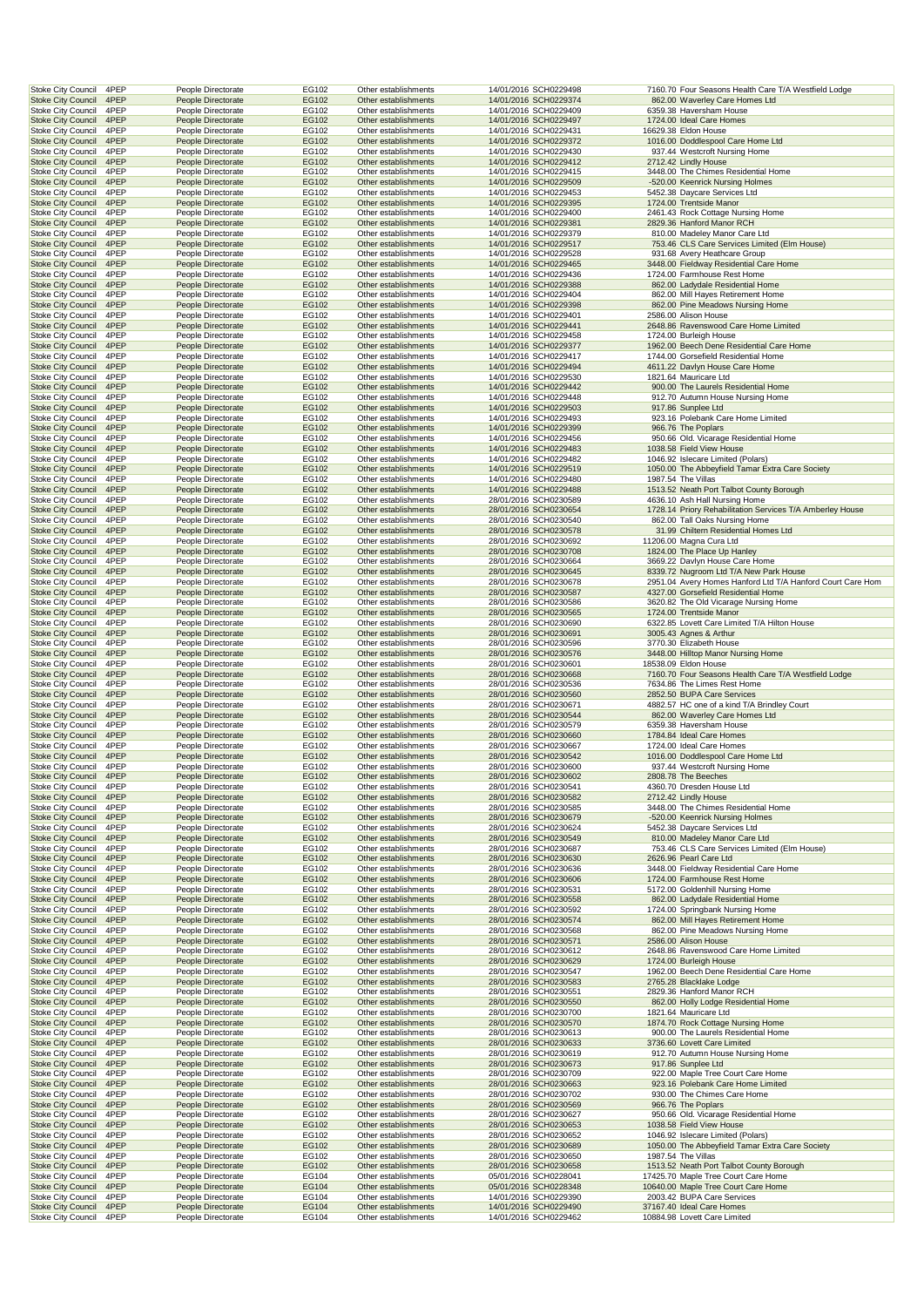| <b>Stoke City Council</b><br>4PEP                                      | People Directorate                       | EG104          | Other establishments                         | 14/01/2016 SCH0229475                          | 9546.10 Nugroom Ltd T/A New Park House                                                               |
|------------------------------------------------------------------------|------------------------------------------|----------------|----------------------------------------------|------------------------------------------------|------------------------------------------------------------------------------------------------------|
| <b>Stoke City Council</b><br>4PEP<br><b>Stoke City Council</b><br>4PEP | People Directorate<br>People Directorate | EG104<br>EG104 | Other establishments<br>Other establishments | 14/01/2016 SCH0229371<br>14/01/2016 SCH0229521 | 17329.00 Dresden House Ltd<br>17432.52 Agnes & Arthur                                                |
| Stoke City Council<br>4PEP                                             | People Directorate                       | EG104          | Other establishments                         | 14/01/2016 SCH0229522                          | 3600.00 Magna Cura Ltd                                                                               |
| <b>Stoke City Council</b><br>4PEP                                      | People Directorate                       | EG104          | Other establishments                         | 14/01/2016 SCH0229459                          | 11492.85 Pearl Care Ltd                                                                              |
| <b>Stoke City Council</b><br>4PEP                                      | People Directorate                       | EG104          | Other establishments                         | 14/01/2016 SCH0229413                          | 17019.62 Blacklake Lodge                                                                             |
| <b>Stoke City Council</b><br>4PEP<br>4PEP<br><b>Stoke City Council</b> | People Directorate<br>People Directorate | EG104<br>EG104 | Other establishments<br>Other establishments | 14/01/2016 SCH0229364<br>14/01/2016 SCH0229520 | 13514.92 The Limes Rest Home<br>6425.93 Lovett Care Limited T/A Hilton House                         |
| <b>Stoke City Council</b><br>4PEP                                      | People Directorate                       | EG104          | Other establishments                         | 14/01/2016 SCH0229408                          | 8144.37 Chiltern Residential Homes Ltd                                                               |
| 4PEP<br><b>Stoke City Council</b>                                      | People Directorate                       | EG104          | Other establishments                         | 14/01/2016 SCH0229486                          | 354.12 Little Holdings Limited (T/A Samuel Hobson House)                                             |
| <b>Stoke City Council</b><br>4PEP                                      | People Directorate                       | EG104          | Other establishments                         | 14/01/2016 SCH0229380                          | 8350.70 Holly Lodge Residential Home                                                                 |
| Stoke City Council<br>4PEP<br>4PEP<br><b>Stoke City Council</b>        | People Directorate<br>People Directorate | EG104<br>EG104 | Other establishments<br>Other establishments | 14/01/2016 SCH0229422<br>14/01/2016 SCH0229419 | 960.00 Springbank Nursing Home<br>1930.04 Ash Hall Nursing Home                                      |
| <b>Stoke City Council</b><br>4PEP                                      | People Directorate                       | EG104          | Other establishments                         | 14/01/2016 SCH0229501                          | 1004.10 HC one of a kind T/A Brindley Court                                                          |
| 4PEP<br><b>Stoke City Council</b>                                      | People Directorate                       | EG104          | Other establishments                         | 14/01/2016 SCH0229538                          | 960.00 The Place Up Hanley                                                                           |
| <b>Stoke City Council</b><br>4PEP                                      | People Directorate                       | EG104          | Other establishments                         | 14/01/2016 SCH0229359                          | 1800.00 Goldenhill Nursing Home                                                                      |
| <b>Stoke City Council</b><br>4PEP<br>4PEP<br><b>Stoke City Council</b> | People Directorate<br>People Directorate | EG104<br>EG104 | Other establishments<br>Other establishments | 14/01/2016 SCH0229432<br>14/01/2016 SCH0229508 | 22645.92 The Beeches<br>4987.06 Avery Homes Hanford Ltd T/A Hanford Court Care Hom                   |
| <b>Stoke City Council</b><br>4PEP                                      | People Directorate                       | EG104          | Other establishments                         | 14/01/2016 SCH0229484                          | 900.00 Priory Rehabilitation Services T/A Amberley House                                             |
| 4PEP<br><b>Stoke City Council</b>                                      | People Directorate                       | EG104          | Other establishments                         | 14/01/2016 SCH0229361                          | 19629.34 Methodist Homes (Claybourne)                                                                |
| <b>Stoke City Council</b><br>4PEP                                      | People Directorate                       | EG104          | Other establishments                         | 14/01/2016 SCH0229539                          | 3125.72 Maple Tree Court Care Home                                                                   |
| Stoke City Council<br>4PEP<br>4PEP                                     | People Directorate                       | EG104<br>EG104 | Other establishments                         | 14/01/2016 SCH0229426                          | 5582.06 Elizabeth House                                                                              |
| <b>Stoke City Council</b><br><b>Stoke City Council</b><br>4PEP         | People Directorate<br>People Directorate | EG104          | Other establishments<br>Other establishments | 14/01/2016 SCH0229409<br>14/01/2016 SCH0229497 | 23732.92 Haversham House<br>23490.00 Ideal Care Homes                                                |
| 4PEP<br><b>Stoke City Council</b>                                      | People Directorate                       | EG104          | Other establishments                         | 14/01/2016 SCH0229431                          | 3624.16 Eldon House                                                                                  |
| <b>Stoke City Council</b><br>4PEP                                      | People Directorate                       | EG104          | Other establishments                         | 14/01/2016 SCH0229537                          | 930.60 The Vale Residential Care Home                                                                |
| <b>Stoke City Council</b><br>4PEP                                      | People Directorate                       | EG104          | Other establishments                         | 14/01/2016 SCH0229430                          | 950.00 Westcroft Nursing Home                                                                        |
| 4PEP<br><b>Stoke City Council</b><br><b>Stoke City Council</b><br>4PEP | People Directorate<br>People Directorate | EG104<br>EG104 | Other establishments<br>Other establishments | 14/01/2016 SCH0229499<br>14/01/2016 SCH0229394 | 1860.84 Four Seasons Health Care T/A Park Lane Care Home<br>2112.66 St Quentin Residential Homes Ltd |
| 4PEP<br><b>Stoke City Council</b>                                      | People Directorate                       | EG104          | Other establishments                         | 14/01/2016 SCH0229412                          | 2814.54 Lindly House                                                                                 |
| <b>Stoke City Council</b><br>4PEP                                      | People Directorate                       | EG104          | Other establishments                         | 14/01/2016 SCH0229415                          | 4550.00 The Chimes Residential Home                                                                  |
| Stoke City Council<br>4PEP                                             | People Directorate                       | EG104          | Other establishments                         | 14/01/2016 SCH0229453                          | 5620.22 Daycare Services Ltd                                                                         |
| 4PEP<br><b>Stoke City Council</b><br><b>Stoke City Council</b><br>4PEP | People Directorate<br>People Directorate | EG104<br>EG104 | Other establishments<br>Other establishments | 14/01/2016 SCH0229395<br>14/01/2016 SCH0229400 | 12887.42 Trentside Manor<br>1886.68 Rock Cottage Nursing Home                                        |
| 4PEP<br><b>Stoke City Council</b>                                      | People Directorate                       | EG104          | Other establishments                         | 14/01/2016 SCH0229381                          | 1897.00 Hanford Manor RCH                                                                            |
| Stoke City Council<br>4PEP                                             | People Directorate                       | EG104          | Other establishments                         | 14/01/2016 SCH0229452                          | 1949.90 National Schizophrenic F'Ship / Rethink                                                      |
| <b>Stoke City Council</b><br>4PEP                                      | People Directorate                       | EG104          | Other establishments                         | 14/01/2016 SCH0229500                          | 654.00 HC-one T/A Acres Nook Care Home                                                               |
| 4PEP<br><b>Stoke City Council</b><br><b>Stoke City Council</b><br>4PEP | People Directorate                       | EG104<br>EG104 | Other establishments<br>Other establishments | 14/01/2016 SCH0229420<br>14/01/2016 SCH0229440 | 4134.00 Delam Care Limited<br>6417.06 The Maples Residential Home                                    |
| 4PEP<br><b>Stoke City Council</b>                                      | People Directorate<br>People Directorate | EG104          | Other establishments                         | 14/01/2016 SCH0229382                          | 1004.76 Minehome Ltd T/A Church Terrace Nursing                                                      |
| <b>Stoke City Council</b><br>4PEP                                      | People Directorate                       | EG104          | Other establishments                         | 14/01/2016 SCH0229541                          | 945.62 Delam Care Limited                                                                            |
| Stoke City Council<br>4PEP                                             | People Directorate                       | EG104          | Other establishments                         | 14/01/2016 SCH0229421                          | 828.44 Delam Care Limited                                                                            |
| 4PEP<br><b>Stoke City Council</b>                                      | People Directorate                       | EG104          | Other establishments                         | 14/01/2016 SCH0229429                          | 782.00 Moorcourt Developments - Rushcliffe Group                                                     |
| <b>Stoke City Council</b><br>4PEP<br>4PEP<br><b>Stoke City Council</b> | People Directorate<br>People Directorate | EG104<br>EG104 | Other establishments<br>Other establishments | 14/01/2016 SCH0229518<br>14/01/2016 SCH0229369 | 796.00 Sudera Care T/A Fauld House<br>3517.12 Scotia Health Care                                     |
| <b>Stoke City Council</b><br>4PEP                                      | People Directorate                       | EG104          | Other establishments                         | 14/01/2016 SCH0229528                          | 3344.00 Avery Heathcare Group                                                                        |
| <b>Stoke City Council</b><br>4PEP                                      | People Directorate                       | EG104          | Other establishments                         | 14/01/2016 SCH0229543                          | 43260.30 Weston House Care Home                                                                      |
| 4PEP<br><b>Stoke City Council</b>                                      | People Directorate                       | EG104          | Other establishments                         | 14/01/2016 SCH0229435                          | 900.00 Minehome Ltd                                                                                  |
| <b>Stoke City Council</b><br>4PEP<br>4PEP<br><b>Stoke City Council</b> | People Directorate<br>People Directorate | EG104<br>EG104 | Other establishments<br>Other establishments | 14/01/2016 SCH0229465<br>14/01/2016 SCH0229404 | 1826.36 Fieldway Residential Care Home<br>4500.00 Mill Hayes Retirement Home                         |
| <b>Stoke City Council</b><br>4PEP                                      | People Directorate                       | EG104          | Other establishments                         | 14/01/2016 SCH0229401                          | 7200.00 Alison House                                                                                 |
| <b>Stoke City Council</b><br>4PEP                                      | People Directorate                       | EG104          | Other establishments                         | 14/01/2016 SCH0229441                          | 3758.18 Ravenswood Care Home Limited                                                                 |
| 4PEP<br><b>Stoke City Council</b>                                      | People Directorate                       | EG104          | Other establishments                         | 14/01/2016 SCH0229458                          | 1800.00 Burleigh House                                                                               |
| <b>Stoke City Council</b><br>4PEP<br>4PEP<br><b>Stoke City Council</b> | People Directorate<br>People Directorate | EG104<br>EG104 | Other establishments<br>Other establishments | 14/01/2016 SCH0229377<br>14/01/2016 SCH0229417 | 1984.40 Beech Dene Residential Care Home<br>5444.34 Gorsefield Residential Home                      |
| <b>Stoke City Council</b><br>4PEP                                      | People Directorate                       | EG104          | Other establishments                         | 14/01/2016 SCH0229494                          | 2860.22 Davlyn House Care Home                                                                       |
| <b>Stoke City Council</b><br>4PEP                                      | People Directorate                       | EG104          | Other establishments                         | 14/01/2016 SCH0229391                          | 2794.78 Wall Hill Care Home Ltd                                                                      |
| 4PEP<br><b>Stoke City Council</b>                                      | People Directorate                       | EG104          | Other establishments                         | 14/01/2016 SCH0229451                          | 1800.00 Lyme Valley House Ltd                                                                        |
| <b>Stoke City Council</b><br>4PEP<br>4PEP<br><b>Stoke City Council</b> | People Directorate<br>People Directorate | EG104<br>EG104 | Other establishments<br>Other establishments | 14/01/2016 SCH0229473<br>14/01/2016 SCH0229434 | 900.00 Olcote House<br>3600.00 Broad Meadow Court                                                    |
| <b>Stoke City Council</b><br>4PEP                                      | People Directorate                       | EG104          | Other establishments                         | 14/01/2016 SCH0229515                          | 10981.68 Ideal Care Homes (Chesterton Lodge)                                                         |
| <b>Stoke City Council</b><br>4PEP                                      | People Directorate                       | EG104          | Other establishments                         | 14/01/2016 SCH0229405                          | 1816.22 Hillswood Lodge                                                                              |
| 4PEP<br><b>Stoke City Council</b>                                      | People Directorate                       | EG104          | Other establishments                         | 14/01/2016 SCH0229511                          | 900.00 MOP Healthcare (Healthcare Ltd)                                                               |
| <b>Stoke City Council</b><br>4PEP<br>4PEP<br><b>Stoke City Council</b> | People Directorate                       | EG104<br>EG104 | Other establishments<br>Other establishments | 14/01/2016 SCH0229478<br>14/01/2016 SCH0229527 | 2815.26 Riverview Residential Home                                                                   |
| 4PEP<br><b>Stoke City Council</b>                                      | People Directorate<br>People Directorate | EG104          | Other establishments                         | 14/01/2016 SCH0229402                          | 908.00 Cambridge Park Care Home<br>4763.84 The Willows Ltd                                           |
| 4PEP<br><b>Stoke City Council</b>                                      | People Directorate                       | EG104          | Other establishments                         | 14/01/2016 SCH0229506                          | 912.64 Garlands Residential Home                                                                     |
| Stoke City Council<br>4PEP                                             | People Directorate                       | EG104          | Other establishments                         | 14/01/2016 SCH0229510                          | 12402.68 Florence House                                                                              |
| <b>Stoke City Council</b><br>4PEP<br>Stoke City Council<br>4PEP        | People Directorate<br>People Directorate | EG104<br>EG104 | Other establishments<br>Other establishments | 14/01/2016 SCH0229399<br>14/01/2016 SCH0229444 | 1874.88 The Poplars<br>2881.96 Wetley Manor                                                          |
| <b>Stoke City Council</b><br>4PEP                                      | People Directorate                       | EG104          | Other establishments                         | 14/01/2016 SCH0229428                          | 984.16 Rosna House Ltd                                                                               |
| 4PEP<br><b>Stoke City Council</b>                                      | People Directorate                       | EG104          | Other establishments                         | 14/01/2016 SCH0229524                          | 992.00 Rosecroft Residential Care Home                                                               |
| <b>Stoke City Council</b><br>4PEP                                      | People Directorate                       | EG104          | Other establishments                         | 14/01/2016 SCH0229438                          | 993.50 New. Milton House                                                                             |
| <b>Stoke City Council</b><br>4PEP                                      | People Directorate                       | EG104          | Other establishments                         | 14/01/2016 SCH0229443<br>14/01/2016 SCH0229535 | 2108.92 Orsett House Retirement Home<br>1000.00 Your Health Ltd T/A/ Redmount Nursing Home           |
| <b>Stoke City Council</b><br>4PEP<br><b>Stoke City Council</b><br>4PEP | People Directorate<br>People Directorate | EG104<br>EG104 | Other establishments<br>Other establishments | 14/01/2016 SCH0229502                          | 1004.00 HC one of a kind Ltd T/A Callands Care Home                                                  |
| <b>Stoke City Council</b><br>4PEP                                      | People Directorate                       | EG104          | Other establishments                         | 14/01/2016 SCH0229495                          | 1455.38 Anchor Trust T/A Kimberley Court                                                             |
| <b>Stoke City Council</b><br>4PEP                                      | People Directorate                       | EG104          | Other establishments                         | 28/01/2016 SCH0230589                          | 1930.04 Ash Hall Nursing Home                                                                        |
| <b>Stoke City Council</b><br>4PEP<br>Stoke City Council<br>4PEP        | People Directorate<br>People Directorate | EG104<br>EG104 | Other establishments<br>Other establishments | 28/01/2016 SCH0230654<br>28/01/2016 SCH0230578 | 900.00 Priory Rehabilitation Services T/A Amberley House<br>8212.94 Chiltern Residential Homes Ltd   |
| <b>Stoke City Council</b><br>4PEP                                      | People Directorate                       | EG104          | Other establishments                         | 28/01/2016 SCH0230692                          | 1092.86 Magna Cura Ltd                                                                               |
| Stoke City Council<br>4PEP                                             | People Directorate                       | EG104          | Other establishments                         | 28/01/2016 SCH0230708                          | 5074.28 The Place Up Hanley                                                                          |
| <b>Stoke City Council</b><br>4PEP                                      | People Directorate                       | EG104          | Other establishments                         | 28/01/2016 SCH0230664                          | 7231.65 Davlyn House Care Home                                                                       |
| Stoke City Council<br>4PEP<br>4PEP                                     | People Directorate                       | EG104<br>EG104 | Other establishments<br>Other establishments | 28/01/2016 SCH0230670                          | 654.00 HC-one T/A Acres Nook Care Home                                                               |
| <b>Stoke City Council</b><br><b>Stoke City Council</b><br>4PEP         | People Directorate<br>People Directorate | EG104          | Other establishments                         | 28/01/2016 SCH0230566<br>28/01/2016 SCH0230716 | 3198.14 Kingsley Rest Home<br>3517.12 Scotia Health Care                                             |
| <b>Stoke City Council</b><br>4PEP                                      | People Directorate                       | EG104          | Other establishments                         | 28/01/2016 SCH0230645                          | 9546.10 Nugroom Ltd T/A New Park House                                                               |
| <b>Stoke City Council</b><br>4PEP                                      | People Directorate                       | EG104          | Other establishments                         | 28/01/2016 SCH0230678                          | 4987.06 Avery Homes Hanford Ltd T/A Hanford Court Care Hom                                           |
| <b>Stoke City Council</b><br>4PEP<br>4PEP                              | People Directorate                       | EG104          | Other establishments                         | 28/01/2016 SCH0230533                          | 12132.34 Methodist Homes (Claybourne)                                                                |
| <b>Stoke City Council</b><br><b>Stoke City Council</b><br>4PEP         | People Directorate<br>People Directorate | EG104<br>EG104 | Other establishments<br>Other establishments | 28/01/2016 SCH0230587<br>28/01/2016 SCH0230565 | 5444.34 Gorsefield Residential Home<br>10076.93 Trentside Manor                                      |
| Stoke City Council<br>4PEP                                             | People Directorate                       | EG104          | Other establishments                         | 28/01/2016 SCH0230690                          | 17333.08 Lovett Care Limited T/A Hilton House                                                        |
| <b>Stoke City Council</b><br>4PEP                                      | People Directorate                       | EG104          | Other establishments                         | 28/01/2016 SCH0230691                          | 17432.52 Agnes & Arthur                                                                              |
| <b>Stoke City Council</b><br>4PEP                                      | People Directorate                       | EG104          | Other establishments                         | 28/01/2016 SCH0230596                          | 4039.20 Elizabeth House                                                                              |
| 4PEP<br><b>Stoke City Council</b><br><b>Stoke City Council</b><br>4PEP | People Directorate<br>People Directorate | EG104<br>EG104 | Other establishments<br>Other establishments | 28/01/2016 SCH0230610<br>28/01/2016 SCH0230601 | 8281.35 The Maples Residential Home<br>3624.16 Eldon House                                           |
| <b>Stoke City Council</b><br>4PEP                                      | People Directorate                       | EG104          | Other establishments                         | 28/01/2016 SCH0230536                          | 14414.92 The Limes Rest Home                                                                         |
| <b>Stoke City Council</b><br>4PEP                                      | People Directorate                       | EG104          | Other establishments                         | 28/01/2016 SCH0230560                          | 2003.42 BUPA Care Services                                                                           |
| <b>Stoke City Council</b><br>4PEP                                      | People Directorate                       | EG104          | Other establishments                         | 28/01/2016 SCH0230671                          | 1004.10 HC one of a kind T/A Brindley Court                                                          |
| 4PEP<br><b>Stoke City Council</b><br><b>Stoke City Council</b><br>4PEP | People Directorate<br>People Directorate | EG104<br>EG104 | Other establishments<br>Other establishments | 28/01/2016 SCH0230579<br>28/01/2016 SCH0230660 | 23732.92 Haversham House<br>45280.24 Ideal Care Homes                                                |
|                                                                        |                                          |                | Other establishments                         | 28/01/2016 SCH0230667                          | 23490.00 Ideal Care Homes                                                                            |
| Stoke City Council<br>4PEP                                             | People Directorate                       | EG104          |                                              |                                                |                                                                                                      |
| <b>Stoke City Council</b><br>4PEP                                      | People Directorate                       | EG104          | Other establishments                         | 28/01/2016 SCH0230707                          | 930.60 The Vale Residential Care Home                                                                |
| <b>Stoke City Council</b><br>4PEP                                      | People Directorate                       | EG104          | Other establishments                         | 28/01/2016 SCH0230600                          | 950.00 Westcroft Nursing Home                                                                        |
| 4PEP<br><b>Stoke City Council</b>                                      | People Directorate                       | EG104          | Other establishments                         | 28/01/2016 SCH0230602                          | 20431.64 The Beeches                                                                                 |
| <b>Stoke City Council</b><br>4PEP<br><b>Stoke City Council</b><br>4PEP | People Directorate<br>People Directorate | EG104<br>EG104 | Other establishments<br>Other establishments | 28/01/2016 SCH0230669<br>28/01/2016 SCH0230541 | 1860.84 Four Seasons Health Care T/A Park Lane Care Home<br>12454.00 Dresden House Ltd               |
| <b>Stoke City Council</b><br>4PEP                                      | People Directorate                       | EG104          | Other establishments                         | 28/01/2016 SCH0230564                          | 2112.66 St Quentin Residential Homes Ltd                                                             |
| <b>Stoke City Council</b><br>4PEP<br>4PEP<br><b>Stoke City Council</b> | People Directorate<br>People Directorate | EG104<br>EG104 | Other establishments<br>Other establishments | 28/01/2016 SCH0230582<br>28/01/2016 SCH0230585 | 2814.54 Lindly House<br>4550.00 The Chimes Residential Home                                          |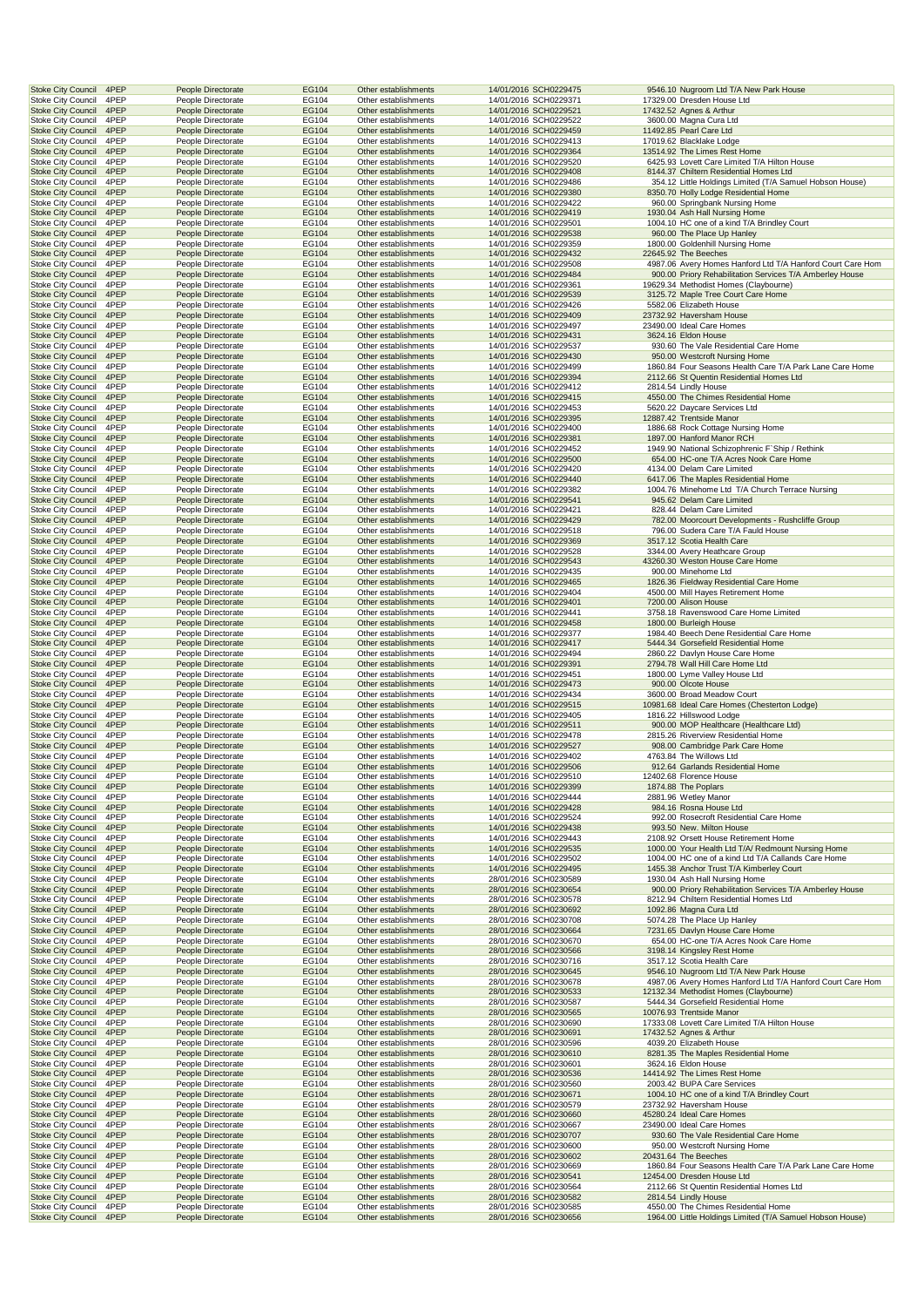| Stoke City Council                                     | 4PEP         | People Directorate                       | EG104          | Other establishments                         | 28/01/2016 SCH0230624                          |                 | 5620.22 Daycare Services Ltd                                                         |
|--------------------------------------------------------|--------------|------------------------------------------|----------------|----------------------------------------------|------------------------------------------------|-----------------|--------------------------------------------------------------------------------------|
| <b>Stoke City Council</b>                              | 4PEP         | People Directorate                       | EG104          | Other establishments                         | 28/01/2016 SCH0230623                          |                 | 1949.90 National Schizophrenic F'Ship / Rethink                                      |
| <b>Stoke City Council</b>                              | 4PEP         | People Directorate                       | EG104          | Other establishments                         | 28/01/2016 SCH0230590                          |                 | 4134.00 Delam Care Limited                                                           |
| <b>Stoke City Council</b><br><b>Stoke City Council</b> | 4PEP<br>4PEP | People Directorate<br>People Directorate | EG104<br>EG104 | Other establishments<br>Other establishments | 28/01/2016 SCH0230552<br>28/01/2016 SCH0230611 |                 | 1004.76 Minehome Ltd T/A Church Terrace Nursing<br>945.62 Delam Care Limited         |
| <b>Stoke City Council</b>                              | 4PEP         | People Directorate                       | EG104          | Other establishments                         | 28/01/2016 SCH0230591                          |                 | 828.44 Delam Care Limited                                                            |
| <b>Stoke City Council</b>                              | 4PEP         | People Directorate                       | EG104          | Other establishments                         | 28/01/2016 SCH0230599                          |                 | 782.00 Moorcourt Developments - Rushcliffe Group                                     |
| <b>Stoke City Council</b>                              | 4PEP         | People Directorate                       | EG104          | Other establishments                         | 28/01/2016 SCH0230688                          |                 | 796.00 Sudera Care T/A Fauld House                                                   |
| <b>Stoke City Council</b>                              | 4PEP         | People Directorate                       | EG104          | Other establishments                         | 28/01/2016 SCH0230630                          |                 | 13662.08 Pearl Care Ltd                                                              |
| <b>Stoke City Council</b>                              | 4PEP         | People Directorate                       | EG104          | Other establishments                         | 28/01/2016 SCH0230698                          |                 | 3344.00 Avery Heathcare Group                                                        |
| <b>Stoke City Council</b><br><b>Stoke City Council</b> | 4PEP<br>4PEP | People Directorate<br>People Directorate | EG104<br>EG104 | Other establishments<br>Other establishments | 28/01/2016 SCH0230712<br>28/01/2016 SCH0230605 |                 | 34327.24 Weston House Care Home<br>900.00 Minehome Ltd                               |
| <b>Stoke City Council</b>                              | 4PEP         | People Directorate                       | EG104          | Other establishments                         | 28/01/2016 SCH0230636                          |                 | 1826.36 Fieldway Residential Care Home                                               |
| <b>Stoke City Council</b>                              | 4PEP         | People Directorate                       | EG104          | Other establishments                         | 28/01/2016 SCH0230531                          |                 | 1800.00 Goldenhill Nursing Home                                                      |
| <b>Stoke City Council</b>                              | 4PEP         | People Directorate                       | EG104          | Other establishments                         | 28/01/2016 SCH0230592                          |                 | 960.00 Springbank Nursing Home                                                       |
| <b>Stoke City Council</b>                              | 4PEP         | People Directorate                       | EG104          | Other establishments                         | 28/01/2016 SCH0230574                          |                 | 4500.00 Mill Hayes Retirement Home                                                   |
| <b>Stoke City Council</b>                              | 4PEP         | People Directorate                       | EG104          | Other establishments                         | 28/01/2016 SCH0230571                          |                 | 7200.00 Alison House                                                                 |
| <b>Stoke City Council</b>                              | 4PEP         | People Directorate                       | EG104          | Other establishments                         | 28/01/2016 SCH0230612                          |                 | 3758.18 Ravenswood Care Home Limited                                                 |
| <b>Stoke City Council</b><br><b>Stoke City Council</b> | 4PEP<br>4PEP | People Directorate<br>People Directorate | EG104<br>EG104 | Other establishments<br>Other establishments | 28/01/2016 SCH0230629<br>28/01/2016 SCH0230547 |                 | 1800.00 Burleigh House<br>1984.40 Beech Dene Residential Care Home                   |
| <b>Stoke City Council</b>                              | 4PEP         | People Directorate                       | EG104          | Other establishments                         | 28/01/2016 SCH0230583                          |                 | 7755.92 Blacklake Lodge                                                              |
| <b>Stoke City Council</b>                              | 4PEP         | People Directorate                       | EG104          | Other establishments                         | 28/01/2016 SCH0230551                          |                 | 1897.00 Hanford Manor RCH                                                            |
| <b>Stoke City Council</b>                              | 4PEP         | People Directorate                       | EG104          | Other establishments                         | 28/01/2016 SCH0230550                          |                 | 4590.70 Holly Lodge Residential Home                                                 |
| <b>Stoke City Council</b>                              | 4PEP         | People Directorate                       | EG104          | Other establishments                         | 28/01/2016 SCH0230570                          |                 | 1886.68 Rock Cottage Nursing Home                                                    |
| <b>Stoke City Council</b>                              | 4PEP         | People Directorate                       | EG104          | Other establishments                         | 28/01/2016 SCH0230561                          |                 | 2794.78 Wall Hill Care Home Ltd                                                      |
| <b>Stoke City Council</b><br><b>Stoke City Council</b> | 4PEP<br>4PEP | People Directorate<br>People Directorate | EG104<br>EG104 | Other establishments<br>Other establishments | 28/01/2016 SCH0230633<br>28/01/2016 SCH0230622 |                 | 15014.24 Lovett Care Limited<br>1800.00 Lyme Valley House Ltd                        |
| <b>Stoke City Council</b>                              | 4PEP         | People Directorate                       | EG104          | Other establishments                         | 28/01/2016 SCH0230644                          |                 | 900.00 Olcote House                                                                  |
| <b>Stoke City Council</b>                              | 4PEP         | People Directorate                       | EG104          | Other establishments                         | 28/01/2016 SCH0230604                          |                 | 3600.00 Broad Meadow Court                                                           |
| <b>Stoke City Council</b>                              | 4PEP         | People Directorate                       | EG104          | Other establishments                         | 28/01/2016 SCH0230685                          |                 | 10981.68 Ideal Care Homes (Chesterton Lodge)                                         |
| <b>Stoke City Council</b>                              | 4PEP         | People Directorate                       | EG104          | Other establishments                         | 28/01/2016 SCH0230575                          |                 | 1816.22 Hillswood Lodge                                                              |
| <b>Stoke City Council</b>                              | 4PEP         | People Directorate                       | EG104          | Other establishments                         | 28/01/2016 SCH0230681                          |                 | 900.00 MOP Healthcare (Healthcare Ltd)                                               |
| <b>Stoke City Council</b>                              | 4PEP         | People Directorate                       | EG104          | Other establishments                         | 28/01/2016 SCH0230648                          |                 | 2815.26 Riverview Residential Home                                                   |
| <b>Stoke City Council</b><br><b>Stoke City Council</b> | 4PEP<br>4PEP | People Directorate<br>People Directorate | EG104<br>EG104 | Other establishments<br>Other establishments | 28/01/2016 SCH0230697<br>28/01/2016 SCH0230572 |                 | 908.00 Cambridge Park Care Home<br>4763.84 The Willows Ltd                           |
| <b>Stoke City Council</b>                              | 4PEP         | People Directorate                       | EG104          | Other establishments                         | 28/01/2016 SCH0230680                          |                 | 12402.68 Florence House                                                              |
| <b>Stoke City Council</b>                              | 4PEP         | People Directorate                       | EG104          | Other establishments                         | 28/01/2016 SCH0230709                          |                 | 3880.00 Maple Tree Court Care Home                                                   |
| <b>Stoke City Council</b>                              | 4PEP         | People Directorate                       | EG104          | Other establishments                         | 28/01/2016 SCH0230569                          |                 | 1874.88 The Poplars                                                                  |
| <b>Stoke City Council</b>                              | 4PEP         | People Directorate                       | EG104          | Other establishments                         | 28/01/2016 SCH0230615                          |                 | 2881.96 Wetley Manor                                                                 |
| <b>Stoke City Council</b>                              | 4PEP         | People Directorate                       | EG104          | Other establishments                         | 28/01/2016 SCH0230598                          |                 | 984.16 Rosna House Ltd                                                               |
| <b>Stoke City Council</b>                              | 4PEP<br>4PEP | People Directorate                       | EG104          | Other establishments                         | 28/01/2016 SCH0230694<br>28/01/2016 SCH0230608 |                 | 992.00 Rosecroft Residential Care Home                                               |
| <b>Stoke City Council</b><br><b>Stoke City Council</b> | 4PEP         | People Directorate<br>People Directorate | EG104<br>EG104 | Other establishments<br>Other establishments | 28/01/2016 SCH0230614                          |                 | 993.50 New. Milton House<br>2108.92 Orsett House Retirement Home                     |
| <b>Stoke City Council</b>                              | 4PEP         | People Directorate                       | EG104          | Other establishments                         | 28/01/2016 SCH0230705                          |                 | 1000.00 Your Health Ltd T/A/ Redmount Nursing Home                                   |
| <b>Stoke City Council</b>                              | 4PEP         | People Directorate                       | EG104          | Other establishments                         | 28/01/2016 SCH0230672                          |                 | 1004.00 HC one of a kind Ltd T/A Callands Care Home                                  |
| <b>Stoke City Council</b>                              | 4PEP         | People Directorate                       | EG104          | Other establishments                         | 28/01/2016 SCH0230665                          |                 | 1455.38 Anchor Trust T/A Kimberley Court                                             |
| <b>Stoke City Council</b>                              | 4PEP         | People Directorate                       | EG106          | Other establishments                         | 14/01/2016 SCH0229459                          |                 | 797.80 Pearl Care Ltd                                                                |
| <b>Stoke City Council</b>                              | 4PEP         | People Directorate                       | EG106          | Other establishments                         | 14/01/2016 SCH0229373                          |                 | 6217.67 Choices Housing Association Ltd                                              |
| <b>Stoke City Council</b>                              | 4PEP<br>4PEP | People Directorate                       | EG106          | Other establishments<br>Other establishments | 14/01/2016 SCH0229365                          |                 | 4165.64 Craegmoor Healthcare Ltd                                                     |
| <b>Stoke City Council</b><br><b>Stoke City Council</b> | 4PEP         | People Directorate<br>People Directorate | EG106<br>EG106 | Other establishments                         | 14/01/2016 SCH0229376<br>14/01/2016 SCH0229460 |                 | 21002.41 Choices Housing Association<br>17094.39 Keswick House                       |
| <b>Stoke City Council</b>                              | 4PEP         | People Directorate                       | EG106          | Other establishments                         | 14/01/2016 SCH0229403                          |                 | 7429.80 Priorcare Homes Ltd                                                          |
| <b>Stoke City Council</b>                              | 4PEP         | People Directorate                       | EG106          | Other establishments                         | 14/01/2016 SCH0229420                          |                 | 14429.38 Delam Care Limited                                                          |
| <b>Stoke City Council</b>                              | 4PEP         | People Directorate                       | EG106          | Other establishments                         | 14/01/2016 SCH0229479                          |                 | 8182.67 Choices Housing Association                                                  |
| Stoke City Council                                     | 4PEP         |                                          |                |                                              |                                                |                 |                                                                                      |
|                                                        |              | People Directorate                       | EG106          | Other establishments                         | 14/01/2016 SCH0229474                          |                 | 60103.82 Shelton Care Ltd (Residential Payments Only)                                |
| <b>Stoke City Council</b>                              | 4PEP         | People Directorate                       | EG106          | Other establishments                         | 14/01/2016 SCH0229457                          |                 | 27266.80 Delam Care Limited                                                          |
| <b>Stoke City Council</b>                              | 4PEP         | People Directorate                       | EG106          | Other establishments                         | 14/01/2016 SCH0229389                          |                 | 3211.94 Delam Care Limited                                                           |
| <b>Stoke City Council</b>                              | 4PEP         | People Directorate                       | EG106          | Other establishments                         | 14/01/2016 SCH0229424                          |                 | 6527.56 Craegmoor Health Care Ltd (High Cross House)                                 |
| <b>Stoke City Council</b>                              | 4PEP<br>4PEP | People Directorate<br>People Directorate | EG106<br>EG106 | Other establishments<br>Other establishments | 14/01/2016 SCH0229418<br>14/01/2016 SCH0229472 |                 | 4581.62 Craegmoor Health Care Ltd (Strathmore House)<br>3310.00 The Larkins          |
| <b>Stoke City Council</b><br><b>Stoke City Council</b> | 4PEP         | People Directorate                       | EG106          | Other establishments                         | 14/01/2016 SCH0229439                          |                 | 5597.02 Derwent House                                                                |
| <b>Stoke City Council</b>                              | 4PEP         | People Directorate                       | EG106          | Other establishments                         | 14/01/2016 SCH0229363                          |                 | 5689.94 Delam Care Limited                                                           |
| <b>Stoke City Council</b>                              | 4PEP         | People Directorate                       | EG106          | Other establishments                         | 14/01/2016 SCH0229476                          |                 | 4938.62 Rydal House                                                                  |
| <b>Stoke City Council</b>                              | 4PEP         | People Directorate                       | EG106          | Other establishments                         | 14/01/2016 SCH0229449                          |                 | 4567.20 Paul Clarkes Homes                                                           |
| Stoke City Council                                     | 4PEP         | People Directorate                       | EG106          | Other establishments                         | 14/01/2016 SCH0229385                          |                 | 5291.22 Choices Housing Association                                                  |
| <b>Stoke City Council</b>                              | 4PEP         | People Directorate                       | EG106          | Other establishments<br>Other establishments | 14/01/2016 SCH0229541                          |                 | 3264.76 Delam Care Limited                                                           |
| <b>Stoke City Council</b><br><b>Stoke City Council</b> | 4PEP<br>4PEP | People Directorate<br>People Directorate | EG106<br>EG106 | Other establishments                         | 14/01/2016 SCH0229421<br>14/01/2016 SCH0229455 |                 | 4794.04 Delam Care Limited<br>748.00 The Hollins                                     |
| Stoke City Council                                     | 4PEP         | People Directorate                       | EG106          | Other establishments                         | 14/01/2016 SCH0229429                          |                 | 15811.90 Moorcourt Developments - Rushcliffe Group                                   |
| <b>Stoke City Council</b>                              | 4PEP         | People Directorate                       | EG106          | Other establishments                         | 14/01/2016 SCH0229423                          |                 | 5801.18 Oaklea House                                                                 |
| Stoke City Council                                     | 4PEP         | People Directorate                       | EG106          | Other establishments                         | 14/01/2016 SCH0229469                          |                 | 26164.68 Orchard Care                                                                |
| <b>Stoke City Council</b>                              | 4PEP         | People Directorate                       | EG106          | Other establishments                         | 14/01/2016 SCH0229425                          |                 | 8907.10 Choices Housing Association                                                  |
| <b>Stoke City Council</b>                              | 4PEP         | People Directorate                       | EG106          | Other establishments                         | 14/01/2016 SCH0229387                          |                 | 1175.88 Iona (Biddulph)                                                              |
| <b>Stoke City Council</b><br><b>Stoke City Council</b> | 4PEP<br>4PEP | People Directorate<br>People Directorate | EG106<br>EG106 | Other establishments<br>Other establishments | 14/01/2016 SCH0229411<br>14/01/2016 SCH0229470 | 16326.40 Mencap | 7523.08 Allan House                                                                  |
| <b>Stoke City Council</b>                              | 4PEP         | People Directorate                       | EG106          | Other establishments                         | 14/01/2016 SCH0229489                          |                 | 3794.40 Strathmore Care Services                                                     |
| <b>Stoke City Council</b>                              | 4PEP         | People Directorate                       | EG106          | Other establishments                         | 14/01/2016 SCH0229507                          |                 | 1330.06 Priory Group Northern Office                                                 |
| <b>Stoke City Council</b>                              | 4PEP         | People Directorate                       | EG106          | Other establishments                         | 14/01/2016 SCH0229477                          |                 | 3319.02 Freeways Ltd                                                                 |
| <b>Stoke City Council</b>                              | 4PEP         | People Directorate                       | EG106          | Other establishments                         | 14/01/2016 SCH0229480                          |                 | 8330.98 The Villas                                                                   |
| <b>Stoke City Council</b><br>Stoke City Council        | 4PEP<br>4PEP | People Directorate<br>People Directorate | EG106<br>EG106 | Other establishments<br>Other establishments | 14/01/2016 SCH0229392<br>14/01/2016 SCH0229367 |                 | 11236.68 Choices Housing Association<br>2878.08 Heathfield House                     |
| <b>Stoke City Council</b>                              | 4PEP         | People Directorate                       | EG106          | Other establishments                         | 14/01/2016 SCH0229386                          |                 | 4370.50 Rmp Care Limited                                                             |
| <b>Stoke City Council</b>                              | 4PEP         | People Directorate                       | EG106          | Other establishments                         | 14/01/2016 SCH0229407                          |                 | 1774.38 Moorlands Rehabilitation Limited                                             |
| <b>Stoke City Council</b>                              | 4PEP         | People Directorate                       | EG106          | Other establishments                         | 14/01/2016 SCH0229447                          |                 | 1777.40 New Outlook Housing Association Ltd                                          |
| <b>Stoke City Council</b>                              | 4PEP         | People Directorate                       | EG106          | Other establishments                         | 14/01/2016 SCH0229384                          |                 | 5805.64 Choices Housing Assoc.                                                       |
| <b>Stoke City Council</b>                              | 4PEP         | People Directorate                       | EG106          | Other establishments                         | 14/01/2016 SCH0229445                          |                 | 6551.76 Roughcote Hall Home                                                          |
| <b>Stoke City Council</b><br><b>Stoke City Council</b> | 4PEP<br>4PEP | People Directorate<br>People Directorate | EG106<br>EG106 | Other establishments<br>Other establishments | 14/01/2016 SCH0229466<br>14/01/2016 SCH0229540 |                 | 6600.26 Langston Residential Care Ltd<br>11061.66 Choices Housing Association Ltd    |
| <b>Stoke City Council</b>                              | 4PEP         | People Directorate                       | EG106          | Other establishments                         | 14/01/2016 SCH0229461                          |                 | 7652.10 Choices Housing Association                                                  |
| <b>Stoke City Council</b>                              | 4PEP         | People Directorate                       | EG106          | Other establishments                         | 14/01/2016 SCH0229368                          |                 | 2343.38 Number One Care Home                                                         |
| Stoke City Council                                     | 4PEP         | People Directorate                       | EG106          | Other establishments                         | 14/01/2016 SCH0229437                          |                 | 2467.08 Elm House                                                                    |
| <b>Stoke City Council</b>                              | 4PEP         | People Directorate                       | EG106          | Other establishments                         | 14/01/2016 SCH0229410                          |                 | 5487.00 Choices Housing Association                                                  |
| Stoke City Council<br><b>Stoke City Council</b>        | 4PEP<br>4PEP | People Directorate<br>People Directorate | EG106<br>EG106 | Other establishments<br>Other establishments | 14/01/2016 SCH0229414<br>14/01/2016 SCH0229525 |                 | 2686.66 Choices Housing Association<br>2749.24 Hereward College                      |
| <b>Stoke City Council</b>                              | 4PEP         | People Directorate                       | EG106          | Other establishments                         | 14/01/2016 SCH0229454                          |                 | 2807.10 North Staffs Housing Consortium                                              |
| <b>Stoke City Council</b>                              | 4PEP         | People Directorate                       | EG106          | Other establishments                         | 14/01/2016 SCH0229471                          |                 | 3020.80 Choices Housing Association/ Longeaves                                       |
| <b>Stoke City Council</b>                              | 4PEP         | People Directorate                       | EG106          | Other establishments                         | 14/01/2016 SCH0229523                          |                 | 3148.12 Voyage 1 Ltd                                                                 |
| <b>Stoke City Council</b>                              | 4PEP         | People Directorate                       | EG106          | Other establishments                         | 14/01/2016 SCH0229485                          |                 | 3296.08 Maple Leaf Lodge                                                             |
| Stoke City Council                                     | 4PEP         | People Directorate                       | EG106          | Other establishments                         | 14/01/2016 SCH0229450                          |                 | 9958.62 The David Lewis Centre                                                       |
| <b>Stoke City Council</b>                              | 4PEP         | People Directorate                       | EG106          | Other establishments                         | 14/01/2016 SCH0229487                          |                 | 10870.66 20 Talbot Street                                                            |
| <b>Stoke City Council</b><br><b>Stoke City Council</b> | 4PEP<br>4PEP | People Directorate<br>People Directorate | EG106<br>EG106 | Other establishments<br>Other establishments | 14/01/2016 SCH0229433<br>14/01/2016 SCH0229513 |                 | 10970.84 The Woodlands<br>3690.62 Lanrick Cottage                                    |
| Stoke City Council                                     | 4PEP         | People Directorate                       | EG106          | Other establishments                         | 14/01/2016 SCH0229366                          |                 | 3799.00 Old Post Office (Haughton) Ltd                                               |
| <b>Stoke City Council</b>                              | 4PEP         | People Directorate                       | EG106          | Other establishments                         | 14/01/2016 SCH0229533                          |                 | 19207.88 Independent Support T/A The Willows                                         |
| <b>Stoke City Council</b>                              | 4PEP         | People Directorate                       | EG106          | Other establishments                         | 14/01/2016 SCH0229491                          |                 | 5766.76 Progress Adult Services Ltd T/A Dixons Farm                                  |
| <b>Stoke City Council</b>                              | 4PEP         | People Directorate                       | EG106          | Other establishments                         | 14/01/2016 SCH0229504                          |                 | 8578.48 Brooklyn Care Home                                                           |
| <b>Stoke City Council</b>                              | 4PEP         | People Directorate                       | EG106          | Other establishments                         | 14/01/2016 SCH0229492                          |                 | 65674.38 Caretech Community Services Ltd                                             |
| <b>Stoke City Council</b><br><b>Stoke City Council</b> | 4PEP<br>4PEP | People Directorate<br>People Directorate | EG106<br>EG106 | Other establishments<br>Other establishments | 28/01/2016 SCH0230573<br>28/01/2016 SCH0230590 |                 | 7429.80 Priorcare Homes Ltd<br>14429.38 Delam Care Limited                           |
| <b>Stoke City Council</b><br><b>Stoke City Council</b> | 4PEP<br>4PEP | People Directorate<br>People Directorate | EG106<br>EG106 | Other establishments<br>Other establishments | 28/01/2016 SCH0230710                          |                 | 60103.82 Shelton Care Ltd (Residential Payments Only)<br>13831.84 Delam Care Limited |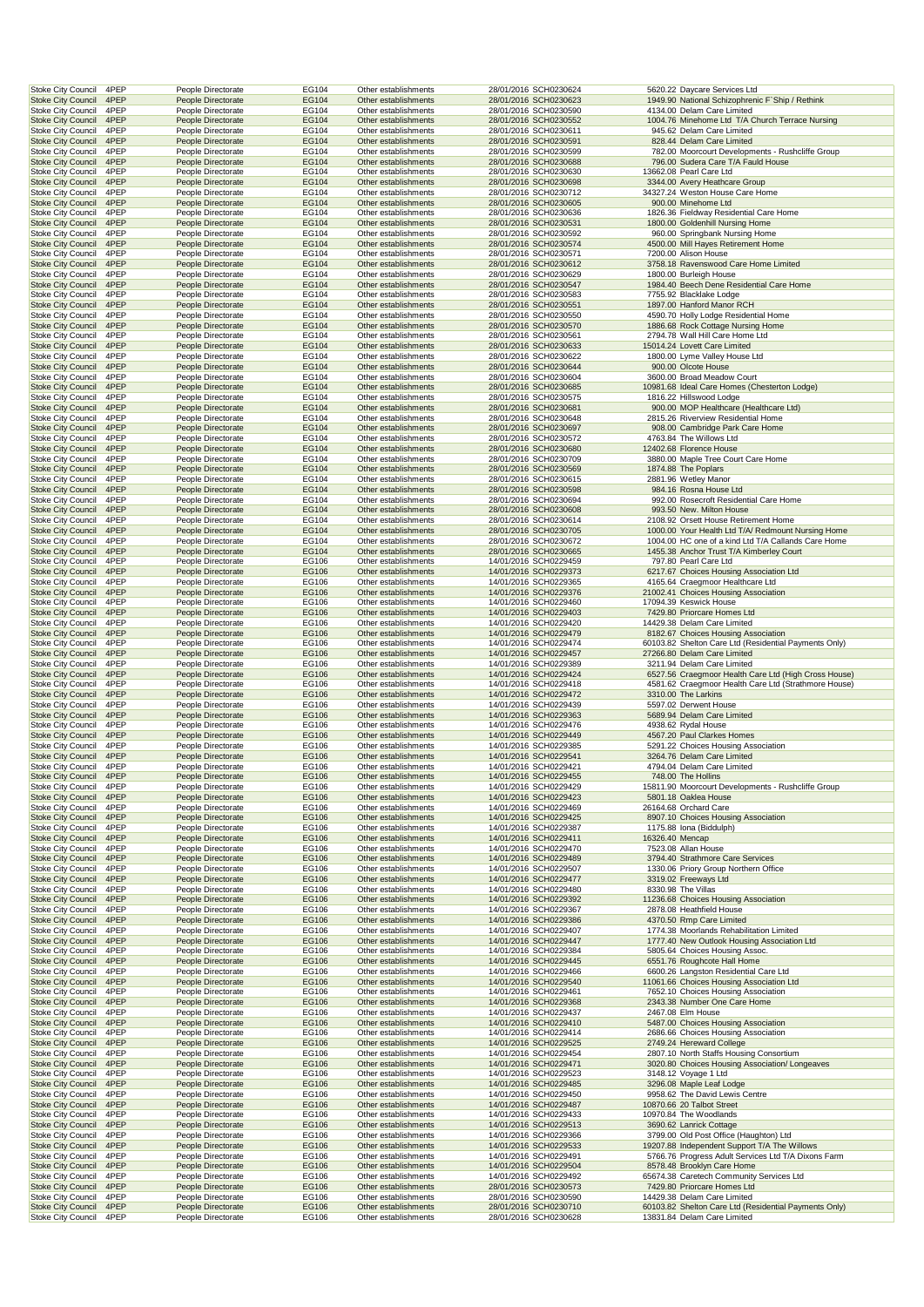| <b>Stoke City Council</b>                       | 4PEP         | People Directorate                       | EG106          | Other establishments                         | 28/01/2016 SCH0230559                          |                 | 3211.94 Delam Care Limited                                                    |
|-------------------------------------------------|--------------|------------------------------------------|----------------|----------------------------------------------|------------------------------------------------|-----------------|-------------------------------------------------------------------------------|
| <b>Stoke City Council</b>                       | 4PEP         | People Directorate                       | EG106          | Other establishments                         | 28/01/2016 SCH0230594                          |                 | 6527.56 Craegmoor Health Care Ltd (High Cross House)                          |
| <b>Stoke City Council</b>                       | 4PEP         | People Directorate                       | EG106          | Other establishments                         | 28/01/2016 SCH0230588                          |                 | 4581.62 Craegmoor Health Care Ltd (Strathmore House)                          |
| <b>Stoke City Council</b>                       | 4PEP         | People Directorate                       | EG106          | Other establishments                         | 28/01/2016 SCH0230643                          |                 | 3310.00 The Larkins                                                           |
| <b>Stoke City Council</b>                       | 4PEP         | People Directorate                       | EG106          | Other establishments                         | 28/01/2016 SCH0230631                          |                 | 7382.54 Keswick House                                                         |
| <b>Stoke City Council</b>                       | 4PEP         | People Directorate                       | EG106          | Other establishments                         | 28/01/2016 SCH0230609                          |                 | 5607.02 Derwent House                                                         |
| <b>Stoke City Council</b>                       | 4PEP         | People Directorate                       | EG106          | Other establishments                         | 28/01/2016 SCH0230535                          |                 | 5689.94 Delam Care Limited                                                    |
| <b>Stoke City Council</b>                       | 4PEP         | People Directorate                       | EG106          | Other establishments                         | 28/01/2016 SCH0230646                          |                 | 4938.62 Rydal House                                                           |
| <b>Stoke City Council</b>                       | 4PEP         | People Directorate                       | EG106          | Other establishments                         | 28/01/2016 SCH0230620                          |                 | 4567.20 Paul Clarkes Homes                                                    |
| <b>Stoke City Council</b>                       | 4PEP         | People Directorate                       | EG106          | Other establishments                         | 28/01/2016 SCH0230555                          |                 | 5291.22 Choices Housing Association                                           |
| <b>Stoke City Council</b>                       | 4PEP         | People Directorate                       | EG106          | Other establishments                         | 28/01/2016 SCH0230611                          |                 | 3264.76 Delam Care Limited                                                    |
| <b>Stoke City Council</b>                       | 4PEP         | People Directorate                       | EG106          | Other establishments                         | 28/01/2016 SCH0230591                          |                 | 4794.04 Delam Care Limited                                                    |
| <b>Stoke City Council</b>                       | 4PEP         | People Directorate                       | EG106          | Other establishments                         | 28/01/2016 SCH0230546                          |                 | 15050.90 Choices Housing Association                                          |
| <b>Stoke City Council</b>                       | 4PEP         | People Directorate                       | EG106          | Other establishments                         | 28/01/2016 SCH0230626                          |                 | 748.00 The Hollins                                                            |
| <b>Stoke City Council</b>                       | 4PEP         | People Directorate                       | EG106          | Other establishments                         | 28/01/2016 SCH0230599                          |                 | 29466.19 Moorcourt Developments - Rushcliffe Group                            |
| <b>Stoke City Council</b>                       | 4PEP         | People Directorate                       | EG106          | Other establishments                         | 28/01/2016 SCH0230630                          |                 | 797.80 Pearl Care Ltd                                                         |
| <b>Stoke City Council</b>                       | 4PEP         | People Directorate                       | EG106          | Other establishments                         | 28/01/2016 SCH0230593                          |                 | 5801.18 Oaklea House                                                          |
| <b>Stoke City Council</b>                       | 4PEP         | People Directorate                       | EG106          | Other establishments                         | 28/01/2016 SCH0230640                          |                 | 26164.68 Orchard Care                                                         |
| <b>Stoke City Council</b>                       | 4PEP         | People Directorate                       | EG106          | Other establishments                         | 28/01/2016 SCH0230595                          |                 | 8907.10 Choices Housing Association                                           |
| <b>Stoke City Council</b>                       | 4PEP         | People Directorate                       | EG106          | Other establishments                         | 28/01/2016 SCH0230557                          |                 | 1175.88 Iona (Biddulph)                                                       |
| <b>Stoke City Council</b>                       | 4PEP         | People Directorate                       | EG106          | Other establishments                         | 28/01/2016 SCH0230581                          | 16326.40 Mencap |                                                                               |
| <b>Stoke City Council</b>                       | 4PEP         | People Directorate                       | EG106          | Other establishments                         | 28/01/2016 SCH0230641                          |                 | 7513.08 Allan House                                                           |
| <b>Stoke City Council</b>                       | 4PEP         | People Directorate                       | EG106          | Other establishments                         | 28/01/2016 SCH0230659                          |                 | 3794.40 Strathmore Care Services                                              |
| <b>Stoke City Council</b>                       | 4PEP         |                                          | EG106          | Other establishments                         | 28/01/2016 SCH0230677                          |                 | 1330.06 Priory Group Northern Office                                          |
|                                                 | 4PEP         | People Directorate                       | EG106          | Other establishments                         | 28/01/2016 SCH0230647                          |                 | 3319.02 Freeways Ltd                                                          |
| <b>Stoke City Council</b>                       |              | People Directorate                       |                |                                              |                                                |                 |                                                                               |
| <b>Stoke City Council</b>                       | 4PEP         | People Directorate                       | EG106          | Other establishments                         | 28/01/2016 SCH0230650                          |                 | 8367.68 The Villas                                                            |
| <b>Stoke City Council</b>                       | 4PEP         | People Directorate                       | EG106          | Other establishments                         | 28/01/2016 SCH0230562                          |                 | 11236.68 Choices Housing Association                                          |
| <b>Stoke City Council</b>                       | 4PEP         | People Directorate                       | EG106          | Other establishments                         | 28/01/2016 SCH0230538                          |                 | 2878.08 Heathfield House                                                      |
| <b>Stoke City Council</b>                       | 4PEP         | People Directorate                       | EG106          | Other establishments                         | 28/01/2016 SCH0230556                          |                 | 4370.50 Rmp Care Limited                                                      |
| <b>Stoke City Council</b>                       | 4PEP         | People Directorate                       | EG106          | Other establishments                         | 28/01/2016 SCH0230577                          |                 | 1774.38 Moorlands Rehabilitation Limited                                      |
| <b>Stoke City Council</b>                       | 4PEP         | People Directorate                       | EG106          | Other establishments                         | 28/01/2016 SCH0230618                          |                 | 1777.40 New Outlook Housing Association Ltd                                   |
| <b>Stoke City Council</b>                       | 4PEP         | People Directorate                       | EG106          | Other establishments                         | 28/01/2016 SCH0230554                          |                 | 5805.64 Choices Housing Assoc.                                                |
| <b>Stoke City Council</b>                       | 4PEP         | People Directorate                       | EG106          | Other establishments                         | 28/01/2016 SCH0230616                          |                 | 6551.76 Roughcote Hall Home                                                   |
| <b>Stoke City Council</b>                       | 4PEP         | People Directorate                       | EG106          | Other establishments                         | 28/01/2016 SCH0230637                          |                 | 6600.26 Langston Residential Care Ltd                                         |
| <b>Stoke City Council</b>                       | 4PEP         | People Directorate                       | EG106          | Other establishments                         | 28/01/2016 SCH0230543                          |                 | 7385.44 Choices Housing Association Ltd                                       |
| <b>Stoke City Council</b>                       | 4PEP         | People Directorate                       | EG106          | Other establishments                         | 28/01/2016 SCH0230711                          |                 | 11061.66 Choices Housing Association Ltd                                      |
| <b>Stoke City Council</b>                       | 4PEP         | People Directorate                       | EG106          | Other establishments                         | 28/01/2016 SCH0230632                          |                 | 7652.10 Choices Housing Association                                           |
| <b>Stoke City Council</b>                       | 4PEP         | People Directorate                       | EG106          | Other establishments                         | 28/01/2016 SCH0230539                          |                 | 2343.38 Number One Care Home                                                  |
| <b>Stoke City Council</b>                       | 4PEP         | People Directorate                       | EG106          | Other establishments                         | 28/01/2016 SCH0230607                          |                 | 2467.08 Elm House                                                             |
| <b>Stoke City Council</b>                       | 4PEP         | People Directorate                       | EG106          | Other establishments                         | 28/01/2016 SCH0230649                          |                 | 7947.76 Choices Housing Association                                           |
| <b>Stoke City Council</b>                       | 4PEP         | People Directorate                       | EG106          | Other establishments                         | 28/01/2016 SCH0230580                          |                 | 5487.00 Choices Housing Association                                           |
| <b>Stoke City Council</b>                       | 4PEP         | People Directorate                       | EG106          | Other establishments                         | 28/01/2016 SCH0230584                          |                 | 2686.66 Choices Housing Association                                           |
| <b>Stoke City Council</b>                       | 4PEP         | People Directorate                       | EG106          | Other establishments                         | 28/01/2016 SCH0230695                          |                 | 2749.24 Hereward College                                                      |
|                                                 |              | People Directorate                       |                |                                              |                                                |                 |                                                                               |
| <b>Stoke City Council</b>                       | 4PEP         |                                          | EG106          | Other establishments                         | 28/01/2016 SCH0230625                          |                 | 2807.10 North Staffs Housing Consortium                                       |
| <b>Stoke City Council</b>                       | 4PEP         | People Directorate                       | EG106          | Other establishments                         | 28/01/2016 SCH0230642                          |                 | 3020.80 Choices Housing Association/ Longeaves                                |
| <b>Stoke City Council</b>                       | 4PEP         | People Directorate                       | EG106          | Other establishments                         | 28/01/2016 SCH0230693                          |                 | 3148.12 Voyage 1 Ltd                                                          |
| <b>Stoke City Council</b>                       | 4PEP         | People Directorate                       | EG106          | Other establishments                         | 28/01/2016 SCH0230603                          |                 | 10577.23 The Woodlands                                                        |
| <b>Stoke City Council</b>                       | 4PEP         | People Directorate                       | EG106          | Other establishments                         | 28/01/2016 SCH0230655                          |                 | 3296.08 Maple Leaf Lodge                                                      |
| <b>Stoke City Council</b>                       | 4PEP         | People Directorate                       | EG106          | Other establishments                         | 28/01/2016 SCH0230621                          |                 | 9958.62 The David Lewis Centre                                                |
| <b>Stoke City Council</b>                       | 4PEP         | People Directorate                       | EG106          | Other establishments                         | 28/01/2016 SCH0230657                          |                 | 10870.66 20 Talbot Street                                                     |
| <b>Stoke City Council</b>                       | 4PEP         | People Directorate                       | EG106          | Other establishments                         | 28/01/2016 SCH0230683                          |                 | 3690.62 Lanrick Cottage                                                       |
| <b>Stoke City Council</b>                       | 4PEP         | People Directorate                       | EG106          | Other establishments                         | 28/01/2016 SCH0230537                          |                 | 3799.00 Old Post Office (Haughton) Ltd                                        |
| <b>Stoke City Council</b>                       | 4PEP         | People Directorate                       | EG106          | Other establishments                         | 28/01/2016 SCH0230662                          |                 | 3825.34 Caretech Community Services Ltd                                       |
| <b>Stoke City Council</b>                       | 4PEP         | People Directorate                       | EG106          | Other establishments                         | 28/01/2016 SCH0230717                          |                 | 4165.64 Craegmoor Healthcare Ltd                                              |
| <b>Stoke City Council</b>                       | 4PEP         | People Directorate                       | EG106          | Other establishments                         | 28/01/2016 SCH0230703                          |                 | 19197.88 Independent Support T/A The Willows                                  |
| <b>Stoke City Council</b>                       | 4PEP         | People Directorate                       | EG106          | Other establishments                         | 28/01/2016 SCH0230661                          |                 | 5766.76 Progress Adult Services Ltd T/A Dixons Farm                           |
| <b>Stoke City Council</b>                       | 4PEP         | People Directorate                       | EG106          | Other establishments                         | 28/01/2016 SCH0230674                          |                 | 8578.48 Brooklyn Care Home                                                    |
| <b>Stoke City Council</b>                       | 4PEP         | People Directorate                       | EG106          | Other establishments                         | 06/01/2016 HENS071018                          |                 | 13943.00 Orchard Care Limited                                                 |
| <b>Stoke City Council</b>                       | 4PEP         | People Directorate                       | EG107          | Other establishments                         | 14/01/2016 SCH0229522                          |                 | 950.00 Magna Cura Ltd                                                         |
| <b>Stoke City Council</b>                       | 4PEP         | People Directorate                       | EG107          | Other establishments                         | 14/01/2016 SCH0229520                          |                 | 1143.00 Lovett Care Limited T/A Hilton House                                  |
| <b>Stoke City Council</b>                       | 4PEP         | People Directorate                       | EG107          | Other establishments                         | 14/01/2016 SCH0229501                          |                 | 937.79 HC one of a kind T/A Brindley Court                                    |
| <b>Stoke City Council</b>                       | 4PEP         | People Directorate                       | EG107          | Other establishments                         | 14/01/2016 SCH0229508                          |                 | 977.74 Avery Homes Hanford Ltd T/A Hanford Court Care Hom                     |
| <b>Stoke City Council</b>                       | 4PEP         | People Directorate                       | EG107          | Other establishments                         | 14/01/2016 SCH0229370                          |                 | 852.00 Tall Oaks Nursing Home                                                 |
| <b>Stoke City Council</b>                       | 4PEP         |                                          | EG107          | Other establishments                         | 14/01/2016 SCH0229409                          |                 | 856.28 Haversham House                                                        |
|                                                 | 4PEP         | People Directorate                       | EG107          | Other establishments                         | 14/01/2016 SCH0229460                          |                 | 1680.96 Keswick House                                                         |
| <b>Stoke City Council</b>                       | 4PEP         | People Directorate                       |                |                                              | 14/01/2016 SCH0229403                          |                 |                                                                               |
| <b>Stoke City Council</b>                       |              | People Directorate                       | EG107          | Other establishments                         |                                                |                 | 8718.00 Priorcare Homes Ltd                                                   |
| <b>Stoke City Council</b>                       | 4PEP         | People Directorate                       | EG107          | Other establishments                         | 14/01/2016 SCH0229500                          |                 | 5274.54 HC-one T/A Acres Nook Care Home                                       |
| Stoke City Council                              | 4PEP         | People Directorate                       | EG107          | Other establishments                         | 14/01/2016 SCH0229385                          |                 | 5362.60 Choices Housing Association                                           |
| <b>Stoke City Council</b>                       | 4PEP         | People Directorate                       | EG107          | Other establishments                         | 14/01/2016 SCH0229429                          |                 | 2136.00 Moorcourt Developments - Rushcliffe Group                             |
| <b>Stoke City Council</b>                       | 4PEP         | People Directorate                       | EG107          | Other establishments                         | 14/01/2016 SCH0229369                          |                 | 3395.04 Scotia Health Care                                                    |
| <b>Stoke City Council</b>                       | 4PEP         | People Directorate                       | EG107          | Other establishments                         | 14/01/2016 SCH0229543                          |                 | 3505.52 Weston House Care Home                                                |
| <b>Stoke City Council</b>                       | 4PEP         | People Directorate                       | EG107          | Other establishments                         | 14/01/2016 SCH0229446                          |                 | 852.00 Bradwell Hall Nursing Home Limited                                     |
| <b>Stoke City Council</b>                       | 4PEP         | People Directorate                       | EG107          | Other establishments                         | 14/01/2016 SCH0229435                          |                 | 852.00 Minehome Ltd                                                           |
| <b>Stoke City Council</b>                       | 4PEP         | People Directorate                       | EG107          | Other establishments                         | 14/01/2016 SCH0229469                          |                 | 2003.36 Orchard Care                                                          |
| <b>Stoke City Council</b>                       | 4PEP         | People Directorate                       | EG107          | Other establishments                         | 14/01/2016 SCH0229464                          |                 | 1465.64 Foresight Residential Ltd                                             |
| <b>Stoke City Council</b>                       | 4PEP         | People Directorate                       | EG107          | Other establishments                         | 14/01/2016 SCH0229362                          |                 | 1642.62 Action on Hearing Loss                                                |
| <b>Stoke City Council</b>                       | 4PEP         | People Directorate                       | EG107          | Other establishments                         | 14/01/2016 SCH0229461                          |                 | 2443.16 Choices Housing Association                                           |
| <b>Stoke City Council</b>                       | 4PEP         | People Directorate                       | EG107          | Other establishments                         | 14/01/2016 SCH0229360                          | 7231.74 Sense   |                                                                               |
| <b>Stoke City Council</b>                       | 4PEP         | People Directorate                       | EG107          | Other establishments                         | 28/01/2016 SCH0230540                          |                 | 852.00 Tall Oaks Nursing Home                                                 |
| <b>Stoke City Council</b>                       | 4PEP         | People Directorate                       | EG107          | Other establishments                         | 28/01/2016 SCH0230692                          |                 | 950.00 Magna Cura Ltd                                                         |
| <b>Stoke City Council</b>                       | 4PEP         | People Directorate                       | EG107          | Other establishments                         | 28/01/2016 SCH0230670                          |                 | 5274.54 HC-one T/A Acres Nook Care Home                                       |
| <b>Stoke City Council</b>                       | 4PEP         | People Directorate                       | EG107          | Other establishments                         | 28/01/2016 SCH0230716                          |                 | 3395.04 Scotia Health Care                                                    |
| <b>Stoke City Council</b>                       | 4PEP         | People Directorate                       | EG107          | Other establishments                         | 28/01/2016 SCH0230678                          |                 | 977.74 Avery Homes Hanford Ltd T/A Hanford Court Care Hom                     |
| <b>Stoke City Council</b>                       | 4PEP         | People Directorate                       | EG107          | Other establishments                         | 28/01/2016 SCH0230690                          |                 | 1143.00 Lovett Care Limited T/A Hilton House                                  |
| <b>Stoke City Council</b>                       | 4PEP         | People Directorate                       | EG107          | Other establishments                         | 28/01/2016 SCH0230671                          |                 | 1911.50 HC one of a kind T/A Brindley Court                                   |
| <b>Stoke City Council</b>                       | 4PEP         | People Directorate                       | EG107          | Other establishments                         | 28/01/2016 SCH0230579                          |                 | 856.28 Haversham House                                                        |
| <b>Stoke City Council</b>                       | 4PEP         | People Directorate                       | EG107          | Other establishments                         | 28/01/2016 SCH0230573                          |                 | 8718.00 Priorcare Homes Ltd                                                   |
| <b>Stoke City Council</b>                       | 4PEP         | People Directorate                       | EG107          | Other establishments                         | 28/01/2016 SCH0230631                          |                 | 1680.96 Keswick House                                                         |
| <b>Stoke City Council</b>                       | 4PEP         | People Directorate                       | EG107          | Other establishments                         | 28/01/2016 SCH0230555                          |                 | 5362.60 Choices Housing Association                                           |
| Stoke City Council                              | 4PEP         | People Directorate                       | EG107          | Other establishments                         | 28/01/2016 SCH0230599                          |                 | 2136.00 Moorcourt Developments - Rushcliffe Group                             |
| <b>Stoke City Council</b>                       | 4PEP         | People Directorate                       | EG107          | Other establishments                         | 28/01/2016 SCH0230617                          |                 | 852.00 Bradwell Hall Nursing Home Limited                                     |
| <b>Stoke City Council</b>                       | 4PEP         | People Directorate                       | EG107          | Other establishments                         | 28/01/2016 SCH0230605                          |                 | 852.00 Minehome Ltd                                                           |
| <b>Stoke City Council</b>                       | 4PEP         |                                          | EG107          | Other establishments                         | 28/01/2016 SCH0230640                          |                 | 2003.36 Orchard Care                                                          |
|                                                 | 4PEP         | People Directorate                       |                |                                              |                                                |                 |                                                                               |
| <b>Stoke City Council</b>                       |              | People Directorate                       | EG107          | Other establishments                         | 28/01/2016 SCH0230635                          |                 | 1465.64 Foresight Residential Ltd                                             |
| <b>Stoke City Council</b>                       | 4PEP         | People Directorate                       | EG107          | Other establishments                         | 28/01/2016 SCH0230534                          |                 | 1642.62 Action on Hearing Loss                                                |
| <b>Stoke City Council</b>                       | 4PEP         | People Directorate                       | EG107          | Other establishments                         | 28/01/2016 SCH0230632                          |                 | 2443.16 Choices Housing Association                                           |
| <b>Stoke City Council</b>                       | 4PEP         | People Directorate                       | EG107          | Other establishments                         | 28/01/2016 SCH0230532                          | 7231.74 Sense   |                                                                               |
| Stoke City Council                              | 4PEP         | People Directorate                       | EG110          | Other establishments                         | 14/01/2016 SCH0229542                          |                 | -11396.19 Selwyn House                                                        |
| <b>Stoke City Council</b>                       | 4PEP         | People Directorate                       | EG110          | Other establishments                         | 14/01/2016 SCH0229390                          |                 | -2047.09 BUPA Care Services                                                   |
| Stoke City Council                              | 4PEP         | People Directorate                       | EG110          | Other establishments                         | 14/01/2016 SCH0229475                          |                 | 7109.70 Nugroom Ltd T/A New Park House                                        |
| <b>Stoke City Council</b>                       | 4PEP         | People Directorate                       | EG110          | Other establishments                         | 14/01/2016 SCH0229427                          |                 | 3145.30 St Mary's Nursing Home                                                |
| <b>Stoke City Council</b>                       | 4PEP         | People Directorate                       | EG110          | Other establishments                         | 14/01/2016 SCH0229422                          |                 | 2381.81 Springbank Nursing Home                                               |
| <b>Stoke City Council</b>                       | 4PEP         | People Directorate                       | EG110          | Other establishments                         | 14/01/2016 SCH0229397                          |                 | 21392.18 Newford Nursing Home                                                 |
| <b>Stoke City Council</b>                       | 4PEP         | People Directorate                       | EG110          | Other establishments                         | 14/01/2016 SCH0229419                          |                 | 12438.24 Ash Hall Nursing Home                                                |
| <b>Stoke City Council</b>                       | 4PEP         | People Directorate                       | EG110          | Other establishments                         | 14/01/2016 SCH0229501                          |                 | 10522.22 HC one of a kind T/A Brindley Court                                  |
| <b>Stoke City Council</b>                       | 4PEP         | People Directorate                       | EG110          | Other establishments                         | 14/01/2016 SCH0229359                          |                 | 7400.86 Goldenhill Nursing Home                                               |
| <b>Stoke City Council</b>                       | 4PEP         | People Directorate                       | EG110          | Other establishments                         | 14/01/2016 SCH0229484                          |                 | 15190.94 Priory Rehabilitation Services T/A Amberley House                    |
| Stoke City Council                              |              |                                          | EG110          | Other establishments                         | 14/01/2016 SCH0229370                          |                 | 3592.00 Tall Oaks Nursing Home                                                |
|                                                 |              |                                          |                |                                              |                                                |                 |                                                                               |
|                                                 | 4PEP         | People Directorate                       |                |                                              |                                                |                 |                                                                               |
| <b>Stoke City Council</b><br>Stoke City Council | 4PEP<br>4PEP | People Directorate<br>People Directorate | EG110<br>EG110 | Other establishments<br>Other establishments | 14/01/2016 SCH0229416<br>14/01/2016 SCH0229406 |                 | 15097.90 The Old Vicarage Nursing Home<br>34765.43 Hilltop Manor Nursing Home |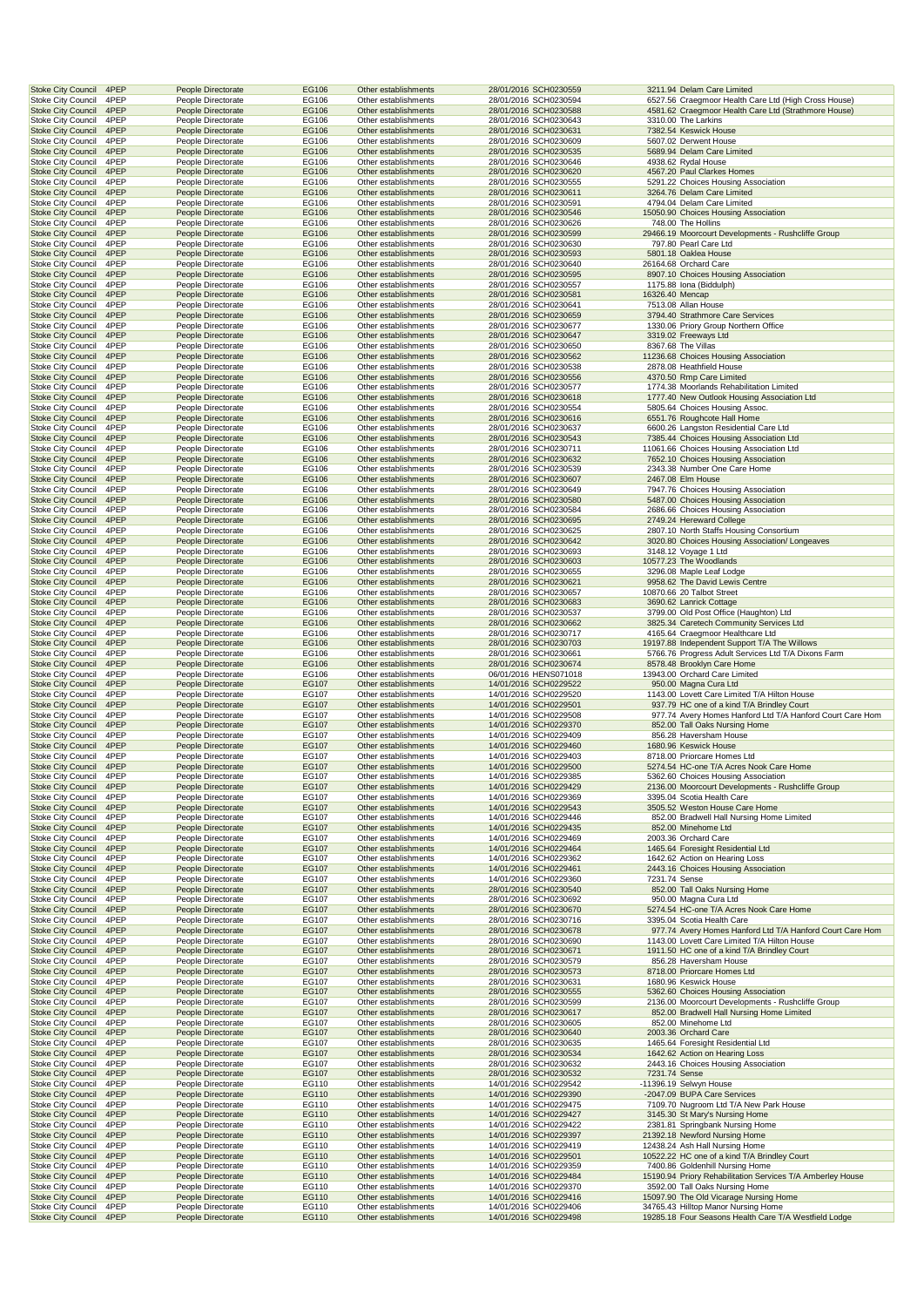| 4PEP<br><b>Stoke City Council</b>                                      | People Directorate                       | EG110          | Other establishments                         | 14/01/2016 SCH0229430                          | 6406.66 Westcroft Nursing Home                                                                              |
|------------------------------------------------------------------------|------------------------------------------|----------------|----------------------------------------------|------------------------------------------------|-------------------------------------------------------------------------------------------------------------|
|                                                                        | People Directorate                       | EG110          | Other establishments                         | 14/01/2016 SCH0229499                          | 1796.00 Four Seasons Health Care T/A Park Lane Care Home<br>1112.00 St Quentin Residential Homes Ltd        |
| <b>Stoke City Council</b><br>4PEP<br><b>Stoke City Council</b><br>4PEP | People Directorate<br>People Directorate | EG110<br>EG110 | Other establishments<br>Other establishments | 14/01/2016 SCH0229394<br>14/01/2016 SCH0229512 | 1796.00 Elder Homes Group T/A Basford Hurst Care                                                            |
| <b>Stoke City Council</b><br>4PEP                                      | People Directorate                       | EG110          | Other establishments                         | 14/01/2016 SCH0229400                          | 4284.66 Rock Cottage Nursing Home                                                                           |
| <b>Stoke City Council</b><br>4PEP                                      | People Directorate                       | EG110          | Other establishments                         | 14/01/2016 SCH0229379                          | 640.22 Madeley Manor Care Ltd                                                                               |
| 4PEP<br><b>Stoke City Council</b>                                      | People Directorate                       | EG110          | Other establishments                         | 14/01/2016 SCH0229500                          | 1896.00 HC-one T/A Acres Nook Care Home                                                                     |
| <b>Stoke City Council</b><br>4PEP                                      | People Directorate                       | EG110          | Other establishments                         | 14/01/2016 SCH0229526                          | 774.92 Ashbourne House                                                                                      |
| 4PEP<br><b>Stoke City Council</b><br><b>Stoke City Council</b><br>4PEP | People Directorate<br>People Directorate | EG110<br>EG110 | Other establishments<br>Other establishments | 14/01/2016 SCH0229528<br>14/01/2016 SCH0229446 | 1689.34 Avery Heathcare Group<br>5893.66 Bradwell Hall Nursing Home Limited                                 |
| <b>Stoke City Council</b><br>4PEP                                      | People Directorate                       | EG110          | Other establishments                         | 14/01/2016 SCH0229398                          | 1796.00 Pine Meadows Nursing Home                                                                           |
| 4PEP<br><b>Stoke City Council</b>                                      | People Directorate                       | EG110          | Other establishments                         | 14/01/2016 SCH0229481                          | 1216.24 Hyde Lea Nursing Homes Ltd                                                                          |
| <b>Stoke City Council</b><br>4PEP                                      | People Directorate                       | EG110          | Other establishments                         | 14/01/2016 SCH0229375                          | 6286.00 New Milton Nursing Home                                                                             |
| 4PEP<br><b>Stoke City Council</b>                                      | People Directorate                       | EG110          | Other establishments                         | 14/01/2016 SCH0229378                          | 898.00 Silverdale Care Home Ltd                                                                             |
| <b>Stoke City Council</b><br>4PEP                                      | People Directorate                       | EG110          | Other establishments                         | 14/01/2016 SCH0229448                          | 928.36 Autumn House Nursing Home                                                                            |
| <b>Stoke City Council</b><br>4PEP<br>4PEP<br><b>Stoke City Council</b> | People Directorate                       | EG110          | Other establishments<br>Other establishments | 14/01/2016 SCH0229534                          | 938.00 Alistre Lodge Nursing & Care Home                                                                    |
| <b>Stoke City Council</b><br>4PEP                                      | People Directorate<br>People Directorate | EG110<br>EG110 | Other establishments                         | 14/01/2016 SCH0229393<br>14/01/2016 SCH0229467 | 1044.72 Order St Benedict Dame Benedicta<br>1097.82 Rosedale Manor Nursing Home                             |
| 4PEP<br><b>Stoke City Council</b>                                      | People Directorate                       | EG110          | Other establishments                         | 14/01/2016 SCH0229516                          | 1186.00 Glenview Nursing Home                                                                               |
| <b>Stoke City Council</b><br>4PEP                                      | People Directorate                       | EG110          | Other establishments                         | 28/01/2016 SCH0230589                          | 17828.11 Ash Hall Nursing Home                                                                              |
| <b>Stoke City Council</b><br>4PEP                                      | People Directorate                       | EG110          | Other establishments                         | 28/01/2016 SCH0230654                          | 14848.80 Priory Rehabilitation Services T/A Amberley House                                                  |
| 4PEP<br><b>Stoke City Council</b>                                      | People Directorate                       | EG110          | Other establishments                         | 28/01/2016 SCH0230540                          | -256.57 Tall Oaks Nursing Home                                                                              |
| <b>Stoke City Council</b><br>4PEP                                      | People Directorate                       | EG110          | Other establishments                         | 28/01/2016 SCH0230567                          | 18235.75 Newford Nursing Home                                                                               |
| 4PEP<br><b>Stoke City Council</b>                                      | People Directorate                       | EG110          | Other establishments                         | 28/01/2016 SCH0230651                          | 1216.24 Hyde Lea Nursing Homes Ltd                                                                          |
| 4PEP<br><b>Stoke City Council</b><br><b>Stoke City Council</b><br>4PEP | People Directorate<br>People Directorate | EG110<br>EG110 | Other establishments<br>Other establishments | 28/01/2016 SCH0230670<br>28/01/2016 SCH0230645 | 5417.14 HC-one T/A Acres Nook Care Home<br>9363.22 Nugroom Ltd T/A New Park House                           |
| 4PEP<br><b>Stoke City Council</b>                                      | People Directorate                       | EG110          | Other establishments                         | 28/01/2016 SCH0230586                          | 16808.61 The Old Vicarage Nursing Home                                                                      |
| <b>Stoke City Council</b><br>4PEP                                      | People Directorate                       | EG110          | Other establishments                         | 28/01/2016 SCH0230576                          | 30532.00 Hilltop Manor Nursing Home                                                                         |
| <b>Stoke City Council</b><br>4PEP                                      | People Directorate                       | EG110          | Other establishments                         | 28/01/2016 SCH0230668                          | 18335.52 Four Seasons Health Care T/A Westfield Lodge                                                       |
| <b>Stoke City Council</b><br>4PEP                                      | People Directorate                       | EG110          | Other establishments                         | 28/01/2016 SCH0230597                          | 4976.16 St Mary's Nursing Home                                                                              |
| <b>Stoke City Council</b><br>4PEP                                      | People Directorate                       | EG110          | Other establishments                         | 28/01/2016 SCH0230560                          | 11551.20 BUPA Care Services                                                                                 |
| 4PEP<br><b>Stoke City Council</b>                                      | People Directorate                       | EG110          | Other establishments                         | 28/01/2016 SCH0230671                          | 10522.22 HC one of a kind T/A Brindley Court                                                                |
| Stoke City Council<br>4PEP                                             | People Directorate                       | EG110          | Other establishments                         | 28/01/2016 SCH0230600                          | 6406.66 Westcroft Nursing Home<br>1796.00 Four Seasons Health Care T/A Park Lane Care Home                  |
| 4PEP<br><b>Stoke City Council</b><br>4PEP<br><b>Stoke City Council</b> | People Directorate<br>People Directorate | EG110<br>EG110 | Other establishments<br>Other establishments | 28/01/2016 SCH0230669<br>28/01/2016 SCH0230564 | 1112.00 St Quentin Residential Homes Ltd                                                                    |
| <b>Stoke City Council</b><br>4PEP                                      | People Directorate                       | EG110          | Other establishments                         | 28/01/2016 SCH0230682                          | 1796.00 Elder Homes Group T/A Basford Hurst Care                                                            |
| 4PEP<br><b>Stoke City Council</b>                                      | People Directorate                       | EG110          | Other establishments                         | 28/01/2016 SCH0230549                          | 640.22 Madeley Manor Care Ltd                                                                               |
| <b>Stoke City Council</b><br>4PEP                                      | People Directorate                       | EG110          | Other establishments                         | 28/01/2016 SCH0230617                          | 4995.66 Bradwell Hall Nursing Home Limited                                                                  |
| <b>Stoke City Council</b><br>4PEP                                      | People Directorate                       | EG110          | Other establishments                         | 28/01/2016 SCH0230713                          | 7746.66 Selwyn House                                                                                        |
| <b>Stoke City Council</b><br>4PEP                                      | People Directorate                       | EG110          | Other establishments                         | 28/01/2016 SCH0230698                          | 1689.34 Avery Heathcare Group                                                                               |
| <b>Stoke City Council</b><br>4PEP                                      | People Directorate                       | EG110          | Other establishments                         | 28/01/2016 SCH0230531                          | 8222.00 Goldenhill Nursing Home                                                                             |
| 4PEP<br><b>Stoke City Council</b>                                      | People Directorate                       | EG110          | Other establishments                         | 28/01/2016 SCH0230592                          | 3792.00 Springbank Nursing Home                                                                             |
| <b>Stoke City Council</b><br>4PEP<br>4PEP                              | People Directorate                       | EG110<br>EG110 | Other establishments                         | 28/01/2016 SCH0230568                          | 1796.00 Pine Meadows Nursing Home<br>6286.00 New Milton Nursing Home                                        |
| <b>Stoke City Council</b><br><b>Stoke City Council</b><br>4PEP         | People Directorate<br>People Directorate | EG110          | Other establishments<br>Other establishments | 28/01/2016 SCH0230545<br>28/01/2016 SCH0230548 | 898.00 Silverdale Care Home Ltd                                                                             |
| <b>Stoke City Council</b><br>4PEP                                      | People Directorate                       | EG110          | Other establishments                         | 28/01/2016 SCH0230570                          | 3742.00 Rock Cottage Nursing Home                                                                           |
| 4PEP<br><b>Stoke City Council</b>                                      | People Directorate                       | EG110          | Other establishments                         | 28/01/2016 SCH0230619                          | 928.36 Autumn House Nursing Home                                                                            |
| <b>Stoke City Council</b><br>4PEP                                      | People Directorate                       | EG110          | Other establishments                         | 28/01/2016 SCH0230704                          | 938.00 Alistre Lodge Nursing & Care Home                                                                    |
| <b>Stoke City Council</b><br>4PEP                                      | People Directorate                       | EG110          | Other establishments                         | 28/01/2016 SCH0230563                          | 1044.72 Order St Benedict Dame Benedicta                                                                    |
| <b>Stoke City Council</b><br>4PEP                                      | People Directorate                       | EG110          | Other establishments                         | 28/01/2016 SCH0230638                          | 1097.82 Rosedale Manor Nursing Home                                                                         |
| <b>Stoke City Council</b><br>4PEP                                      | People Directorate                       | EG110          | Other establishments                         | 28/01/2016 SCH0230686                          | 1186.00 Glenview Nursing Home                                                                               |
| <b>Stoke City Council</b><br>4PEP<br><b>Stoke City Council</b><br>4PEP | People Directorate<br>People Directorate | EG111<br>EG111 | Other establishments<br>Other establishments | 14/01/2016 SCH0229542<br>14/01/2016 SCH0229390 | 26268.58 Selwyn House<br>56101.03 BUPA Care Services                                                        |
| 4PEP<br><b>Stoke City Council</b>                                      | People Directorate                       | EG111          | Other establishments                         | 14/01/2016 SCH0229475                          | 2970.24 Nugroom Ltd T/A New Park House                                                                      |
| Stoke City Council<br>4PEP                                             | People Directorate                       | EG111          | Other establishments                         | 14/01/2016 SCH0229397                          | 1982.54 Newford Nursing Home                                                                                |
| <b>Stoke City Council</b><br>4PEP                                      | People Directorate                       | EG111          | Other establishments                         | 14/01/2016 SCH0229419                          | 1018.80 Ash Hall Nursing Home                                                                               |
|                                                                        | People Directorate                       | EG111          | Other establishments                         |                                                | 3912.85 Goldenhill Nursing Home                                                                             |
| <b>Stoke City Council</b><br>4PEP                                      |                                          |                |                                              | 14/01/2016 SCH0229359                          |                                                                                                             |
| <b>Stoke City Council</b><br>4PEP                                      | People Directorate                       | EG111          | Other establishments                         | 14/01/2016 SCH0229484                          | 19316.68 Priory Rehabilitation Services T/A Amberley House                                                  |
| <b>Stoke City Council</b><br>4PEP                                      | People Directorate                       | EG111          | Other establishments                         | 14/01/2016 SCH0229370                          | 1136.57 Tall Oaks Nursing Home                                                                              |
| <b>Stoke City Council</b><br>4PEP                                      | People Directorate                       | EG111          | Other establishments                         | 14/01/2016 SCH0229416                          | 2963.32 The Old Vicarage Nursing Home                                                                       |
| 4PEP<br><b>Stoke City Council</b>                                      | People Directorate                       | EG111          | Other establishments                         | 14/01/2016 SCH0229406                          | 936.00 Hilltop Manor Nursing Home                                                                           |
| <b>Stoke City Council</b><br>4PEP                                      | People Directorate                       | EG111          | Other establishments                         | 14/01/2016 SCH0229498                          | 936.00 Four Seasons Health Care T/A Westfield Lodge                                                         |
| <b>Stoke City Council</b><br>4PEP                                      | People Directorate                       | EG111          | Other establishments                         | 14/01/2016 SCH0229430                          | 8743.12 Westcroft Nursing Home                                                                              |
| 4PEP<br><b>Stoke City Council</b><br>4PEP<br><b>Stoke City Council</b> | People Directorate<br>People Directorate | EG111<br>EG111 | Other establishments<br>Other establishments | 14/01/2016 SCH0229499<br>14/01/2016 SCH0229512 | 996.84 Four Seasons Health Care T/A Park Lane Care Home<br>4680.00 Elder Homes Group T/A Basford Hurst Care |
| 4PEP<br><b>Stoke City Council</b>                                      | People Directorate                       | EG111          | Other establishments                         | 14/01/2016 SCH0229509                          | 934.20 Keenrick Nursing Holmes                                                                              |
| <b>Stoke City Council</b><br>4PEP                                      | People Directorate                       | EG111          | Other establishments                         | 14/01/2016 SCH0229400                          | 986.70 Rock Cottage Nursing Home                                                                            |
| <b>Stoke City Council</b><br>4PEP                                      | People Directorate                       | EG111          | Other establishments                         | 14/01/2016 SCH0229379                          | 2155.54 Madeley Manor Care Ltd                                                                              |
| <b>Stoke City Council</b><br>4PEP                                      | People Directorate                       | EG111          | Other establishments                         | 14/01/2016 SCH0229382                          | 23575.66 Minehome Ltd T/A Church Terrace Nursing                                                            |
| <b>Stoke City Council</b><br>4PEP                                      | People Directorate                       | EG111          | Other establishments                         | 14/01/2016 SCH0229528                          | 961.68 Avery Heathcare Group                                                                                |
| 4PEP<br><b>Stoke City Council</b>                                      | People Directorate                       | EG111          | Other establishments                         | 14/01/2016 SCH0229446                          | 8038.28 Bradwell Hall Nursing Home Limited                                                                  |
| 4PEP<br><b>Stoke City Council</b><br><b>Stoke City Council</b><br>4PEP | People Directorate<br>People Directorate | EG111<br>EG111 | Other establishments<br>Other establishments | 14/01/2016 SCH0229481<br>14/01/2016 SCH0229375 | 5618.08 Hyde Lea Nursing Homes Ltd<br>5616.00 New Milton Nursing Home                                       |
| <b>Stoke City Council</b><br>4PEP                                      | People Directorate                       | EG111          | Other establishments                         | 14/01/2016 SCH0229378                          | 936.00 Silverdale Care Home Ltd                                                                             |
| Stoke City Council<br>4PEP                                             | People Directorate                       | EG111          | Other establishments                         | 14/01/2016 SCH0229463                          | 9360.00 Abbeywell Court                                                                                     |
| 4PEP<br><b>Stoke City Council</b>                                      | People Directorate                       | EG111          | Other establishments                         | 14/01/2016 SCH0229536                          | 940.50 Evedale Care Home                                                                                    |
| <b>Stoke City Council</b><br>4PEP                                      | People Directorate                       | EG111          | Other establishments                         | 14/01/2016 SCH0229383                          | 11792.28 Lawton Rise Care Home                                                                              |
| <b>Stoke City Council</b><br>4PEP                                      | People Directorate                       | EG111          | Other establishments                         | 14/01/2016 SCH0229468                          | 1216.58 Cornwall Care Ltd T/A Trewartha                                                                     |
| Stoke City Council<br>4PEP                                             | People Directorate                       | EG111          | Other establishments                         | 14/01/2016 SCH0229514                          | 1722.00 The Willows Nursing & Residential Home                                                              |
| <b>Stoke City Council</b><br>4PEP<br>4PEP<br><b>Stoke City Council</b> | People Directorate<br>People Directorate | EG111<br>EG111 | Other establishments<br>Other establishments | 14/01/2016 SCH0229407<br>14/01/2016 SCH0229529 | 1987.26 Moorlands Rehabilitation Limited<br>4658.26 Oak House (Camino Healthcare)                           |
| <b>Stoke City Council</b><br>4PEP                                      | People Directorate                       | EG111          | Other establishments                         | 28/01/2016 SCH0230589                          | 1018.80 Ash Hall Nursing Home                                                                               |
| <b>Stoke City Council</b><br>4PEP                                      | People Directorate                       | EG111          | Other establishments                         | 28/01/2016 SCH0230654                          | 23904.68 Priory Rehabilitation Services T/A Amberley House                                                  |
| <b>Stoke City Council</b><br>4PEP                                      | People Directorate                       | EG111          | Other establishments                         | 28/01/2016 SCH0230540                          | 1872.00 Tall Oaks Nursing Home                                                                              |
| Stoke City Council<br>4PEP                                             | People Directorate                       | EG111          | Other establishments                         | 28/01/2016 SCH0230567                          | 1982.54 Newford Nursing Home                                                                                |
| <b>Stoke City Council</b><br>4PEP                                      | People Directorate                       | EG111          | Other establishments                         | 28/01/2016 SCH0230651                          | 2203.46 Hyde Lea Nursing Homes Ltd                                                                          |
| <b>Stoke City Council</b><br>4PEP                                      | People Directorate                       | EG111          | Other establishments                         | 28/01/2016 SCH0230670                          | 4313.43 HC-one T/A Acres Nook Care Home                                                                     |
| <b>Stoke City Council</b><br>4PEP<br>4PEP<br><b>Stoke City Council</b> | People Directorate<br>People Directorate | EG111<br>EG111 | Other establishments<br>Other establishments | 28/01/2016 SCH0230645<br>28/01/2016 SCH0230586 | 2970.24 Nugroom Ltd T/A New Park House<br>3848.62 The Old Vicarage Nursing Home                             |
| <b>Stoke City Council</b><br>4PEP                                      | People Directorate                       | EG111          | Other establishments                         | 28/01/2016 SCH0230576                          | 936.00 Hilltop Manor Nursing Home                                                                           |
| <b>Stoke City Council</b><br>4PEP                                      | People Directorate                       | EG111          | Other establishments                         | 28/01/2016 SCH0230668                          | 10630.29 Four Seasons Health Care T/A Westfield Lodge                                                       |
| <b>Stoke City Council</b><br>4PEP                                      | People Directorate                       | EG111          | Other establishments                         | 28/01/2016 SCH0230560                          | 44362.03 BUPA Care Services                                                                                 |
| Stoke City Council<br>4PEP                                             | People Directorate                       | EG111          | Other establishments                         | 28/01/2016 SCH0230600                          | 7913.40 Westcroft Nursing Home                                                                              |
| <b>Stoke City Council</b><br>4PEP                                      | People Directorate                       | EG111          | Other establishments                         | 28/01/2016 SCH0230669                          | 996.84 Four Seasons Health Care T/A Park Lane Care Home                                                     |
| Stoke City Council<br>4PEP                                             | People Directorate                       | EG111          | Other establishments                         | 28/01/2016 SCH0230682                          | 4690.00 Elder Homes Group T/A Basford Hurst Care                                                            |
| <b>Stoke City Council</b><br>4PEP<br><b>Stoke City Council</b><br>4PEP | People Directorate<br>People Directorate | EG111<br>EG111 | Other establishments<br>Other establishments | 28/01/2016 SCH0230679<br>28/01/2016 SCH0230549 | 934.20 Keenrick Nursing Holmes<br>2155.54 Madeley Manor Care Ltd                                            |
| <b>Stoke City Council</b><br>4PEP                                      | People Directorate                       | EG111          | Other establishments                         | 28/01/2016 SCH0230552                          | 23575.66 Minehome Ltd T/A Church Terrace Nursing                                                            |
| <b>Stoke City Council</b><br>4PEP                                      | People Directorate                       | EG111          | Other establishments                         | 28/01/2016 SCH0230617                          | 8038.28 Bradwell Hall Nursing Home Limited                                                                  |
| <b>Stoke City Council</b><br>4PEP                                      | People Directorate                       | EG111          | Other establishments                         | 28/01/2016 SCH0230713                          | 26268.58 Selwyn House                                                                                       |
| <b>Stoke City Council</b><br>4PEP                                      | People Directorate                       | EG111          | Other establishments                         | 28/01/2016 SCH0230698                          | 961.68 Avery Heathcare Group                                                                                |
| <b>Stoke City Council</b><br>4PEP                                      | People Directorate                       | EG111          | Other establishments                         | 28/01/2016 SCH0230531                          | 1992.00 Goldenhill Nursing Home                                                                             |
| Stoke City Council<br>4PEP                                             | People Directorate                       | EG111          | Other establishments                         | 28/01/2016 SCH0230545                          | 5616.00 New Milton Nursing Home                                                                             |
| <b>Stoke City Council</b><br>4PEP                                      | People Directorate<br>People Directorate | EG111          | Other establishments                         | 28/01/2016 SCH0230548                          | 936.00 Silverdale Care Home Ltd                                                                             |
| Stoke City Council<br>4PEP<br><b>Stoke City Council</b><br>4PEP        | People Directorate                       | EG111<br>EG111 | Other establishments<br>Other establishments | 28/01/2016 SCH0230570<br>28/01/2016 SCH0230634 | 986.70 Rock Cottage Nursing Home<br>9360.00 Abbeywell Court                                                 |
| <b>Stoke City Council</b><br>4PEP                                      | People Directorate                       | EG111          | Other establishments                         | 28/01/2016 SCH0230706                          | 940.50 Evedale Care Home                                                                                    |
| <b>Stoke City Council</b><br>4PEP                                      | People Directorate                       | EG111          | Other establishments                         | 28/01/2016 SCH0230553                          | 11792.28 Lawton Rise Care Home                                                                              |
| 4PEP<br><b>Stoke City Council</b>                                      | People Directorate                       | EG111          | Other establishments                         | 28/01/2016 SCH0230639                          | 1216.58 Cornwall Care Ltd T/A Trewartha                                                                     |
| <b>Stoke City Council</b><br>4PEP<br><b>Stoke City Council</b><br>4PEP | People Directorate<br>People Directorate | EG111<br>EG111 | Other establishments<br>Other establishments | 28/01/2016 SCH0230684<br>28/01/2016 SCH0230577 | 1722.00 The Willows Nursing & Residential Home<br>1987.26 Moorlands Rehabilitation Limited                  |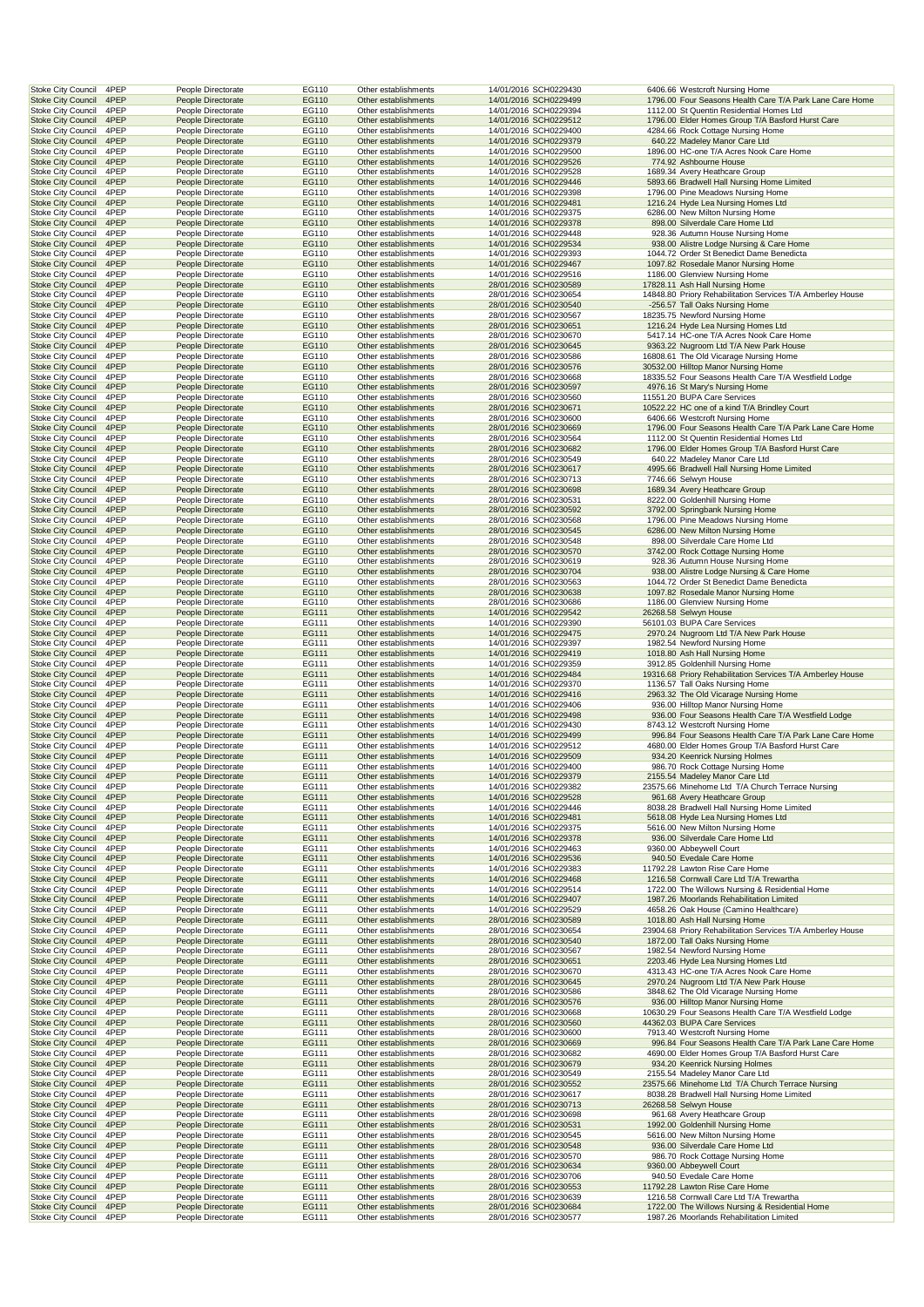| <b>Stoke City Council</b><br>4PEP                                      | People Directorate                       | EG111          | Other establishments                         | 28/01/2016 SCH0230699                          | 4658.26 Oak House (Camino Healthcare)                                                            |
|------------------------------------------------------------------------|------------------------------------------|----------------|----------------------------------------------|------------------------------------------------|--------------------------------------------------------------------------------------------------|
| <b>Stoke City Council</b><br>4PEP<br><b>Stoke City Council</b>         | People Directorate                       | EG112          | Other establishments                         | 14/01/2016 SCH0229542                          | 1175.84 Selwyn House                                                                             |
| 4PEP<br>Stoke City Council<br>4PEP                                     | People Directorate<br>People Directorate | EG112<br>EG112 | Other establishments<br>Other establishments | 14/01/2016 SCH0229474<br>14/01/2016 SCH0229523 | 19411.48 Shelton Care Ltd (Residential Payments Only)<br>3256.44 Voyage 1 Ltd                    |
| <b>Stoke City Council</b><br>4PEP                                      | People Directorate                       | EG112          | Other establishments                         | 14/01/2016 SCH0229531                          | 4593.12 3L Care Limited                                                                          |
| <b>Stoke City Council</b><br>4PEP                                      | People Directorate                       | EG112          | Other establishments                         | 28/01/2016 SCH0230710                          | 19411.48 Shelton Care Ltd (Residential Payments Only)                                            |
| <b>Stoke City Council</b><br>4PEP                                      | People Directorate                       | EG112          | Other establishments                         | 28/01/2016 SCH0230713                          | 1175.84 Selwyn House                                                                             |
| 4PEP<br><b>Stoke City Council</b>                                      | People Directorate                       | EG112          | Other establishments                         | 28/01/2016 SCH0230693                          | 3256.44 Voyage 1 Ltd                                                                             |
| <b>Stoke City Council</b><br>4PEP<br>4PEP<br><b>Stoke City Council</b> | People Directorate<br>People Directorate | EG112<br>EG113 | Other establishments<br>Other establishments | 28/01/2016 SCH0230701<br>14/01/2016 SCH0229542 | 4593.12 3L Care Limited<br>26007.14 Selwyn House                                                 |
| <b>Stoke City Council</b><br>4PEP                                      | People Directorate                       | EG113          | Other establishments                         | 14/01/2016 SCH0229397                          | 1043.94 Newford Nursing Home                                                                     |
| Stoke City Council<br>4PEP                                             | People Directorate                       | EG113          | Other establishments                         | 14/01/2016 SCH0229500                          | 10407.00 HC-one T/A Acres Nook Care Home                                                         |
| 4PEP<br><b>Stoke City Council</b>                                      | People Directorate                       | EG113          | Other establishments                         | 14/01/2016 SCH0229369                          | 17127.06 Scotia Health Care                                                                      |
| <b>Stoke City Council</b><br>4PEP                                      | People Directorate                       | EG113          | Other establishments                         | 14/01/2016 SCH0229496                          | 2118.86 Leonard Cheshire Disability                                                              |
| 4PEP<br><b>Stoke City Council</b><br><b>Stoke City Council</b><br>4PEP | People Directorate<br>People Directorate | EG113<br>EG113 | Other establishments<br>Other establishments | 28/01/2016 SCH0230567<br>28/01/2016 SCH0230670 | 1043.94 Newford Nursing Home<br>10397.00 HC-one T/A Acres Nook Care Home                         |
| <b>Stoke City Council</b><br>4PEP                                      | People Directorate                       | EG113          | Other establishments                         | 28/01/2016 SCH0230716                          | 41217.06 Scotia Health Care                                                                      |
| 4PEP<br><b>Stoke City Council</b>                                      | People Directorate                       | EG113          | Other establishments                         | 28/01/2016 SCH0230713                          | 26007.14 Selwyn House                                                                            |
| <b>Stoke City Council</b><br>4PEP                                      | People Directorate                       | EG113          | Other establishments                         | 28/01/2016 SCH0230666                          | 2118.86 Leonard Cheshire Disability                                                              |
| 4PEP<br><b>Stoke City Council</b><br><b>Stoke City Council</b>         | People Directorate                       | eg115          | Other establishments                         | 25/01/2016 CEN0378840                          | 916.00 REDACTED - Personal Data<br>2612.20 Craegmoor SYI Stoke / West Midlands Priory            |
| 4PEP<br>Stoke City Council<br>4PEP                                     | People Directorate<br>People Directorate | eg115<br>eg115 | Other establishments<br>Other establishments | 05/01/2016 CEN0375083<br>05/01/2016 CEN0375079 | 2612.20 Craegmoor SYI Stoke / West Midlands Priory                                               |
| 4PEP<br><b>Stoke City Council</b>                                      | People Directorate                       | eg115          | Other establishments                         | 05/01/2016 CEN0375081                          | 2612.20 Craegmoor SYI Stoke / West Midlands Priory                                               |
| <b>Stoke City Council</b><br>4PEP                                      | People Directorate                       | eg115          | Other establishments                         | 05/01/2016 CEN0375084                          | 3337.40 Craegmoor SYI Stoke / West Midlands Priory                                               |
| 4PEP<br><b>Stoke City Council</b>                                      | People Directorate                       | eg115          | Other establishments                         | 05/01/2016 CEN0375080                          | 3698.96 Craegmoor SYI Stoke / West Midlands Priory                                               |
| <b>Stoke City Council</b><br>4PEP                                      | People Directorate                       | eg115          | Other establishments                         | 05/01/2016 CEN0375073                          | 5824.00 Clay Housing                                                                             |
| <b>Stoke City Council</b><br>4PEP<br>4PEP<br><b>Stoke City Council</b> | People Directorate<br>People Directorate | eg115<br>eg115 | Other establishments<br>Other establishments | 05/01/2016 CEN0375082<br>12/01/2016 CEN0376694 | 5919.40 Craegmoor SYI Stoke / West Midlands Priory<br>609.00 Craegmoor Strathmore College Priory |
| <b>Stoke City Council</b><br>4PEP                                      | People Directorate                       | eg115          | Other establishments                         | 13/01/2016 CEN0376710                          | 631.84 Jump 2 Independence Ltd                                                                   |
| 4PEP<br><b>Stoke City Council</b>                                      | People Directorate                       | eg115          | Other establishments                         | 13/01/2016 CEN0376722                          | 3600.00 Shelton Care Ltd T/A Richmond Care Group                                                 |
| <b>Stoke City Council</b><br>4PEP                                      | People Directorate                       | eg115          | Other establishments                         | 13/01/2016 CEN0377038                          | 13033.28 Staffordshire Housing Association                                                       |
| Stoke City Council<br>4PEP                                             | People Directorate                       | eg115          | Other establishments                         | 21/01/2016 CEN0378365                          | 1341.20 Jump 2 Independence Ltd                                                                  |
| 4PEP<br><b>Stoke City Council</b>                                      | People Directorate                       | eg115          | Other establishments                         | 21/01/2016 CEN0378367                          | 1341.20 Jump 2 Independence Ltd                                                                  |
| <b>Stoke City Council</b><br>4PEP<br>4PEP                              | People Directorate                       | eg115          | Other establishments                         | 08/01/2016 CEN0376126                          | 798.00 Choices Housing Association                                                               |
| <b>Stoke City Council</b><br><b>Stoke City Council</b><br>4PEP         | People Directorate<br>People Directorate | eg115<br>eg115 | Other establishments<br>Other establishments | 08/01/2016 CEN0376131<br>08/01/2016 CEN0375863 | 2878.00 Haven Care & Support ILtd<br>2899.00 Shelton Care Ltd T/A Richmond Care Group            |
| <b>Stoke City Council</b><br>4PEP                                      | People Directorate                       | EG116          | Other establishments                         | 14/01/2016 SCH0229390                          | 1231.42 BUPA Care Services                                                                       |
| 4PEP<br><b>Stoke City Council</b>                                      | People Directorate                       | EG116          | Other establishments                         | 14/01/2016 SCH0229522                          | 1600.86 Magna Cura Ltd                                                                           |
| <b>Stoke City Council</b><br>4PEP                                      | People Directorate                       | EG116          | Other establishments                         | 14/01/2016 SCH0229520                          | 2586.00 Lovett Care Limited T/A Hilton House                                                     |
| 4PEP<br><b>Stoke City Council</b>                                      | People Directorate                       | EG116          | Other establishments                         | 14/01/2016 SCH0229417                          | 1662.43 Gorsefield Residential Home                                                              |
| <b>Stoke City Council</b><br>4PEP                                      | People Directorate                       | EG116          | Other establishments                         | 28/01/2016 SCH0230692                          | 1724.00 Magna Cura Ltd                                                                           |
| Stoke City Council<br>4PEP<br>4PEP<br><b>Stoke City Council</b>        | People Directorate                       | EG116<br>EG116 | Other establishments                         | 28/01/2016 SCH0230645<br>28/01/2016 SCH0230690 | 3078.57 Nugroom Ltd T/A New Park House                                                           |
| <b>Stoke City Council</b><br>4PEP                                      | People Directorate<br>People Directorate | EG116          | Other establishments<br>Other establishments | 28/01/2016 SCH0230551                          | 2031.86 Lovett Care Limited T/A Hilton House<br>1416.15 Hanford Manor RCH                        |
| 4PEP<br><b>Stoke City Council</b>                                      | People Directorate                       | eg117          | Other establishments                         | 20/01/2016 CEN0378293                          | 2987.14 Lovett Care Limited T/A Hilton House                                                     |
| <b>Stoke City Council</b><br>4PEP                                      | People Directorate                       | eg117          | Other establishments                         | 20/01/2016 CEN0378297                          | 4307.32 Beeches Nursing Home                                                                     |
| <b>Stoke City Council</b><br>4PEP                                      | People Directorate                       | eg117          | Other establishments                         | 20/01/2016 CEN0378300                          | 11005.00 Lovett Care Limited T/A Hilton House                                                    |
| 4PEP<br><b>Stoke City Council</b>                                      | People Directorate                       | eg117          | Other establishments                         | 21/01/2016 CEN0378327                          | 8804.00 Lovett Care Limited                                                                      |
| <b>Stoke City Council</b><br>4PEP                                      | People Directorate                       | eg117          | Other establishments                         | 11/01/2016 CEN0376180                          | 4307.32 Beeches Nursing Home                                                                     |
| 4PEP<br><b>Stoke City Council</b><br><b>Stoke City Council</b><br>4PEP | People Directorate<br>People Directorate | EG118<br>EG118 | Other establishments<br>Other establishments | 05/01/2016 SCH0228348<br>14/01/2016 SCH0229475 | 1800.00 Maple Tree Court Care Home<br>900.00 Nugroom Ltd T/A New Park House                      |
| <b>Stoke City Council</b><br>4PEP                                      | People Directorate                       | EG118          | Other establishments                         | 14/01/2016 SCH0229521                          | 1800.00 Agnes & Arthur                                                                           |
| 4PEP<br><b>Stoke City Council</b>                                      | People Directorate                       | EG118          | Other establishments                         | 14/01/2016 SCH0229538                          | 5142.86 The Place Up Hanley                                                                      |
| <b>Stoke City Council</b><br>4PEP                                      | People Directorate                       | EG118          | Other establishments                         | 14/01/2016 SCH0229539                          | 1028.57 Maple Tree Court Care Home                                                               |
| 4PEP<br><b>Stoke City Council</b>                                      | People Directorate                       | EG118          | Other establishments                         | 14/01/2016 SCH0229381                          | 578.57 Hanford Manor RCH                                                                         |
| <b>Stoke City Council</b><br>4PEP                                      | People Directorate                       | EG118          | Other establishments                         | 14/01/2016 SCH0229440                          | 707.14 The Maples Residential Home                                                               |
| <b>Stoke City Council</b><br>4PEP<br>4PEP                              | People Directorate                       | EG118          | Other establishments                         | 14/01/2016 SCH0229396                          | 2571.43 Kingsley Rest Home                                                                       |
| Stoke City Council<br><b>Stoke City Council</b><br>4PEP                | People Directorate<br>People Directorate | EG118<br>EG118 | Other establishments<br>Other establishments | 28/01/2016 SCH0230692<br>28/01/2016 SCH0230708 | 3600.00 Magna Cura Ltd<br>3792.86 The Place Up Hanley                                            |
| 4PEP<br><b>Stoke City Council</b>                                      | People Directorate                       | EG118          | Other establishments                         | 28/01/2016 SCH0230610                          | 900.00 The Maples Residential Home                                                               |
| <b>Stoke City Council</b><br>4PEP                                      | People Directorate                       | EG118          | Other establishments                         | 28/01/2016 SCH0230571                          | 1285.72 Alison House                                                                             |
| <b>Stoke City Council</b><br>4PEP                                      | People Directorate                       | EG118          | Other establishments                         | 28/01/2016 SCH0230629                          | 900.00 Burleigh House                                                                            |
| 4PEP<br><b>Stoke City Council</b>                                      | People Directorate                       | EG118          | Other establishments                         | 28/01/2016 SCH0230680                          | 1478.58 Florence House                                                                           |
| <b>Stoke City Council</b><br>4PEP                                      | People Directorate                       | EG120          | Other establishments                         | 14/01/2016 SCH0229460                          | 2735.88 Keswick House                                                                            |
| <b>Stoke City Council</b><br>4PEP<br>4PEP<br><b>Stoke City Council</b> | People Directorate<br>People Directorate | EG120<br>EG120 | Other establishments<br>Other establishments | 14/01/2016 SCH0229479<br>28/01/2016 SCH0230631 | 861.36 Choices Housing Association<br>1126.54 Keswick House                                      |
| <b>Stoke City Council</b><br>4PEP                                      | People Directorate                       | EG121          | Other establishments                         | 14/01/2016 SCH0229369                          | 998.57 Scotia Health Care                                                                        |
| Stoke City Council<br>4PEP                                             | People Directorate                       | EG121          | Other establishments                         | 14/01/2016 SCH0229436                          | 1864.00 Farmhouse Rest Home                                                                      |
| <b>Stoke City Council</b><br>4PEP                                      | People Directorate                       | EG121          | Other establishments                         | 28/01/2016 SCH0230692                          | 1704.00 Magna Cura Ltd                                                                           |
| Stoke City Council<br>4PEP                                             | People Directorate                       | eg133          | Other establishments                         | 05/01/2016 CEN0375077                          | 556.00 A & F Developments                                                                        |
| <b>Stoke City Council</b><br>4PEP                                      | People Directorate                       | eg133          | Other establishments                         | 12/01/2016 CEN0376448                          | 5460.00 Clay Housing                                                                             |
| <b>Stoke City Council</b><br>4PEP<br><b>Stoke City Council</b><br>4PEP | People Directorate<br>People Directorate | eg133<br>eg133 | Other establishments<br>Other establishments | 04/01/2016 CEN0374829<br>04/01/2016 CEN0374827 | 749.00 Foster Care Associates Ltd<br>3317.00 Foster Care Associates Ltd                          |
| <b>Stoke City Council</b><br>4PEP                                      | People Directorate                       | eg133          | Other establishments                         | 04/01/2016 CEN0374828                          | 3317.00 Foster Care Associates Ltd                                                               |
| <b>Stoke City Council</b><br>4PEP                                      | People Directorate                       | EG136          | Other establishments                         | 25/01/2016 CEN0378823                          | 9195.42 Prestige Nursing Ltd                                                                     |
| <b>Stoke City Council</b><br>4PEP                                      | People Directorate                       | EG136          | Other establishments                         | 26/01/2016 CEN0378822                          | 15703.07 Crossroads Staffordshire                                                                |
| <b>Stoke City Council</b><br>4PEP                                      | People Directorate                       | EG136          | Other establishments                         | 26/01/2016 CEN0379356                          | 18576.52 Allied Healthcare (Uk) Ltd                                                              |
| <b>Stoke City Council</b><br>4PEP                                      | People Directorate                       | EG136          | Other establishments                         | 26/01/2016 CEN0379360                          | 20116.35 Radis Community Care                                                                    |
| <b>Stoke City Council</b><br>4PEP<br>Stoke City Council<br>4PEP        | People Directorate<br>People Directorate | EG136<br>EG136 | Other establishments<br>Other establishments | 26/01/2016 CEN0379357<br>12/01/2016 CEN0376445 | 47733.56 The Human Support Group t/a Homecare Support<br>1136.00 Ana Nursing & Care Services Ltd |
| <b>Stoke City Council</b><br>4PEP                                      | People Directorate                       | EG136          | Other establishments                         | 20/01/2016 CEN0378175                          | 17035.69 The Human Support Group t/a Homecare Support                                            |
| <b>Stoke City Council</b><br>4PEP                                      | People Directorate                       | EG136          | Other establishments                         | 20/01/2016 CEN0378176                          | 22865.05 Mears Care Ltd                                                                          |
| <b>Stoke City Council</b><br>4PEP                                      | People Directorate                       | EG136          | Other establishments                         | 20/01/2016 CEN0377949                          | 37659.28 Sevacare UK                                                                             |
| <b>Stoke City Council</b><br>4PEP                                      | People Directorate                       | EG136          | Other establishments                         | 18/01/2016 CEN0377547                          | 23440.65 Ana Nursing & Care Services Ltd                                                         |
| <b>Stoke City Council</b><br>4PEP                                      | People Directorate                       | EG136          | Other establishments                         | 21/01/2016 CEN0378580                          | 24144.90 Mears Care Ltd                                                                          |
| <b>Stoke City Council</b><br>4PEP<br><b>Stoke City Council</b><br>4PEP | People Directorate<br>People Directorate | EG136<br>EG136 | Other establishments<br>Other establishments | 22/01/2016 CEN0378663<br>22/01/2016 CEN0378732 | 6926.08 Carehomes Stoke Ltd<br>8884.81 Prestige Nursing Ltd                                      |
| <b>Stoke City Council</b><br>4PEP                                      | People Directorate                       | EG136          | Other establishments                         | 22/01/2016 CEN0378674                          | 13852.16 Carehomes Stoke Ltd                                                                     |
| <b>Stoke City Council</b><br>4PEP                                      | People Directorate                       | EG136          | Other establishments                         | 15/01/2016 CEN0377462                          | 44604.95 Mears Care Ltd                                                                          |
| 4PEP<br><b>Stoke City Council</b>                                      | People Directorate                       | EG136          | Other establishments                         | 15/01/2016 CEN0377461                          | 23616.23 Radis Community Care                                                                    |
| <b>Stoke City Council</b><br>4PEP                                      | People Directorate                       | EG136          | Other establishments                         | 11/01/2016 CEN0376207                          | 23379.99 Radis Community Care                                                                    |
| <b>Stoke City Council</b><br>4PEP                                      | People Directorate                       | EG136          | Other establishments                         | 11/01/2016 CEN0376212                          | 29821.17 Carehomes Stoke Ltd                                                                     |
| <b>Stoke City Council</b><br>4PEP<br><b>Stoke City Council</b><br>4PEP | People Directorate<br>People Directorate | EG136<br>EG136 | Other establishments<br>Other establishments | 07/01/2016 CEN0375806<br>07/01/2016 CEN0375807 | 6926.08 Carehomes Stoke Ltd<br>13852.16 Carehomes Stoke Ltd                                      |
| <b>Stoke City Council</b><br>4PEP                                      | People Directorate                       | EG137          | Other establishments                         | 05/01/2016 CEN0374969                          | 24160.32 Creative Support Ltd                                                                    |
| <b>Stoke City Council</b><br>4PEP                                      | People Directorate                       | EG137          | Other establishments                         | 06/01/2016 CEN0374968                          | 4187.09 Crossroads Staffordshire                                                                 |
| <b>Stoke City Council</b><br>4PEP                                      | People Directorate                       | EG137          | Other establishments                         | 21/01/2016 CEN0378579                          | 10222.06 The Human Support Group t/a Homecare Support                                            |
| <b>Stoke City Council</b><br>4PEP                                      | People Directorate                       | EG137          | Other establishments                         | 27/01/2016 CEN0379508                          | 58114.56 The Extracare Charitable Trust                                                          |
| <b>Stoke City Council</b><br>4PEP                                      | People Directorate                       | EG137          | Other establishments                         | 27/01/2016 CEN0379507                          | 79968.00 The Extracare Charitable Trust                                                          |
| 4PEP<br><b>Stoke City Council</b><br><b>Stoke City Council</b><br>4PEP | People Directorate<br>People Directorate | EG137<br>EG137 | Other establishments<br>Other establishments | 08/01/2016 CEN0375739<br>07/01/2016 CEN0375741 | 1492.32 Crossroads Staffordshire<br>2853.76 Creative Support Ltd                                 |
| <b>Stoke City Council</b><br>4PEP                                      | People Directorate                       | EG139          | Other establishments                         | 26/01/2016 SCH0230144                          | 2849.54 REDACTED - Personal Data                                                                 |
| 4PEP<br><b>Stoke City Council</b>                                      | People Directorate                       | EG139          | Other establishments                         | 26/01/2016 SCH0230045                          | 1923.60 REDACTED - Personal Data                                                                 |
| <b>Stoke City Council</b><br>4PEP                                      | People Directorate                       | EG139          | Other establishments                         | 26/01/2016 SCH0205292                          | 1623.32 REDACTED - Personal Data                                                                 |
| <b>Stoke City Council</b><br>4PEP                                      | People Directorate                       | EG139          | Other establishments                         | 26/01/2016 SCH0230112                          | 732.80 REDACTED - Personal Data                                                                  |
| <b>Stoke City Council</b><br>4PEP                                      | People Directorate                       | EG139          | Other establishments                         | 26/01/2016 SCH0230388                          | 594.50 REDACTED - Personal Data                                                                  |
| <b>Stoke City Council</b><br>4PEP                                      | People Directorate                       | EG139          | Other establishments                         | 26/01/2016 SCH0229680                          | 512.96 REDACTED - Personal Data                                                                  |
| <b>Stoke City Council</b><br>4PEP<br><b>Stoke City Council</b><br>4PEP | People Directorate<br>People Directorate | EG139<br>EG139 | Other establishments<br>Other establishments | 26/01/2016 SCH0230422<br>26/01/2016 SCH0230488 | 502.49 REDACTED - Personal Data<br>508.66 REDACTED - Personal Data                               |
| <b>Stoke City Council</b><br>4PEP                                      | People Directorate                       | EG139          | Other establishments                         | 26/01/2016 SCH0229806                          | 512.96 REDACTED - Personal Data                                                                  |
| <b>Stoke City Council</b><br>4PEP                                      | People Directorate                       | EG139          | Other establishments                         | 26/01/2016 SCH0230499                          | 530.40 REDACTED - Personal Data                                                                  |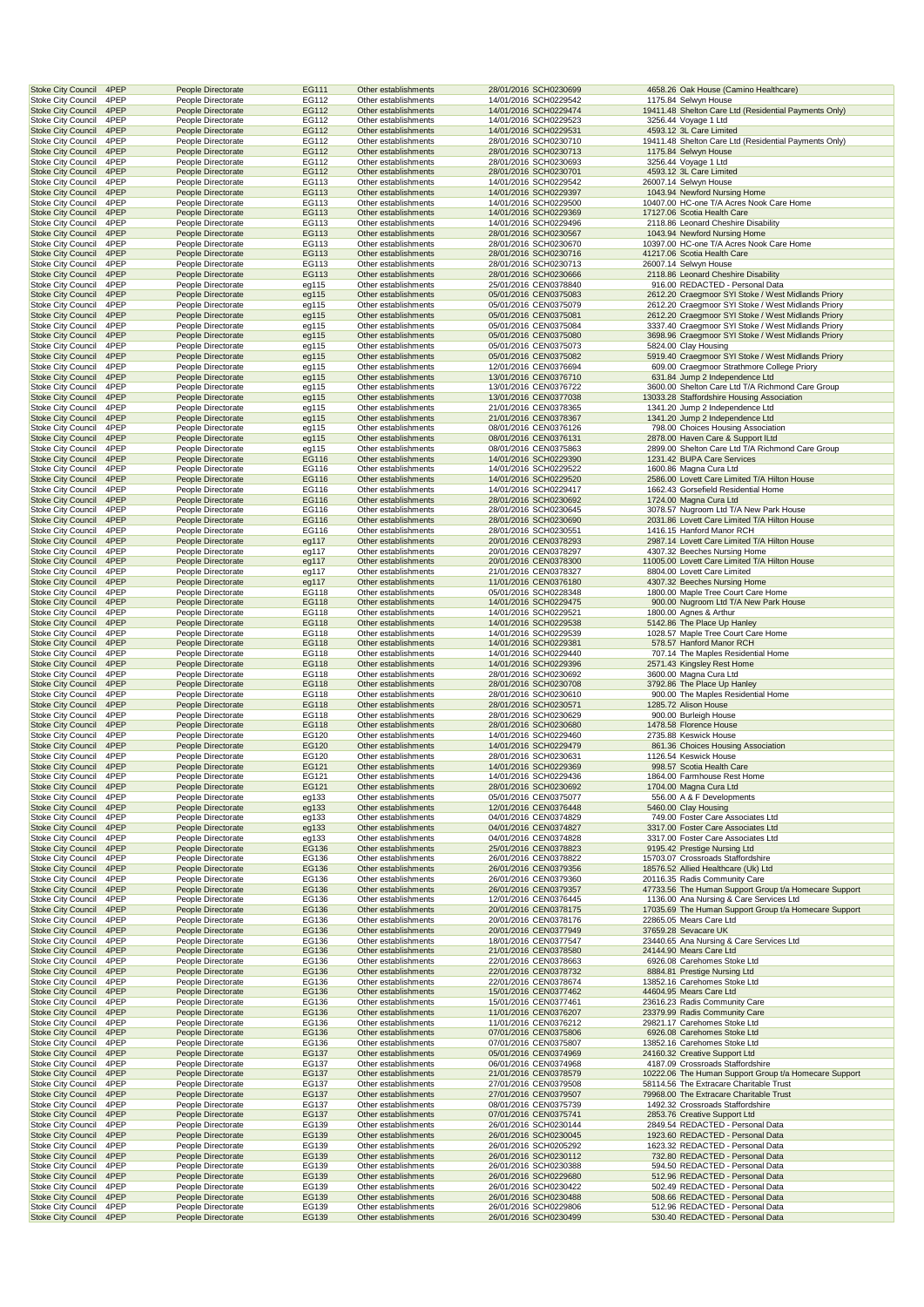|                                                        | 4PEP         | People Directorate                       | EG139          | Other establishments                         | 26/01/2016 SCH0230500                          | 530.40 REDACTED - Personal Data                                               |
|--------------------------------------------------------|--------------|------------------------------------------|----------------|----------------------------------------------|------------------------------------------------|-------------------------------------------------------------------------------|
| <b>Stoke City Council</b><br><b>Stoke City Council</b> | 4PEP         | People Directorate                       | EG139          | Other establishments                         | 26/01/2016 SCH0229649                          | 540.44 REDACTED - Personal Data                                               |
| <b>Stoke City Council</b>                              | 4PEP         | People Directorate                       | EG139          | Other establishments                         | 26/01/2016 SCH0229781                          | 549.60 REDACTED - Personal Data                                               |
| <b>Stoke City Council</b>                              | 4PEP         | People Directorate                       | EG139          | Other establishments                         | 26/01/2016 SCH0229759                          | 549.60 REDACTED - Personal Data                                               |
| Stoke City Council                                     | 4PEP         | People Directorate                       | EG139          | Other establishments                         | 26/01/2016 SCH0229682                          | 549.60 REDACTED - Personal Data                                               |
| <b>Stoke City Council</b>                              | 4PEP         | People Directorate                       | EG139          | Other establishments                         | 26/01/2016 SCH0229784                          | 549.60 REDACTED - Personal Data                                               |
| Stoke City Council                                     | 4PEP         | People Directorate                       | EG139          | Other establishments                         | 26/01/2016 SCH0230501                          | 560.00 REDACTED - Personal Data                                               |
| <b>Stoke City Council</b>                              | 4PEP         | People Directorate                       | EG139          | Other establishments                         | 26/01/2016 SCH0229875                          | 565.31 REDACTED - Personal Data                                               |
| <b>Stoke City Council</b>                              | 4PEP         | People Directorate                       | EG139          | Other establishments                         | 26/01/2016 SCH0230449                          | 565.76 REDACTED - Personal Data                                               |
| <b>Stoke City Council</b>                              | 4PEP         | People Directorate                       | EG139          | Other establishments                         | 26/01/2016 SCH0230431                          | 601.12 REDACTED - Personal Data                                               |
| <b>Stoke City Council</b>                              | 4PEP         | People Directorate                       | EG139          | Other establishments                         | 26/01/2016 SCH0230121                          | 650.00 REDACTED - Personal Data                                               |
| <b>Stoke City Council</b>                              | 4PEP         | People Directorate                       | EG139          | Other establishments                         | 26/01/2016 SCH0229810                          | 741.15 REDACTED - Personal Data                                               |
| <b>Stoke City Council</b>                              | 4PEP         | People Directorate                       | EG139          | Other establishments                         | 26/01/2016 SCH0229650                          | 714.48 REDACTED - Personal Data                                               |
| <b>Stoke City Council</b>                              | 4PEP         | People Directorate                       | EG139          | Other establishments                         | 26/01/2016 SCH0229917                          | 769.44 REDACTED - Personal Data                                               |
| Stoke City Council                                     | 4PEP         | People Directorate                       | EG139          | Other establishments                         | 26/01/2016 SCH0229869                          | 769.44 REDACTED - Personal Data                                               |
| <b>Stoke City Council</b>                              | 4PEP         | People Directorate                       | EG139          | Other establishments                         | 26/01/2016 SCH0229664                          | 778.60 REDACTED - Personal Data                                               |
| Stoke City Council                                     | 4PEP         | People Directorate                       | EG139          | Other establishments                         | 26/01/2016 SCH0229979                          | 781.22 REDACTED - Personal Data                                               |
| <b>Stoke City Council</b>                              | 4PEP         | People Directorate                       | EG139          | Other establishments                         | 26/01/2016 SCH0230034                          | 879.36 REDACTED - Personal Data                                               |
| <b>Stoke City Council</b>                              | 4PEP         | People Directorate                       | EG139          | Other establishments                         | 26/01/2016 SCH0229762                          | 879.36 REDACTED - Personal Data                                               |
| <b>Stoke City Council</b>                              | 4PEP         | People Directorate                       | EG139          | Other establishments                         | 26/01/2016 SCH0229774<br>26/01/2016 SCH0229684 | 916.00 REDACTED - Personal Data                                               |
| <b>Stoke City Council</b>                              | 4PEP<br>4PEP | People Directorate                       | EG139<br>EG139 | Other establishments<br>Other establishments |                                                | 989.28 REDACTED - Personal Data<br>1021.65 REDACTED - Personal Data           |
| <b>Stoke City Council</b><br><b>Stoke City Council</b> | 4PEP         | People Directorate<br>People Directorate | EG139          | Other establishments                         | 26/01/2016 SCH0230491<br>26/01/2016 SCH0229835 | 1025.92 REDACTED - Personal Data                                              |
| <b>Stoke City Council</b>                              | 4PEP         | People Directorate                       | EG139          | Other establishments                         | 26/01/2016 SCH0230463                          | 1137.24 REDACTED - Personal Data                                              |
| Stoke City Council                                     | 4PEP         | People Directorate                       | EG139          | Other establishments                         | 26/01/2016 SCH0229686                          | 1752.00 REDACTED - Personal Data                                              |
| <b>Stoke City Council</b>                              | 4PEP         | People Directorate                       | EG140          | Other establishments                         | 26/01/2016 SCH0229653                          | 542.00 REDACTED - Personal Data                                               |
| Stoke City Council                                     | 4PEP         | People Directorate                       | EG140          | Other establishments                         | 26/01/2016 SCH0229672                          | 542.00 REDACTED - Personal Data                                               |
| <b>Stoke City Council</b>                              | 4PEP         | People Directorate                       | EG142          | Other establishments                         | 26/01/2016 SCH0229887                          | 2600.00 REDACTED - Personal Data                                              |
| <b>Stoke City Council</b>                              | 4PEP         | People Directorate                       | EG142          | Other establishments                         | 26/01/2016 SCH0229878                          | 796.00 REDACTED - Personal Data                                               |
| <b>Stoke City Council</b>                              | 4PEP         | People Directorate                       | EG142          | Other establishments                         | 26/01/2016 SCH0229758                          | 796.00 REDACTED - Personal Data                                               |
| <b>Stoke City Council</b>                              | 4PEP         | People Directorate                       | EG142          | Other establishments                         | 26/01/2016 SCH0229821                          | 796.00 REDACTED - Personal Data                                               |
| <b>Stoke City Council</b>                              | 4PEP         | People Directorate                       | EG142          | Other establishments                         | 26/01/2016 SCH0230318                          | 874.00 REDACTED - Personal Data                                               |
| <b>Stoke City Council</b>                              | 4PEP         | People Directorate                       | EG142          | Other establishments                         | 26/01/2016 SCH0230184                          | 1224.00 REDACTED - Personal Data                                              |
| <b>Stoke City Council</b>                              | 4PEP         | People Directorate                       | EG142          | Other establishments                         | 26/01/2016 SCH0230295                          | 1352.00 REDACTED - Personal Data                                              |
| Stoke City Council                                     | 4PEP         | People Directorate                       | EG142          | Other establishments                         | 26/01/2016 SCH0229656                          | 1592.00 REDACTED - Personal Data                                              |
| <b>Stoke City Council</b>                              | 4PEP         | People Directorate                       | EG142          | Other establishments                         | 26/01/2016 SCH0229785                          | 1964.00 REDACTED - Personal Data                                              |
| Stoke City Council                                     | 4PEP         | People Directorate                       | EG142          | Other establishments                         | 26/01/2016 SCH0230413                          | 1964.00 REDACTED - Personal Data                                              |
| <b>Stoke City Council</b>                              | 4PEP         | People Directorate                       | EG143          | Other establishments                         | 14/01/2016 CEN0377129                          | 1101.87 Magna Cura Ltd                                                        |
| <b>Stoke City Council</b>                              | 4PEP         | People Directorate                       | EG143          | Other establishments                         | 14/01/2016 CEN0377190                          | 583100.00 North Staffordshire Combined Healthcare NHS Trust                   |
| <b>Stoke City Council</b>                              | 4PEP         | People Directorate                       | EG143          | Other establishments                         | 12/01/2016 CEN0376670                          | 1522.00 Derwent & California Villas                                           |
| <b>Stoke City Council</b>                              | 4PEP         | People Directorate                       | EG143          | Other establishments                         | 13/01/2016 CEN0377040                          | 21275.00 Radis Community Care                                                 |
| <b>Stoke City Council</b>                              | 4PEP         | People Directorate                       | EG143          | Other establishments                         | 13/01/2016 CEN0376709                          | 720.00 Beth Johnson Foundation                                                |
| <b>Stoke City Council</b>                              | 4PEP         | People Directorate                       | EG143          | Other establishments                         | 13/01/2016 CEN0376505                          | 1927.00 NHS Highland                                                          |
| <b>Stoke City Council</b>                              | 4PEP         | People Directorate                       | EG143          | Other establishments                         | 27/01/2016 CEN0377074                          | 230877.02 Turning Point                                                       |
| Stoke City Council                                     | 4PEP         | People Directorate                       | EG146          | Other establishments                         | 14/01/2016 SCH0229371                          | 504.49 Dresden House Ltd                                                      |
| <b>Stoke City Council</b><br>Stoke City Council        | 4PEP<br>4PEP | People Directorate<br>People Directorate | eg170<br>eg170 | Other establishments<br>Other establishments | 13/01/2016 CYP0737290<br>13/01/2016 CYP0737291 | 768.88 Young Explorers Childcare Ltd<br>1516.16 Young Explorers Childcare Ltd |
| <b>Stoke City Council</b>                              | 4PEP         | People Directorate                       | eg171          | Other establishments                         | 21/01/2016 CEN0378590                          | 750.00 Action for Children                                                    |
| <b>Stoke City Council</b>                              | 4PEP         | People Directorate                       | eg171          | Other establishments                         | 22/01/2016 CYP0739927                          | 9000.00 Nugent Care Adoption Services                                         |
| <b>Stoke City Council</b>                              | 4PEP         | People Directorate                       | eg171          | Other establishments                         | 15/01/2016 CYP0737471                          | 9000.00 Caritas Care Limited                                                  |
| <b>Stoke City Council</b>                              | 4PEP         | People Directorate                       | EG173          | Other establishments                         | 05/01/2016 CEN0375129                          | 1656.00 Voyage Limited                                                        |
| <b>Stoke City Council</b>                              | 4PEP         | People Directorate                       | EG173          | Other establishments                         | 12/01/2016 CEN0376667                          | 1700.00 Allendale Specialist Day Care Centre Limited                          |
| <b>Stoke City Council</b>                              | 4PEP         | People Directorate                       | EG173          | Other establishments                         | 28/01/2016 SCH0230728                          | 6732.08 The Grocott Centre Limited                                            |
| <b>Stoke City Council</b>                              | 4PEP         | People Directorate                       | EG173          | Other establishments                         | 28/01/2016 SCH0230723                          | -1384.96 Jump 2 Independence Ltd                                              |
| Stoke City Council                                     | 4PEP         |                                          |                |                                              |                                                |                                                                               |
|                                                        |              | People Directorate                       | EG173          | Other establishments                         | 28/01/2016 SCH0230725                          | 2377.20 Carehomes Stoke Ltd                                                   |
|                                                        |              |                                          |                |                                              |                                                |                                                                               |
| <b>Stoke City Council</b><br><b>Stoke City Council</b> | 4PEP<br>4PEP | People Directorate<br>People Directorate | EG173<br>EG173 | Other establishments<br>Other establishments | 28/01/2016 SCH0230721<br>28/01/2016 SCH0230719 | 2328.14 Approach<br>1760.00 Northwood Day Care Centre                         |
| <b>Stoke City Council</b>                              | 4PEP         | People Directorate                       | EG173          | Other establishments                         | 28/01/2016 SCH0230724                          | 878.43 Lovett Care Limited                                                    |
| <b>Stoke City Council</b>                              | 4PEP         | People Directorate                       | EG173          | Other establishments                         | 28/01/2016 SCH0230722                          | 1112.00 Creative Support Ltd                                                  |
| <b>Stoke City Council</b>                              | 4PEP         | People Directorate                       | EG173          | Other establishments                         | 13/01/2016 CEN0376714                          | 1140.00 Shelton Care Ltd T/A Richmond Care Group                              |
| Stoke City Council                                     | 4PEP         | People Directorate                       | EG173          | Other establishments                         | 13/01/2016 CEN0376712                          | 1536.00 Shelton Care Ltd T/A Richmond Care Group                              |
| <b>Stoke City Council</b>                              | 4PEP         | People Directorate                       | EG173          | Other establishments                         | 13/01/2016 CEN0376713                          | 1920.00 Shelton Care Ltd T/A Richmond Care Group                              |
| <b>Stoke City Council</b>                              | 4PEP         | People Directorate                       | EG173          | Other establishments                         | 08/01/2016 CEN0375872                          | 600.00 Trinity Skills For Life Ltd                                            |
| <b>Stoke City Council</b>                              | 4PEP         | People Directorate                       | EG173          | Other establishments                         | 08/01/2016 CEN0375870                          | 1200.00 Trinity Skills For Life Ltd                                           |
| <b>Stoke City Council</b>                              | 4PEP         | People Directorate                       | EG173          | Other establishments                         | 08/01/2016 CEN0375867                          | 1300.00 Shelton Care Ltd T/A Richmond Care Group                              |
| <b>Stoke City Council</b>                              | 4PEP         | People Directorate                       | EG173          | Other establishments                         | 08/01/2016 CEN0375869                          | 1442.00 Trinity Skills For Life Ltd                                           |
| Stoke City Council                                     | 4PEP         | People Directorate                       | EG173          | Other establishments                         | 08/01/2016 CEN0375864                          | 1950.00 Shelton Care Ltd T/A Richmond Care Group                              |
| Stoke City Council 4PEP                                |              | People Directorate                       | EG173          | Other establishments                         | 08/01/2016 CEN0375866                          | 2120.00 Shelton Care Ltd T/A Richmond Care Group                              |
| <b>Stoke City Council</b>                              | 4PEP         | People Directorate                       | EG173          | Other establishments                         | 08/01/2016 CEN0375865                          | 2496.00 Shelton Care Ltd T/A Richmond Care Group                              |
| <b>Stoke City Council</b>                              | 4PEP         | People Directorate                       | EG173          | Other establishments                         | 07/01/2016 SCH0229295                          | 1736.00 Freespirits Day Care Ltd                                              |
| <b>Stoke City Council</b>                              | 4PEP         | People Directorate                       | EG189          | Other establishments                         | 26/01/2016 SCH0230144                          | -2900.00 REDACTED - Personal Data                                             |
| <b>Stoke City Council</b>                              | 4PEP         | People Directorate                       | EG189          | Other establishments                         | 26/01/2016 SCH0230045                          | -1923.60 REDACTED - Personal Data                                             |
| <b>Stoke City Council</b>                              | 4PEP         | People Directorate                       | EG189          | Other establishments                         | 26/01/2016 SCH0205292                          | -1779.66 REDACTED - Personal Data                                             |
| <b>Stoke City Council</b>                              | 4PEP         | People Directorate                       | EG189          | Other establishments                         | 26/01/2016 SCH0230005                          | 4286.72 REDACTED - Personal Data                                              |
| Stoke City Council                                     | 4PEP<br>4PEP | People Directorate<br>People Directorate | EG189<br>EG189 | Other establishments<br>Other establishments | 26/01/2016 SCH0229887                          | 1959.04 REDACTED - Personal Data<br>-732.80 REDACTED - Personal Data          |
| <b>Stoke City Council</b><br>Stoke City Council        | 4PEP         | People Directorate                       | EG189          | Other establishments                         | 26/01/2016 SCH0230112<br>26/01/2016 SCH0229843 | 3411.96 REDACTED - Personal Data                                              |
| <b>Stoke City Council</b>                              | 4PEP         | People Directorate                       | EG189          | Other establishments                         | 26/01/2016 SCH0230388                          | -594.50 REDACTED - Personal Data                                              |
| Stoke City Council                                     | 4PEP         | People Directorate                       | EG189          | Other establishments                         | 26/01/2016 SCH0230312                          | 968.32 REDACTED - Personal Data                                               |
| <b>Stoke City Council</b>                              | 4PEP         | People Directorate                       | EG189          | Other establishments                         | 26/01/2016 SCH0229721                          | 507.52 REDACTED - Personal Data                                               |
| <b>Stoke City Council</b>                              | 4PEP         | People Directorate                       | EG189          | Other establishments                         | 26/01/2016 SCH0229748                          | 2567.80 REDACTED - Personal Data                                              |
| <b>Stoke City Council</b>                              | 4PEP         | People Directorate                       | EG189          | Other establishments                         | 26/01/2016 SCH0230310                          | 512.00 REDACTED - Personal Data                                               |
| <b>Stoke City Council</b>                              | 4PEP         | People Directorate                       | EG189          | Other establishments                         | 26/01/2016 SCH0229726                          | 512.96 REDACTED - Personal Data                                               |
| <b>Stoke City Council</b>                              | 4PEP         | People Directorate                       | EG189          | Other establishments                         | 26/01/2016 SCH0230147                          | 512.96 REDACTED - Personal Data                                               |
| <b>Stoke City Council</b>                              | 4PEP         | People Directorate                       | EG189          | Other establishments                         | 26/01/2016 SCH0230060                          | 512.96 REDACTED - Personal Data                                               |
| <b>Stoke City Council</b>                              | 4PEP         | People Directorate                       | EG189          | Other establishments                         | 26/01/2016 SCH0230001                          | 513.68 REDACTED - Personal Data                                               |
| Stoke City Council                                     | 4PEP         | People Directorate                       | EG189          | Other establishments                         | 26/01/2016 SCH0229654                          | 2413.16 REDACTED - Personal Data                                              |
| <b>Stoke City Council</b>                              | 4PEP         | People Directorate                       | EG189          | Other establishments                         | 26/01/2016 SCH0230170                          | 519.12 REDACTED - Personal Data                                               |
| <b>Stoke City Council</b>                              | 4PEP         | People Directorate                       | EG189          | Other establishments                         | 26/01/2016 SCH0230078                          | 520.00 REDACTED - Personal Data                                               |
| <b>Stoke City Council</b>                              | 4PEP         | People Directorate                       | EG189          | Other establishments                         | 26/01/2016 SCH0229967                          | 532.84 REDACTED - Personal Data                                               |
| <b>Stoke City Council</b>                              | 4PEP         | People Directorate                       | EG189          | Other establishments                         | 26/01/2016 SCH0230127                          | 534.40 REDACTED - Personal Data                                               |
| <b>Stoke City Council</b><br>Stoke City Council        | 4PEP<br>4PEP | People Directorate<br>People Directorate | EG189<br>EG189 | Other establishments<br>Other establishments | 26/01/2016 SCH0230016<br>26/01/2016 SCH0230118 | 535.68 REDACTED - Personal Data<br>546.00 REDACTED - Personal Data            |
| <b>Stoke City Council</b>                              | 4PEP         | People Directorate                       | EG189          | Other establishments                         | 26/01/2016 SCH0229784                          | 1099.20 REDACTED - Personal Data                                              |
| Stoke City Council                                     | 4PEP         | People Directorate                       | EG189          | Other establishments                         | 26/01/2016 SCH0230164                          | 549.60 REDACTED - Personal Data                                               |
| <b>Stoke City Council</b>                              | 4PEP         | People Directorate                       | EG189          | Other establishments                         | 26/01/2016 SCH0229742                          | 549.60 REDACTED - Personal Data                                               |
| Stoke City Council                                     | 4PEP         | People Directorate                       | EG189          | Other establishments                         | 26/01/2016 SCH0230141                          | 549.60 REDACTED - Personal Data                                               |
| <b>Stoke City Council</b>                              | 4PEP         | People Directorate                       | EG189          | Other establishments                         | 26/01/2016 SCH0229662                          | 557.64 REDACTED - Personal Data                                               |
| Stoke City Council                                     | 4PEP         | People Directorate                       | EG189          | Other establishments                         | 26/01/2016 SCH0230316                          | 560.00 REDACTED - Personal Data                                               |
| <b>Stoke City Council</b>                              | 4PEP         | People Directorate                       | EG189          | Other establishments                         | 26/01/2016 SCH0230260                          | 560.00 REDACTED - Personal Data                                               |
| <b>Stoke City Council</b>                              | 4PEP         | People Directorate                       | EG189          | Other establishments                         | 26/01/2016 SCH0229953                          | 560.32 REDACTED - Personal Data                                               |
| <b>Stoke City Council</b>                              | 4PEP         | People Directorate                       | EG189          | Other establishments                         | 26/01/2016 SCH0229749                          | 567.92 REDACTED - Personal Data                                               |
| Stoke City Council                                     | 4PEP         | People Directorate                       | EG189          | Other establishments                         | 26/01/2016 SCH0230084                          | 579.84 REDACTED - Personal Data                                               |
| <b>Stoke City Council</b>                              | 4PEP         | People Directorate                       | EG189          | Other establishments                         | 26/01/2016 SCH0230176                          | 586.24 REDACTED - Personal Data                                               |
| <b>Stoke City Council</b>                              | 4PEP         | People Directorate                       | EG189          | Other establishments                         | 26/01/2016 SCH0230190                          | 586.24 REDACTED - Personal Data                                               |
| <b>Stoke City Council</b>                              | 4PEP         | People Directorate                       | EG189          | Other establishments                         | 26/01/2016 SCH0230311                          | 586.24 REDACTED - Personal Data                                               |
| Stoke City Council                                     | 4PEP         | People Directorate                       | EG189          | Other establishments                         | 26/01/2016 SCH0230309                          | 588.00 REDACTED - Personal Data                                               |
| <b>Stoke City Council</b>                              | 4PEP         | People Directorate                       | EG189          | Other establishments                         | 26/01/2016 SCH0229951                          | 596.96 REDACTED - Personal Data                                               |
| Stoke City Council<br><b>Stoke City Council</b>        | 4PEP<br>4PEP | People Directorate<br>People Directorate | EG189<br>EG189 | Other establishments<br>Other establishments | 26/01/2016 SCH0230192<br>26/01/2016 SCH0230039 | 600.00 REDACTED - Personal Data<br>600.00 REDACTED - Personal Data            |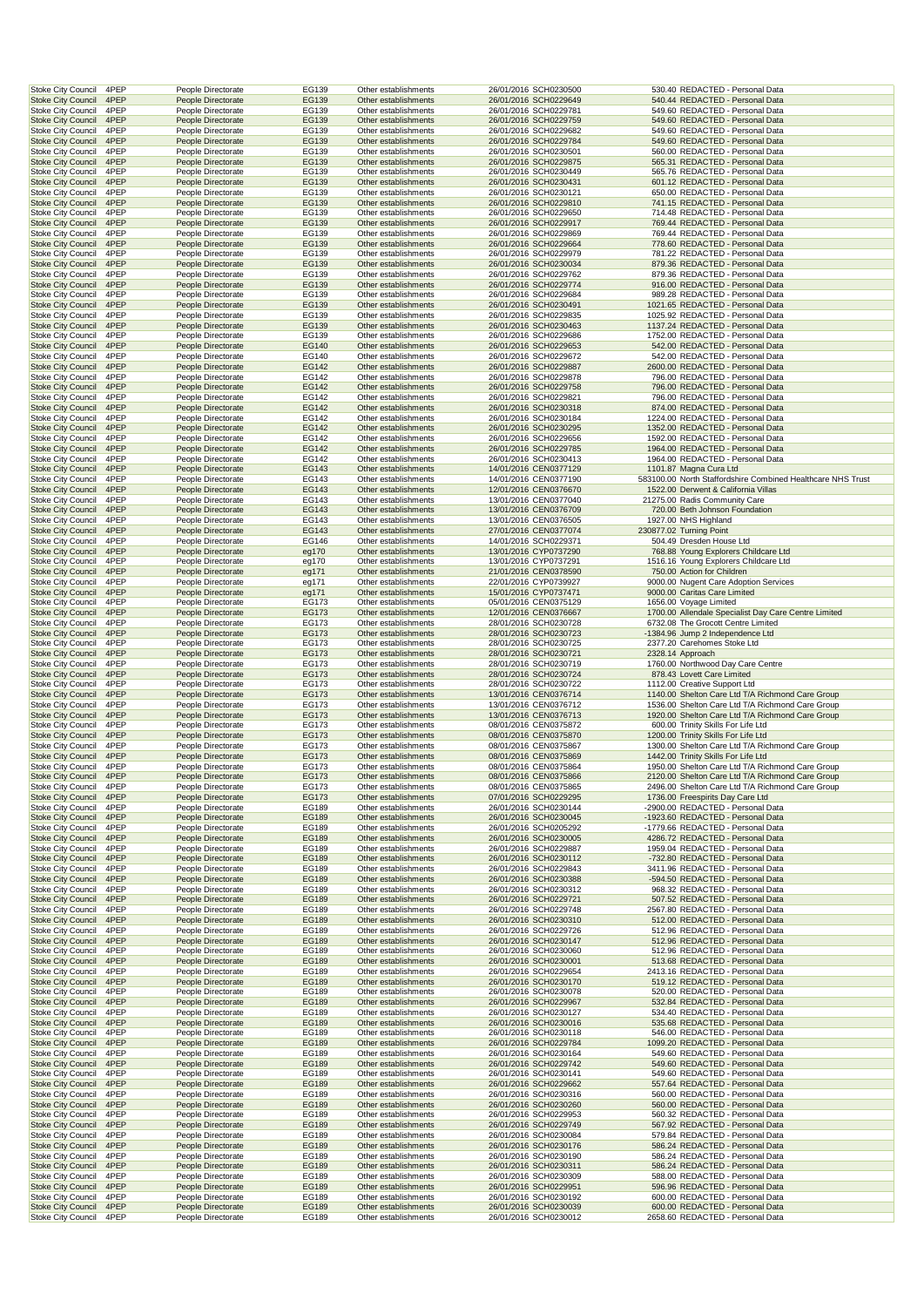| <b>Stoke City Council</b>                              | 4PEP         | People Directorate                       | EG189          | Other establishments                         | 26/01/2016 SCH0230394                          | 605.48 REDACTED - Personal Data                                      |  |
|--------------------------------------------------------|--------------|------------------------------------------|----------------|----------------------------------------------|------------------------------------------------|----------------------------------------------------------------------|--|
| <b>Stoke City Council</b>                              | 4PEP         | People Directorate                       | EG189          | Other establishments                         | 26/01/2016 SCH0229846                          | 607.68 REDACTED - Personal Data                                      |  |
| <b>Stoke City Council</b>                              | 4PEP         | People Directorate                       | EG189          | Other establishments                         | 26/01/2016 SCH0230102                          | 613.72 REDACTED - Personal Data                                      |  |
| <b>Stoke City Council</b>                              | 4PEP         | People Directorate                       | EG189          | Other establishments                         | 26/01/2016 SCH0230401                          | 622.40 REDACTED - Personal Data                                      |  |
| <b>Stoke City Council</b>                              | 4PEP         | People Directorate                       | EG189          | Other establishments                         | 26/01/2016 SCH0230248                          | 624.00 REDACTED - Personal Data                                      |  |
| <b>Stoke City Council</b>                              | 4PEP         | People Directorate                       | EG189          | Other establishments                         | 26/01/2016 SCH0229923                          | 628.32 REDACTED - Personal Data                                      |  |
| <b>Stoke City Council</b>                              | 4PEP         | People Directorate                       | EG189          | Other establishments                         | 26/01/2016 SCH0230263                          | 634.24 REDACTED - Personal Data                                      |  |
| <b>Stoke City Council</b>                              | 4PEP         | People Directorate                       | EG189          | Other establishments                         | 26/01/2016 SCH0230137                          | 635.60 REDACTED - Personal Data                                      |  |
| <b>Stoke City Council</b>                              | 4PEP         | People Directorate                       | EG189          | Other establishments                         | 26/01/2016 SCH0229978                          | 641.20 REDACTED - Personal Data                                      |  |
| Stoke City Council                                     | 4PEP         | People Directorate                       | EG189          | Other establishments                         | 26/01/2016 SCH0229874                          | 644.32 REDACTED - Personal Data                                      |  |
| <b>Stoke City Council</b><br>Stoke City Council        | 4PEP<br>4PEP | People Directorate<br>People Directorate | EG189<br>EG189 | Other establishments<br>Other establishments | 26/01/2016 SCH0230407<br>26/01/2016 SCH0229669 | 659.52 REDACTED - Personal Data<br>659.52 REDACTED - Personal Data   |  |
| <b>Stoke City Council</b>                              | 4PEP         | People Directorate                       | EG189          | Other establishments                         | 26/01/2016 SCH0229891                          | 660.83 REDACTED - Personal Data                                      |  |
| <b>Stoke City Council</b>                              | 4PEP         | People Directorate                       | EG189          | Other establishments                         | 26/01/2016 SCH0230327                          | 661.48 REDACTED - Personal Data                                      |  |
| <b>Stoke City Council</b>                              | 4PEP         | People Directorate                       | EG189          | Other establishments                         | 26/01/2016 SCH0229771                          | 687.00 REDACTED - Personal Data                                      |  |
| <b>Stoke City Council</b>                              | 4PEP         | People Directorate                       | EG189          | Other establishments                         | 26/01/2016 SCH0230390                          | 687.60 REDACTED - Personal Data                                      |  |
| <b>Stoke City Council</b>                              | 4PEP         | People Directorate                       | EG189          | Other establishments                         | 26/01/2016 SCH0230374                          | 693.00 REDACTED - Personal Data                                      |  |
| <b>Stoke City Council</b>                              | 4PEP         | People Directorate                       | EG189          | Other establishments                         | 26/01/2016 SCH0229811                          | 696.00 REDACTED - Personal Data                                      |  |
| <b>Stoke City Council</b>                              | 4PEP         | People Directorate                       | EG189          | Other establishments                         | 26/01/2016 SCH0230384                          | 696.16 REDACTED - Personal Data                                      |  |
| Stoke City Council                                     | 4PEP         | People Directorate                       | EG189          | Other establishments                         | 26/01/2016 SCH0229810                          | 2444.32 REDACTED - Personal Data                                     |  |
| <b>Stoke City Council</b>                              | 4PEP<br>4PEP | People Directorate                       | EG189          | Other establishments<br>Other establishments | 26/01/2016 SCH0230151<br>26/01/2016 SCH0230111 | 700.00 REDACTED - Personal Data<br>703.72 REDACTED - Personal Data   |  |
| Stoke City Council<br><b>Stoke City Council</b>        | 4PEP         | People Directorate<br>People Directorate | EG189<br>EG189 | Other establishments                         | 26/01/2016 SCH0230069                          | 709.12 REDACTED - Personal Data                                      |  |
| <b>Stoke City Council</b>                              | 4PEP         | People Directorate                       | EG189          | Other establishments                         | 26/01/2016 SCH0229970                          | 715.60 REDACTED - Personal Data                                      |  |
| <b>Stoke City Council</b>                              | 4PEP         | People Directorate                       | EG189          | Other establishments                         | 26/01/2016 SCH0230319                          | 720.00 REDACTED - Personal Data                                      |  |
| <b>Stoke City Council</b>                              | 4PEP         | People Directorate                       | EG189          | Other establishments                         | 26/01/2016 SCH0230323                          | 732.80 REDACTED - Personal Data                                      |  |
| <b>Stoke City Council</b>                              | 4PEP         | People Directorate                       | EG189          | Other establishments                         | 26/01/2016 SCH0229822                          | 732.80 REDACTED - Personal Data                                      |  |
| <b>Stoke City Council</b>                              | 4PEP         | People Directorate                       | EG189          | Other establishments                         | 26/01/2016 SCH0230387                          | 734.52 REDACTED - Personal Data                                      |  |
| <b>Stoke City Council</b>                              | 4PEP         | People Directorate                       | EG189          | Other establishments                         | 26/01/2016 SCH0230199                          | 735.00 REDACTED - Personal Data                                      |  |
| Stoke City Council                                     | 4PEP         | People Directorate                       | EG189          | Other establishments                         | 26/01/2016 SCH0230373                          | 735.00 REDACTED - Personal Data                                      |  |
| <b>Stoke City Council</b>                              | 4PEP         | People Directorate                       | EG189          | Other establishments                         | 26/01/2016 SCH0230048                          | 750.00 REDACTED - Personal Data                                      |  |
| Stoke City Council                                     | 4PEP         | People Directorate                       | EG189          | Other establishments                         | 26/01/2016 SCH0230126                          | 751.12 REDACTED - Personal Data                                      |  |
| <b>Stoke City Council</b>                              | 4PEP         | People Directorate                       | EG189          | Other establishments                         | 26/01/2016 SCH0230300                          | 756.00 REDACTED - Personal Data<br>769.44 REDACTED - Personal Data   |  |
| <b>Stoke City Council</b><br><b>Stoke City Council</b> | 4PEP<br>4PEP | People Directorate<br>People Directorate | EG189<br>EG189 | Other establishments<br>Other establishments | 26/01/2016 SCH0230337                          | 769.44 REDACTED - Personal Data                                      |  |
| <b>Stoke City Council</b>                              | 4PEP         | People Directorate                       | EG189          | Other establishments                         | 26/01/2016 SCH0230216<br>26/01/2016 SCH0230123 | 769.44 REDACTED - Personal Data                                      |  |
| <b>Stoke City Council</b>                              | 4PEP         | People Directorate                       | EG189          | Other establishments                         | 26/01/2016 SCH0230077                          | 769.44 REDACTED - Personal Data                                      |  |
| <b>Stoke City Council</b>                              | 4PEP         | People Directorate                       | EG189          | Other establishments                         | 26/01/2016 SCH0230087                          | 773.00 REDACTED - Personal Data                                      |  |
| <b>Stoke City Council</b>                              | 4PEP         | People Directorate                       | EG189          | Other establishments                         | 26/01/2016 SCH0230330                          | 780.00 REDACTED - Personal Data                                      |  |
| <b>Stoke City Council</b>                              | 4PEP         | People Directorate                       | EG189          | Other establishments                         | 26/01/2016 SCH0230308                          | 780.00 REDACTED - Personal Data                                      |  |
| <b>Stoke City Council</b>                              | 4PEP         | People Directorate                       | EG189          | Other establishments                         | 26/01/2016 SCH0230210                          | 787.76 REDACTED - Personal Data                                      |  |
| Stoke City Council                                     | 4PEP         | People Directorate                       | EG189          | Other establishments                         | 26/01/2016 SCH0230315                          | 787.76 REDACTED - Personal Data                                      |  |
| <b>Stoke City Council</b>                              | 4PEP         | People Directorate                       | EG189          | Other establishments                         | 26/01/2016 SCH0230047                          | 790.72 REDACTED - Personal Data                                      |  |
| <b>Stoke City Council</b>                              | 4PEP         | People Directorate                       | EG189          | Other establishments                         | 26/01/2016 SCH0230420                          | 791.63 REDACTED - Personal Data                                      |  |
| <b>Stoke City Council</b><br><b>Stoke City Council</b> | 4PEP<br>4PEP | People Directorate<br>People Directorate | EG189<br>EG189 | Other establishments<br>Other establishments | 26/01/2016 SCH0229758<br>26/01/2016 SCH0229788 | 2183.20 REDACTED - Personal Data<br>803.60 REDACTED - Personal Data  |  |
| <b>Stoke City Council</b>                              | 4PEP         | People Directorate                       | EG189          | Other establishments                         | 26/01/2016 SCH0230181                          | 806.08 REDACTED - Personal Data                                      |  |
| <b>Stoke City Council</b>                              | 4PEP         | People Directorate                       | EG189          | Other establishments                         | 26/01/2016 SCH0230212                          | 806.08 REDACTED - Personal Data                                      |  |
| <b>Stoke City Council</b>                              | 4PEP         | People Directorate                       | EG189          | Other establishments                         | 26/01/2016 SCH0229719                          | 806.08 REDACTED - Personal Data                                      |  |
| Stoke City Council                                     | 4PEP         | People Directorate                       | EG189          | Other establishments                         | 26/01/2016 SCH0230055                          | 806.08 REDACTED - Personal Data                                      |  |
| <b>Stoke City Council</b>                              | 4PEP         | People Directorate                       | EG189          | Other establishments                         | 26/01/2016 SCH0230238                          | 807.52 REDACTED - Personal Data                                      |  |
| Stoke City Council                                     | 4PEP         | People Directorate                       | EG189          | Other establishments                         | 26/01/2016 SCH0230301                          | 812.00 REDACTED - Personal Data                                      |  |
| <b>Stoke City Council</b>                              | 4PEP         | People Directorate                       | EG189          | Other establishments                         | 26/01/2016 SCH0230133                          | 824.40 REDACTED - Personal Data                                      |  |
| <b>Stoke City Council</b>                              | 4PEP         | People Directorate                       | EG189          | Other establishments                         | 26/01/2016 SCH0230188                          | 832.00 REDACTED - Personal Data                                      |  |
| <b>Stoke City Council</b><br>Stoke City Council        | 4PEP<br>4PEP | People Directorate<br>People Directorate | EG189<br>EG189 | Other establishments<br>Other establishments | 26/01/2016 SCH0229679<br>26/01/2016 SCH0230153 | 833.56 REDACTED - Personal Data<br>842.72 REDACTED - Personal Data   |  |
| <b>Stoke City Council</b>                              | 4PEP         | People Directorate                       | EG189          | Other establishments                         | 26/01/2016 SCH0230254                          | 842.72 REDACTED - Personal Data                                      |  |
| <b>Stoke City Council</b>                              | 4PEP         | People Directorate                       | EG189          | Other establishments                         | 26/01/2016 SCH0230360                          | 842.72 REDACTED - Personal Data                                      |  |
| <b>Stoke City Council</b>                              | 4PEP         | People Directorate                       | EG189          | Other establishments                         | 26/01/2016 SCH0230307                          | 853.44 REDACTED - Personal Data                                      |  |
| Stoke City Council                                     | 4PEP         | People Directorate                       | EG189          | Other establishments                         | 26/01/2016 SCH0229901                          | 853.44 REDACTED - Personal Data                                      |  |
| <b>Stoke City Council</b>                              | 4PEP         | People Directorate                       | EG189          | Other establishments                         | 26/01/2016 SCH0230296                          | 855.84 REDACTED - Personal Data                                      |  |
| Stoke City Council                                     | 4PEP         | People Directorate                       | EG189          | Other establishments                         | 26/01/2016 SCH0229772                          | 861.04 REDACTED - Personal Data                                      |  |
| <b>Stoke City Council</b>                              | 4PEP         | People Directorate                       | EG189          | Other establishments                         | 26/01/2016 SCH0230423                          | 861.43 REDACTED - Personal Data                                      |  |
| <b>Stoke City Council</b>                              | 4PEP         | People Directorate                       | EG189          | Other establishments                         | 26/01/2016 SCH0229915                          | 862.60 REDACTED - Personal Data                                      |  |
| <b>Stoke City Council</b><br>Stoke City Council        | 4PEP<br>4PEP | People Directorate<br>People Directorate | EG189<br>EG189 | Other establishments<br>Other establishments | 26/01/2016 SCH0229798<br>26/01/2016 SCH0230318 | 870.00 REDACTED - Personal Data<br>1816.92 REDACTED - Personal Data  |  |
| <b>Stoke City Council</b>                              | 4PEP         | People Directorate                       | EG189          | Other establishments                         | 26/01/2016 SCH0230049                          | 878.96 REDACTED - Personal Data                                      |  |
| Stoke City Council                                     | 4PEP         | People Directorate                       | EG189          | Other establishments                         | 26/01/2016 SCH0230352                          | 879.36 REDACTED - Personal Data                                      |  |
| <b>Stoke City Council</b>                              | 4PEP         | People Directorate                       | EG189          | Other establishments                         | 26/01/2016 SCH0230303                          | 880.00 REDACTED - Personal Data                                      |  |
| <b>Stoke City Council</b>                              | 4PEP         | People Directorate                       | EG189          | Other establishments                         | 26/01/2016 SCH0229836                          | 2065.64 REDACTED - Personal Data                                     |  |
| <b>Stoke City Council</b>                              | 4PEP         | People Directorate                       | EG189          | Other establishments                         | 26/01/2016 SCH0230383                          | 884.00 REDACTED - Personal Data                                      |  |
| <b>Stoke City Council</b>                              | 4PEP         | People Directorate                       | EG189          | Other establishments                         | 26/01/2016 SCH0230277                          | 888.52 REDACTED - Personal Data                                      |  |
| <b>Stoke City Council</b>                              | 4PEP         | People Directorate                       | EG189          | Other establishments                         | 26/01/2016 SCH0229812                          | 900.80 REDACTED - Personal Data                                      |  |
| <b>Stoke City Council</b>                              | 4PEP         | People Directorate<br>People Directorate | EG189          | Other establishments                         | 26/01/2016 SCH0230178<br>26/01/2016 SCH0230163 | 2601.44 REDACTED - Personal Data                                     |  |
| <b>Stoke City Council</b>                              | 4PEP<br>4PEP |                                          | EG189          | Other establishments                         | 26/01/2016 SCH0229844                          | 902.40 REDACTED - Personal Data<br>903.12 REDACTED - Personal Data   |  |
| <b>Stoke City Council</b><br><b>Stoke City Council</b> | 4PEP         | People Directorate<br>People Directorate | EG189<br>EG189 | Other establishments<br>Other establishments | 26/01/2016 SCH0230347                          | 906.40 REDACTED - Personal Data                                      |  |
| Stoke City Council                                     | 4PEP         | People Directorate                       | EG189          | Other establishments                         | 26/01/2016 SCH0230376                          | 907.60 REDACTED - Personal Data                                      |  |
| <b>Stoke City Council</b>                              | 4PEP         | People Directorate                       | EG189          | Other establishments                         | 26/01/2016 SCH0229693                          | 908.40 REDACTED - Personal Data                                      |  |
| <b>Stoke City Council</b>                              | 4PEP         | People Directorate                       | EG189          | Other establishments                         | 26/01/2016 SCH0230329                          | 908.44 REDACTED - Personal Data                                      |  |
| <b>Stoke City Council</b>                              | 4PEP         | People Directorate                       | EG189          | Other establishments                         | 26/01/2016 SCH0229746                          | 909.96 REDACTED - Personal Data                                      |  |
| <b>Stoke City Council</b>                              | 4PEP         | People Directorate                       | EG189          | Other establishments                         | 26/01/2016 SCH0230095                          | 912.96 REDACTED - Personal Data                                      |  |
| <b>Stoke City Council</b>                              | 4PEP         | People Directorate                       | EG189          | Other establishments                         | 26/01/2016 SCH0230415                          | 913.13 REDACTED - Personal Data                                      |  |
| <b>Stoke City Council</b><br><b>Stoke City Council</b> | 4PEP<br>4PEP | People Directorate<br>People Directorate | EG189<br>EG189 | Other establishments<br>Other establishments | 26/01/2016 SCH0230183<br>26/01/2016 SCH0229994 | 916.00 REDACTED - Personal Data<br>916.00 REDACTED - Personal Data   |  |
| <b>Stoke City Council</b>                              | 4PEP         | People Directorate                       | EG189          | Other establishments                         | 26/01/2016 SCH0229703                          | 916.00 REDACTED - Personal Data                                      |  |
| <b>Stoke City Council</b>                              | 4PEP         | People Directorate                       | EG189          | Other establishments                         | 26/01/2016 SCH0229718                          | 916.00 REDACTED - Personal Data                                      |  |
| <b>Stoke City Council</b>                              | 4PEP         | People Directorate                       | EG189          | Other establishments                         | 26/01/2016 SCH0230424                          | 922.50 REDACTED - Personal Data                                      |  |
| <b>Stoke City Council</b>                              | 4PEP         | People Directorate                       | EG189          | Other establishments                         | 26/01/2016 SCH0229647                          | 4514.48 REDACTED - Personal Data                                     |  |
| Stoke City Council                                     | 4PEP         | People Directorate                       | EG189          | Other establishments                         | 26/01/2016 SCH0230150                          | 926.72 REDACTED - Personal Data                                      |  |
| <b>Stoke City Council</b>                              | 4PEP         | People Directorate                       | EG189          | Other establishments                         | 26/01/2016 SCH0230135                          | 927.52 REDACTED - Personal Data                                      |  |
| Stoke City Council                                     | 4PEP         | People Directorate                       | EG189          | Other establishments                         | 26/01/2016 SCH0230331                          | 928.00 REDACTED - Personal Data                                      |  |
| <b>Stoke City Council</b><br>Stoke City Council        | 4PEP<br>4PEP | People Directorate<br>People Directorate | EG189<br>EG189 | Other establishments<br>Other establishments | 26/01/2016 SCH0229658<br>26/01/2016 SCH0230165 | 933.68 REDACTED - Personal Data<br>934.56 REDACTED - Personal Data   |  |
| <b>Stoke City Council</b>                              | 4PEP         | People Directorate                       | EG189          | Other establishments                         | 26/01/2016 SCH0230174                          | 936.72 REDACTED - Personal Data                                      |  |
| <b>Stoke City Council</b>                              | 4PEP         | People Directorate                       | EG189          | Other establishments                         | 26/01/2016 SCH0229863                          | 974.08 REDACTED - Personal Data                                      |  |
| <b>Stoke City Council</b>                              | 4PEP         | People Directorate                       | EG189          | Other establishments                         | 26/01/2016 SCH0230046                          | 978.96 REDACTED - Personal Data                                      |  |
| Stoke City Council                                     | 4PEP         | People Directorate                       | EG189          | Other establishments                         | 26/01/2016 SCH0230021                          | 981.68 REDACTED - Personal Data                                      |  |
| <b>Stoke City Council</b>                              | 4PEP         | People Directorate                       | EG189          | Other establishments                         | 26/01/2016 SCH0230061                          | 981.68 REDACTED - Personal Data                                      |  |
| Stoke City Council                                     | 4PEP         | People Directorate                       | EG189          | Other establishments                         | 26/01/2016 SCH0229684                          | 1722.08 REDACTED - Personal Data                                     |  |
| <b>Stoke City Council</b><br>Stoke City Council        | 4PEP<br>4PEP | People Directorate<br>People Directorate | EG189<br>EG189 | Other establishments<br>Other establishments | 26/01/2016 SCH0230081<br>26/01/2016 SCH0229977 | 989.28 REDACTED - Personal Data<br>995.20 REDACTED - Personal Data   |  |
| <b>Stoke City Council</b>                              | 4PEP         | People Directorate                       | EG189          | Other establishments                         | 26/01/2016 SCH0230052                          | 1000.00 REDACTED - Personal Data                                     |  |
| <b>Stoke City Council</b>                              | 4PEP         | People Directorate                       | EG189          | Other establishments                         | 26/01/2016 SCH0230343                          | 1003.20 REDACTED - Personal Data                                     |  |
| <b>Stoke City Council</b>                              | 4PEP         | People Directorate                       | EG189          | Other establishments                         | 26/01/2016 SCH0230342                          | 1004.00 REDACTED - Personal Data                                     |  |
| <b>Stoke City Council</b>                              | 4PEP         | People Directorate                       | EG189          | Other establishments                         | 26/01/2016 SCH0230194                          | 1012.88 REDACTED - Personal Data                                     |  |
|                                                        |              |                                          |                |                                              |                                                | 1018.32 REDACTED - Personal Data                                     |  |
| <b>Stoke City Council</b>                              | 4PEP         | People Directorate                       | EG189          | Other establishments                         | 26/01/2016 SCH0229987                          |                                                                      |  |
| Stoke City Council                                     | 4PEP         | People Directorate                       | EG189          | Other establishments                         | 26/01/2016 SCH0230298                          | 1020.00 REDACTED - Personal Data                                     |  |
| <b>Stoke City Council</b>                              | 4PEP         | People Directorate                       | EG189          | Other establishments                         | 26/01/2016 SCH0230399                          | 1025.92 REDACTED - Personal Data                                     |  |
| <b>Stoke City Council</b><br><b>Stoke City Council</b> | 4PEP<br>4PEP | People Directorate<br>People Directorate | EG189<br>EG189 | Other establishments<br>Other establishments | 26/01/2016 SCH0230063<br>26/01/2016 SCH0230385 | 1025.92 REDACTED - Personal Data<br>1025.92 REDACTED - Personal Data |  |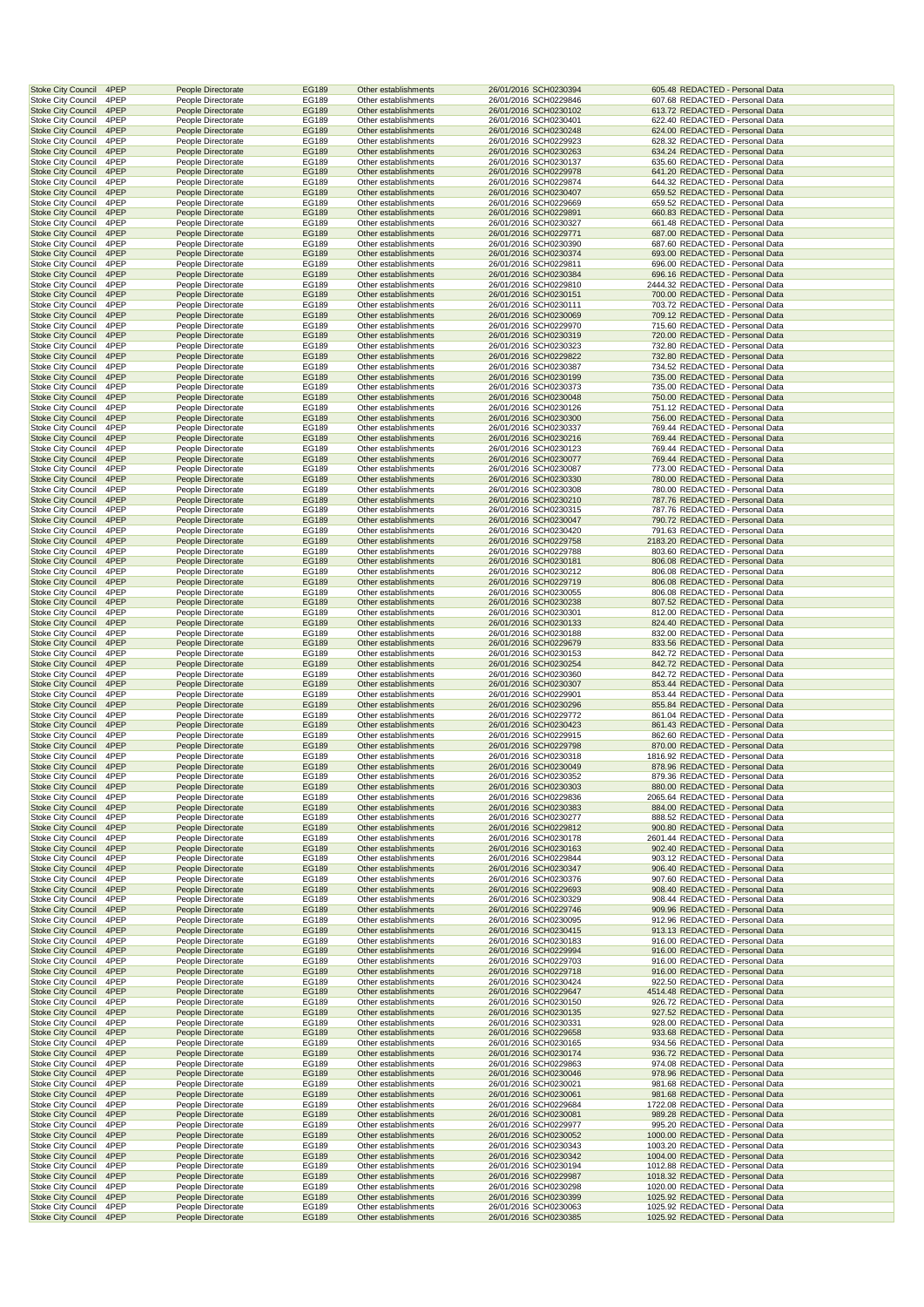| Stoke City Council                                     | 4PEP         | People Directorate                       | EG189                 | Other establishments                         | 26/01/2016 SCH0230237                          | 1025.92 REDACTED - Personal Data                                     |  |
|--------------------------------------------------------|--------------|------------------------------------------|-----------------------|----------------------------------------------|------------------------------------------------|----------------------------------------------------------------------|--|
| <b>Stoke City Council</b>                              | 4PEP         | People Directorate                       | EG189                 | Other establishments                         | 26/01/2016 SCH0230220                          | 1025.92 REDACTED - Personal Data                                     |  |
| Stoke City Council                                     | 4PEP         | People Directorate                       | EG189                 | Other establishments                         | 26/01/2016 SCH0229700                          | 1040.00 REDACTED - Personal Data                                     |  |
| <b>Stoke City Council</b>                              | 4PEP         | People Directorate                       | EG189                 | Other establishments                         | 26/01/2016 SCH0230351                          | 1041.84 REDACTED - Personal Data                                     |  |
| <b>Stoke City Council</b>                              | 4PEP         | People Directorate                       | EG189                 | Other establishments                         | 26/01/2016 SCH0229880                          | 2320.12 REDACTED - Personal Data                                     |  |
| <b>Stoke City Council</b>                              | 4PEP<br>4PEP | People Directorate<br>People Directorate | EG189<br>EG189        | Other establishments<br>Other establishments | 26/01/2016 SCH0230354<br>26/01/2016 SCH0230372 | 1044.00 REDACTED - Personal Data<br>1046.36 REDACTED - Personal Data |  |
| Stoke City Council<br><b>Stoke City Council</b>        | 4PEP         | People Directorate                       | EG189                 | Other establishments                         | 26/01/2016 SCH0230208                          | 1053.48 REDACTED - Personal Data                                     |  |
| <b>Stoke City Council</b>                              | 4PEP         | People Directorate                       | EG189                 | Other establishments                         | 26/01/2016 SCH0230414                          | 1064.56 REDACTED - Personal Data                                     |  |
| <b>Stoke City Council</b>                              | 4PEP         | People Directorate                       | <b>EG189</b>          | Other establishments                         | 26/01/2016 SCH0230068                          | 1066.00 REDACTED - Personal Data                                     |  |
| <b>Stoke City Council</b>                              | 4PEP         | People Directorate                       | EG189                 | Other establishments                         | 26/01/2016 SCH0229895                          | 1067.92 REDACTED - Personal Data                                     |  |
| <b>Stoke City Council</b>                              | 4PEP         | People Directorate                       | EG189                 | Other establishments                         | 26/01/2016 SCH0230115                          | 1070.00 REDACTED - Personal Data                                     |  |
| <b>Stoke City Council</b>                              | 4PEP         | People Directorate                       | EG189                 | Other establishments                         | 26/01/2016 SCH0230037                          | 1071.72 REDACTED - Personal Data                                     |  |
| <b>Stoke City Council</b>                              | 4PEP         | People Directorate                       | EG189                 | Other establishments                         | 26/01/2016 SCH0230044                          | 1080.00 REDACTED - Personal Data                                     |  |
| <b>Stoke City Council</b>                              | 4PEP         | People Directorate                       | EG189                 | Other establishments                         | 26/01/2016 SCH0230142                          | 1081.60 REDACTED - Personal Data                                     |  |
| <b>Stoke City Council</b><br>Stoke City Council        | 4PEP<br>4PEP | People Directorate<br>People Directorate | EG189<br>EG189        | Other establishments<br>Other establishments | 26/01/2016 SCH0230391<br>26/01/2016 SCH0230345 | 1084.00 REDACTED - Personal Data<br>1099.20 REDACTED - Personal Data |  |
| <b>Stoke City Council</b>                              | 4PEP         | People Directorate                       | EG189                 | Other establishments                         | 26/01/2016 SCH0229736                          | 1099.20 REDACTED - Personal Data                                     |  |
| <b>Stoke City Council</b>                              | 4PEP         | People Directorate                       | EG189                 | Other establishments                         | 26/01/2016 SCH0230302                          | 1099.84 REDACTED - Personal Data                                     |  |
| <b>Stoke City Council</b>                              | 4PEP         | People Directorate                       | <b>EG189</b>          | Other establishments                         | 26/01/2016 SCH0229754                          | 1100.00 REDACTED - Personal Data                                     |  |
| <b>Stoke City Council</b>                              | 4PEP         | People Directorate                       | EG189                 | Other establishments                         | 26/01/2016 SCH0229823                          | 1104.00 REDACTED - Personal Data                                     |  |
| <b>Stoke City Council</b>                              | 4PEP         | People Directorate                       | EG189                 | Other establishments                         | 26/01/2016 SCH0230281                          | 1111.52 REDACTED - Personal Data                                     |  |
| Stoke City Council                                     | 4PEP         | People Directorate                       | EG189                 | Other establishments                         | 26/01/2016 SCH0230268                          | 1119.08 REDACTED - Personal Data                                     |  |
| <b>Stoke City Council</b>                              | 4PEP         | People Directorate                       | EG189                 | Other establishments                         | 26/01/2016 SCH0230366                          | 1131.00 REDACTED - Personal Data                                     |  |
| <b>Stoke City Council</b><br><b>Stoke City Council</b> | 4PEP<br>4PEP | People Directorate<br>People Directorate | EG189<br>EG189        | Other establishments<br>Other establishments | 26/01/2016 SCH0230229<br>26/01/2016 SCH0230091 | 1132.64 REDACTED - Personal Data<br>1135.84 REDACTED - Personal Data |  |
| Stoke City Council                                     | 4PEP         | People Directorate                       | EG189                 | Other establishments                         | 26/01/2016 SCH0230239                          | 1135.84 REDACTED - Personal Data                                     |  |
| <b>Stoke City Council</b>                              | 4PEP         | People Directorate                       | EG189                 | Other establishments                         | 26/01/2016 SCH0230114                          | 1139.44 REDACTED - Personal Data                                     |  |
| <b>Stoke City Council</b>                              | 4PEP         | People Directorate                       | EG189                 | Other establishments                         | 26/01/2016 SCH0230106                          | 1143.20 REDACTED - Personal Data                                     |  |
| <b>Stoke City Council</b>                              | 4PEP         | People Directorate                       | EG189                 | Other establishments                         | 26/01/2016 SCH0230279                          | 1144.80 REDACTED - Personal Data                                     |  |
| <b>Stoke City Council</b>                              | 4PEP         | People Directorate                       | EG189                 | Other establishments                         | 26/01/2016 SCH0230094                          | 1157.28 REDACTED - Personal Data                                     |  |
| <b>Stoke City Council</b>                              | 4PEP         | People Directorate                       | EG189                 | Other establishments                         | 26/01/2016 SCH0229694                          | 2783.20 REDACTED - Personal Data                                     |  |
| <b>Stoke City Council</b>                              | 4PEP         | People Directorate                       | EG189                 | Other establishments                         | 26/01/2016 SCH0229688                          | 1172.48 REDACTED - Personal Data                                     |  |
| <b>Stoke City Council</b>                              | 4PEP         | People Directorate                       | EG189                 | Other establishments                         | 26/01/2016 SCH0230186                          | 1183.20 REDACTED - Personal Data<br>1190.00 REDACTED - Personal Data |  |
| <b>Stoke City Council</b><br><b>Stoke City Council</b> | 4PEP<br>4PEP | People Directorate<br>People Directorate | EG189<br>EG189        | Other establishments<br>Other establishments | 26/01/2016 SCH0230402<br>26/01/2016 SCH0230404 | 1198.80 REDACTED - Personal Data                                     |  |
| Stoke City Council                                     | 4PEP         | People Directorate                       | EG189                 | Other establishments                         | 26/01/2016 SCH0230027                          | 1200.00 REDACTED - Personal Data                                     |  |
| <b>Stoke City Council</b>                              | 4PEP         | People Directorate                       | EG189                 | Other establishments                         | 26/01/2016 SCH0230382                          | 1209.00 REDACTED - Personal Data                                     |  |
| <b>Stoke City Council</b>                              | 4PEP         | People Directorate                       | EG189                 | Other establishments                         | 26/01/2016 SCH0230358                          | 1209.12 REDACTED - Personal Data                                     |  |
| <b>Stoke City Council</b>                              | 4PEP         | People Directorate                       | <b>EG189</b>          | Other establishments                         | 26/01/2016 SCH0230155                          | 1209.12 REDACTED - Personal Data                                     |  |
| <b>Stoke City Council</b>                              | 4PEP         | People Directorate                       | EG189                 | Other establishments                         | 26/01/2016 SCH0229984                          | 1227.44 REDACTED - Personal Data                                     |  |
| <b>Stoke City Council</b>                              | 4PEP         | People Directorate                       | EG189                 | Other establishments                         | 26/01/2016 SCH0230233                          | 1237.44 REDACTED - Personal Data                                     |  |
| Stoke City Council                                     | 4PEP         | People Directorate                       | EG189                 | Other establishments                         | 26/01/2016 SCH0230333                          | 1252.00 REDACTED - Personal Data                                     |  |
| <b>Stoke City Council</b>                              | 4PEP         | People Directorate                       | EG189                 | Other establishments                         | 26/01/2016 SCH0230368                          | 1253.84 REDACTED - Personal Data                                     |  |
| <b>Stoke City Council</b>                              | 4PEP         | People Directorate                       | EG189                 | Other establishments                         | 26/01/2016 SCH0230162                          | 1278.52 REDACTED - Personal Data                                     |  |
| <b>Stoke City Council</b><br>Stoke City Council        | 4PEP<br>4PEP | People Directorate<br>People Directorate | EG189<br>EG189        | Other establishments<br>Other establishments | 26/01/2016 SCH0229963<br>26/01/2016 SCH0229839 | 1282.40 REDACTED - Personal Data<br>1282.40 REDACTED - Personal Data |  |
| <b>Stoke City Council</b>                              | 4PEP         | People Directorate                       | EG189                 | Other establishments                         | 26/01/2016 SCH0229660                          | 1288.00 REDACTED - Personal Data                                     |  |
| <b>Stoke City Council</b>                              | 4PEP         | People Directorate                       | EG189                 | Other establishments                         | 26/01/2016 SCH0229886                          | 1302.00 REDACTED - Personal Data                                     |  |
| <b>Stoke City Council</b>                              | 4PEP         | People Directorate                       | EG189                 | Other establishments                         | 26/01/2016 SCH0230409                          | 1309.00 REDACTED - Personal Data                                     |  |
| Stoke City Council                                     | 4PEP         | People Directorate                       | EG189                 | Other establishments                         | 26/01/2016 SCH0230393                          | 1319.04 REDACTED - Personal Data                                     |  |
| <b>Stoke City Council</b>                              | 4PEP         | People Directorate                       | EG189                 | Other establishments                         | 26/01/2016 SCH0230125                          | 1320.44 REDACTED - Personal Data                                     |  |
| <b>Stoke City Council</b>                              | 4PEP         | People Directorate                       | EG189                 | Other establishments                         | 26/01/2016 SCH0230244                          | 1329.32 REDACTED - Personal Data                                     |  |
| <b>Stoke City Council</b>                              | 4PEP         | People Directorate                       | EG189                 | Other establishments                         | 26/01/2016 SCH0229663                          | 1349.84 REDACTED - Personal Data                                     |  |
| Stoke City Council                                     | 4PEP         | People Directorate                       | EG189                 | Other establishments                         | 26/01/2016 SCH0230085                          | 1355.68 REDACTED - Personal Data                                     |  |
| <b>Stoke City Council</b>                              | 4PEP         | People Directorate                       | EG189                 | Other establishments                         | 26/01/2016 SCH0230028                          | 1360.00 REDACTED - Personal Data                                     |  |
| <b>Stoke City Council</b><br><b>Stoke City Council</b> | 4PEP<br>4PEP | People Directorate<br>People Directorate | EG189<br>EG189        | Other establishments<br>Other establishments | 26/01/2016 SCH0229648<br>26/01/2016 SCH0229705 | 3245.76 REDACTED - Personal Data<br>1386.56 REDACTED - Personal Data |  |
| Stoke City Council                                     | 4PEP         | People Directorate                       | EG189                 | Other establishments                         | 26/01/2016 SCH0230371                          | 1389.24 REDACTED - Personal Data                                     |  |
| <b>Stoke City Council</b>                              | 4PEP         | People Directorate                       | EG189                 | Other establishments                         | 26/01/2016 SCH0230011                          | 3126.08 REDACTED - Personal Data                                     |  |
| Stoke City Council                                     | 4PEP         | People Directorate                       | EG189                 | Other establishments                         | 26/01/2016 SCH0230397                          | 1398.60 REDACTED - Personal Data                                     |  |
| <b>Stoke City Council</b>                              | 4PEP         | People Directorate                       | EG189                 | Other establishments                         | 26/01/2016 SCH0230038                          | 1423.08 REDACTED - Personal Data                                     |  |
| <b>Stoke City Council</b>                              | 4PEP         | People Directorate                       | EG189                 | Other establishments                         | 26/01/2016 SCH0230013                          | 1440.00 REDACTED - Personal Data                                     |  |
| <b>Stoke City Council</b>                              | 4PEP         | People Directorate                       | EG189                 | Other establishments                         | 26/01/2016 SCH0229677                          | 3072.76 REDACTED - Personal Data                                     |  |
| Stoke City Council                                     | 4PEP         | People Directorate                       | EG189                 | Other establishments                         | 26/01/2016 SCH0229805                          | 1450.40 REDACTED - Personal Data                                     |  |
| <b>Stoke City Council</b>                              | 4PEP         | People Directorate                       | EG189                 | Other establishments                         | 26/01/2016 SCH0230209                          | 1451.88 REDACTED - Personal Data                                     |  |
| <b>Stoke City Council</b>                              | 4PEP         | People Directorate                       | EG189                 | Other establishments                         | 26/01/2016 SCH0230232                          | 1454.80 REDACTED - Personal Data                                     |  |
| <b>Stoke City Council</b><br>Stoke City Council        | 4PEP<br>4PEP | People Directorate<br>People Directorate | EG189<br>EG189        | Other establishments<br>Other establishments | 26/01/2016 SCH0230128<br>26/01/2016 SCH0230042 | 1461.76 REDACTED - Personal Data<br>1465.60 REDACTED - Personal Data |  |
| <b>Stoke City Council</b>                              | 4PEP         | People Directorate                       | EG189                 | Other establishments                         |                                                | 1465.60 REDACTED - Personal Data                                     |  |
| Stoke City Council                                     | 4PEP         | People Directorate                       |                       |                                              |                                                |                                                                      |  |
| <b>Stoke City Council</b>                              | 4PEP         |                                          |                       |                                              | 26/01/2016 SCH0230026                          |                                                                      |  |
| Stoke City Council                                     |              | People Directorate                       | EG189<br>EG189        | Other establishments<br>Other establishments | 26/01/2016 SCH0230411<br>26/01/2016 SCH0230099 | 1465.60 REDACTED - Personal Data<br>1465.60 REDACTED - Personal Data |  |
|                                                        | 4PEP         | People Directorate                       | EG189                 | Other establishments                         | 26/01/2016 SCH0229833                          | 1501.32 REDACTED - Personal Data                                     |  |
| <b>Stoke City Council</b>                              | 4PEP         | People Directorate                       | EG189                 | Other establishments                         | 26/01/2016 SCH0230131                          | 1504.40 REDACTED - Personal Data                                     |  |
| <b>Stoke City Council</b>                              | 4PEP         | People Directorate                       | EG189                 | Other establishments                         | 26/01/2016 SCH0230173                          | 1508.00 REDACTED - Personal Data                                     |  |
| <b>Stoke City Council</b>                              | 4PEP         | People Directorate                       | EG189                 | Other establishments                         | 26/01/2016 SCH0230266                          | 1512.00 REDACTED - Personal Data                                     |  |
| Stoke City Council                                     | 4PEP         | People Directorate                       | EG189                 | Other establishments                         | 26/01/2016 SCH0230180                          | 1536.00 REDACTED - Personal Data                                     |  |
| <b>Stoke City Council</b>                              | 4PEP         | People Directorate                       | EG189                 | Other establishments                         | 26/01/2016 SCH0230207                          | 1556.16 REDACTED - Personal Data                                     |  |
| Stoke City Council                                     | 4PEP<br>4PEP | People Directorate                       | EG189                 | Other establishments                         | 26/01/2016 SCH0230265                          | 1560.00 REDACTED - Personal Data<br>1562.40 REDACTED - Personal Data |  |
| <b>Stoke City Council</b><br><b>Stoke City Council</b> | 4PEP         | People Directorate<br>People Directorate | <b>EG189</b><br>EG189 | Other establishments<br>Other establishments | 26/01/2016 SCH0230377<br>26/01/2016 SCH0230101 | 1575.52 REDACTED - Personal Data                                     |  |
| <b>Stoke City Council</b>                              | 4PEP         | People Directorate                       | EG189                 | Other establishments                         | 26/01/2016 SCH0230290                          | 1600.00 REDACTED - Personal Data                                     |  |
| Stoke City Council                                     | 4PEP         | People Directorate                       | EG189                 | Other establishments                         | 26/01/2016 SCH0230086                          | 1609.60 REDACTED - Personal Data                                     |  |
| <b>Stoke City Council</b>                              | 4PEP         | People Directorate                       | EG189                 | Other establishments                         | 26/01/2016 SCH0230195                          | 1632.00 REDACTED - Personal Data                                     |  |
| <b>Stoke City Council</b>                              | 4PEP         | People Directorate                       | EG189                 | Other establishments                         | 26/01/2016 SCH0230262                          | 1636.20 REDACTED - Personal Data                                     |  |
| <b>Stoke City Council</b>                              | 4PEP         | People Directorate                       | EG189                 | Other establishments                         | 26/01/2016 SCH0230241                          | 1638.00 REDACTED - Personal Data                                     |  |
| Stoke City Council                                     | 4PEP         | People Directorate                       | EG189                 | Other establishments                         | 26/01/2016 SCH0230000                          | 1647.48 REDACTED - Personal Data                                     |  |
| <b>Stoke City Council</b><br><b>Stoke City Council</b> | 4PEP<br>4PEP | People Directorate<br>People Directorate | EG189<br>EG189        | Other establishments<br>Other establishments | 26/01/2016 SCH0229883<br>26/01/2016 SCH0230070 | 1656.96 REDACTED - Personal Data<br>1662.54 REDACTED - Personal Data |  |
| <b>Stoke City Council</b>                              | 4PEP         | People Directorate                       | EG189                 | Other establishments                         | 26/01/2016 SCH0230059                          | 1668.77 REDACTED - Personal Data                                     |  |
| <b>Stoke City Council</b>                              | 4PEP         | People Directorate                       | EG189                 | Other establishments                         | 26/01/2016 SCH0229665                          | 3664.00 REDACTED - Personal Data                                     |  |
| <b>Stoke City Council</b>                              | 4PEP         | People Directorate                       | EG189                 | Other establishments                         | 26/01/2016 SCH0230148                          | 1678.40 REDACTED - Personal Data                                     |  |
| Stoke City Council                                     | 4PEP         | People Directorate                       | EG189                 | Other establishments                         | 26/01/2016 SCH0229854                          | 1684.00 REDACTED - Personal Data                                     |  |
| <b>Stoke City Council</b>                              | 4PEP         | People Directorate                       | EG189                 | Other establishments                         | 26/01/2016 SCH0230367                          | 1702.52 REDACTED - Personal Data                                     |  |
| Stoke City Council                                     | 4PEP         | People Directorate                       | EG189                 | Other establishments                         | 26/01/2016 SCH0230146                          | 1732.80 REDACTED - Personal Data                                     |  |
| <b>Stoke City Council</b>                              | 4PEP         | People Directorate                       | EG189                 | Other establishments                         | 26/01/2016 SCH0230120                          | 1743.68 REDACTED - Personal Data                                     |  |
| <b>Stoke City Council</b>                              | 4PEP<br>4PEP | People Directorate<br>People Directorate | EG189<br>EG189        | Other establishments<br>Other establishments | 26/01/2016 SCH0229686                          | 5403.60 REDACTED - Personal Data<br>5151.68 REDACTED - Personal Data |  |
| <b>Stoke City Council</b><br>Stoke City Council        | 4PEP         | People Directorate                       | EG189                 | Other establishments                         | 26/01/2016 SCH0230273<br>26/01/2016 SCH0229689 | 3718.96 REDACTED - Personal Data                                     |  |
| <b>Stoke City Council</b>                              | 4PEP         | People Directorate                       | EG189                 | Other establishments                         | 26/01/2016 SCH0230193                          | 1783.20 REDACTED - Personal Data                                     |  |
| Stoke City Council                                     | 4PEP         | People Directorate                       | EG189                 | Other establishments                         | 26/01/2016 SCH0229671                          | 1793.72 REDACTED - Personal Data                                     |  |
| <b>Stoke City Council</b>                              | 4PEP         | People Directorate                       | EG189                 | Other establishments                         | 26/01/2016 SCH0229695                          | 1795.36 REDACTED - Personal Data                                     |  |
| Stoke City Council                                     | 4PEP         | People Directorate                       | EG189                 | Other establishments                         | 26/01/2016 SCH0230108                          | 1812.16 REDACTED - Personal Data                                     |  |
| <b>Stoke City Council</b>                              | 4PEP         | People Directorate                       | EG189                 | Other establishments                         | 26/01/2016 SCH0230134                          | 1813.68 REDACTED - Personal Data                                     |  |
| Stoke City Council                                     | 4PEP         | People Directorate                       | EG189                 | Other establishments                         | 26/01/2016 SCH0230149                          | 1818.24 REDACTED - Personal Data                                     |  |
| <b>Stoke City Council</b><br>Stoke City Council        | 4PEP<br>4PEP | People Directorate<br>People Directorate | EG189<br>EG189        | Other establishments<br>Other establishments | 26/01/2016 SCH0229783<br>26/01/2016 SCH0230369 | 1846.40 REDACTED - Personal Data<br>1878.28 REDACTED - Personal Data |  |
| <b>Stoke City Council</b>                              | 4PEP         | People Directorate                       | EG189                 | Other establishments                         | 26/01/2016 SCH0229652                          | 4057.04 REDACTED - Personal Data                                     |  |
| <b>Stoke City Council</b>                              | 4PEP         | People Directorate                       | EG189                 | Other establishments                         | 26/01/2016 SCH0230370                          | 1887.08 REDACTED - Personal Data                                     |  |
| <b>Stoke City Council</b><br>Stoke City Council        | 4PEP<br>4PEP | People Directorate<br>People Directorate | EG189<br>EG189        | Other establishments<br>Other establishments | 26/01/2016 SCH0229882<br>26/01/2016 SCH0230258 | 1889.56 REDACTED - Personal Data<br>1920.00 REDACTED - Personal Data |  |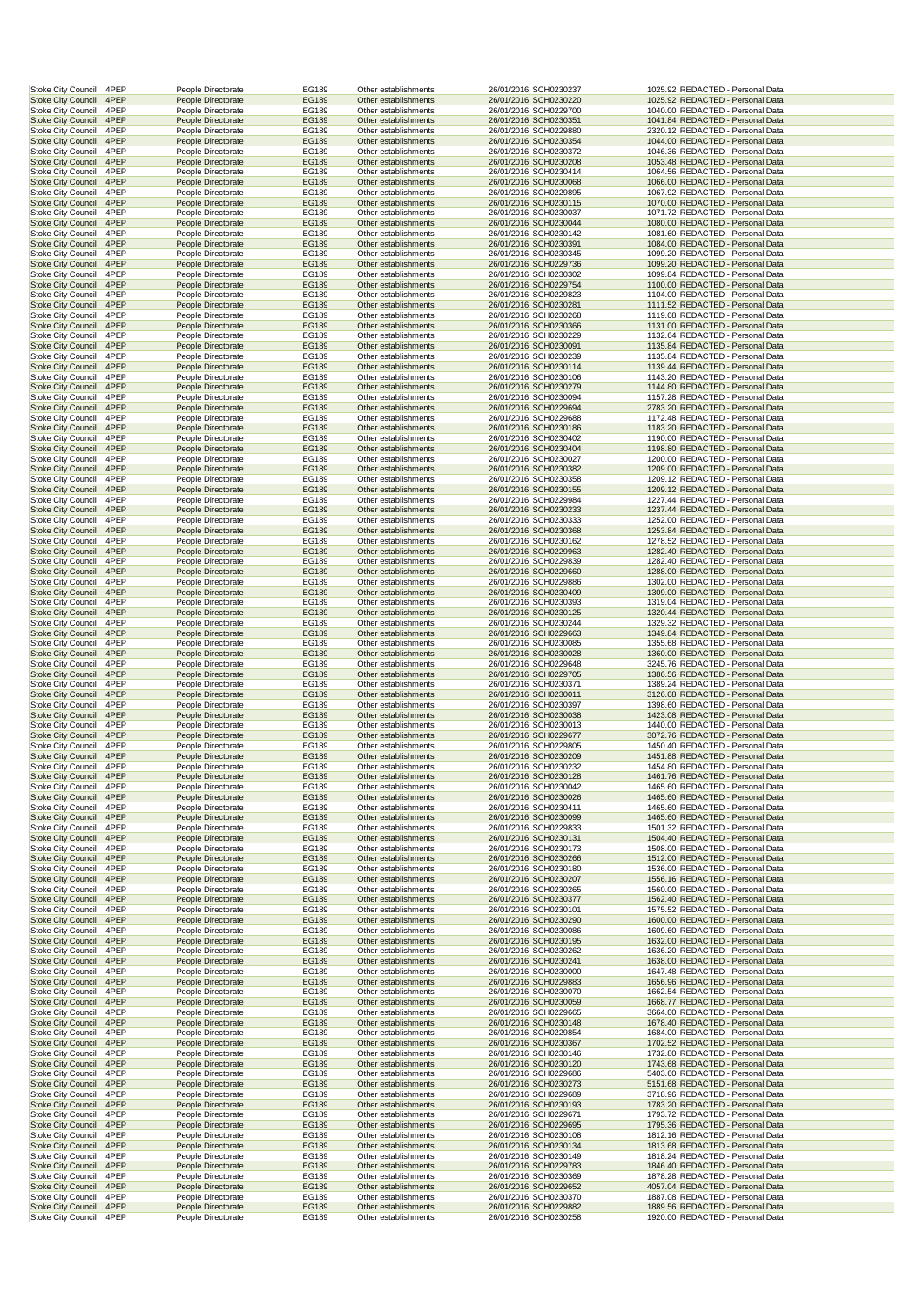|                                                                        | People Directorate                       | EG189                 | Other establishments                         | 26/01/2016 SCH0230018                          | 1943.92 REDACTED - Personal Data                                                                 |
|------------------------------------------------------------------------|------------------------------------------|-----------------------|----------------------------------------------|------------------------------------------------|--------------------------------------------------------------------------------------------------|
| <b>Stoke City Council</b><br>4PEP                                      | People Directorate                       | EG189                 | Other establishments                         | 26/01/2016 SCH0230119                          | 2002.00 REDACTED - Personal Data                                                                 |
| <b>Stoke City Council</b><br>4PEP<br>Stoke City Council<br>4PEP        | People Directorate<br>People Directorate | EG189<br>EG189        | Other establishments<br>Other establishments | 26/01/2016 SCH0230014<br>26/01/2016 SCH0230024 | 2010.44 REDACTED - Personal Data<br>2013.00 REDACTED - Personal Data                             |
| <b>Stoke City Council</b><br>4PEP                                      | People Directorate                       | EG189                 | Other establishments                         | 26/01/2016 SCH0230400                          | 2184.00 REDACTED - Personal Data                                                                 |
| <b>Stoke City Council</b><br>4PEP                                      | People Directorate                       | EG189                 | Other establishments                         | 26/01/2016 SCH0230058                          | 2198.40 REDACTED - Personal Data                                                                 |
| <b>Stoke City Council</b><br>4PEP                                      | People Directorate                       | EG189                 | Other establishments                         | 26/01/2016 SCH0230274                          | 2217.84 REDACTED - Personal Data                                                                 |
| 4PEP<br><b>Stoke City Council</b>                                      | People Directorate                       | EG189                 | Other establishments                         | 26/01/2016 SCH0230285                          | 2219.00 REDACTED - Personal Data                                                                 |
| <b>Stoke City Council</b><br>4PEP<br>4PEP<br><b>Stoke City Council</b> | People Directorate<br>People Directorate | EG189<br>EG189        | Other establishments<br>Other establishments | 26/01/2016 SCH0230425<br>26/01/2016 SCH0230365 | 2255.88 REDACTED - Personal Data<br>2260.00 REDACTED - Personal Data                             |
| <b>Stoke City Council</b><br>4PEP                                      | People Directorate                       | EG189                 | Other establishments                         | 26/01/2016 SCH0230410                          | 2312.00 REDACTED - Personal Data                                                                 |
| Stoke City Council<br>4PEP                                             | People Directorate                       | EG189                 | Other establishments                         | 26/01/2016 SCH0229761                          | 2340.64 REDACTED - Personal Data                                                                 |
| 4PEP<br><b>Stoke City Council</b>                                      | People Directorate                       | EG189                 | Other establishments                         | 26/01/2016 SCH0230325                          | 2436.00 REDACTED - Personal Data                                                                 |
| <b>Stoke City Council</b><br>4PEP                                      | People Directorate                       | EG189                 | Other establishments                         | 26/01/2016 SCH0230249                          | 2437.68 REDACTED - Personal Data                                                                 |
| <b>Stoke City Council</b><br>4PEP                                      | People Directorate                       | EG189                 | Other establishments                         | 26/01/2016 SCH0229732                          | 2448.00 REDACTED - Personal Data                                                                 |
| <b>Stoke City Council</b><br>4PEP                                      | People Directorate                       | EG189                 | Other establishments                         | 26/01/2016 SCH0230008                          | 2554.00 REDACTED - Personal Data                                                                 |
| <b>Stoke City Council</b><br>4PEP<br>4PEP                              | People Directorate<br>People Directorate | EG189                 | Other establishments                         | 26/01/2016 SCH0230275                          | 2670.00 REDACTED - Personal Data<br>2696.36 REDACTED - Personal Data                             |
| <b>Stoke City Council</b><br><b>Stoke City Council</b><br>4PEP         | People Directorate                       | EG189<br>EG189        | Other establishments<br>Other establishments | 26/01/2016 SCH0230196<br>26/01/2016 SCH0230297 | 2837.68 REDACTED - Personal Data                                                                 |
| 4PEP<br><b>Stoke City Council</b>                                      | People Directorate                       | EG189                 | Other establishments                         | 26/01/2016 SCH0230389                          | 2912.00 REDACTED - Personal Data                                                                 |
| <b>Stoke City Council</b><br>4PEP                                      | People Directorate                       | EG189                 | Other establishments                         | 26/01/2016 SCH0229698                          | 2967.84 REDACTED - Personal Data                                                                 |
| Stoke City Council<br>4PEP                                             | People Directorate                       | EG189                 | Other establishments                         | 26/01/2016 SCH0230065                          | 3202.88 REDACTED - Personal Data                                                                 |
| <b>Stoke City Council</b><br>4PEP                                      | People Directorate                       | EG189                 | Other establishments                         | 26/01/2016 SCH0230211                          | 3273.20 REDACTED - Personal Data                                                                 |
| <b>Stoke City Council</b><br>4PEP                                      | People Directorate                       | EG189                 | Other establishments                         | 26/01/2016 SCH0229802                          | 3345.28 REDACTED - Personal Data                                                                 |
| 4PEP<br><b>Stoke City Council</b>                                      | People Directorate                       | EG189                 | Other establishments                         | 26/01/2016 SCH0229766                          | 3586.40 REDACTED - Personal Data                                                                 |
| <b>Stoke City Council</b><br>4PEP<br><b>Stoke City Council</b><br>4PEP | People Directorate<br>People Directorate | EG189<br>EG189        | Other establishments<br>Other establishments | 26/01/2016 SCH0230206<br>26/01/2016 SCH0230053 | 3840.00 REDACTED - Personal Data<br>4053.48 REDACTED - Personal Data                             |
| 4PEP<br><b>Stoke City Council</b>                                      | People Directorate                       | EG189                 | Other establishments                         | 26/01/2016 SCH0229697                          | 4386.04 REDACTED - Personal Data                                                                 |
| <b>Stoke City Council</b><br>4PEP                                      | People Directorate                       | EG189                 | Other establishments                         | 26/01/2016 SCH0230103                          | 4816.20 REDACTED - Personal Data                                                                 |
| 4PEP<br><b>Stoke City Council</b>                                      | People Directorate                       | EG189                 | Other establishments                         | 26/01/2016 SCH0229921                          | 5441.04 REDACTED - Personal Data                                                                 |
| <b>Stoke City Council</b><br>4PEP                                      | People Directorate                       | EG189                 | Other establishments                         | 26/01/2016 SCH0230412                          | 5546.25 REDACTED - Personal Data                                                                 |
| Stoke City Council<br>4PEP                                             | People Directorate                       | EG189                 | Other establishments                         | 26/01/2016 SCH0230140                          | 8698.96 REDACTED - Personal Data                                                                 |
| 4PEP<br><b>Stoke City Council</b>                                      | People Directorate                       | EG189                 | Other establishments                         | 26/01/2016 SCH0230418                          | 43936.59 REDACTED - Personal Data                                                                |
| <b>Stoke City Council</b><br>4PEP                                      | People Directorate                       | EG189                 | Other establishments                         | 11/01/2016 CEN0376204                          | 2165.52 REDACTED - Personal Data                                                                 |
| 4PEP<br><b>Stoke City Council</b><br><b>Stoke City Council</b><br>4PEP | People Directorate<br>People Directorate | EG196<br>EG196        | Other establishments<br>Other establishments | 04/01/2016 CEN0374936<br>04/01/2016 CEN0374937 | 630.00 Unity Training & Education Services Ltd<br>945.00 Unity Training & Education Services Ltd |
| <b>Stoke City Council</b><br>4PEP                                      | People Directorate                       | EG196                 | Other establishments                         | 04/01/2016 CEN0374933                          | 1522.50 Kinetic Academy Limited                                                                  |
| 4PEP<br><b>Stoke City Council</b>                                      | People Directorate                       | EG196                 | Other establishments                         | 21/01/2016 CYP0739769                          | 1000.00 Cheshire East Council                                                                    |
| <b>Stoke City Council</b><br>4PEP                                      | People Directorate                       | EG196                 | Other establishments                         | 27/01/2016 CYP0740378                          | 1500.00 Staffordshire County Council                                                             |
| 4PEP<br><b>Stoke City Council</b>                                      | People Directorate                       | EG196                 | Other establishments                         | 11/01/2016 CYP0736997                          | 700.00 REDACTED - Personal Data                                                                  |
| <b>Stoke City Council</b><br>4PEP                                      | People Directorate                       | eg199                 | Other establishments                         | 21/01/2016 CEN0378571                          | 1100.72 Gingerbread                                                                              |
| Stoke City Council<br>4PEP                                             | People Directorate                       | eg199                 | Other establishments                         | 11/01/2016 CYP0736993                          | 525.00 Wards Property Services & Lettings Ltd                                                    |
| 4PEP<br><b>Stoke City Council</b>                                      | People Directorate                       | EH103                 | Private contractors                          | 14/01/2016 CEN0377243                          | 104624.41 Creative Support Ltd                                                                   |
| <b>Stoke City Council</b><br>4PEP                                      | People Directorate                       | EH103                 | Private contractors                          | 12/01/2016 CEN0376393                          | 78644.31 Lifewavs Community Care                                                                 |
| 4PEP<br><b>Stoke City Council</b><br><b>Stoke City Council</b><br>4PEP | People Directorate<br>People Directorate | EH103<br>EH103        | Private contractors<br>Private contractors   | 12/01/2016 CEN0376392<br>12/01/2016 CEN0376390 | 52297.54 Haven Care & Support ILtd<br>74034.12 Living Ambitions Ltd                              |
| <b>Stoke City Council</b><br>4PEP                                      | People Directorate                       | EH103                 | Private contractors                          | 12/01/2016 CEN0376452                          | 48801.38 Creative Support Ltd                                                                    |
| 4PEP<br><b>Stoke City Council</b>                                      | People Directorate                       | EH103                 | Private contractors                          | 12/01/2016 CEN0376453                          | 27026.31 Creative Support Ltd                                                                    |
| <b>Stoke City Council</b><br>4PEP                                      | People Directorate                       | <b>IC269</b>          | Fees and Charges                             | 14/01/2016 CEN0377243                          | -1809.36 Creative Support Ltd                                                                    |
| 4PEP<br>Stoke City Council                                             | People Directorate                       | IC269                 | Fees and Charges                             | 12/01/2016 CEN0376393                          | -1114.60 Lifeways Community Care                                                                 |
| <b>Stoke City Council</b><br>4PEP                                      | People Directorate                       | <b>IC269</b>          | Fees and Charges                             | 12/01/2016 CEN0376390                          | -1397.52 Living Ambitions Ltd                                                                    |
| <b>Stoke City Council</b><br>4PEP                                      | People Directorate                       | IC356                 | Fees and Charges                             | 05/01/2016 SCH0228348                          | -1027.11 Maple Tree Court Care Home                                                              |
| 4PEP<br><b>Stoke City Council</b>                                      | People Directorate                       | <b>IC356</b>          | Fees and Charges                             | 14/01/2016 SCH0229490                          | -5858.84 Ideal Care Homes                                                                        |
| <b>Stoke City Council</b><br>4PEP<br>4PEP<br><b>Stoke City Council</b> | People Directorate<br>People Directorate | IC356<br>IC356        | Fees and Charges<br>Fees and Charges         | 14/01/2016 SCH0229475<br>14/01/2016 SCH0229371 | -1039.48 Nugroom Ltd T/A New Park House<br>813.85 Dresden House Ltd                              |
| <b>Stoke City Council</b><br>4PEP                                      | People Directorate                       | IC356                 | Fees and Charges                             | 14/01/2016 SCH0229521                          | -2354.23 Agnes & Arthur                                                                          |
| <b>Stoke City Council</b><br>4PEP                                      | People Directorate                       | <b>IC356</b>          | Fees and Charges                             | 14/01/2016 SCH0229522                          | -2265.79 Magna Cura Ltd                                                                          |
| 4PEP<br><b>Stoke City Council</b>                                      | People Directorate                       | IC356                 | Fees and Charges                             | 14/01/2016 SCH0229532                          | -2016.65 The Chimes Care Home                                                                    |
| <b>Stoke City Council</b><br>4PEP                                      | People Directorate                       | <b>IC356</b>          | Fees and Charges                             | 14/01/2016 SCH0229364                          | -137.25 The Limes Rest Home                                                                      |
|                                                                        |                                          | IC356                 | Fees and Charges                             | 14/01/2016 SCH0229520                          | -756.48 Lovett Care Limited T/A Hilton House                                                     |
| 4PEP<br>Stoke City Council                                             | People Directorate                       |                       |                                              |                                                |                                                                                                  |
| <b>Stoke City Council</b><br>4PEP                                      | People Directorate                       | <b>IC356</b>          | Fees and Charges                             | 14/01/2016 SCH0229419                          | -1438.38 Ash Hall Nursing Home                                                                   |
| <b>Stoke City Council</b><br>4PEP                                      | People Directorate                       | IC356                 | Fees and Charges                             | 14/01/2016 SCH0229538                          | -949.85 The Place Up Hanley                                                                      |
| <b>Stoke City Council</b><br>4PEP                                      | People Directorate                       | <b>IC356</b>          | Fees and Charges                             | 14/01/2016 SCH0229508                          | -811.88 Avery Homes Hanford Ltd T/A Hanford Court Care Hom                                       |
| <b>Stoke City Council</b><br>4PEP                                      | People Directorate                       | IC356                 | Fees and Charges                             | 14/01/2016 SCH0229484                          | -619.04 Priory Rehabilitation Services T/A Amberley House                                        |
| <b>Stoke City Council</b><br>4PEP                                      | People Directorate                       | IC356                 | Fees and Charges                             | 14/01/2016 SCH0229498                          | -591.16 Four Seasons Health Care T/A Westfield Lodge                                             |
| <b>Stoke City Council</b><br>4PEP<br><b>Stoke City Council</b><br>4PEP | People Directorate<br>People Directorate | IC356<br>IC356        | Fees and Charges<br>Fees and Charges         | 14/01/2016 SCH0229374<br>14/01/2016 SCH0229431 | -594.00 Waverley Care Homes Ltd<br>-1096.32 Eldon House                                          |
| 4PEP<br><b>Stoke City Council</b>                                      | People Directorate                       | IC356                 | Fees and Charges                             | 14/01/2016 SCH0229372                          | -559.02 Doddlespool Care Home Ltd                                                                |
| <b>Stoke City Council</b><br>4PEP                                      | People Directorate                       | IC356                 | Fees and Charges                             | 14/01/2016 SCH0229453                          | -503.92 Daycare Services Ltd                                                                     |
| <b>Stoke City Council</b><br>4PEP                                      | People Directorate                       | IC356                 | Fees and Charges                             | 28/01/2016 SCH0230589                          | -1438.38 Ash Hall Nursing Home                                                                   |
| <b>Stoke City Council</b><br>4PEP                                      | People Directorate                       | <b>IC356</b>          | Fees and Charges                             | 28/01/2016 SCH0230654                          | -619.04 Priory Rehabilitation Services T/A Amberley House                                        |
| Stoke City Council<br>4PEP                                             | People Directorate                       | IC356                 | Fees and Charges                             | 28/01/2016 SCH0230645                          | -1039.48 Nugroom Ltd T/A New Park House                                                          |
| <b>Stoke City Council</b><br>4PEP                                      | People Directorate                       | <b>IC356</b>          | Fees and Charges                             | 28/01/2016 SCH0230678                          | -811.88 Avery Homes Hanford Ltd T/A Hanford Court Care Hom                                       |
| Stoke City Council<br>4PEP                                             | People Directorate                       | IC356                 | Fees and Charges                             | 28/01/2016 SCH0230587                          | -739.76 Gorsefield Residential Home                                                              |
| <b>Stoke City Council</b><br>4PEP<br><b>Stoke City Council</b><br>4PEP | People Directorate<br>People Directorate | IC356<br>IC356        | Fees and Charges<br>Fees and Charges         | 28/01/2016 SCH0230690<br>28/01/2016 SCH0230691 | -721.71 Lovett Care Limited T/A Hilton House<br>-720.41 Agnes & Arthur                           |
| <b>Stoke City Council</b><br>4PEP                                      | People Directorate                       | IC356                 | Fees and Charges                             | 28/01/2016 SCH0230601                          | -1746.43 Eldon House                                                                             |
| 4PEP<br><b>Stoke City Council</b>                                      | People Directorate                       | IC356                 | Fees and Charges                             | 28/01/2016 SCH0230668                          | -591.16 Four Seasons Health Care T/A Westfield Lodge                                             |
| <b>Stoke City Council</b><br>4PEP                                      | People Directorate                       | IC356                 | Fees and Charges                             | 28/01/2016 SCH0230536                          | -635.51 The Limes Rest Home                                                                      |
| Stoke City Council<br>4PEP                                             | People Directorate                       | IC356                 | Fees and Charges                             | 28/01/2016 SCH0230671                          | -597.71 HC one of a kind T/A Brindley Court                                                      |
| <b>Stoke City Council</b><br>4PEP                                      | People Directorate                       | <b>IC356</b>          | Fees and Charges                             | 28/01/2016 SCH0230544                          | -594.00 Waverley Care Homes Ltd                                                                  |
| Stoke City Council<br>4PEP<br><b>Stoke City Council</b><br>4PEP        | People Directorate                       | IC356                 | Fees and Charges                             | 28/01/2016 SCH0230542                          | -559.02 Doddlespool Care Home Ltd                                                                |
| <b>Stoke City Council</b><br>4PEP                                      | People Directorate<br>People Directorate | <b>IC356</b><br>IC356 | Fees and Charges<br>Fees and Charges         | 28/01/2016 SCH0230624<br>11/01/2016 HENS071062 | -503.92 Daycare Services Ltd<br>5654.31 Fieldway Residential Care Home                           |
| <b>Stoke City Council</b><br>4PEP                                      | People Directorate                       | <b>IC358</b>          | Fees and Charges                             | 05/01/2016 SCH0228041                          | -5278.04 Maple Tree Court Care Home                                                              |
| <b>Stoke City Council</b><br>4PEP                                      | People Directorate                       | IC358                 | Fees and Charges                             | 05/01/2016 SCH0228348                          | -3921.01 Maple Tree Court Care Home                                                              |
| <b>Stoke City Council</b><br>4PEP                                      | People Directorate                       | <b>IC358</b>          | Fees and Charges                             | 14/01/2016 SCH0229490                          | -1136.52 Ideal Care Homes                                                                        |
| <b>Stoke City Council</b><br>4PEP                                      | People Directorate                       | IC358                 | Fees and Charges                             | 14/01/2016 SCH0229462                          | 1155.70 Lovett Care Limited                                                                      |
| <b>Stoke City Council</b><br>4PEP                                      | People Directorate                       | <b>IC358</b>          | Fees and Charges                             | 14/01/2016 SCH0229371                          | -2651.94 Dresden House Ltd                                                                       |
| Stoke City Council<br>4PEP                                             | People Directorate                       | IC358                 | Fees and Charges                             | 14/01/2016 SCH0229459                          | 754.99 Pearl Care Ltd                                                                            |
| <b>Stoke City Council</b><br>4PEP<br>Stoke City Council<br>4PEP        | People Directorate<br>People Directorate | <b>IC358</b><br>IC358 | Fees and Charges<br>Fees and Charges         | 14/01/2016 SCH0229413<br>14/01/2016 SCH0229520 | -2114.85 Blacklake Lodge<br>696.17 Lovett Care Limited T/A Hilton House                          |
| <b>Stoke City Council</b><br>4PEP                                      | People Directorate                       | <b>IC358</b>          | Fees and Charges                             | 14/01/2016 SCH0229408                          | 875.86 Chiltern Residential Homes Ltd                                                            |
| <b>Stoke City Council</b><br>4PEP                                      | People Directorate                       | IC358                 | Fees and Charges                             | 14/01/2016 SCH0229486                          | 235.32 Little Holdings Limited (T/A Samuel Hobson House)                                         |
| 4PEP<br><b>Stoke City Council</b>                                      | People Directorate                       | <b>IC358</b>          | Fees and Charges                             | 14/01/2016 SCH0229380                          | -1468.10 Holly Lodge Residential Home                                                            |
| <b>Stoke City Council</b><br>4PEP                                      | People Directorate                       | IC358                 | Fees and Charges                             | 14/01/2016 SCH0229432                          | -1424.28 The Beeches                                                                             |
| <b>Stoke City Council</b><br>4PEP                                      | People Directorate                       | <b>IC358</b>          | Fees and Charges                             | 14/01/2016 SCH0229508                          | -663.52 Avery Homes Hanford Ltd T/A Hanford Court Care Hom                                       |
| <b>Stoke City Council</b><br>4PEP                                      | People Directorate                       | IC358                 | Fees and Charges                             | 14/01/2016 SCH0229361                          | -2899.76 Methodist Homes (Claybourne)                                                            |
| <b>Stoke City Council</b><br>4PEP                                      | People Directorate                       | <b>IC358</b>          | Fees and Charges                             | 14/01/2016 SCH0229426                          | -697.32 Elizabeth House                                                                          |
| 4PEP<br><b>Stoke City Council</b>                                      | People Directorate                       | IC358                 | Fees and Charges                             | 14/01/2016 SCH0229409                          | -1172.14 Haversham House                                                                         |
| <b>Stoke City Council</b><br>4PEP<br>Stoke City Council<br>4PEP        | People Directorate<br>People Directorate | <b>IC358</b><br>IC358 | Fees and Charges<br>Fees and Charges         | 14/01/2016 SCH0229497<br>14/01/2016 SCH0229431 | -587.44 Ideal Care Homes<br>-537.92 Eldon House                                                  |
| <b>Stoke City Council</b><br>4PEP                                      | People Directorate                       | <b>IC358</b>          | Fees and Charges                             | 14/01/2016 SCH0229537                          | -572.82 The Vale Residential Care Home                                                           |
| <b>Stoke City Council</b><br>4PEP                                      | People Directorate                       | IC358                 | Fees and Charges                             | 14/01/2016 SCH0229412                          | -538.76 Lindly House                                                                             |
| 4PEP<br><b>Stoke City Council</b>                                      | People Directorate                       | <b>IC358</b>          | Fees and Charges                             | 14/01/2016 SCH0229415                          | -524.06 The Chimes Residential Home                                                              |
| <b>Stoke City Council</b><br>4PEP                                      | People Directorate                       | IC358                 | Fees and Charges                             | 14/01/2016 SCH0229395                          | -502.96 Trentside Manor                                                                          |
| <b>Stoke City Council</b><br>4PEP                                      | People Directorate                       | <b>IC358</b>          | Fees and Charges                             | 28/01/2016 SCH0230708                          | -1294.80 The Place Up Hanley                                                                     |
| <b>Stoke City Council</b><br>4PEP                                      | People Directorate                       | IC358                 | Fees and Charges                             | 28/01/2016 SCH0230664                          | -1149.20 Davlyn House Care Home                                                                  |
| <b>Stoke City Council</b><br>4PEP<br>4PEP<br><b>Stoke City Council</b> | People Directorate<br>People Directorate | <b>IC358</b><br>IC358 | Fees and Charges<br>Fees and Charges         | 28/01/2016 SCH0230566<br>28/01/2016 SCH0230678 | -875.35 Kingsley Rest Home<br>-663.52 Avery Homes Hanford Ltd T/A Hanford Court Care Hom         |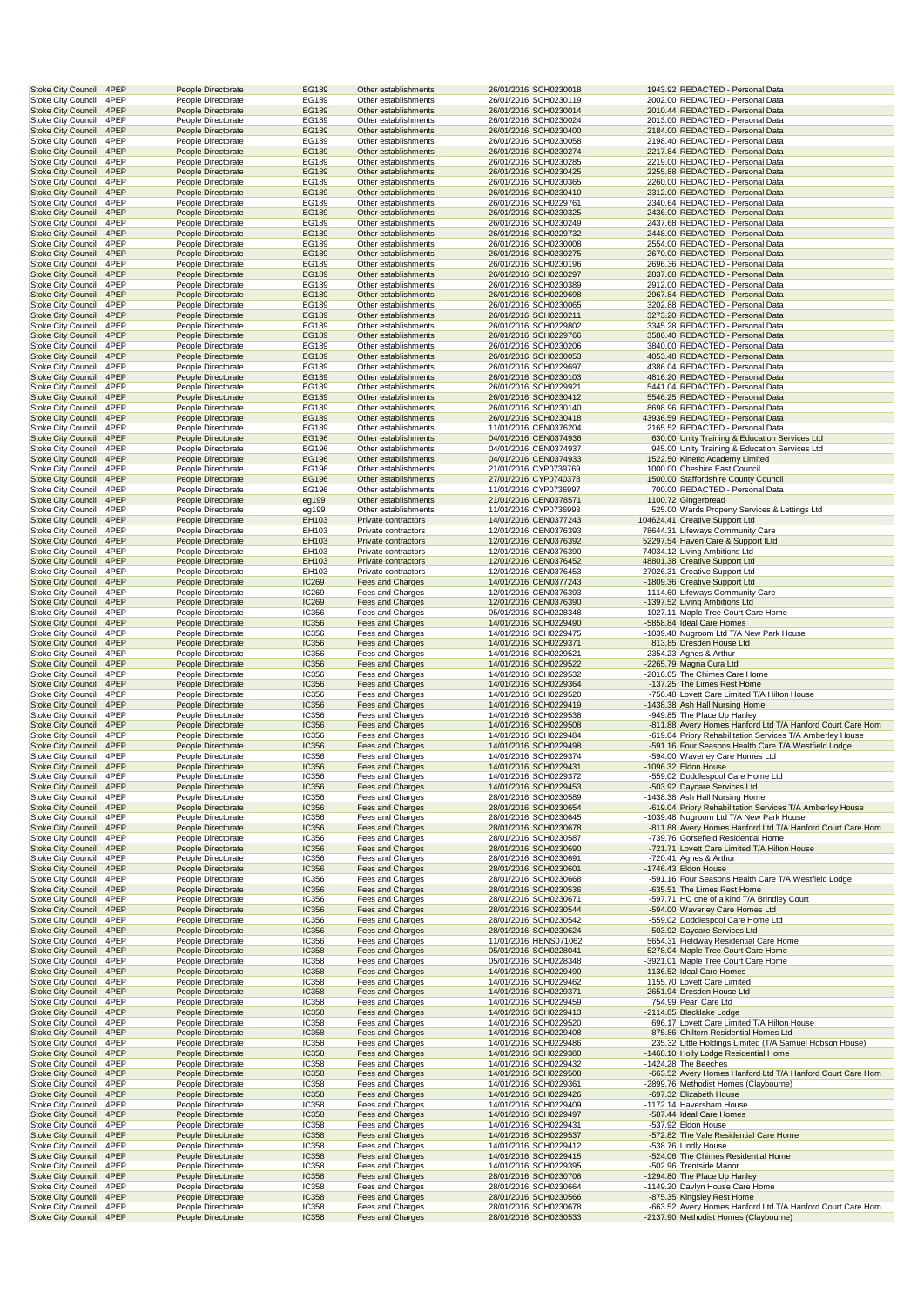|                                                        | 4PEP         | People Directorate                       | IC358                 | Fees and Charges                                 | 28/01/2016 SCH0230565                          |  | -502.96 Trentside Manor                                                     |
|--------------------------------------------------------|--------------|------------------------------------------|-----------------------|--------------------------------------------------|------------------------------------------------|--|-----------------------------------------------------------------------------|
| <b>Stoke City Council</b>                              | 4PEP         | People Directorate                       | <b>IC358</b>          | Fees and Charges                                 | 28/01/2016 SCH0230596                          |  | -697.32 Elizabeth House                                                     |
| <b>Stoke City Council</b>                              | 4PEP         | People Directorate                       | IC358                 | Fees and Charges                                 | 28/01/2016 SCH0230610                          |  | -655.09 The Maples Residential Home                                         |
| <b>Stoke City Council</b>                              | 4PEP         | People Directorate                       | <b>IC358</b>          | Fees and Charges                                 | 28/01/2016 SCH0230601                          |  | -537.92 Eldon House                                                         |
| <b>Stoke City Council</b>                              | 4PEP         | People Directorate                       | IC358                 | Fees and Charges                                 | 28/01/2016 SCH0230579                          |  | -1172.14 Haversham House                                                    |
| <b>Stoke City Council</b>                              | 4PEP         | People Directorate                       | <b>IC358</b>          | Fees and Charges                                 | 28/01/2016 SCH0230660                          |  | -1136.52 Ideal Care Homes                                                   |
| Stoke City Council                                     | 4PEP         | People Directorate                       | IC358                 | Fees and Charges                                 | 28/01/2016 SCH0230667                          |  | -587.44 Ideal Care Homes                                                    |
| <b>Stoke City Council</b>                              | 4PEP         | People Directorate                       | <b>IC358</b>          | Fees and Charges                                 | 28/01/2016 SCH0230707                          |  | -572.82 The Vale Residential Care Home                                      |
| <b>Stoke City Council</b>                              | 4PEP         | People Directorate                       | IC358                 | Fees and Charges                                 | 28/01/2016 SCH0230602                          |  | -554.50 The Beeches                                                         |
| <b>Stoke City Council</b>                              | 4PEP         | People Directorate                       | <b>IC358</b>          | Fees and Charges                                 | 28/01/2016 SCH0230541                          |  | -544.32 Dresden House Ltd                                                   |
| <b>Stoke City Council</b>                              | 4PEP         | People Directorate                       | IC358                 | Fees and Charges                                 | 28/01/2016 SCH0230582                          |  | -538.76 Lindly House                                                        |
| <b>Stoke City Council</b>                              | 4PEP         | People Directorate                       | <b>IC358</b>          | Fees and Charges                                 | 28/01/2016 SCH0230585                          |  | -524.06 The Chimes Residential Home                                         |
| <b>Stoke City Council</b>                              | 4PEP         | People Directorate                       | IC358                 | Fees and Charges                                 | 28/01/2016 SCH0230656                          |  | -519.14 Little Holdings Limited (T/A Samuel Hobson House)                   |
| <b>Stoke City Council</b>                              | 4PEP         | People Directorate                       | <b>IC358</b>          | Fees and Charges                                 | 06/01/2016 CEN0375290                          |  | 917.51 REDACTED - Personal Data                                             |
| <b>Stoke City Council</b>                              | 4PEP         | People Directorate                       | IC358                 | Fees and Charges                                 | 08/01/2016 CEN0376076                          |  | 1854.72 REDACTED - Personal Data                                            |
| <b>Stoke City Council</b>                              | 4PEP         | People Directorate                       | <b>IC360</b>          | Fees and Charges                                 | 14/01/2016 SCH0229376                          |  | -586.14 Choices Housing Association                                         |
| Stoke City Council                                     | 4PEP         | People Directorate                       | IC360                 | Fees and Charges                                 | 14/01/2016 SCH0229479                          |  | 659.71 Choices Housing Association                                          |
| <b>Stoke City Council</b>                              | 4PEP         | People Directorate                       | IC361                 | Fees and Charges                                 | 14/01/2016 CEN0377126                          |  | 844.12 HC-one T/A Acres Nook Care Home                                      |
| <b>Stoke City Council</b>                              | 4PEP         | People Directorate                       | IC363                 | Fees and Charges                                 | 14/01/2016 SCH0229542                          |  | 2888.27 Selwyn House                                                        |
| <b>Stoke City Council</b>                              | 4PEP         | People Directorate                       | IC363                 | Fees and Charges                                 | 14/01/2016 SCH0229390                          |  | 3703.94 BUPA Care Services                                                  |
| <b>Stoke City Council</b>                              | 4PEP         | People Directorate                       | IC363                 | Fees and Charges                                 | 14/01/2016 SCH0229475                          |  | 1050.72 Nugroom Ltd T/A New Park House                                      |
| <b>Stoke City Council</b>                              | 4PEP         | People Directorate                       | <b>IC363</b>          | Fees and Charges                                 | 14/01/2016 SCH0229427                          |  | 215.67 St Mary's Nursing Home                                               |
| <b>Stoke City Council</b>                              | 4PEP         | People Directorate                       | IC363                 | Fees and Charges                                 | 14/01/2016 SCH0229422                          |  | 523.24 Springbank Nursing Home                                              |
| <b>Stoke City Council</b>                              | 4PEP         | People Directorate                       | <b>IC363</b>          | Fees and Charges                                 | 14/01/2016 SCH0229397                          |  | -1430.78 Newford Nursing Home                                               |
| <b>Stoke City Council</b>                              | 4PEP         | People Directorate                       | IC363                 | Fees and Charges                                 | 14/01/2016 SCH0229419                          |  | -1059.60 Ash Hall Nursing Home                                              |
| <b>Stoke City Council</b>                              | 4PEP         | People Directorate                       | IC363                 | Fees and Charges                                 | 14/01/2016 SCH0229484                          |  | -1467.68 Priory Rehabilitation Services T/A Amberley House                  |
| Stoke City Council                                     | 4PEP         | People Directorate                       | IC363                 | Fees and Charges                                 | 14/01/2016 SCH0229416                          |  | -1919.16 The Old Vicarage Nursing Home                                      |
| <b>Stoke City Council</b>                              | 4PEP         | People Directorate                       | <b>IC363</b>          | Fees and Charges                                 | 14/01/2016 SCH0229406                          |  | -1199.24 Hilltop Manor Nursing Home                                         |
| <b>Stoke City Council</b>                              | 4PEP         | People Directorate                       | IC363                 | Fees and Charges                                 | 14/01/2016 SCH0229498                          |  | -2274.72 Four Seasons Health Care T/A Westfield Lodge                       |
| <b>Stoke City Council</b>                              | 4PEP         | People Directorate                       | IC363                 | Fees and Charges                                 | 14/01/2016 SCH0229394                          |  | -541.60 St Quentin Residential Homes Ltd                                    |
| <b>Stoke City Council</b>                              | 4PEP         | People Directorate                       | IC363                 | Fees and Charges                                 | 28/01/2016 SCH0230589                          |  | -3346.08 Ash Hall Nursing Home                                              |
| <b>Stoke City Council</b>                              | 4PEP         | People Directorate                       | <b>IC363</b>          | Fees and Charges                                 | 28/01/2016 SCH0230654                          |  | -1467.68 Priory Rehabilitation Services T/A Amberley House                  |
| <b>Stoke City Council</b>                              | 4PEP         | People Directorate                       | IC363                 | Fees and Charges                                 | 28/01/2016 SCH0230540                          |  | 835.36 Tall Oaks Nursing Home                                               |
| <b>Stoke City Council</b>                              | 4PEP         | People Directorate                       | <b>IC363</b>          | Fees and Charges                                 | 28/01/2016 SCH0230567                          |  | 827.23 Newford Nursing Home                                                 |
| <b>Stoke City Council</b>                              | 4PEP         | People Directorate                       | IC363                 | Fees and Charges                                 | 28/01/2016 SCH0230670                          |  | -1011.41 HC-one T/A Acres Nook Care Home                                    |
| <b>Stoke City Council</b>                              | 4PEP         | People Directorate                       | IC363                 | Fees and Charges                                 | 28/01/2016 SCH0230586                          |  | -2510.48 The Old Vicarage Nursing Home                                      |
| Stoke City Council                                     | 4PEP         | People Directorate                       | IC363                 | Fees and Charges                                 | 28/01/2016 SCH0230576                          |  | -1199.24 Hilltop Manor Nursing Home                                         |
| <b>Stoke City Council</b>                              | 4PEP         | People Directorate                       | <b>IC363</b>          | Fees and Charges                                 | 28/01/2016 SCH0230668                          |  | -2274.72 Four Seasons Health Care T/A Westfield Lodge                       |
| <b>Stoke City Council</b>                              | 4PEP         | People Directorate                       | IC363                 | Fees and Charges                                 | 28/01/2016 SCH0230597                          |  | -628.38 St Mary's Nursing Home                                              |
| <b>Stoke City Council</b>                              | 4PEP         | People Directorate                       | IC363                 | Fees and Charges                                 | 28/01/2016 SCH0230564                          |  | -541.60 St Quentin Residential Homes Ltd                                    |
| <b>Stoke City Council</b>                              | 4PEP         | People Directorate                       | IC365                 | Fees and Charges                                 | 14/01/2016 SCH0229390                          |  | -4760.86 BUPA Care Services                                                 |
| <b>Stoke City Council</b>                              | 4PEP         | People Directorate                       | <b>IC365</b>          | Fees and Charges                                 | 14/01/2016 SCH0229419                          |  | -599.38 Ash Hall Nursing Home                                               |
| <b>Stoke City Council</b>                              | 4PEP         | People Directorate                       | IC365                 | Fees and Charges                                 | 14/01/2016 SCH0229359                          |  | -940.01 Goldenhill Nursing Home                                             |
| <b>Stoke City Council</b>                              | 4PEP         | People Directorate                       | <b>IC365</b>          | Fees and Charges                                 | 14/01/2016 SCH0229484                          |  | 11834.21 Priory Rehabilitation Services T/A Amberley House                  |
| <b>Stoke City Council</b>                              | 4PEP         | People Directorate                       | IC365                 | Fees and Charges                                 | 14/01/2016 SCH0229430                          |  | -558.48 Westcroft Nursing Home                                              |
| <b>Stoke City Council</b>                              | 4PEP         | People Directorate                       | IC365                 | Fees and Charges                                 | 14/01/2016 SCH0229499                          |  | -553.86 Four Seasons Health Care T/A Park Lane Care Home                    |
| Stoke City Council                                     | 4PEP         | People Directorate                       | IC365                 | Fees and Charges                                 | 14/01/2016 SCH0229512                          |  | -536.36 Elder Homes Group T/A Basford Hurst Care                            |
| <b>Stoke City Council</b>                              | 4PEP         | People Directorate                       | <b>IC365</b>          | Fees and Charges                                 | 28/01/2016 SCH0230589                          |  | -599.38 Ash Hall Nursing Home                                               |
| <b>Stoke City Council</b>                              | 4PEP         | People Directorate                       | IC365                 | Fees and Charges                                 | 28/01/2016 SCH0230654                          |  | -3438.70 Priory Rehabilitation Services T/A Amberley House                  |
| <b>Stoke City Council</b>                              | 4PEP         | People Directorate                       | <b>IC365</b>          | Fees and Charges                                 | 28/01/2016 SCH0230670                          |  | -780.64 HC-one T/A Acres Nook Care Home                                     |
| <b>Stoke City Council</b>                              | 4PEP         | People Directorate                       | IC365                 | Fees and Charges                                 | 28/01/2016 SCH0230586                          |  | -593.20 The Old Vicarage Nursing Home                                       |
| <b>Stoke City Council</b>                              | 4PEP         | People Directorate                       | <b>IC365</b>          | Fees and Charges                                 | 28/01/2016 SCH0230560                          |  | -618.60 BUPA Care Services                                                  |
| <b>Stoke City Council</b>                              | 4PEP         | People Directorate                       | IC365                 | Fees and Charges                                 | 28/01/2016 SCH0230600                          |  | -558.48 Westcroft Nursing Home                                              |
| <b>Stoke City Council</b>                              | 4PEP         | People Directorate                       | <b>IC365</b>          | Fees and Charges                                 | 28/01/2016 SCH0230669                          |  | -553.86 Four Seasons Health Care T/A Park Lane Care Home                    |
| Stoke City Council                                     | 4PEP         | People Directorate                       | IC365                 | Fees and Charges                                 | 28/01/2016 SCH0230682                          |  | -536.36 Elder Homes Group T/A Basford Hurst Care                            |
| <b>Stoke City Council</b>                              | 4PEP         | People Directorate                       | IC367                 | Fees and Charges                                 | 28/01/2016 SCH0230716                          |  | -849.75 Scotia Health Care                                                  |
| <b>Stoke City Council</b>                              | 4PEP         | People Directorate                       | IC369                 | Fees and Charges                                 | 13/01/2016 CEN0377040                          |  | -3857.14 Radis Community Care                                               |
| <b>Stoke City Council</b>                              | 4PEP         | People Directorate                       | <b>IC370</b>          | Fees and Charges                                 | 28/01/2016 SCH0230645                          |  | -821.43 Nugroom Ltd T/A New Park House                                      |
| <b>Stoke City Council</b>                              | 4PEP         | People Directorate                       | <b>IC370</b>          | Fees and Charges                                 | 28/01/2016 SCH0230690                          |  | -542.14 Lovett Care Limited T/A Hilton House                                |
| <b>Stoke City Council</b>                              | 4PEP         | People Directorate                       | <b>IC372</b>          | Fees and Charges                                 | 28/01/2016 SCH0230692                          |  | -920.00 Magna Cura Ltd                                                      |
| <b>Stoke City Council</b>                              | 4PEP         | People Directorate                       | IC372                 | Fees and Charges                                 | 28/01/2016 SCH0230708                          |  | -690.00 The Place Up Hanley                                                 |
| <b>Stoke City Council</b>                              | 4PEP         | People Directorate                       | <b>IC384</b>          | Fees and Charges                                 | 26/01/2016 SCH0229680                          |  | -512.96 REDACTED - Personal Data                                            |
| <b>Stoke City Council</b>                              | 4PEP         | People Directorate                       | IC384                 | Fees and Charges                                 | 26/01/2016 SCH0229920                          |  | 1079.84 REDACTED - Personal Data                                            |
| <b>Stoke City Council</b>                              | 4PEP         | People Directorate                       | <b>IC388</b>          | Fees and Charges                                 | 14/01/2016 CEN0377243                          |  | -6632.00 Creative Support Ltd                                               |
| Stoke City Council                                     | 4PEP         | People Directorate                       | <b>IC388</b>          | Fees and Charges                                 | 12/01/2016 CEN0376393                          |  | -4917.46 Lifeways Community Care                                            |
| <b>Stoke City Council</b>                              | 4PEP         | People Directorate                       | <b>IC388</b>          | Fees and Charges                                 | 12/01/2016 CEN0376392                          |  | -2415.56 Haven Care & Support ILtd                                          |
| <b>Stoke City Council</b>                              | 4PEP         | People Directorate                       | <b>IC388</b>          | Fees and Charges                                 | 12/01/2016 CEN0376390                          |  | -2296.96 Living Ambitions Ltd                                               |
| <b>Stoke City Council</b>                              | 4PEP         | People Directorate                       | <b>IC388</b>          | Fees and Charges                                 | 12/01/2016 CEN0376452                          |  | -1402.80 Creative Support Ltd                                               |
| <b>Stoke City Council</b>                              | 4PEP         | People Directorate                       | <b>IC388</b>          | Fees and Charges                                 | 12/01/2016 CEN0376453                          |  | -523.64 Creative Support Ltd                                                |
| <b>Stoke City Council</b>                              | 4PEP         | People Directorate                       | <b>IC392</b><br>IC392 | Fees and Charges                                 |                                                |  |                                                                             |
| <b>Stoke City Council</b>                              | 4PEP         | People Directorate                       |                       |                                                  | 28/01/2016 SCH0230728                          |  | -3594.90 The Grocott Centre Limited                                         |
| <b>Stoke City Council</b>                              | 4PEP         |                                          |                       | Fees and Charges                                 | 28/01/2016 SCH0230721                          |  | -789.20 Approach                                                            |
| <b>Stoke City Council</b>                              | 4PEP<br>4PEP | People Directorate                       | <b>IC492</b>          | Fees and Charges                                 | 26/01/2016 SCH0230005                          |  | -881.76 REDACTED - Personal Data                                            |
| <b>Stoke City Council</b>                              |              | People Directorate                       | IC492                 | Fees and Charges                                 | 26/01/2016 SCH0229843                          |  | -614.24 REDACTED - Personal Data                                            |
|                                                        |              | People Directorate                       | <b>IC492</b>          | Fees and Charges                                 | 26/01/2016 SCH0230312                          |  | -542.72 REDACTED - Personal Data                                            |
| <b>Stoke City Council</b>                              | 4PEP         | People Directorate                       | IC492                 | Fees and Charges                                 | 26/01/2016 SCH0229748                          |  | 509.34 REDACTED - Personal Data                                             |
| <b>Stoke City Council</b>                              | 4PEP         | People Directorate                       | <b>IC398</b>          | Fees and Charges                                 | 04/01/2016 CEN0374946                          |  | 777.35 REDACTED - Personal Data                                             |
| <b>Stoke City Council</b>                              | 4PEP         | People Directorate                       | <b>IC398</b>          | Fees and Charges                                 | 21/01/2016 CEN0378578                          |  | 752.40 REDACTED - Personal Data                                             |
| <b>Stoke City Council</b>                              | 4PEP         | People Directorate                       | <b>IC398</b>          | Fees and Charges                                 | 29/01/2016 CEN0380034                          |  | 1814.40 REDACTED - Personal Data                                            |
| <b>Stoke City Council</b>                              | 4PEP         | People Directorate                       | ie100                 | <b>Internal Recharges</b>                        | 04/01/2016 CEN0374944                          |  | -2500.00 C & S Building Services                                            |
| <b>Stoke City Council</b>                              | 4PEP         | People Directorate                       | ie100                 | Internal Recharges                               | 04/01/2016 CEN0374939                          |  | -1023.50 C Rollings                                                         |
| <b>Stoke City Council</b>                              | 4PEP         | People Directorate                       | ie100                 | Internal Recharges                               | 18/01/2016 CEN0377763                          |  | -1382.50 Stannah Stairlifts Ltd                                             |
| <b>Stoke City Council</b>                              | 4PEP         | People Directorate                       | ie100                 | Internal Recharges                               | 18/01/2016 CEN0377701<br>14/01/2016 SCH0229390 |  | -668.50 L & T Construction                                                  |
| <b>Stoke City Council</b><br><b>Stoke City Council</b> | 4PEP<br>4PEP | People Directorate<br>People Directorate | EG124<br>EG124        | Other establishments<br>Other establishments     |                                                |  | 936.00 BUPA Care Services<br>14346.89 Scotia Health Care                    |
|                                                        | 4PEP         | People Directorate                       | EG124                 | Other establishments                             | 28/01/2016 SCH0230716                          |  |                                                                             |
| <b>Stoke City Council</b><br><b>Stoke City Council</b> | 4PEP         | People Directorate                       | <b>IC374</b>          | Fees and Charges                                 | 28/01/2016 SCH0230617<br>14/01/2016 SCH0229460 |  | 802.29 Bradwell Hall Nursing Home Limited<br>-558.57 Keswick House          |
|                                                        |              |                                          |                       | Rates                                            |                                                |  |                                                                             |
| Stoke City Council                                     | 4PEP<br>4PEP | People Directorate                       | <b>BD100</b><br>df120 | Communications and computing                     | 06/01/2016 CEN0374016<br>04/01/2016 CEN0374947 |  | 2007.70 Sandyford Properties Ltd                                            |
| <b>Stoke City Council</b><br>Stoke City Council        | 4PEP         | People Directorate<br>People Directorate | <b>IC386</b>          | Fees and Charges                                 | 26/01/2016 SCH0229887                          |  | -787.00 Specialist Computer Centres Ltd<br>-854.29 REDACTED - Personal Data |
| <b>Stoke City Council</b>                              | 4PEP         | People Directorate                       | <b>IC378</b>          | Fees and Charges                                 | 28/01/2016 SCH0230716                          |  | -722.86 Scotia Health Care                                                  |
| <b>Stoke City Council</b>                              | 4PEP         | People Directorate                       | EA160                 | Independent units within CC                      | 06/01/2016 CYP0736305                          |  | -514.29 REDACTED - Personal Data                                            |
| <b>Stoke City Council</b>                              | 4PEP         | People Directorate                       | DA104                 | Equipment furniture and mater                    | 27/01/2016 SCH0229292                          |  | 2516.58 Nobisco Limited                                                     |
| Stoke City Council                                     | 4PEP         | People Directorate                       | DA104                 | Equipment furniture and mater                    | 07/01/2016 CYP0736749                          |  | 5132.17 Nobisco Limited                                                     |
| <b>Stoke City Council</b>                              | 4PEP         | People Directorate                       | EG127                 | Other establishments                             | 26/01/2016 CEN0379208                          |  | 799.05 Stoke Council - CIC Casework                                         |
| Stoke City Council                                     | 4PEP         | People Directorate                       | EG127                 | Other establishments                             | 05/01/2016 CYP0734722                          |  | 600.00 REDACTED - Personal Data                                             |
| <b>Stoke City Council</b>                              | 4PEP         | People Directorate                       | EG127                 | Other establishments                             | 27/01/2016 CEN0378139                          |  | 1597.05 Options Higford (Options Autism (5) Ltd                             |
| Stoke City Council                                     | 4PEP         | People Directorate                       | DA134                 | Equipment furniture and mater                    | 08/01/2016 SCH0229251                          |  | 611.60 Clofield Limited                                                     |
| <b>Stoke City Council</b>                              | 4PEP         | People Directorate                       | DA134                 | Equipment furniture and mater                    | 11/01/2016 SCH0229252                          |  | 707.92 Action on Hearing Loss Products                                      |
| <b>Stoke City Council</b>                              | 4PEP         | People Directorate                       | DA108                 | Equipment furniture and mater                    | 20/01/2016 CYP0739725                          |  | 687.50 Posturite (Uk) Limited                                               |
| <b>Stoke City Council</b>                              | 4PEP         | People Directorate                       | dc101                 | Clothes uniform and laundry                      | 11/01/2016 NSR0105771                          |  | 731.68 JS Sports (UK) LTD                                                   |
| <b>Stoke City Council</b>                              | 4PEP         | People Directorate                       | eg152                 | Other establishments                             | 12/01/2016 CEN0376205                          |  | 771.43 REDACTED - Personal Data                                             |
| <b>Stoke City Council</b>                              | 4PEP         | People Directorate                       | eg152                 | Other establishments                             | 20/01/2016 CYP0739762                          |  | 3800.00 Affordable Property Developments                                    |
| Stoke City Council                                     | 4PEP         | People Directorate                       | CF100                 | Car allowances                                   | 28/01/2016 CYP0740428                          |  | 1160.00 REDACTED - Personal Data                                            |
| <b>Stoke City Council</b>                              | 4PEP         | People Directorate                       | CF100                 | Car allowances                                   | 22/01/2016 CYP0739942                          |  | 840.00 REDACTED - Personal Data                                             |
| Stoke City Council                                     | 4PEP         | People Directorate                       | DE130                 | Services                                         | 08/01/2016 CYP0734704                          |  | 840.00 Nottingham Pest Control Limited                                      |
| <b>Stoke City Council</b>                              | 4PEP         | People Directorate                       | dk126                 | Miscellaneous expenses                           | 12/01/2016 CEN0376675                          |  | 927.04 Crossroads Staffordshire                                             |
| <b>Stoke City Council</b>                              | 4PEP         | People Directorate                       | dk126                 | Miscellaneous expenses                           | 12/01/2016 CEN0376676                          |  | 960.00 Crossroads Staffordshire                                             |
| <b>Stoke City Council</b>                              | 4PEP         | People Directorate                       | dk126                 | Miscellaneous expenses                           | 20/01/2016 CEN0378157                          |  | 1020.00 Crossroads Staffordshire                                            |
| <b>Stoke City Council</b>                              | 4PEP         | People Directorate                       | dk126                 | Miscellaneous expenses                           | 20/01/2016 CEN0378158                          |  | 1035.00 Crossroads Staffordshire                                            |
| <b>Stoke City Council</b><br>Stoke City Council        | 4PEP<br>4PEP | People Directorate<br>People Directorate | dk126<br>dk126        | Miscellaneous expenses<br>Miscellaneous expenses | 20/01/2016 CEN0378156<br>20/01/2016 CEN0378141 |  | 1365.00 Crossroads Staffordshire<br>1507.50 Crossroads Staffordshire        |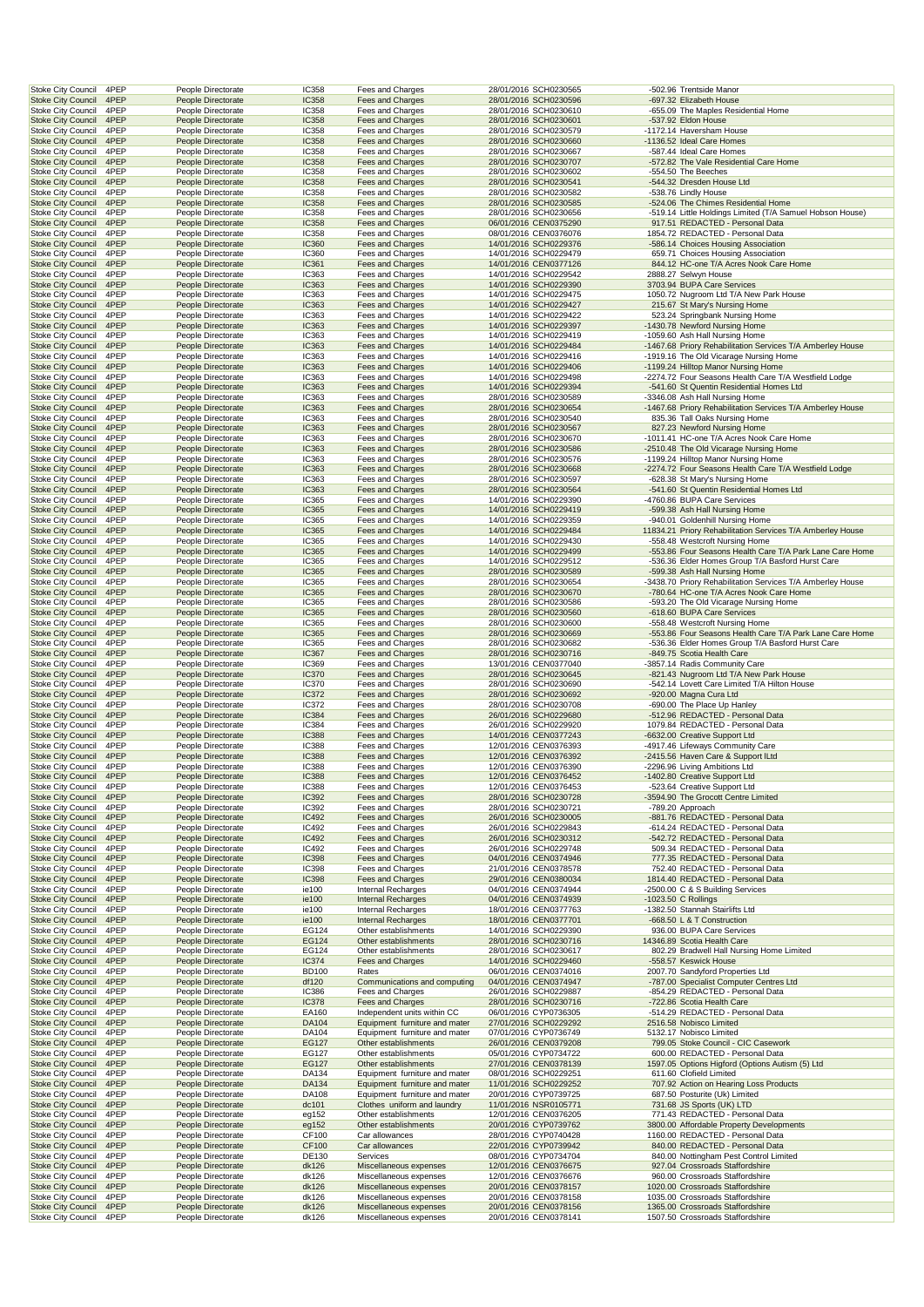| <b>Stoke City Council</b><br><b>Stoke City Council</b> | 4PEP<br>4PEP   |                                              | People Directorate<br>People Directorate | dk126<br>dk126               | Miscellaneous expenses<br>Miscellaneous expenses                 | 20/01/2016 CEN0378138<br>20/01/2016 CEN0378137 |                          | 2081.25 Crossroads Staffordshire<br>2096.25 Crossroads Staffordshire                                                             |
|--------------------------------------------------------|----------------|----------------------------------------------|------------------------------------------|------------------------------|------------------------------------------------------------------|------------------------------------------------|--------------------------|----------------------------------------------------------------------------------------------------------------------------------|
| <b>Stoke City Council</b>                              | 4PEP           |                                              | People Directorate                       | gi160                        | Inter departmental                                               | 26/01/2016 CEN0379208                          |                          | 1670.00 Stoke Council - CIC Casework                                                                                             |
| <b>Stoke City Council</b>                              | 4PEP           |                                              | People Directorate                       | gi160                        | Inter departmental<br><b>Expenses</b>                            | 28/01/2016 000004372337549                     |                          | 533.95 SWAN STAFF RECRUITMENT                                                                                                    |
| <b>Stoke City Council</b><br><b>Stoke City Council</b> | 4PEP<br>4PEP   |                                              | People Directorate<br>People Directorate | <b>DG133</b><br>DA113        | Equipment furniture and mater                                    | 04/01/2016 CEN0374931<br>04/01/2016 ACE0013648 | 1761.00 Ofsted           | 3264.03 Prs Public Performance                                                                                                   |
| <b>Stoke City Council</b>                              | 4PEP           |                                              | People Directorate                       | dk136                        | Miscellaneous expenses                                           | 12/01/2016 CEN0376693                          |                          | 3540.00 Youth Justice Board                                                                                                      |
| <b>Stoke City Council</b><br><b>Stoke City Council</b> | 4PEP<br>4PEP   |                                              | People Directorate<br>People Directorate | dk136<br>dk136               | Miscellaneous expenses<br>Miscellaneous expenses                 | 12/01/2016 CEN0376583<br>12/01/2016 CEN0376584 |                          | 16770.00 Youth Justice Board<br>16770.00 Youth Justice Board                                                                     |
| <b>Stoke City Council</b>                              | 4PEP           |                                              | People Directorate                       | DK140                        | Miscellaneous expenses                                           | 22/01/2016 SCH0229609                          |                          | 5269.00 Liverpool Community Health NHS Trust                                                                                     |
| <b>Stoke City Council</b><br><b>Stoke City Council</b> | 4PEP<br>4PEP   |                                              | People Directorate<br>People Directorate | DC102<br>eg147               | Clothes uniform and laundry<br>Other establishments              | 06/01/2016 CEN0374333<br>21/01/2016 CEN0378363 |                          | 6366.15 Cottage Cleaners<br>11675.00 National Youth Advocacy Service                                                             |
| <b>Stoke City Council</b>                              | 4PEP           |                                              | People Directorate                       | eg147                        | Other establishments                                             | 21/01/2016 CEN0378366                          |                          | 11675.00 National Youth Advocacy Service                                                                                         |
| <b>Stoke City Council</b>                              | 4PUBH<br>4PUBH | Public Health<br><b>Public Health</b>        |                                          | <b>BB100</b><br><b>BB100</b> | Energy costs                                                     | 05/01/2016 CEN0368483                          | 1419.92 Npower           | 1030.95 Npower                                                                                                                   |
| <b>Stoke City Council</b><br><b>Stoke City Council</b> | 4PUBH          | <b>Public Health</b>                         |                                          | <b>BB100</b>                 | <b>Energy costs</b><br>Energy costs                              | 22/01/2016 CEN0378708<br>22/01/2016 CEN0378707 | 1846.57 Npower           |                                                                                                                                  |
| <b>Stoke City Council</b>                              | 4PUBH          | <b>Public Health</b>                         |                                          | <b>BB100</b>                 | Energy costs                                                     | 19/01/2016 CEN0377984                          |                          | 4180.49 British Gas Business Limited                                                                                             |
| <b>Stoke City Council</b><br><b>Stoke City Council</b> | 4PUBH<br>4PUBH | Public Health<br><b>Public Health</b>        |                                          | <b>BC100</b><br>be100        | Rents<br>Water services                                          | 07/01/2016 CEN0375645<br>19/01/2016 CEN0377983 |                          | 916.02 Langtree<br>7944.46 Severn Trent Water                                                                                    |
| <b>Stoke City Council</b>                              | 4PUBH          | <b>Public Health</b>                         |                                          | DA100                        | Equipment furniture and mater                                    | 20/01/2016 HENS071268                          |                          | 1800.00 A & J Hulme t/a Acresgreen Soil                                                                                          |
| <b>Stoke City Council</b><br><b>Stoke City Council</b> | 4PUBH<br>4PUBH | <b>Public Health</b><br>Public Health        |                                          | DA100<br>DA105               | Equipment furniture and mater<br>Equipment furniture and mater   | 27/01/2016 CEN0376701<br>22/01/2016 HENS071320 |                          | 1046.90 Matts Monitors Ltd<br>604.80 Blue Diamon T/A Fryer'S Nurseries Limited                                                   |
| <b>Stoke City Council</b>                              | 4PUBH          | <b>Public Health</b>                         |                                          | de100                        | Services                                                         | 25/01/2016 CEN0378854                          |                          | 972.50 Staffordshire County Council                                                                                              |
| <b>Stoke City Council</b>                              | 4PUBH          | Public Health                                |                                          | de100                        | Services                                                         | 14/01/2016 CEN0376954                          |                          | 16623.67 Shropshire Community Health NHS Trust                                                                                   |
| <b>Stoke City Council</b><br><b>Stoke City Council</b> | 4PUBH<br>4PUBH | <b>Public Health</b><br><b>Public Health</b> |                                          | de100<br>de100               | Services<br>Services                                             | 27/01/2016 HENS071430<br>27/01/2016 CEN0378729 |                          | 1235.00 Tudor Davies<br>4551.75 Acorn Kennels                                                                                    |
| <b>Stoke City Council</b>                              | 4PUBH          | <b>Public Health</b>                         |                                          | de100                        | Services                                                         | 19/01/2016 CEN0377937                          |                          | 3696.00 Disclosure & Barring Service                                                                                             |
| <b>Stoke City Council</b><br><b>Stoke City Council</b> | 4PUBH<br>4PUBH | Public Health<br><b>Public Health</b>        |                                          | de100<br>de100               | Services<br>Services                                             | 08/01/2016 CEN0376070<br>11/01/2016 HENS071070 |                          | 49083.34 VAST Services<br>624.00 G Jones                                                                                         |
| <b>Stoke City Council</b>                              | 4PUBH          | <b>Public Health</b>                         |                                          | DE131                        | Services                                                         | 27/01/2016 HENS071085                          |                          | 650.00 Acorn Kennels                                                                                                             |
| <b>Stoke City Council</b><br><b>Stoke City Council</b> | 4PUBH<br>4PUBH | <b>Public Health</b><br>Public Health        |                                          | de145<br>de145               | Services<br>Services                                             | 12/01/2016 CEN0376685<br>13/01/2016 CEN0375292 |                          | 692.70 Joanna Nicolas Limited<br>1485.00 Forensics Ltd                                                                           |
| <b>Stoke City Council</b>                              | 4PUBH          | <b>Public Health</b>                         |                                          | de145                        | Services                                                         | 27/01/2016 CEN0379635                          |                          | 690.00 Southern Forensic Medical Services Limited                                                                                |
| <b>Stoke City Council</b>                              | 4PUBH          | Public Health                                |                                          | de145                        | Services                                                         | 27/01/2016 CEN0379636                          |                          | 931.50 Southern Forensic Medical Services Limited                                                                                |
| <b>Stoke City Council</b><br><b>Stoke City Council</b> | 4PUBH<br>4PUBH | <b>Public Health</b><br><b>Public Health</b> |                                          | de145<br>de145               | Services<br>Services                                             | 27/01/2016 CEN0379637<br>08/01/2016 CEN0375991 |                          | 1345.50 Southern Forensic Medical Services Limited<br>2220.00 Somek & Associates                                                 |
| <b>Stoke City Council</b>                              | 4PUBH          | <b>Public Health</b>                         |                                          | DE146                        | Services                                                         | 13/01/2016 CEN0377026                          |                          | 2990.00 Co-operative Funeral Services                                                                                            |
| <b>Stoke City Council</b><br><b>Stoke City Council</b> | 4PUBH<br>4PUBH | Public Health<br><b>Public Health</b>        |                                          | DE147<br><b>DE147</b>        | Services<br>Services                                             | 27/01/2016 CEN0379634<br>08/01/2016 CEN0375844 |                          | 580.80 Southern Forensic Medical Services Limited<br>677.60 H.M Coroner for Stoke on Trent and North Staffordshire               |
| <b>Stoke City Council</b>                              | 4PUBH          | <b>Public Health</b>                         |                                          | DE147                        | Services                                                         | 08/01/2016 CEN0375845                          |                          | 1452.00 H.M Coroner for Stoke on Trent and North Staffordshire                                                                   |
| <b>Stoke City Council</b>                              | 4PUBH          | <b>Public Health</b>                         |                                          | <b>DE147</b>                 | Services                                                         | 08/01/2016 CEN0375843                          |                          | 1936.00 H.M Coroner for Stoke on Trent and North Staffordshire<br>1992.30 H.M Coroner for Stoke on Trent and North Staffordshire |
| <b>Stoke City Council</b><br><b>Stoke City Council</b> | 4PUBH<br>4PUBH | <b>Public Health</b><br><b>Public Health</b> |                                          | DE147<br><b>DE147</b>        | Services<br>Services                                             | 08/01/2016 CEN0375848<br>08/01/2016 CEN0375847 |                          | 2212.90 H.M Coroner for Stoke on Trent and North Staffordshire                                                                   |
| <b>Stoke City Council</b>                              | 4PUBH          | Public Health                                |                                          | DE147                        | Services                                                         | 08/01/2016 CEN0375846                          |                          | 4632.90 H.M Coroner for Stoke on Trent and North Staffordshire                                                                   |
| <b>Stoke City Council</b><br><b>Stoke City Council</b> | 4PUBH<br>4PUBH | <b>Public Health</b><br><b>Public Health</b> |                                          | <b>DK100</b><br>DK109        | Miscellaneous expenses<br>Miscellaneous expenses                 | 27/01/2016 CEN0377020<br>13/01/2016 SCH0229320 |                          | 932.60 The Federation Of British Cremation Authorities<br>900.00 Exterion Media                                                  |
| <b>Stoke City Council</b>                              | 4PUBH          | <b>Public Health</b>                         |                                          | EA118                        | Independent units within CC                                      | 25/01/2016 CEN0379108                          |                          | 4205.67 Innovative Creative Excellence Limited                                                                                   |
| <b>Stoke City Council</b>                              | 4PUBH<br>4PUBH | Public Health                                |                                          | EA118                        | Independent units within CC                                      | 25/01/2016 CEN0378856                          |                          | 10208.00 Secret Potions Ltd (Millers Pharmacy)                                                                                   |
| <b>Stoke City Council</b><br>Stoke City Council        | 4PUBH          | <b>Public Health</b><br><b>Public Health</b> |                                          | EA118<br>EA118               | Independent units within CC<br>Independent units within CC       | 25/01/2016 CEN0376774<br>25/01/2016 CEN0379070 |                          | 43333.33 Addaction<br>44174.00 BME United Limted                                                                                 |
| <b>Stoke City Council</b>                              | 4PUBH          | <b>Public Health</b>                         |                                          | EA118                        | Independent units within CC                                      | 26/01/2016 CEN0379148                          |                          | 5416.67 Lloyds Pharmacy Ltd                                                                                                      |
| <b>Stoke City Council</b><br><b>Stoke City Council</b> | 4PUBH<br>4PUBH | Public Health<br><b>Public Health</b>        |                                          | EA118<br>EA118               | Independent units within CC<br>Independent units within CC       | 05/01/2016 CEN0372989<br>14/01/2016 CEN0377121 |                          | 1935.55 Staffordshire Chamber Of Commerce & Industry Ltd<br>2542.73 Innovative Creative Excellence Limited                       |
| <b>Stoke City Council</b>                              | 4PUBH          | Public Health                                |                                          | EA118                        | Independent units within CC                                      | 12/01/2016 CEN0376683                          |                          | 502.00 North 51 Ltd                                                                                                              |
| <b>Stoke City Council</b><br><b>Stoke City Council</b> | 4PUBH<br>4PUBH | <b>Public Health</b><br><b>Public Health</b> |                                          | EA118<br>EA118               | Independent units within CC<br>Independent units within CC       | 12/01/2016 CEN0376512<br>12/01/2016 CEN0376479 |                          | 587.00 Apsley House Surgery<br>955.00 Goldenhill Medical Centre                                                                  |
| <b>Stoke City Council</b>                              | 4PUBH          | <b>Public Health</b>                         |                                          | EA118                        | Independent units within CC                                      | 12/01/2016 CEN0376520                          |                          | 4714.00 Innovative Creative Excellence Limited                                                                                   |
| <b>Stoke City Council</b>                              | 4PUBH          | Public Health                                |                                          | EA118                        | Independent units within CC                                      | 12/01/2016 CEN0376465                          |                          | 11192.00 Secret Potions Ltd (Millers Pharmacy)                                                                                   |
| <b>Stoke City Council</b><br>Stoke City Council        | 4PUBH<br>4PUBH | <b>Public Health</b><br><b>Public Health</b> |                                          | EA118<br>EA118               | Independent units within CC<br>Independent units within CC       | 12/01/2016 CEN0376476<br>12/01/2016 CEN0376580 | 46250.00 Savana          | 13760.00 BME United Limted                                                                                                       |
| <b>Stoke City Council</b>                              | 4PUBH          | <b>Public Health</b>                         |                                          | EA118                        | Independent units within CC                                      | 28/01/2016 CEN0379780                          |                          | 230000.00 North Staffordshire Combined Healthcare NHS Trust                                                                      |
| <b>Stoke City Council</b><br><b>Stoke City Council</b> | 4PUBH<br>4PUBH | <b>Public Health</b><br><b>Public Health</b> |                                          | EA118<br>EA118               | Independent units within CC<br>Independent units within CC       | 06/01/2016 CEN0375533<br>06/01/2016 CEN0375522 | 163976.45 Aquarius       | 21250.00 Changes Health & Wellbeing                                                                                              |
| <b>Stoke City Council</b>                              | 4PUBH          | Public Health                                |                                          | EA118                        | Independent units within CC                                      | 06/01/2016 CEN0375518                          | 179973.83 Aquarius       |                                                                                                                                  |
| <b>Stoke City Council</b>                              | 4PUBH          | <b>Public Health</b>                         |                                          | <b>EA118</b>                 | Independent units within CC                                      | 13/01/2016 CEN0377076                          |                          | 2350.50 Innovative Creative Excellence Limited                                                                                   |
| <b>Stoke City Council</b><br><b>Stoke City Council</b> | 4PUBH<br>4PUBH | <b>Public Health</b><br><b>Public Health</b> |                                          | EA118<br>EA118               | Independent units within CC<br>Independent units within CC       | 13/01/2016 CEN0374524<br>13/01/2016 CEN0375526 | <b>18772.00 Aquarius</b> | 3750.00 Schools Health Education Unit Ltd                                                                                        |
| <b>Stoke City Council</b>                              | 4PUBH          | Public Health                                |                                          | EA118                        | Independent units within CC                                      | 13/01/2016 CEN0377028                          |                          | 31033.00 Staffordshire Buddies                                                                                                   |
| <b>Stoke City Council</b><br><b>Stoke City Council</b> | 4PUBH<br>4PUBH | Public Health<br>Public Health               |                                          | EA118<br>EA118               | Independent units within CC<br>Independent units within CC       | 22/01/2016 CEN0378797<br>27/01/2016 CEN0379649 |                          | 2185.55 Innovative Creative Excellence Limited<br>783.29 Groundwork West Midlands                                                |
| <b>Stoke City Council</b>                              | 4PUBH          | <b>Public Health</b>                         |                                          | EA118                        | Independent units within CC                                      | 27/01/2016 CEN0379503                          |                          | 1000.00 Footwork Solutions Ltd                                                                                                   |
| <b>Stoke City Council</b>                              | 4PUBH          | Public Health                                |                                          | EA118                        | Independent units within CC                                      | 27/01/2016 CEN0377951                          |                          | 9956.25 North 51 Ltd                                                                                                             |
| <b>Stoke City Council</b><br><b>Stoke City Council</b> | 4PUBH<br>4PUBH | <b>Public Health</b><br>Public Health        |                                          | EA118<br>EA118               | Independent units within CC<br>Independent units within CC       | 27/01/2016 CEN0379124<br>15/01/2016 CEN0375537 |                          | 555712.66 Lifeline Project<br>3750.00 Information by Design Limited                                                              |
| <b>Stoke City Council</b>                              | 4PUBH          | Public Health                                |                                          | EA118                        | Independent units within CC                                      | 15/01/2016 CEN0377123                          |                          | 3750.00 Staffs & Stoke On Trent Partnership NHS Trust                                                                            |
| <b>Stoke City Council</b><br><b>Stoke City Council</b> | 4PUBH<br>4PUBH | Public Health<br>Public Health               |                                          | EA118<br>EA118               | Independent units within CC<br>Independent units within CC       | 15/01/2016 CEN0376777<br>15/01/2016 CEN0377485 |                          | 4138.00 Staffs & Stoke On Trent Partnership NHS Trust<br>7086.00 North Staffordshire Combined Healthcare NHS Trust               |
| <b>Stoke City Council</b>                              | 4PUBH          | Public Health                                |                                          | EA118                        | Independent units within CC                                      | 15/01/2016 CEN0377484                          |                          | 10925.00 North Staffordshire Combined Healthcare NHS Trust                                                                       |
| <b>Stoke City Council</b>                              | 4PUBH<br>4PUBH | Public Health                                |                                          | EA118<br>EA118               | Independent units within CC<br>Independent units within CC       | 15/01/2016 CEN0377117                          |                          | 13946.00 Staffs & Stoke On Trent Partnership NHS Trust<br>48734.00 Staffs & Stoke On Trent Partnership NHS Trust                 |
| Stoke City Council<br><b>Stoke City Council</b>        | 4PUBH          | Public Health<br>Public Health               |                                          | EA118                        | Independent units within CC                                      | 15/01/2016 CEN0377118<br>15/01/2016 CEN0377122 |                          | 84434.00 Staffs & Stoke On Trent Partnership NHS Trust                                                                           |
| <b>Stoke City Council</b>                              | 4PUBH          | <b>Public Health</b>                         |                                          | EA118                        | Independent units within CC                                      | 15/01/2016 CEN0377119                          |                          | 244625.00 Staffs & Stoke On Trent Partnership NHS Trust                                                                          |
| <b>Stoke City Council</b><br><b>Stoke City Council</b> | 4PUBH<br>4PUBH | <b>Public Health</b><br>Public Health        |                                          | EA118<br>EA118               | Independent units within CC<br>Independent units within CC       | 15/01/2016 CEN0377124<br>29/01/2016 CEN0379831 |                          | 451172.00 Staffs & Stoke On Trent Partnership NHS Trust<br>757.76 Groundwork West Midlands                                       |
| <b>Stoke City Council</b>                              | 4PUBH          | Public Health                                |                                          | EA118                        | Independent units within CC                                      | 19/01/2016 CEN0375768                          |                          | 7435.00 The Centre for Public Innovation CIC                                                                                     |
| <b>Stoke City Council</b><br><b>Stoke City Council</b> | 4PUBH<br>4PUBH | Public Health<br><b>Public Health</b>        |                                          | EA118<br>EG100               | Independent units within CC<br>Other establishments              | 11/01/2016 CEN0376187<br>14/01/2016 SCH0229545 |                          | 833.33 People Change Matters<br>2600.00 Turning Point                                                                            |
| Stoke City Council                                     | 4PUBH          | Public Health                                |                                          | EG100                        | Other establishments                                             | 28/01/2016 SCH0230712                          |                          | 1192.00 Weston House Care Home                                                                                                   |
| <b>Stoke City Council</b>                              | 4PUBH          | Public Health                                |                                          | EG104                        | Other establishments                                             | 14/01/2016 SCH0229543                          |                          | 1192.00 Weston House Care Home                                                                                                   |
| <b>Stoke City Council</b><br><b>Stoke City Council</b> | 4PUBH<br>4PUBH | Public Health<br><b>Public Health</b>        |                                          | IC200<br><b>IB205</b>        | Fees and Charges<br><b>Local Authority Contributions</b>         | 27/01/2016 HENS071448<br>05/01/2016 CEN0375188 |                          | 1440.00 Dennings Solicitors<br>-44686.30 Staffordshire County Council                                                            |
| <b>Stoke City Council</b>                              | 4PUBH          | <b>Public Health</b>                         |                                          | IC364                        | Fees and Charges                                                 | 14/01/2016 SCH0229545                          |                          | -520.45 Turning Point                                                                                                            |
| <b>Stoke City Council</b><br><b>Stoke City Council</b> | 4SCHL<br>4SCHL | Schools<br>Schools                           |                                          | <b>BA100</b><br><b>BA100</b> | Repairs alterations mtce of bu<br>Repairs alterations mtce of bu | 25/01/2016 CYP0737609<br>05/01/2016 CYP0731598 |                          | 1705.97 Burnwood Community School<br>644.00 Croftshine Limited                                                                   |
| <b>Stoke City Council</b>                              | 4SCHL          | Schools                                      |                                          | <b>BA100</b>                 | Repairs alterations mtce of bu                                   | 05/01/2016 CYP0734745                          |                          | 815.00 Trentham Fencing Ltd                                                                                                      |
| <b>Stoke City Council</b>                              | 4SCHL          | Schools                                      |                                          | <b>BA100</b>                 | Repairs alterations mtce of bu                                   | 12/01/2016 CYP0736998                          |                          | 1338.00 B & P Flooring Ltd                                                                                                       |
| <b>Stoke City Council</b><br>Stoke City Council        | 4SCHL<br>4SCHL | Schools<br>Schools                           |                                          | <b>BA100</b><br><b>BA100</b> | Repairs alterations mtce of bu<br>Repairs alterations mtce of bu | 18/01/2016 CYP0737318<br>21/01/2016 CYP0739935 |                          | 790.00 Creative Signs<br>970.00 Birch Electrical                                                                                 |
| <b>Stoke City Council</b>                              | 4SCHL          | Schools                                      |                                          | <b>BA100</b>                 | Repairs alterations mtce of bu                                   | 15/01/2016 CYP0737395                          |                          | 791.68 Staffordshire County Council                                                                                              |
| Stoke City Council<br><b>Stoke City Council</b>        | 4SCHL<br>4SCHL | Schools<br>Schools                           |                                          | <b>BA100</b><br><b>BA100</b> | Repairs alterations mtce of bu<br>Repairs alterations mtce of bu | 29/01/2016 CYP0737163<br>19/01/2016 CYP0739721 |                          | 595.00 Pro-Servicing Ltd<br>4470.00 Maple Leaf Designs Ltd                                                                       |
| <b>Stoke City Council</b>                              | 4SCHL          | Schools                                      |                                          | <b>BA100</b>                 | Repairs alterations mtce of bu                                   | 08/01/2016 CYP0736948                          |                          | 726.00 Security Services                                                                                                         |
| <b>Stoke City Council</b>                              | 4SCHL          | Schools                                      |                                          | <b>BA100</b>                 | Repairs alterations mtce of bu                                   | 11/01/2016 CYP0736933                          |                          | 1512.00 Carter Electrical Services Ltd                                                                                           |
| <b>Stoke City Council</b><br><b>Stoke City Council</b> | 4SCHL<br>4SCHL | Schools<br>Schools                           |                                          | <b>BA100</b><br><b>BF100</b> | Repairs alterations mtce of bu<br>Fixtures and fittings          | 07/01/2016 CYP0736891<br>04/01/2016 CYP0732092 |                          | 640.00 S Goodwin<br>1331.00 Security Services                                                                                    |
| <b>Stoke City Council</b>                              | 4SCHL          | Schools                                      |                                          | <b>BH100</b>                 | Cleaning and domestic supplies                                   | 26/01/2016 CYP0737551                          | 747.45 Bcl               |                                                                                                                                  |
| <b>Stoke City Council</b><br>Stoke City Council        | 4SCHL<br>4SCHL | Schools<br>Schools                           |                                          | <b>BH100</b><br><b>BH100</b> | Cleaning and domestic supplies<br>Cleaning and domestic supplies | 26/01/2016 CYP0737560<br>14/01/2016 CYP0737242 |                          | 979.80 PHS Group Ltd<br>544.33 PHS Group Ltd                                                                                     |
| <b>Stoke City Council</b>                              | 4SCHL          | Schools                                      |                                          | <b>BH100</b>                 | Cleaning and domestic supplies                                   | 14/01/2016 CYP0737059                          |                          | 551.78 Alliance Disposables Ltd                                                                                                  |
| <b>Stoke City Council</b><br><b>Stoke City Council</b> | 4SCHL<br>4SCHL | Schools<br>Schools                           |                                          | <b>BH100</b><br><b>BH100</b> | Cleaning and domestic supplies<br>Cleaning and domestic supplies | 12/01/2016 CYP0732225<br>04/01/2016 CYP0732274 |                          | 585.52 PHS Group Ltd<br>525.99 EvacChair International (Formerly Paraid)                                                         |
|                                                        |                |                                              |                                          |                              |                                                                  |                                                |                          |                                                                                                                                  |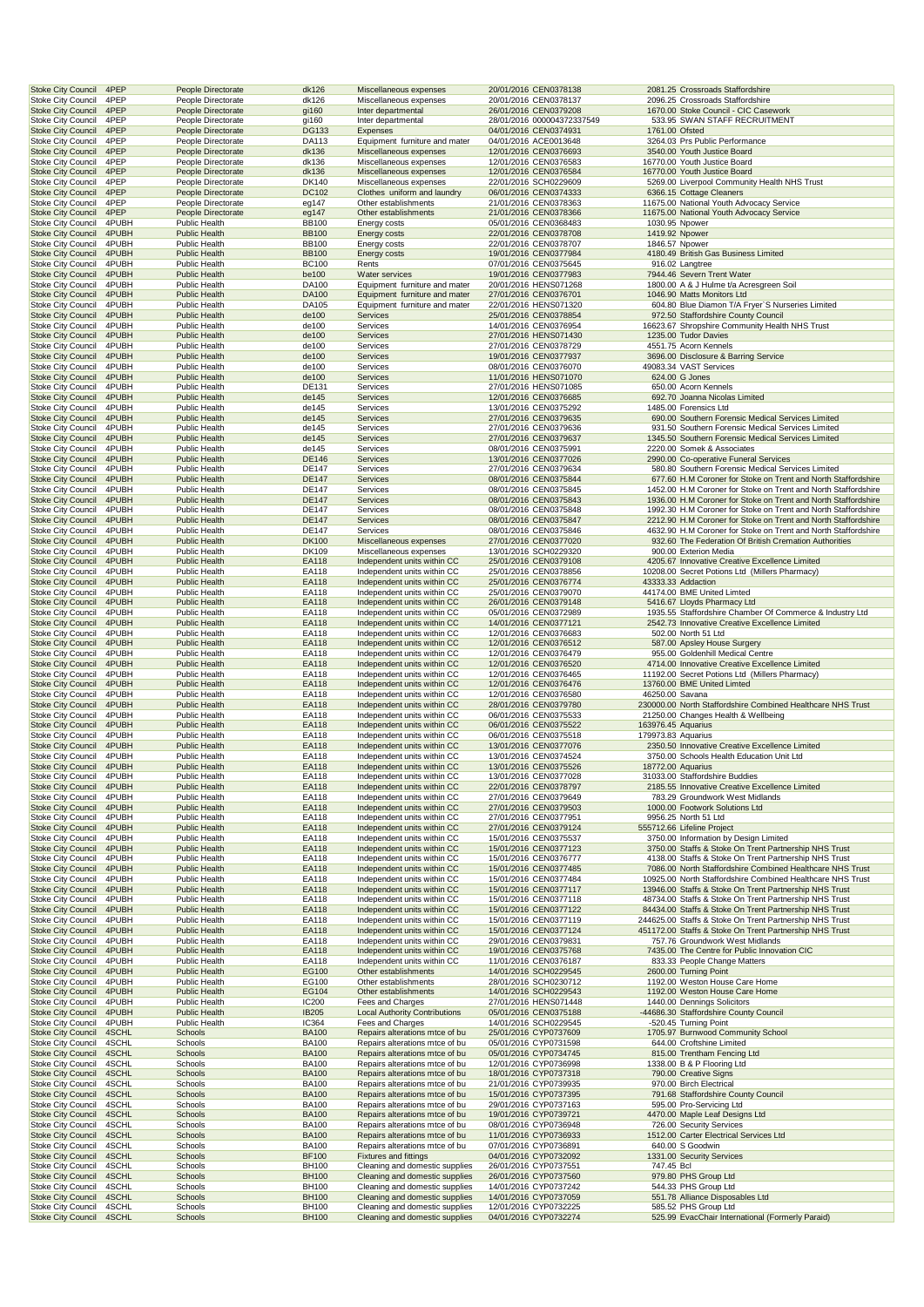| Stoke City Council                                     | 4SCHL          | Schools            | <b>BH100</b>          | Cleaning and domestic supplies                                   | 21/01/2016 CYP0732274                               |                | 525.99 EvacChair International (Formerly Paraid)                                           |
|--------------------------------------------------------|----------------|--------------------|-----------------------|------------------------------------------------------------------|-----------------------------------------------------|----------------|--------------------------------------------------------------------------------------------|
| <b>Stoke City Council</b>                              | 4SCHL          | Schools            | <b>BH102</b>          | Cleaning and domestic supplies                                   | 26/01/2016 CYP0737554                               |                | 2988.12 Green Your Space                                                                   |
| <b>Stoke City Council</b>                              | 4SCHL          | Schools            | BH102                 | Cleaning and domestic supplies                                   | 26/01/2016 CYP0737555                               |                | 2988.12 Green Your Space                                                                   |
| <b>Stoke City Council</b><br><b>Stoke City Council</b> | 4SCHL<br>4SCHL | Schools<br>Schools | <b>BH102</b><br>BH102 | Cleaning and domestic supplies<br>Cleaning and domestic supplies | 26/01/2016 CYP0737556<br>04/01/2016 CYP0731111      |                | 2988.12 Green Your Space<br>1276.94 Green Your Space                                       |
| <b>Stoke City Council</b>                              | 4SCHL          | Schools            | <b>BH102</b>          | Cleaning and domestic supplies                                   | 04/01/2016 CYP0731465                               |                | 1450.00 Green Your Space                                                                   |
| <b>Stoke City Council</b>                              | 4SCHL          | Schools            | BH102                 | Cleaning and domestic supplies                                   | 04/01/2016 CYP0731895                               |                | 1719.67 Green Your Space                                                                   |
| <b>Stoke City Council</b>                              | 4SCHL          | Schools            | <b>BH102</b>          | Cleaning and domestic supplies                                   | 04/01/2016 CYP0732247                               |                | 2012.15 Green Your Space                                                                   |
| <b>Stoke City Council</b>                              | 4SCHL          | Schools            | BH102                 | Cleaning and domestic supplies                                   | 04/01/2016 CYP0731450                               |                | 2164.00 Green Your Space                                                                   |
| <b>Stoke City Council</b>                              | 4SCHL          | Schools            | <b>BH102</b>          | Cleaning and domestic supplies                                   | 04/01/2016 CYP0731163                               |                | 2734.84 Green Your Space                                                                   |
| <b>Stoke City Council</b><br><b>Stoke City Council</b> | 4SCHL<br>4SCHL | Schools<br>Schools | BH102<br><b>BH102</b> | Cleaning and domestic supplies<br>Cleaning and domestic supplies | 04/01/2016 CYP0731317<br>27/01/2016 CYP0737036      |                | 2827.60 Green Your Space<br>1371.56 Servicemaster Clean                                    |
| <b>Stoke City Council</b>                              | 4SCHL          | Schools            | BH102                 | Cleaning and domestic supplies                                   | 27/01/2016 CYP0737330                               |                | 2217.08 Servicemaster Clean                                                                |
| <b>Stoke City Council</b>                              | 4SCHL          | Schools            | <b>BH102</b>          | Cleaning and domestic supplies                                   | 11/01/2016 CYP0734418                               |                | 1703.38 ENVIROSERVE                                                                        |
| <b>Stoke City Council</b>                              | 4SCHL          | Schools            | CC100                 | Contract hire&operating leases                                   | 26/01/2016 CYP0739786                               |                | 657.77 Haywood Academy                                                                     |
| <b>Stoke City Council</b>                              | 4SCHL          | Schools            | CC100                 | Contract hire&operating leases                                   | 26/01/2016 CYP0739787                               |                | 1040.00 Hollinshead Coaches Ltd                                                            |
| <b>Stoke City Council</b>                              | 4SCHL          | Schools            | CC100                 | Contract hire&operating leases                                   | 05/01/2016 CYP0734726                               |                | 504.00 Autocab Private Hire                                                                |
| <b>Stoke City Council</b>                              | 4SCHL          | Schools            | CC100                 | Contract hire&operating leases                                   | 05/01/2016 CYP0731983                               |                | 910.00 Copeland's Tours (S-O-T) Ltd                                                        |
| <b>Stoke City Council</b><br><b>Stoke City Council</b> | 4SCHL<br>4SCHL | Schools<br>Schools | CC100<br>CC100        | Contract hire&operating leases<br>Contract hire&operating leases | 14/01/2016 CYP0737085<br>12/01/2016 CYP0732117      |                | 660.00 Wints Coaches<br>1200.00 Stanways Coaches                                           |
| Stoke City Council                                     | 4SCHL          | Schools            | CC100                 | Contract hire&operating leases                                   | 13/01/2016 CYP0737155                               |                | 1260.00 Copeland's Tours (S-O-T) Ltd                                                       |
| <b>Stoke City Council</b>                              | 4SCHL          | Schools            | CC100                 | Contract hire&operating leases                                   | 15/01/2016 CYP0737389                               |                | 739.00 ABC Coaches (2002) LTD T/A ABC Supreme                                              |
| <b>Stoke City Council</b>                              | 4SCHL          | Schools            | CC100                 | Contract hire&operating leases                                   | 15/01/2016 CYP0737360                               |                | 895.41 Alphabet (GB) Ltd                                                                   |
| <b>Stoke City Council</b>                              | 4SCHL          | Schools            | CC100                 | Contract hire&operating leases                                   | 08/01/2016 CYP0736857                               |                | 740.00 Global Travel                                                                       |
| <b>Stoke City Council</b>                              | 4SCHL          | Schools            | CC100                 | Contract hire&operating leases                                   | 11/01/2016 CYP0737031                               |                | 657.77 Haywood Academy                                                                     |
| <b>Stoke City Council</b><br><b>Stoke City Council</b> | 4SCHL<br>4SCHL | Schools<br>Schools | CC100<br>DA100        | Contract hire&operating leases<br>Equipment furniture and mater  | 11/01/2016 CYP0737179<br>26/01/2016 CYP0740255      |                | 2285.00 Stantons of Stoke<br>517.50 Oliver Docksey Music                                   |
| <b>Stoke City Council</b>                              | 4SCHL          | Schools            | DA100                 | Equipment furniture and mater                                    | 26/01/2016 CYP0740268                               |                | 2073.25 Konica Minolta Business Solutions (Uk) Ltd                                         |
| <b>Stoke City Council</b>                              | 4SCHL          | Schools            | DA100                 | Equipment furniture and mater                                    | 26/01/2016 CYP0739998                               |                | 2538.56 JCM Seating Solutions Ltd                                                          |
| <b>Stoke City Council</b>                              | 4SCHL          | Schools            | DA100                 | Equipment furniture and mater                                    | 05/01/2016 CYP0732075                               |                | -527.51 TTS Ltd                                                                            |
| <b>Stoke City Council</b>                              | 4SCHL          | Schools            | DA100                 | Equipment furniture and mater                                    | 05/01/2016 CYP0732073                               |                | -502.03 TTS Ltd                                                                            |
| <b>Stoke City Council</b>                              | 4SCHL          | Schools            | DA100                 | Equipment furniture and mater                                    | 05/01/2016 CYP0731980                               |                | 530.75 Alexander Paper Supplies                                                            |
| <b>Stoke City Council</b>                              | 4SCHL          | Schools            | DA100                 | Equipment furniture and mater                                    | 05/01/2016 CYP0732011                               |                | 1887.00 Teacher Boards (1985) Ltd                                                          |
| <b>Stoke City Council</b><br><b>Stoke City Council</b> | 4SCHL<br>4SCHL | Schools<br>Schools | DA100<br>DA100        | Equipment furniture and mater<br>Equipment furniture and mater   | 14/01/2016 CYP0736985<br>14/01/2016 CYP0737111      |                | 851.15 Pearson Assessment<br>1253.44 TTS Ltd                                               |
| <b>Stoke City Council</b>                              | 4SCHL          | Schools            | DA100                 | Equipment furniture and mater                                    | 14/01/2016 CYP0737299                               |                | 1704.00 Enchanted Timber Structures                                                        |
| <b>Stoke City Council</b>                              | 4SCHL          | Schools            | DA100                 | Equipment furniture and mater                                    | 14/01/2016 CYP0737298                               |                | 1900.00 Enchanted Timber Structures                                                        |
| <b>Stoke City Council</b>                              | 4SCHL          | Schools            | DA100                 | Equipment furniture and mater                                    | 28/01/2016 CYP0740432                               |                | 503.04 WPS Westward                                                                        |
| <b>Stoke City Council</b>                              | 4SCHL          | Schools            | DA100                 | Equipment furniture and mater                                    | 06/01/2016 CYP0732004                               |                | 1032.96 TTS Ltd                                                                            |
| <b>Stoke City Council</b>                              | 4SCHL          | Schools            | DA100                 | Equipment furniture and mater                                    | 04/01/2016 CYP0732070                               |                | 502.03 TTS Ltd                                                                             |
| Stoke City Council<br><b>Stoke City Council</b>        | 4SCHL<br>4SCHL | Schools<br>Schools | DA100<br>DA100        | Equipment furniture and mater<br>Equipment furniture and mater   | 04/01/2016 CYP0732069<br>04/01/2016 CYP0734693      |                | 527.51 TTS Ltd<br>665.00 Alfiesoft Limited                                                 |
| <b>Stoke City Council</b>                              | 4SCHL          | Schools            | DA100                 | Equipment furniture and mater                                    | 18/01/2016 CYP0736902                               | 1511.80 Espo   |                                                                                            |
| <b>Stoke City Council</b>                              | 4SCHL          | Schools            | DA100                 | Equipment furniture and mater                                    | 19/01/2016 CYP0737674                               |                | 2178.03 Yorkshire Purchasing Organisation                                                  |
| <b>Stoke City Council</b>                              | 4SCHL          | Schools            | DA100                 | Equipment furniture and mater                                    | 08/01/2016 CYP0736888                               |                | 749.10 Yorkshire Purchasing Organisation                                                   |
| <b>Stoke City Council</b>                              | 4SCHL          | Schools            | DA100                 | Equipment furniture and mater                                    | 08/01/2016 CYP0736866                               |                | 3746.25 TTS Ltd                                                                            |
| <b>Stoke City Council</b>                              | 4SCHL          | Schools            | DA107                 | Equipment furniture and mater                                    | 14/01/2016 CYP0737241                               |                | 550.00 The Painsley Catholic Academy                                                       |
| <b>Stoke City Council</b>                              | 4SCHL          | Schools            | DA107                 | Equipment furniture and mater                                    | 19/01/2016 CYP0737518                               |                | 1000.00 Staffordshire County Council                                                       |
| <b>Stoke City Council</b><br><b>Stoke City Council</b> | 4SCHL<br>4SCHL | Schools<br>Schools | DA141<br>DA144        | Equipment furniture and mater<br>Equipment furniture and mater   | 04/01/2016 CYP0732210<br>14/01/2016 CYP0737300      |                | 606.48 National Forest Adventure Farm<br>525.24 Konica Minolta Business Solutions (Uk) Ltd |
| Stoke City Council                                     | 4SCHL          | Schools            | DA144                 | Equipment furniture and mater                                    | 28/01/2016 000004348231643                          |                | 519.00 PAYPAL                                                                              |
| <b>Stoke City Council</b>                              | 4SCHL          | Schools            | DA144                 | Equipment furniture and mater                                    | 06/01/2016 CYP0728604                               |                | 986.05 Midshire                                                                            |
| <b>Stoke City Council</b>                              | 4SCHL          | Schools            | DA144                 | Equipment furniture and mater                                    | 15/01/2016 CYP0736922                               |                | 555.00 E-Volve Technologies Support                                                        |
| <b>Stoke City Council</b>                              | 4SCHL          | Schools            | DA144                 | Equipment furniture and mater                                    | 07/01/2016 CYP0732199                               |                | 1250.00 Siemens Financial Services                                                         |
| Stoke City Council                                     | 4SCHL          | Schools            | DB100                 | Catering                                                         | 19/01/2016 CYP0737653                               |                | 517.44 Blakemore Food Service Ltd                                                          |
| <b>Stoke City Council</b><br><b>Stoke City Council</b> | 4SCHL<br>4SCHL | Schools            | <b>DB100</b><br>DB100 | Catering<br>Catering                                             | 08/01/2016 CYP0736784                               |                | 1114.00 JLA Group Ltd<br>589.33 Blakemore Food Service Ltd                                 |
| <b>Stoke City Council</b>                              | 4SCHL          | Schools<br>Schools | <b>DB100</b>          | Catering                                                         | 11/01/2016 CYP0736967<br>11/01/2016 CYP0736987      |                | 1425.00 Stantons of Stoke                                                                  |
| <b>Stoke City Council</b>                              | 4SCHL          | Schools            | DD100                 | Printing stationery and gener                                    | 25/01/2016 CYP0737609                               |                | 6676.72 Burnwood Community School                                                          |
| <b>Stoke City Council</b>                              | 4SCHL          | Schools            | DD100                 | Printing stationery and gener                                    | 25/01/2016 CYP0740069                               |                | 1854.91 Midshire Business Systems                                                          |
| Stoke City Council                                     | 4SCHL          | Schools            | DD <sub>100</sub>     | Printing stationery and gener                                    | 25/01/2016 CYP0737692                               |                | 2090.12 Granada Learning Ltd                                                               |
| <b>Stoke City Council</b>                              | 4SCHL          | Schools            | <b>DD100</b>          | Printing stationery and gener                                    | 25/01/2016 CYP0740068                               |                | 2968.21 Midshire Business Systems                                                          |
| <b>Stoke City Council</b>                              | 4SCHL          | Schools            | DD100                 | Printing stationery and gener                                    | 26/01/2016 CYP0740282                               |                | 572.91 Ian Smith Group Ltd                                                                 |
| <b>Stoke City Council</b><br>Stoke City Council        | 4SCHL<br>4SCHL | Schools<br>Schools | DD100<br>DD100        | Printing stationery and gener<br>Printing stationery and gener   | 26/01/2016 CYP0740258<br>26/01/2016 CYP0740192      |                | 598.80 Room Booking System t/a School Cloud Systems<br>600.00 Premier Sport                |
| <b>Stoke City Council</b>                              | 4SCHL          | Schools            | <b>DD100</b>          | Printing stationery and gener                                    | 05/01/2016 CYP0732050                               |                | 599.85 TTS Ltd                                                                             |
| <b>Stoke City Council</b>                              | 4SCHL          | Schools            | DD100                 | Printing stationery and gener                                    | 14/01/2016 CYP0737266                               |                | 616.31 Zerographic Systems Ltd                                                             |
| <b>Stoke City Council</b>                              | 4SCHL          | Schools            | <b>DD100</b>          | Printing stationery and gener                                    | 14/01/2016 CYP0737234                               |                | 660.00 Bookpoint Ltd                                                                       |
| Stoke City Council                                     | 4SCHL          | Schools            | DD100                 | Printing stationery and gener                                    | 14/01/2016 CYP0737326                               |                | 769.30 Oxford University Press                                                             |
| <b>Stoke City Council</b>                              | 4SCHL          | Schools            |                       | Printing stationery and gener                                    |                                                     |                |                                                                                            |
| <b>Stoke City Council</b><br><b>Stoke City Council</b> | 4SCHL          |                    | DD100                 |                                                                  | 14/01/2016 CYP0737033                               |                | 800.20 Oxford University Press                                                             |
| Stoke City Council                                     |                | Schools            | DD100                 | Printing stationery and gener                                    | 14/01/2016 CYP0736985                               |                | 1911.92 Pearson Assessment                                                                 |
|                                                        | 4SCHL          | <b>Schools</b>     | DD100                 | Printing stationery and gener                                    | 28/01/2016 CEN0379938                               |                | 6003.95 IMPACT First Ltd                                                                   |
| <b>Stoke City Council</b>                              | 4SCHL<br>4SCHL | Schools<br>Schools | DD100<br>DD100        | Printing stationery and gener<br>Printing stationery and gener   | 28/01/2016 000004405698797<br>06/01/2016 CYP0731095 |                | 567.75 PEARSON ED LTD<br>3503.95 IMPACT First Ltd                                          |
| Stoke City Council                                     | 4SCHL          | Schools            | DD100                 | Printing stationery and gener                                    | 06/01/2016 CYP0731829                               |                | 708.81 B & M Office Machines Ltd                                                           |
| <b>Stoke City Council</b>                              | 4SCHL          | Schools            | <b>DD100</b>          | Printing stationery and gener                                    | 04/01/2016 CYP0731229                               |                | 1000.00 Bonita Norris Ltd                                                                  |
| <b>Stoke City Council</b>                              | 4SCHL          | Schools            | DD100                 | Printing stationery and gener                                    | 18/01/2016 CYP0737378                               |                | 1295.18 The Travelling Book Company                                                        |
| <b>Stoke City Council</b>                              | 4SCHL          | Schools            | DD100                 | Printing stationery and gener                                    | 15/01/2016 CYP0737444                               |                | 659.76 Konica Minolta Business Solutions (Uk) Ltd                                          |
| <b>Stoke City Council</b>                              | 4SCHL          | Schools            | DD100                 | Printing stationery and gener                                    | 19/01/2016 CYP0737508                               |                | 1651.54 Madeleine Lindley Ltd                                                              |
| <b>Stoke City Council</b><br><b>Stoke City Council</b> | 4SCHL<br>4SCHL | Schools<br>Schools | <b>DD100</b><br>DD101 | Printing stationery and gener<br>Printing stationery and gener   | 11/01/2016 CYP0737032<br>25/01/2016 CYP0737695      |                | 1391.65 Oxford University Press<br>1356.43 Konica Minolta Business Solutions (Uk) Ltd      |
| <b>Stoke City Council</b>                              | 4SCHL          | <b>Schools</b>     | DD101                 | Printing stationery and gener                                    | 14/01/2016 CYP0737268                               |                | 1078.44 Zerographic Systems Ltd                                                            |
| Stoke City Council                                     | 4SCHL          | Schools            | DD101                 | Printing stationery and gener                                    | 12/01/2016 CYP0737017                               |                | 556.93 Konica Minolta Business Solutions (Uk) Ltd                                          |
| <b>Stoke City Council</b>                              | 4SCHL          | Schools            | DD101                 | Printing stationery and gener                                    | 04/01/2016 CYP0731504                               |                | 1200.00 Sg World Limited                                                                   |
| Stoke City Council                                     | 4SCHL          | Schools            | DD101                 | Printing stationery and gener                                    | 18/01/2016 CYP0737575                               |                | 675.00 Staffordshire County Council                                                        |
| <b>Stoke City Council</b><br><b>Stoke City Council</b> | 4SCHL<br>4SCHL | Schools<br>Schools | DE105<br>DE105        | Services<br>Services                                             | 25/01/2016 CYP0737609<br>25/01/2016 CYP0740070      |                | 6491.50 Burnwood Community School<br>585.00 RSJ Consultancy Ltd                            |
| <b>Stoke City Council</b>                              | 4SCHL          | Schools            | DE105                 | Services                                                         | 25/01/2016 CYP0740064                               |                | 1143.00 Instill Excellence Ltd                                                             |
| <b>Stoke City Council</b>                              | 4SCHL          | Schools            | DE105                 | Services                                                         | 25/01/2016 CYP0740071                               |                | 1170.00 RSJ Consultancy Ltd                                                                |
| <b>Stoke City Council</b>                              | 4SCHL          | Schools            | DE105                 | Services                                                         | 25/01/2016 CYP0740063                               |                | 1263.00 Instill Excellence Ltd                                                             |
| Stoke City Council                                     | 4SCHL          | Schools            | DE105                 | Services                                                         | 25/01/2016 CYP0740048                               |                | 1500.00 EAL Consultancy                                                                    |
| <b>Stoke City Council</b>                              | 4SCHL          | <b>Schools</b>     | DE105                 | Services                                                         | 25/01/2016 CYP0739795                               | 1826.00 M Hall |                                                                                            |
| Stoke City Council<br><b>Stoke City Council</b>        | 4SCHL<br>4SCHL | Schools<br>Schools | DE105<br>DE105        | Services<br>Services                                             | 26/01/2016 CYP0740279<br>26/01/2016 CYP0736901      |                | 650.00 Different Class Solutions<br>1375.00 Bee Active                                     |
| <b>Stoke City Council</b>                              | 4SCHL          | Schools            | DE105                 | Services                                                         | 26/01/2016 CEN0379311                               |                | 1600.00 Belgrave St Bartholomew's Teaching School                                          |
| <b>Stoke City Council</b>                              | 4SCHL          | Schools            | <b>DE105</b>          | Services                                                         | 05/01/2016 CYP0734736                               |                | 670.00 Time 4 Sport UK Ltd                                                                 |
| <b>Stoke City Council</b>                              | 4SCHL          | Schools            | DE105                 | Services                                                         | 14/01/2016 CYP0737235                               |                | 562.50 Different Class Solutions                                                           |
| <b>Stoke City Council</b>                              | 4SCHL          | Schools            | DE105                 | Services                                                         | 12/01/2016 CYP0737089                               | 1120.00 J Ford |                                                                                            |
| <b>Stoke City Council</b>                              | 4SCHL          | Schools            | DE105                 | Services                                                         | 12/01/2016 CYP0737249                               |                | 1419.05 Staffordshire County Council                                                       |
| <b>Stoke City Council</b>                              | 4SCHL<br>4SCHL | Schools<br>Schools | DE105<br>DE105        | Services<br>Services                                             | 12/01/2016 CYP0732079<br>21/01/2016 CYP0739864      |                | 2808.00 Focus Education Ltd<br>2000.00 TP Systems Limited                                  |
| <b>Stoke City Council</b><br><b>Stoke City Council</b> | 4SCHL          | Schools            | DE105                 | Services                                                         | 27/01/2016 CYP0740375                               |                | 2025.00 View Psychology                                                                    |
| Stoke City Council                                     | 4SCHL          | Schools            | DE176                 | Services                                                         | 25/01/2016 CYP0737609                               |                | 3537.00 Burnwood Community School                                                          |
| <b>Stoke City Council</b>                              | 4SCHL          | Schools            | <b>DE176</b>          | Services                                                         | 25/01/2016 CYP0739957                               |                | 858.00 DWF LLP                                                                             |
| <b>Stoke City Council</b>                              | 4SCHL          | Schools            | DE176                 | Services                                                         | 08/01/2016 CYP0736946                               |                | 10148.25 North Staffordshire Combined Healthcare NHS Trust                                 |
| <b>Stoke City Council</b>                              | 4SCHL          | Schools            | DE204                 | Services                                                         | 12/01/2016 CYP0737144                               |                | 693.00 Stoke on Trent College                                                              |
| <b>Stoke City Council</b>                              | 4SCHL<br>4SCHL | Schools            | DE204<br>DE204        | Services                                                         | 12/01/2016 CYP0737128                               |                | 760.00 Created Academy CLC                                                                 |
| <b>Stoke City Council</b><br><b>Stoke City Council</b> | 4SCHL          | Schools<br>Schools | DE204                 | Services<br>Services                                             | 12/01/2016 CYP0737129<br>12/01/2016 CYP0737131      |                | 760.00 Created Academy CLC<br>760.00 Created Academy CLC                                   |
| <b>Stoke City Council</b><br>Stoke City Council        | 4SCHL<br>4SCHL | Schools<br>Schools | DE204<br>DE204        | Services<br>Services                                             | 12/01/2016 CYP0737142<br>12/01/2016 CYP0737130      |                | 819.00 Stoke on Trent College<br>855.00 Created Academy CLC                                |